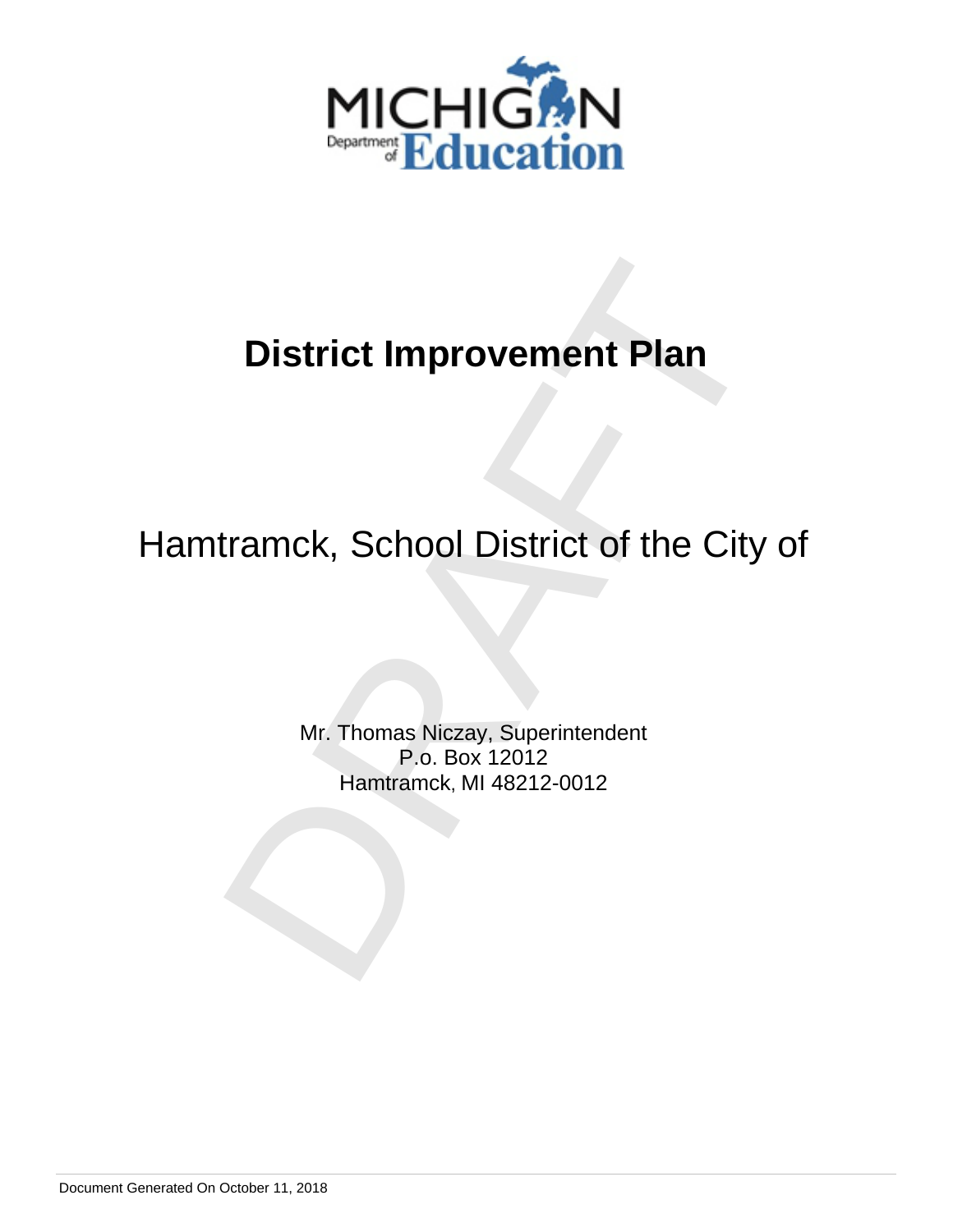# **TABLE OF CONTENTS**

| Improvement Plan Stakeholder Involvement                                                                                                                                                                         |    |
|------------------------------------------------------------------------------------------------------------------------------------------------------------------------------------------------------------------|----|
|                                                                                                                                                                                                                  | 3  |
|                                                                                                                                                                                                                  |    |
| <b>District Improvement Plan 2018-19</b>                                                                                                                                                                         |    |
|                                                                                                                                                                                                                  | 6  |
| Goal 1: Increase reading and writing proficiency in ELA and across all content areas 8<br>Goal 5: The school community will cultivate a positive, inclusive learning environment that addresses the needs of the |    |
|                                                                                                                                                                                                                  | 46 |
|                                                                                                                                                                                                                  | 65 |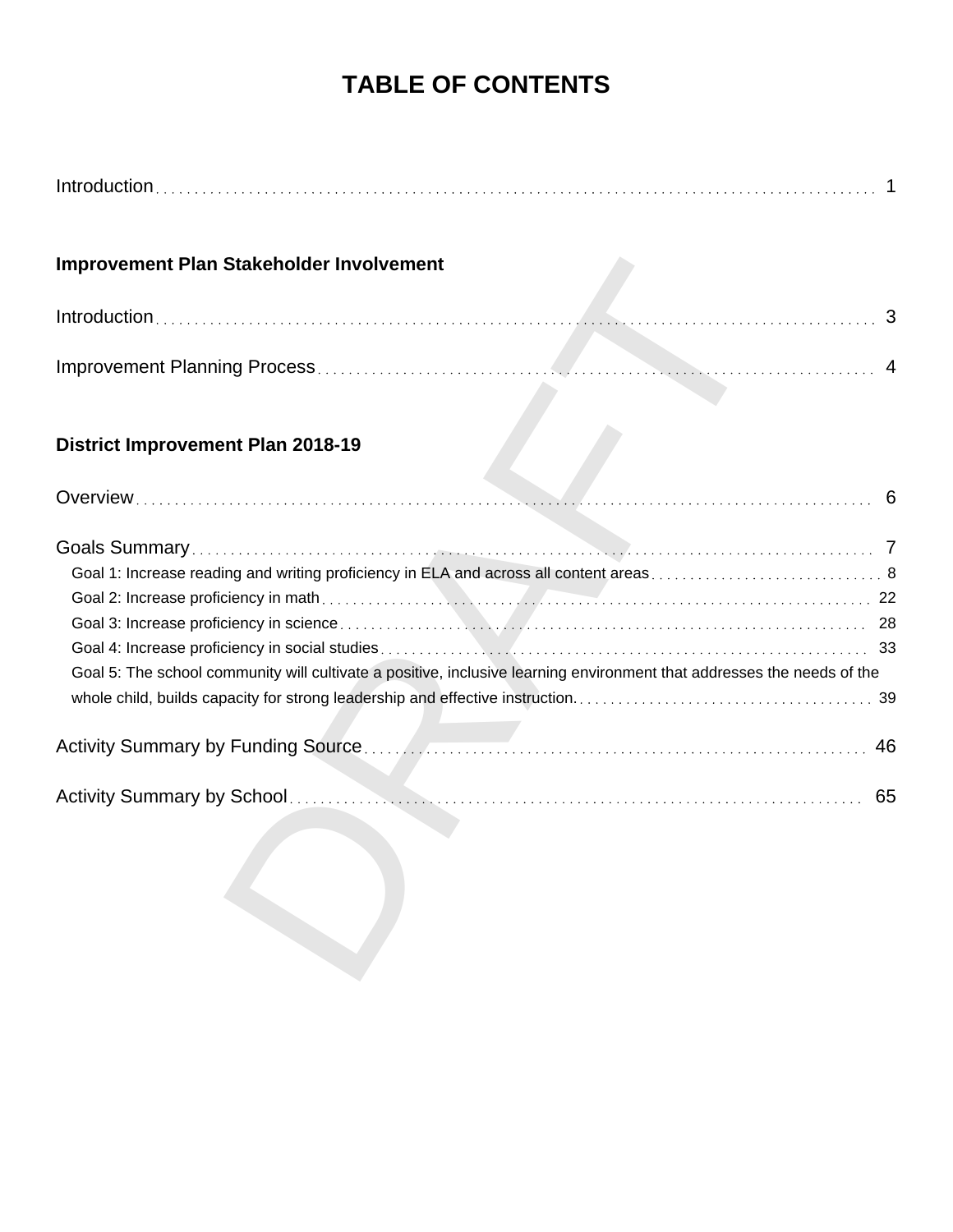# **Introduction**

The District Improvement Plan (DIP) has been designed to provide schools and districts with a common planning template that addresses student learning and system needs that have been identified through the schools' Comprehensive Needs Assessment.

DRAFT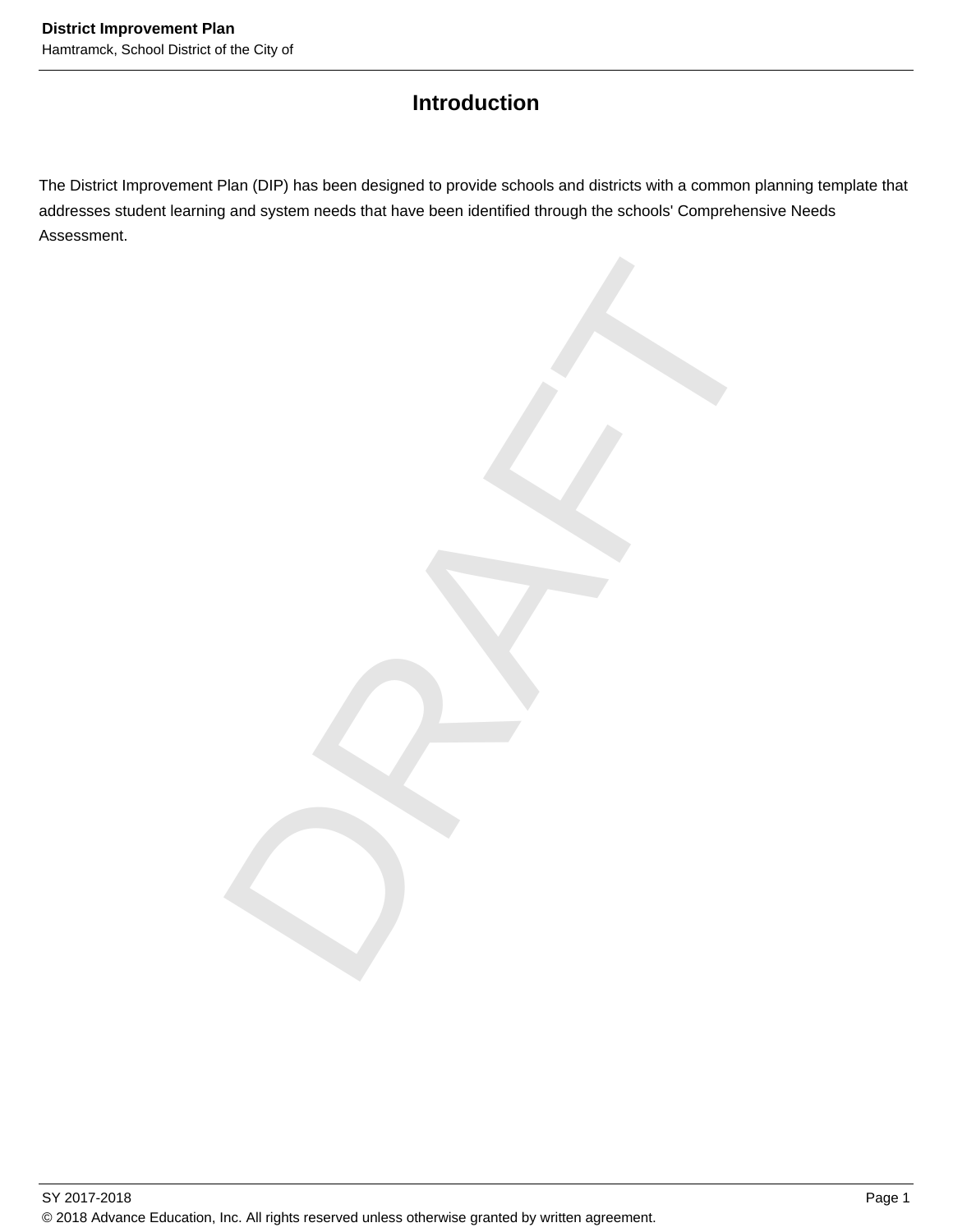# ement Plan Stakeholder Involveme<br>Drama<br>Drama<br>Drama<br>Drama<br>Drama<br>Drama<br>Drama<br>Drama<br>Drama<br>Drama<br>Drama<br>Drama<br>Drama<br>Drama<br>Drama<br>Drama<br>Drama<br>Drama<br>Drama<br>Drama<br>Drama<br>Drama<br>Drama<br>Drama<br>Drama<br>Drama<br>Drama<br>Drama<br>Drama<br>Drama<br>Drama<br>Dra **Improvement Plan Stakeholder Involvement**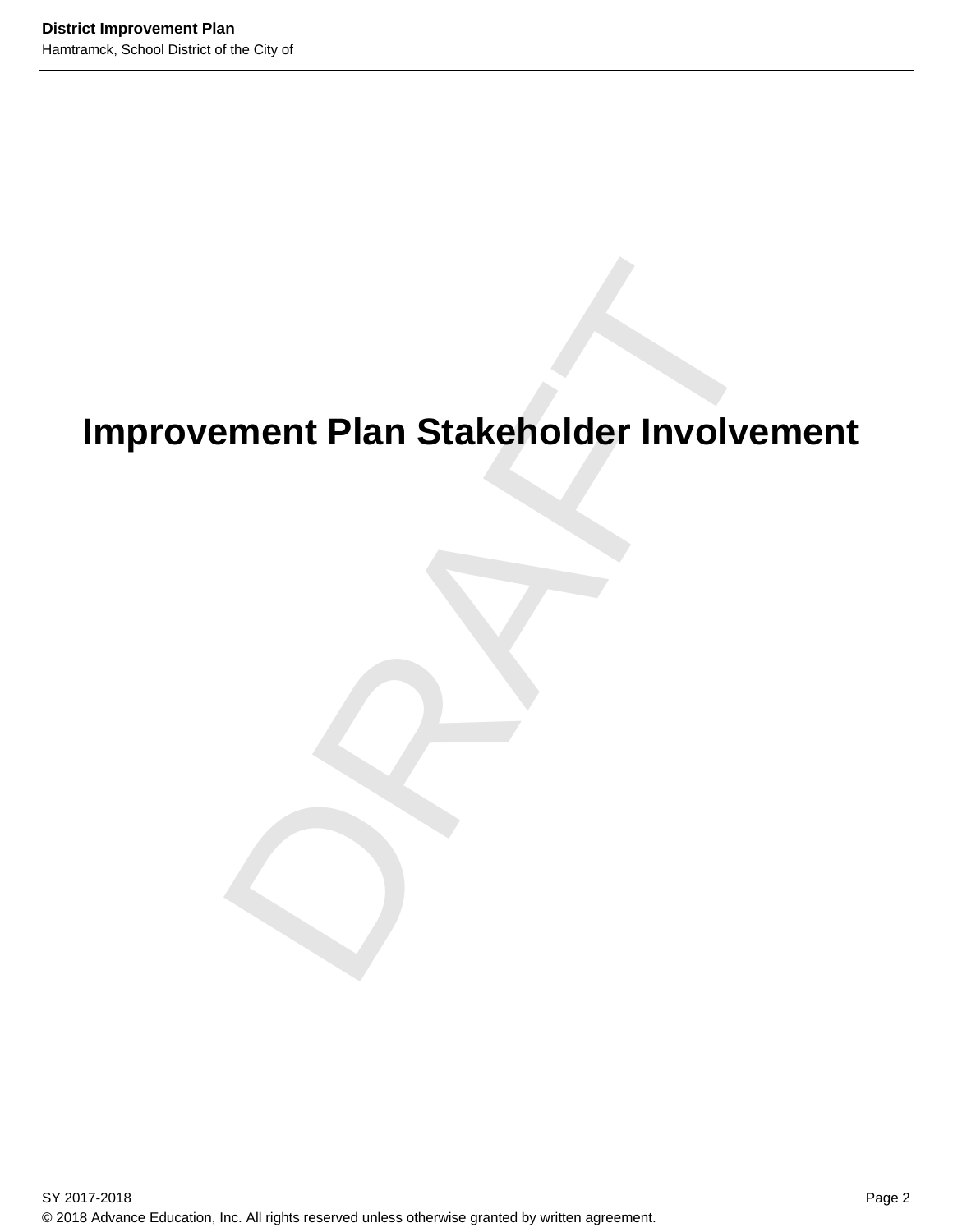# **Introduction**

The responses should be brief, descriptive, and appropriate for the specific section. It is recommended that the responses are written offline and then transferred into the sections below.

DRAFT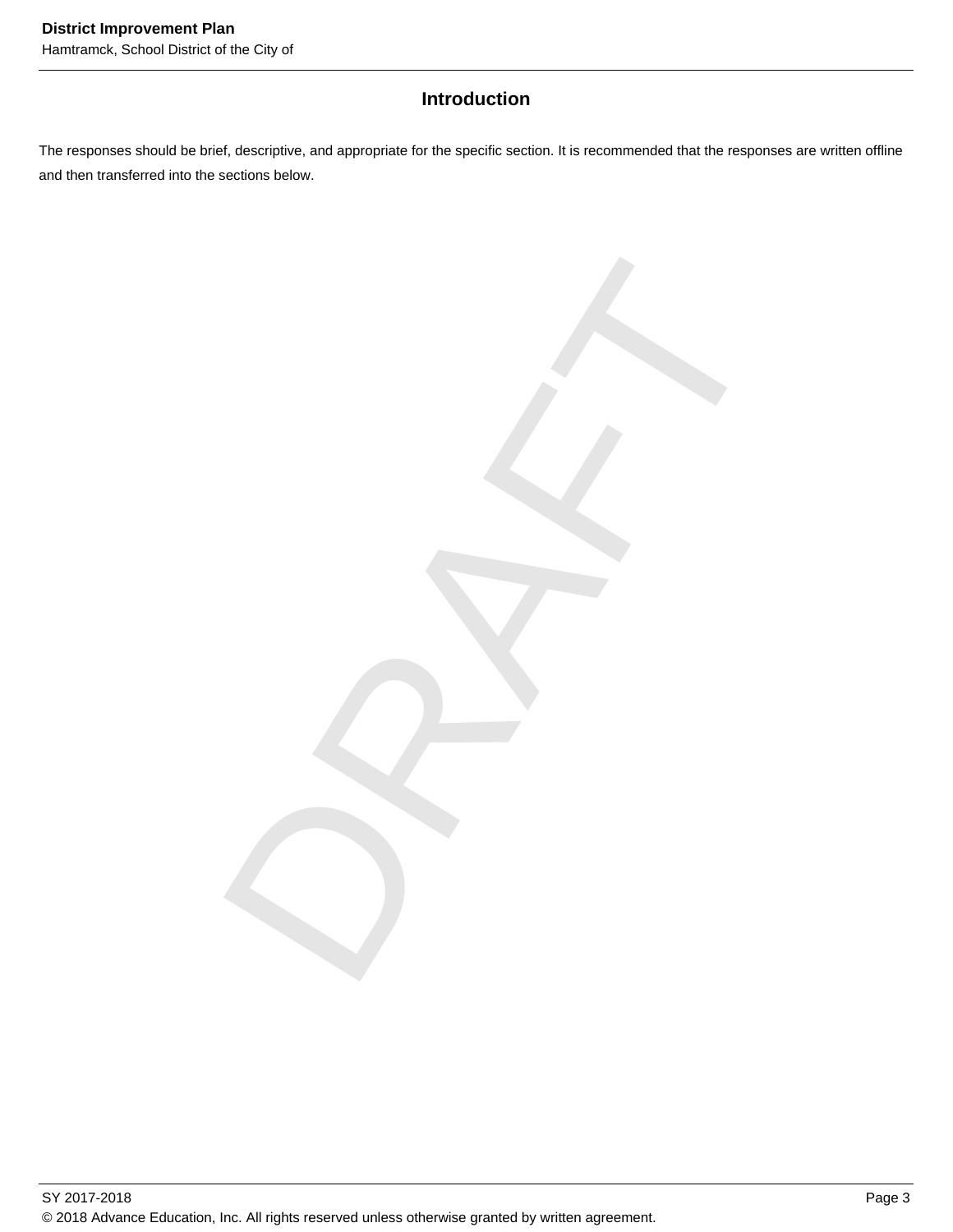# **Improvement Planning Process**

Improvement Planning Process

**Describe the process used to engage a variety of stakeholders in the development of the institution's improvement plan. Include information on how stakeholders were selected and informed of their roles, and how meetings were scheduled to accommodate them.** 

The District Improvement Plan was collaboratively developed with principals, teachers, central office administrators, parents and outside agency representatives. The meetings were scheduled at each site regularly. There was a deliberate effort to align District and School Goals to meet the needs of students based on data analysis.

# **Describe the representations from stakeholder groups that participated in the development of the improvement plan and their responsibilities in this process.**

In was collaboratively developed with principals, teachers, central office administrators, parents an metrings were scheduled at each site regularly. There was a deliberate effort to align District and metrings were schedu We have developed a District Turnaround Network this is defined as the school board, superintendent, and central office administrators who work collaboratively with association building leadership to guide turnaround and to sustain the organization's sense of urgency in realizing dramatic improvement in student and teacher performance in a short amount of time.

This team meets weekly and decisions for district improvement come out of this group.

# **Explain how the final improvement plan was communicated to all stakeholders, and the method and frequency in which stakeholders receive information on its progress.**

Meetings were scheduled to discuss the progress and final decisions that were included in the plan. Communiques were sent out to all stakeholders and communicated on the District Website.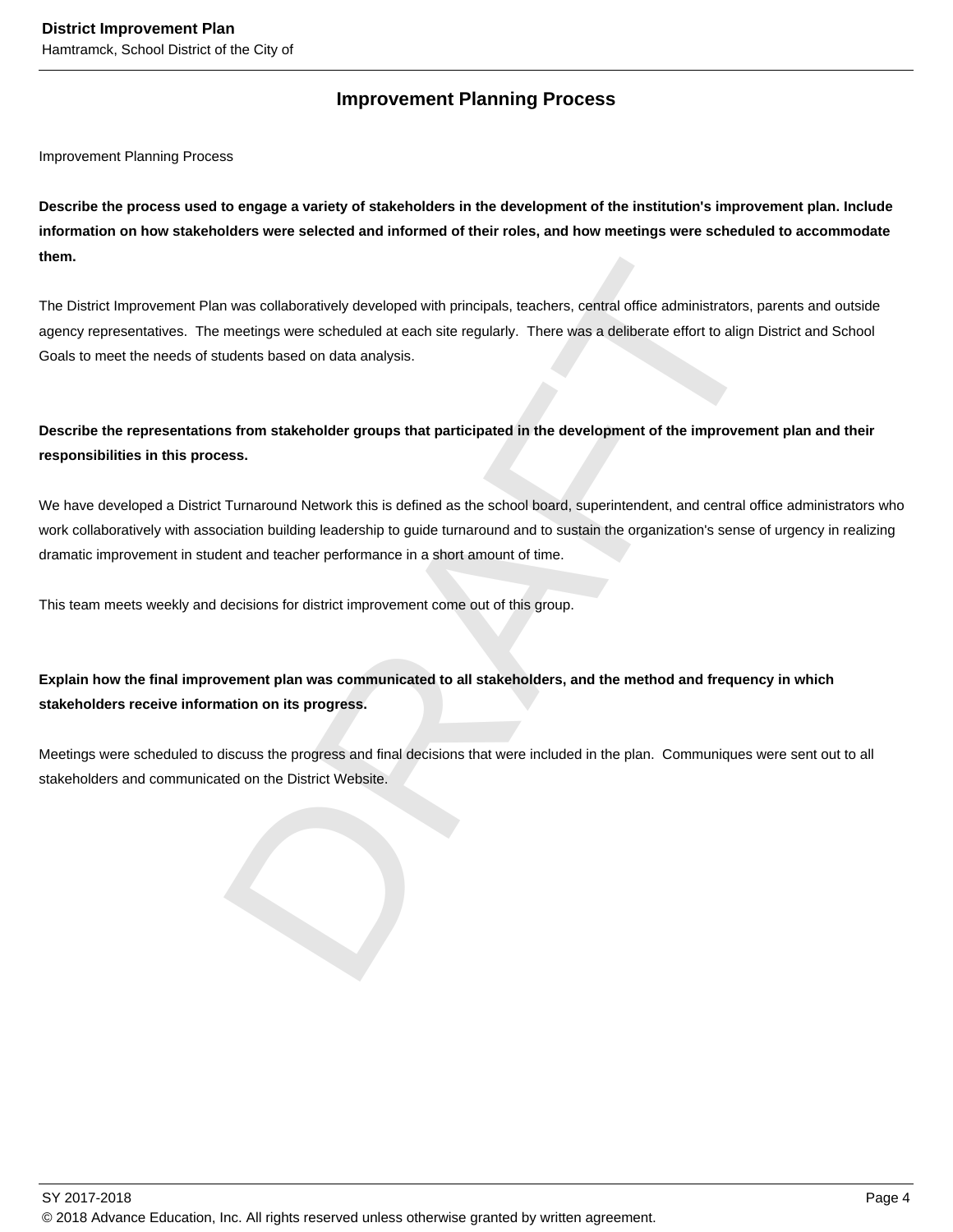# trict Improvement Plan 2018-19 **District Improvement Plan 2018-19**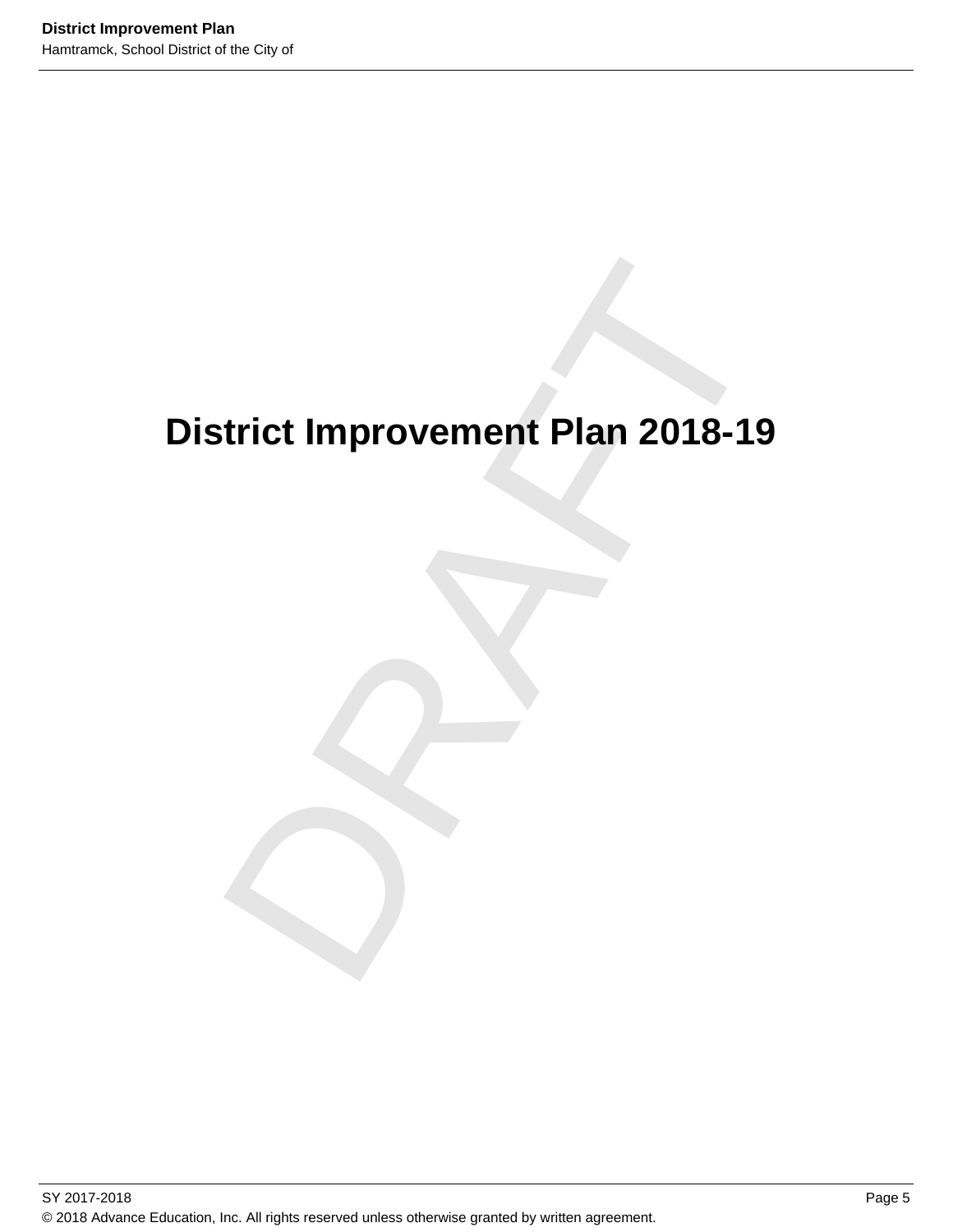Hamtramck, School District of the City of

# **Overview**

# **Plan Name**

District Improvement Plan 2018-19

# **Plan Description**

DRAFT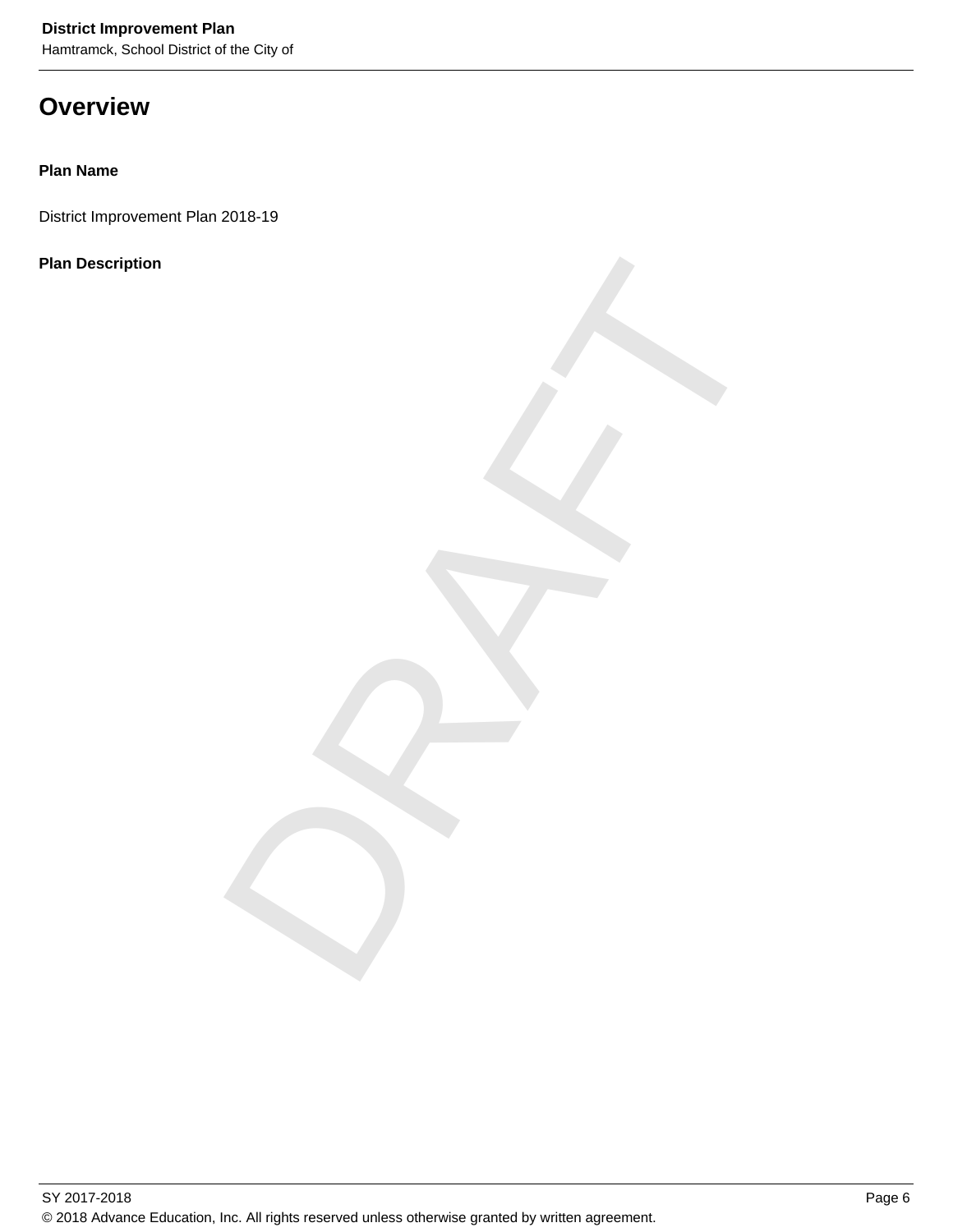|                 | Hamtramck, School District of the City of<br><b>Goals Summary</b>                                                                                                                                     |                                                  |                  |                      |  |  |  |  |  |  |  |  |
|-----------------|-------------------------------------------------------------------------------------------------------------------------------------------------------------------------------------------------------|--------------------------------------------------|------------------|----------------------|--|--|--|--|--|--|--|--|
|                 | The following is a summary of the goals encompassed in this plan. The details for each goal are available in the next section.                                                                        |                                                  |                  |                      |  |  |  |  |  |  |  |  |
| #               | <b>Goal Name</b>                                                                                                                                                                                      | Goal Details                                     | <b>Goal Type</b> | <b>Total Funding</b> |  |  |  |  |  |  |  |  |
| $\mathbf{1}$    | Increase reading and writing proficiency in ELA and Objectives: 3<br>across all content areas                                                                                                         | Strategies: 7<br>Activities: 27                  | Academic         | \$5219779            |  |  |  |  |  |  |  |  |
| $ 2\rangle$     | Increase proficiency in math                                                                                                                                                                          | Objectives: 3<br>Strategies: 4<br>Activities: 9  | Academic         | \$75563              |  |  |  |  |  |  |  |  |
| $ 3\rangle$     | Increase proficiency in science                                                                                                                                                                       | Objectives: 3<br>Strategies: 4<br>Activities: 9  | Academic         | \$112763             |  |  |  |  |  |  |  |  |
| $\vert 4 \vert$ | Increase proficiency in social studies                                                                                                                                                                | Objectives: 3<br>Strategies: 4<br>Activities: 9  | Academic         | \$170699             |  |  |  |  |  |  |  |  |
| $\overline{5}$  | The school community will cultivate a positive,<br>inclusive learning environment that addresses the<br>needs of the whole child, builds capacity for strong<br>leadership and effective instruction. | Objectives: 1<br>Strategies: 2<br>Activities: 12 | Organizational   | \$1256448            |  |  |  |  |  |  |  |  |
|                 |                                                                                                                                                                                                       |                                                  |                  |                      |  |  |  |  |  |  |  |  |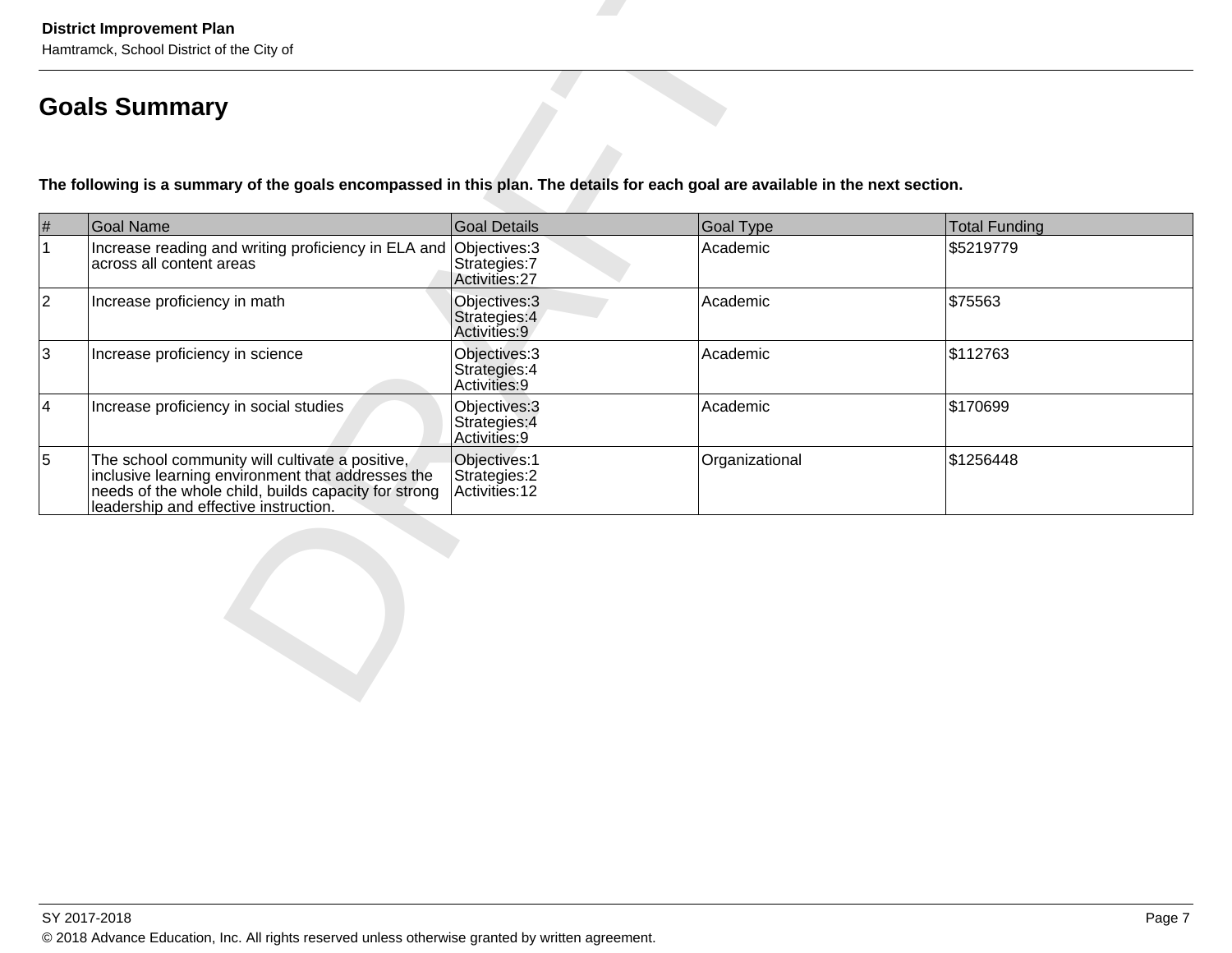### **Measurable Objective 1:**

District Improvement Plan<br> **Goal 1:** Increase reading and writing proficiency in ELA and across all content areas<br>
Measurable Objective t:<br>
Measurable Objective t:<br>
Measurable Objective t:<br>
Measurable Objective t:<br>
Measura 85% of Pre-K, Kindergarten, First, Second, Third, Fourth, Fifth, Sixth, Seventh, Eighth, Ninth, Tenth, Eleventh, Twelfth, Postsecondary, Adult, Ungraded and All gradeBlack or African-American, Asian, Bottom 25%, Bottom 30%, White, Economically Disadvantaged, Free/Reduced Lunch, Gifted and Talented, Hispanic or Latino,<br>Improvement from 10th to 12th Grade, Improvement from 8th to 10th Gr Alaska Native, Native Hawaiian or Other Pacific Islander and Top 75% students will demonstrate a proficiency in content knowledge to close achievement gaps inEnglish Language Arts by 06/30/2023 as measured by state and local assessments.

-Marzano, Robert, Classroom Instruction That Works, (Prentice Hall, May 7, 2004)

This series offers in-depth research-based instructional strategies that can be used in the classroom to enhance student achievement. Book One: Designing &Teaching Learning Goals and Objectives. Book

Two: Formative Assessment & Standards-Based Grading. Book Three: The Highly Engaged Classroom.

-Zemelman, Steven, Best Practice-Today's Standards for Teaching & Learning in America's Schools,

(Heinemann Publishers, 2005)

This is a book about excellent teaching and powerful learning. Its principles

### SY 2017-2018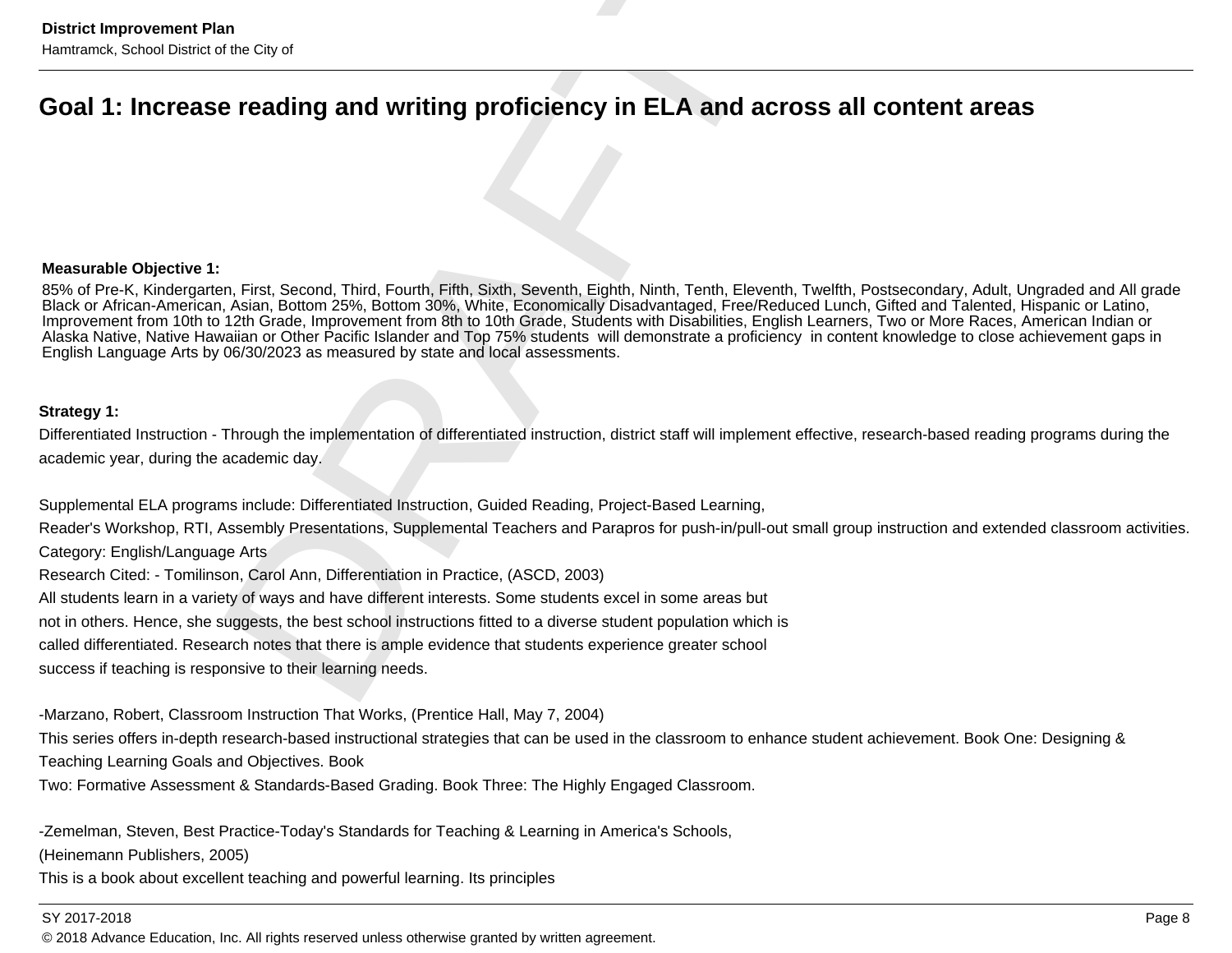| <b>District Improvement Plan</b><br>Hamtramck, School District of the City of                                                                                                                                                                                                                                                                                                                                                                                                                                                                                                                                                              |                         |                   |       |            |                 |                      |                          |                                            |
|--------------------------------------------------------------------------------------------------------------------------------------------------------------------------------------------------------------------------------------------------------------------------------------------------------------------------------------------------------------------------------------------------------------------------------------------------------------------------------------------------------------------------------------------------------------------------------------------------------------------------------------------|-------------------------|-------------------|-------|------------|-----------------|----------------------|--------------------------|--------------------------------------------|
| come from authoritative and reliable sources the major professional organizations, research centers, and<br>subject-matter groups in American education. Its recommendations draw upon scientific research of<br>rigorous design, both experimental and qualitative. The classroom stories woven through the book come<br>from some of the country's most accomplished teachers. And the practices endorsed here have proven their<br>effectiveness with students from kindergarten through high school, across the curriculum, and among<br>learners of diverse languages, abilities, personalities, and learning styles.<br>Tier: Tier 1 |                         |                   |       |            |                 |                      |                          |                                            |
| <b>Activity - Assembly Presentations</b>                                                                                                                                                                                                                                                                                                                                                                                                                                                                                                                                                                                                   | Activity<br><b>Type</b> | Tier              | Phase | Begin Date | <b>End Date</b> | Resource<br>Assigned | Source Of<br>Funding     | <b>Staff</b><br>Responsibl<br>$\mathbf{e}$ |
| District will provide student assembly presentations to<br>supplement core subject<br>instruction and raise interest in all content areas.<br>Schools: All Schools                                                                                                                                                                                                                                                                                                                                                                                                                                                                         | Other                   | Tier <sub>1</sub> |       | 09/01/2016 | 06/30/2023      | \$8200               | <b>Title I Part</b><br>Α | Building<br>Administrat<br>or(s)           |
|                                                                                                                                                                                                                                                                                                                                                                                                                                                                                                                                                                                                                                            |                         |                   |       |            |                 |                      |                          |                                            |
| Activity - Extended Classroom Activities (field trips)                                                                                                                                                                                                                                                                                                                                                                                                                                                                                                                                                                                     | Activity<br><b>Type</b> | Tier              | Phase | Begin Date | <b>End Date</b> | Resource<br>Assigned | Source Of<br>Funding     | Staff<br>Responsibl<br>$\mathbf{e}$        |
| District will provide extended classroom activities (field trips) to<br>foster student interest in all content areas. Transportation will<br>also be provided.                                                                                                                                                                                                                                                                                                                                                                                                                                                                             | <b>Field Trip</b>       |                   |       | 09/01/2016 | 06/30/2023      | \$70600              | <b>Title I Part</b><br>Α | Selected<br>staff                          |

| Activity - Extended Classroom Activities (field trips)                                                                                                                                            | <b>Activity</b><br>Type | lTier∶ | <b>Phase</b> | Begin Date   End Date         | Resource<br>Assigned | Source Of<br><b>IFunding</b> | <b>Staff</b><br>Responsibl |
|---------------------------------------------------------------------------------------------------------------------------------------------------------------------------------------------------|-------------------------|--------|--------------|-------------------------------|----------------------|------------------------------|----------------------------|
| District will provide extended classroom activities (field trips) to Field Trip<br>foster student interest in all content areas. Transportation will<br>also be provided.<br>Schools: All Schools |                         |        |              | 09/01/2016 06/30/2023 \$70600 |                      | Title I Part                 | Selected<br>Istaff         |

| <b>Activity</b><br>Supplemental English Language Arts Programs | <b>Activity</b><br>Type | 'Tier | <b>Phase</b> | Begin Date End Date | <b>Resource</b><br><b>Assigned</b> | Source Of<br>Funding | Staff<br>Responsibl |
|----------------------------------------------------------------|-------------------------|-------|--------------|---------------------|------------------------------------|----------------------|---------------------|
|                                                                |                         |       |              |                     |                                    |                      |                     |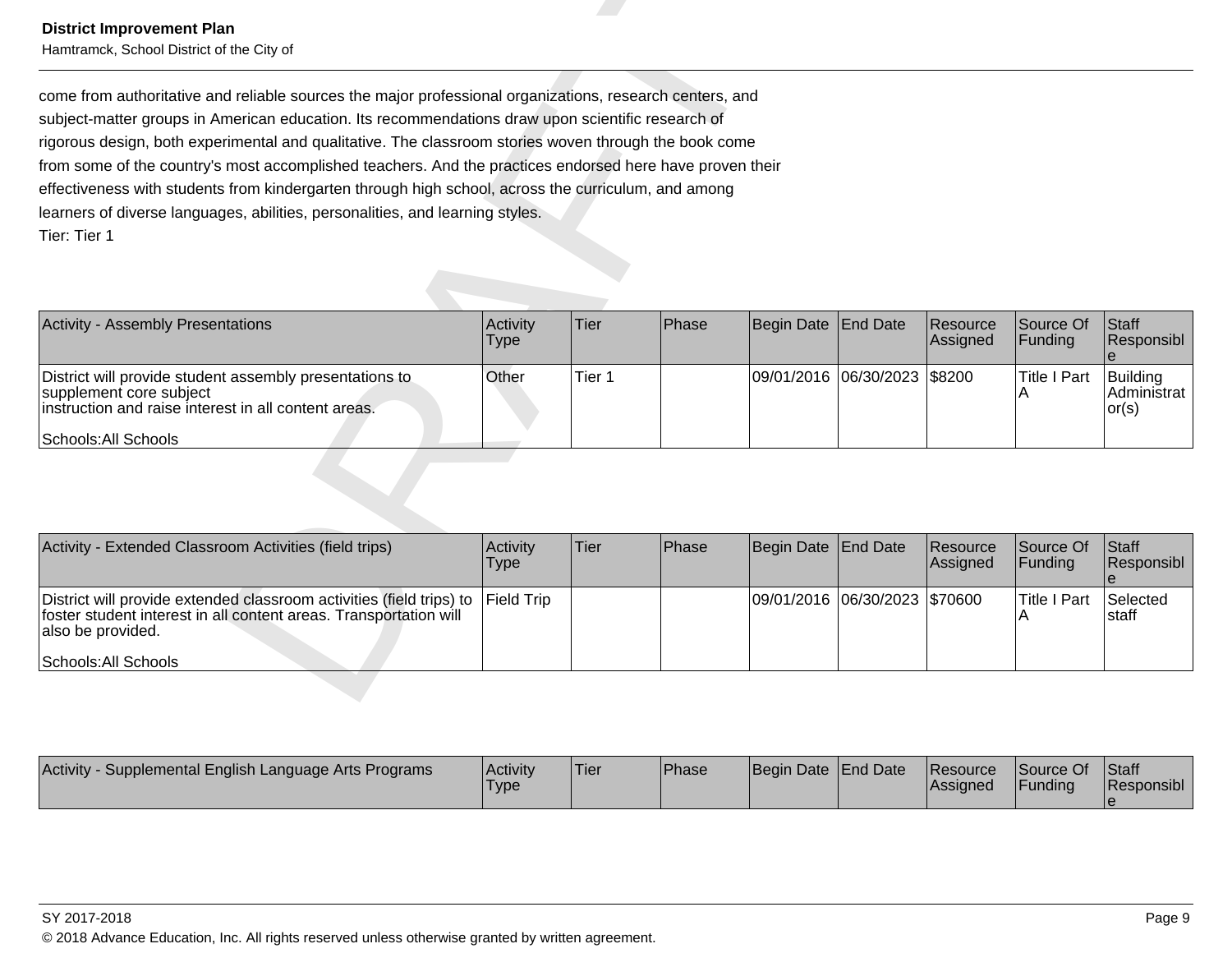| <b>District Improvement Plan</b><br>Hamtramck, School District of the City of                                                                                                                                                                                                                                                                                                                                                                                                                                                                                                                                                                                                                                                         |                                |      |       |                   |                                |                      |                                                                  |                                            |
|---------------------------------------------------------------------------------------------------------------------------------------------------------------------------------------------------------------------------------------------------------------------------------------------------------------------------------------------------------------------------------------------------------------------------------------------------------------------------------------------------------------------------------------------------------------------------------------------------------------------------------------------------------------------------------------------------------------------------------------|--------------------------------|------|-------|-------------------|--------------------------------|----------------------|------------------------------------------------------------------|--------------------------------------------|
| District will implement effective, research-based reading and<br>writing programs<br>including (but not limited to) Differentiated Instruction, Literature<br>Circles, Project Based Learning,<br>Guided Reading, Reader's Workshop, Failure Free Reading,<br>Lexia Reading, SuccessMaker, iLIT, Daily 5, Learning a to z,<br>raz-kids, reading recovery, success4all, LLI, AARI, READ 180,<br>and NEWSELA Pro.<br>Funds under this activity will purchase books and instructional<br>supplies to support the above programs as well as provide<br>professional development as needed.<br>NOTE: The Basic program for ELA is Harcourt-Brace, which is<br>not included in the programs under this<br>Activity.<br>Schools: All Schools | Other                          |      |       |                   | 09/01/2016 06/30/2023 \$138225 |                      | <b>Title I Part</b><br>A, Title II<br>Part A, Title<br>IV Part A | All ELA<br>teachers                        |
|                                                                                                                                                                                                                                                                                                                                                                                                                                                                                                                                                                                                                                                                                                                                       |                                |      |       |                   |                                |                      |                                                                  |                                            |
| <b>Activity - Supplemental Staff</b>                                                                                                                                                                                                                                                                                                                                                                                                                                                                                                                                                                                                                                                                                                  | Activity<br><b>Type</b>        | Tier | Phase | <b>Begin Date</b> | End Date                       | Resource<br>Assigned | Source Of<br>Funding                                             | <b>Staff</b><br>Responsibl<br>$\mathbf{e}$ |
| District to provide supplemental Teachers and<br>Paraprofessionals to assist in the improvement of student<br>achievement.<br>Paraprofessionals will deliver small group instruction to eligible<br>identified Title I students.<br>Title I instructional staff will provide extra time and opportunity<br>to students struggling in ELA.<br>Schools: All Schools                                                                                                                                                                                                                                                                                                                                                                     | Academic<br>Support<br>Program |      |       |                   | 09/01/2016 06/30/2023          | \$3622730            | <b>Title I Part</b><br>A, Title III                              | <b>Building</b><br>Administrat<br>or(s)    |
|                                                                                                                                                                                                                                                                                                                                                                                                                                                                                                                                                                                                                                                                                                                                       |                                |      |       |                   |                                |                      |                                                                  |                                            |

| <b>Activity - Supplemental Staff</b>                                                                                                                                                                                                                                                                                                                                | <b>Activity</b><br>Type        | lTier | Phase | Begin Date End Date |                                 | Resource<br>Assigned | <b>Source Of</b><br> Fundina  | <b>Staff</b><br>Responsibl          |
|---------------------------------------------------------------------------------------------------------------------------------------------------------------------------------------------------------------------------------------------------------------------------------------------------------------------------------------------------------------------|--------------------------------|-------|-------|---------------------|---------------------------------|----------------------|-------------------------------|-------------------------------------|
| District to provide supplemental Teachers and<br>Paraprofessionals to assist in the improvement of student<br>lachievement.<br>Paraprofessionals will deliver small group instruction to eligible<br>lidentified Title I students.<br>Title I instructional staff will provide extra time and opportunity<br>to students struggling in ELA.<br>Schools: All Schools | Academic<br>Support<br>Program |       |       |                     | 09/01/2016 06/30/2023 \$3622730 |                      | Title I Part<br>IA. Title III | Building<br>Administrat  <br> or(s) |

| <b>Activity</b><br><b>Curricular Review</b> | Activity<br>Туре | 'Tier | <b>Phase</b> | Begin Date End Date | <b>Resource</b><br><b>Assigned</b> | Source Of<br>Funding | <b>Staff</b><br>Responsibl |
|---------------------------------------------|------------------|-------|--------------|---------------------|------------------------------------|----------------------|----------------------------|
|                                             |                  |       |              |                     |                                    |                      |                            |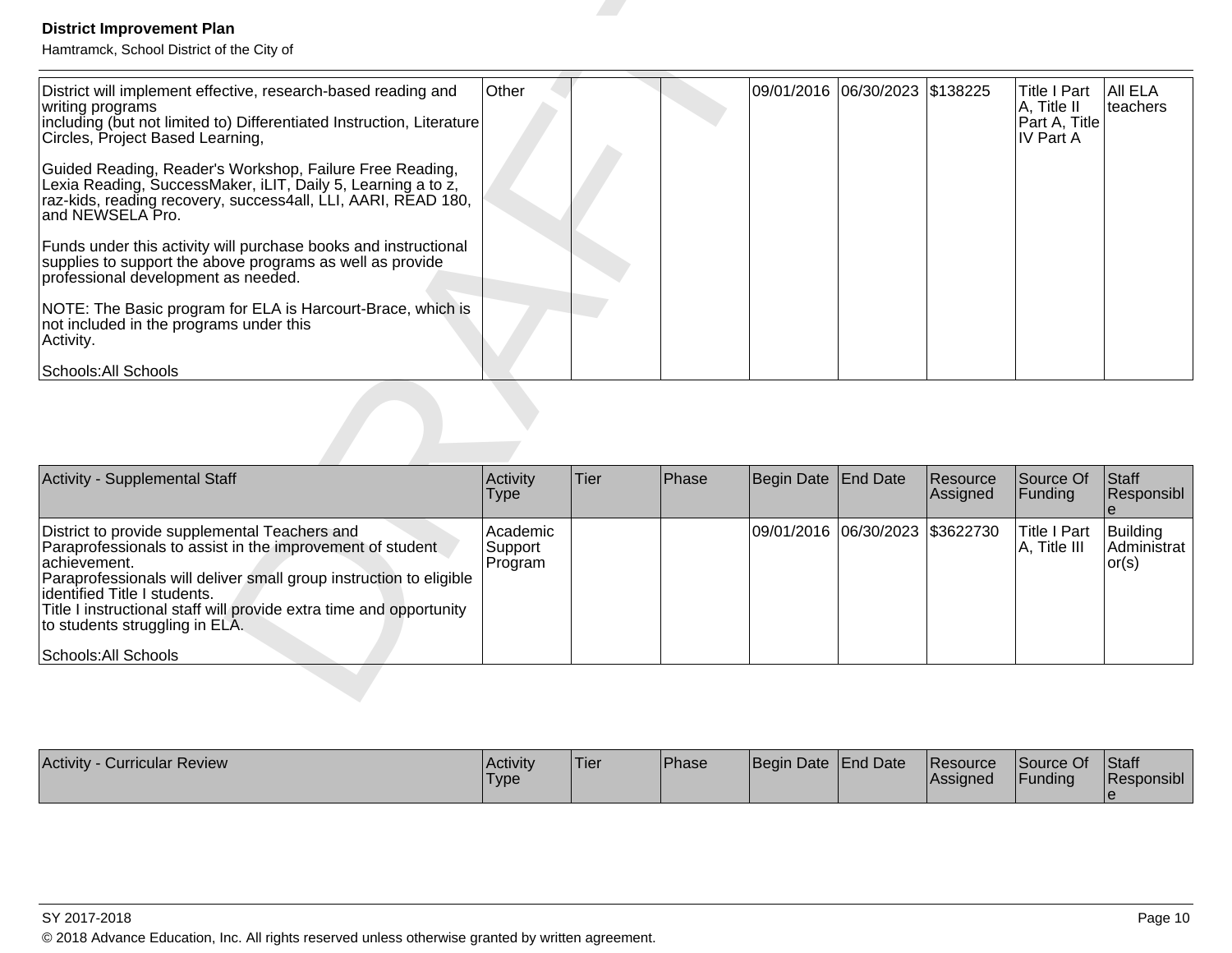| <b>District Improvement Plan</b><br>Hamtramck, School District of the City of                                                                                                 |                                      |                  |            |                    |                 |                                                                                               |
|-------------------------------------------------------------------------------------------------------------------------------------------------------------------------------|--------------------------------------|------------------|------------|--------------------|-----------------|-----------------------------------------------------------------------------------------------|
| District will review and revise curriculum review based on a<br>developed timeline.<br>Schools: All Schools                                                                   | <b>Curriculum</b><br>Developme<br>nt | Getting<br>Ready | 09/01/2016 | $ 06/30/2023 $ \$0 | General<br>Fund | Curriculum<br>Department<br>, Building<br>Administrat<br>ors, District<br>Curriculum<br>Team. |
|                                                                                                                                                                               |                                      |                  |            |                    |                 |                                                                                               |
| <b>Strategy 2:</b>                                                                                                                                                            |                                      |                  |            |                    |                 |                                                                                               |
| Extended Learning Opportunities - District will provide supplemental learning opportunities for students after school during the academic year and through summer             |                                      |                  |            |                    |                 |                                                                                               |
| months of June, July and August.                                                                                                                                              |                                      |                  |            |                    |                 |                                                                                               |
| <b>Category: Learning Support Systems</b>                                                                                                                                     |                                      |                  |            |                    |                 |                                                                                               |
| Research Cited: - Snow, David R. Classroom Strategies for Helping At-Risk Students. Alexandia, VA: ASCD, 2005. The research supplies strong evidence that Tutoring            |                                      |                  |            |                    |                 |                                                                                               |
| is an effective strategy for addressing the needs of low-performing students.                                                                                                 |                                      |                  |            |                    |                 |                                                                                               |
| The research also suggests that Tutoring programs should have a strong guiding purpose in order to direct the program tutors in their decision making. This guiding           |                                      |                  |            |                    |                 |                                                                                               |
| purpose should emphasize the diagnostic and prescriptive interaction that is a natural product of tutoring. Individuals of various ages and levels of education can be        |                                      |                  |            |                    |                 |                                                                                               |
| effective tutors once provided with appropriate                                                                                                                               |                                      |                  |            |                    |                 |                                                                                               |
| training. Given their individualized nature, tutoring sessions need to be evaluated on a continual basis to ensure the                                                        |                                      |                  |            |                    |                 |                                                                                               |
| day-to-day integrity of the intervention. Logistical concerns such as availability of materials, instructional space, and session scheduling can have a significant effect on |                                      |                  |            |                    |                 |                                                                                               |
| the success of a tutoring program. In keeping with this notion, finding quality tutors                                                                                        |                                      |                  |            |                    |                 |                                                                                               |
| also should be a primary concern.                                                                                                                                             |                                      |                  |            |                    |                 |                                                                                               |
| -Cooper, Harris. (2001). Summer School: Research-Based Recommendations for Policymakers. SERVE                                                                                |                                      |                  |            |                    |                 |                                                                                               |
| Policy Brief. SERVE, Greensboro, NC                                                                                                                                           |                                      |                  |            |                    |                 |                                                                                               |
| This policy brief reviews research on the effectiveness of summer-school programs. It begins with a short                                                                     |                                      |                  |            |                    |                 |                                                                                               |
| history of the current school calendar, including how 19th century agrarian life required children to stay                                                                    |                                      |                  |            |                    |                 |                                                                                               |
| home during the summer to attend to crops or livestock. Next, a meta-analysis of 13 studies brings to light                                                                   |                                      |                  |            |                    |                 |                                                                                               |

the effects long summer breaks have on students, such as the loss of 1 month on achievement test scores,and the significant loss of math and spelling skills. A history of summer school and summer-school goalsfollows. Goals include preventing delinquent behavior, remediating or preventing learning deficits, helpingto meet minimum competency requirements, breaking the poverty cycle, and accelerating progress forgifted students. A review of research on summer school's effectiveness follows, which demonstrates adominantly positive effect on students. The brief concludes with recommendations that policymakersshould continue to fund summer-school programs, require that funds for summer school be spent onmathematics and reading instruction, and set aside funds for the purpose of fostering participation in

### SY 2017-2018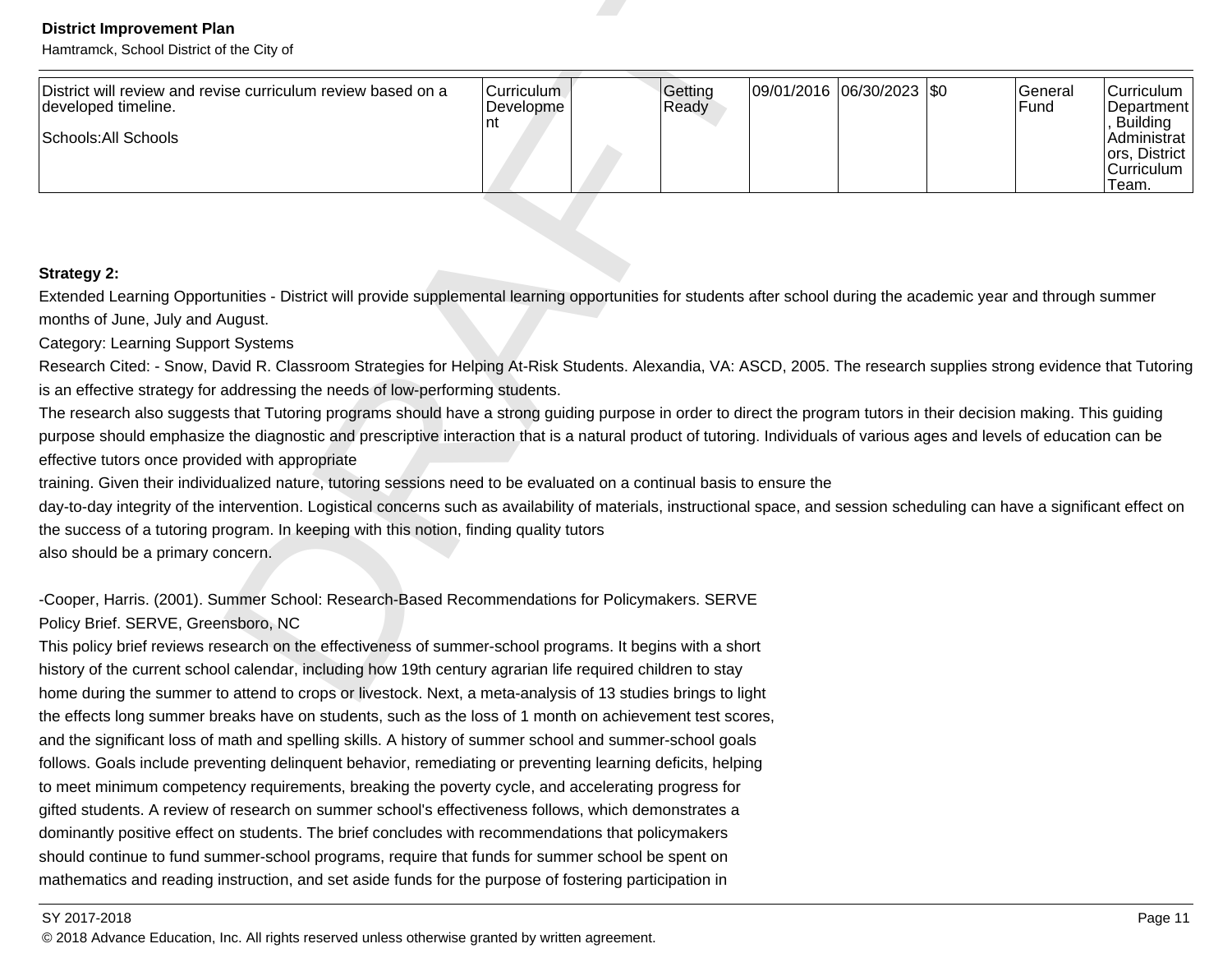| <b>District Improvement Plan</b><br>Hamtramck, School District of the City of                                                                                                                                                                                 |                                |      |           |                        |                 |                      |                           |                                                                                         |
|---------------------------------------------------------------------------------------------------------------------------------------------------------------------------------------------------------------------------------------------------------------|--------------------------------|------|-----------|------------------------|-----------------|----------------------|---------------------------|-----------------------------------------------------------------------------------------|
| summer programs, especially by disadvantaged students. Practitioners should plan early, provide program<br>and staffing continuity from year to year, and integrate summer teaching with staff development.<br>Tier: Tier 1                                   |                                |      |           |                        |                 |                      |                           |                                                                                         |
| Activity - After School Programs                                                                                                                                                                                                                              | Activity<br><b>Type</b>        | Tier | Phase     | <b>Begin Date</b>      | <b>End Date</b> | Resource<br>Assigned | Source Of<br>Funding      | Staff<br>Responsibl                                                                     |
| Instructional staff will provide after school tutoring program<br>focusing on core content areas in all grades.<br>Schools: All Schools                                                                                                                       | Academic<br>Support<br>Program |      | Implement | 09/01/2016 06/30/2023  |                 | \$68538              | <b>Title I Part</b><br>Α  | All after<br>school<br>teachers,<br>paraprofess<br>lionals and<br>administrat<br>lors.  |
|                                                                                                                                                                                                                                                               |                                |      |           |                        |                 |                      |                           |                                                                                         |
| <b>Activity - Summer Programs</b>                                                                                                                                                                                                                             | Activity<br><b>Type</b>        | Tier | Phase     | <b>Begin Date</b>      | <b>End Date</b> | Resource<br>Assigned | Source Of<br>Funding      | Staff<br>Responsibl                                                                     |
| Instructional staff will provide a summer program focusing on<br>all content areas in grades K-8.<br>Schools: Holbrook School, Early Childhood Elementary School,<br>Dickinson West Elementary School, Dickinson East Elementary<br>School, Kosciuszko School | Academic<br>Support<br>Program |      | Implement | 09/01/2016  06/30/2023 |                 | \$160000             | <b>Title II Part</b><br>A | All summer<br>school<br>teachers,<br>paraprofess<br>lionals and<br>administrat<br>lors. |

| Activity - Summer Programs                                                                                                                                                                                                                                    | <b>Activity</b><br>Type        | Tier | <b>IPhase</b>     | Begin Date End Date            | Resource<br>Assigned | Source Of<br><b>IFunding</b>     | <b>Staff</b><br><b>Responsibl</b>                                           |
|---------------------------------------------------------------------------------------------------------------------------------------------------------------------------------------------------------------------------------------------------------------|--------------------------------|------|-------------------|--------------------------------|----------------------|----------------------------------|-----------------------------------------------------------------------------|
| Instructional staff will provide a summer program focusing on<br>all content areas in grades K-8.<br>Schools: Holbrook School, Early Childhood Elementary School,<br>Dickinson West Elementary School, Dickinson East Elementary<br>School, Kosciuszko School | Academic<br>Support<br>Program |      | <b>Ilmplement</b> | 09/01/2016 06/30/2023 \$160000 |                      | <b>Title II Part TAII summer</b> | Ischool<br>Iteachers.<br>paraprofess<br>lionals and<br>administrat<br>lors. |

# **Strategy 3:**

Technology to Enhance Instruction - Instructional Staff will incorporate the use of technology into daily lessons as a means to improve instruction, and facilitate studentsin their use of technology.

Category: Technology

Research Cited: -Zemelman, Steven, Daniels, Harvey and Hyde, Arthur, Best Practice: New Standards for Teaching and

Learning in America's Schools, (Heinemann, 1998) This is a book about excellent teaching and powerful learning. Its principles

come from authoritative and reliable sources the major professional organizations, research centers, and

subject-matter groups in American education. Its recommendations draw upon scientific research of

### SY 2017-2018

en and the set of the set of the set of the set of the set of the set of the set of the set of the set of the set of the set of the set of the set of the set of the set of the set of the set of the set of the set of the se © 2018 Advance Education, Inc. All rights reserved unless otherwise granted by written agreement.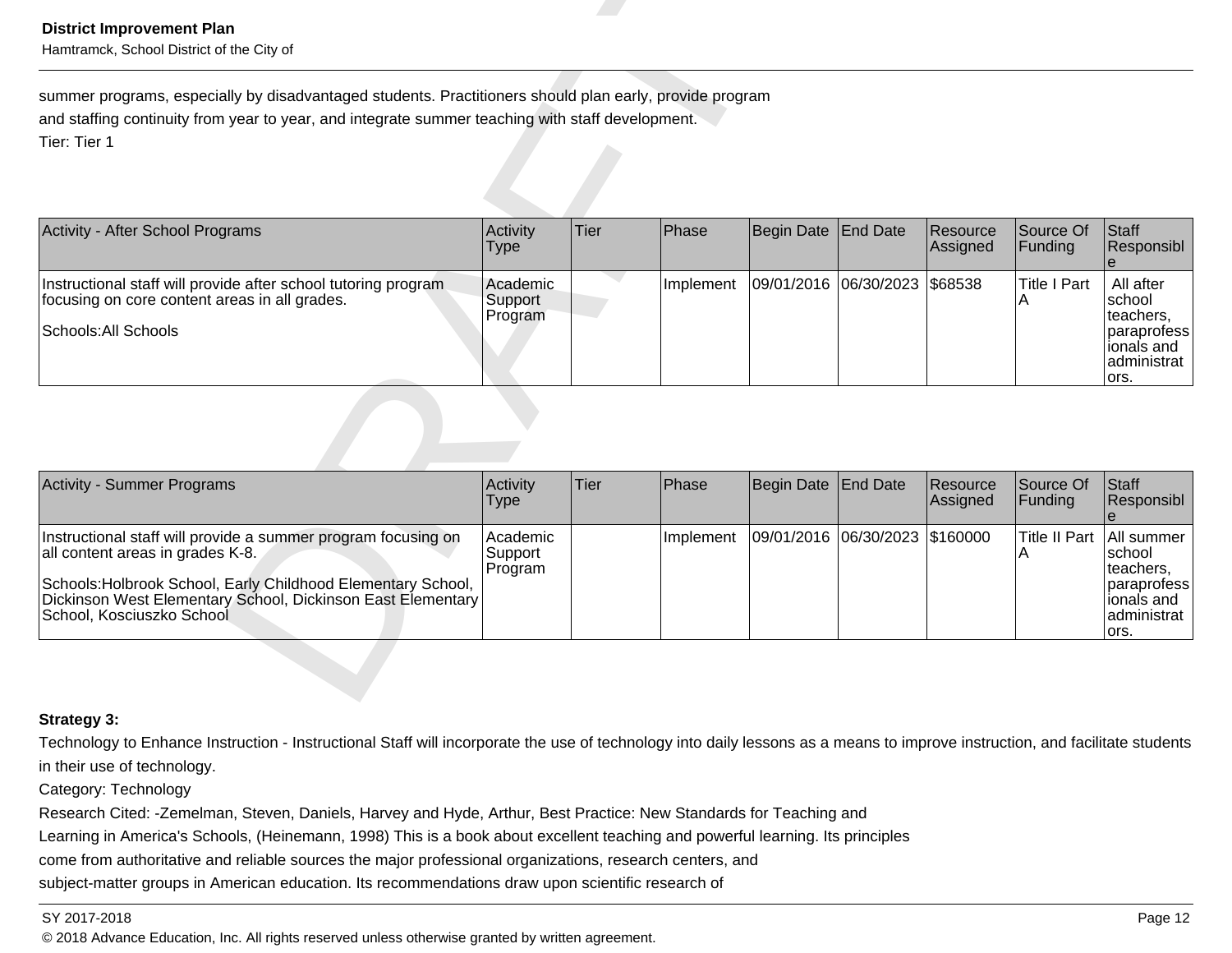Hamtramck, School District of the City of

Detrict Improvement Plan<br>
riginum and qualitative. The disastrom stories weven through the<br>entropy detections and qualitative. The disastrom stories weven through the<br>media of the county mast accompless less describes the

| Activity<br>Teachers using technology | l Acti∨it∨<br>'Type | 'Tier | <b>IPhase</b> | Begin Date End Date |  | <b>Resource</b><br><b>Assigned</b> | Source Of<br>Funding | <b>Staff</b><br>Responsibl |
|---------------------------------------|---------------------|-------|---------------|---------------------|--|------------------------------------|----------------------|----------------------------|
|---------------------------------------|---------------------|-------|---------------|---------------------|--|------------------------------------|----------------------|----------------------------|

### SY 2017-2018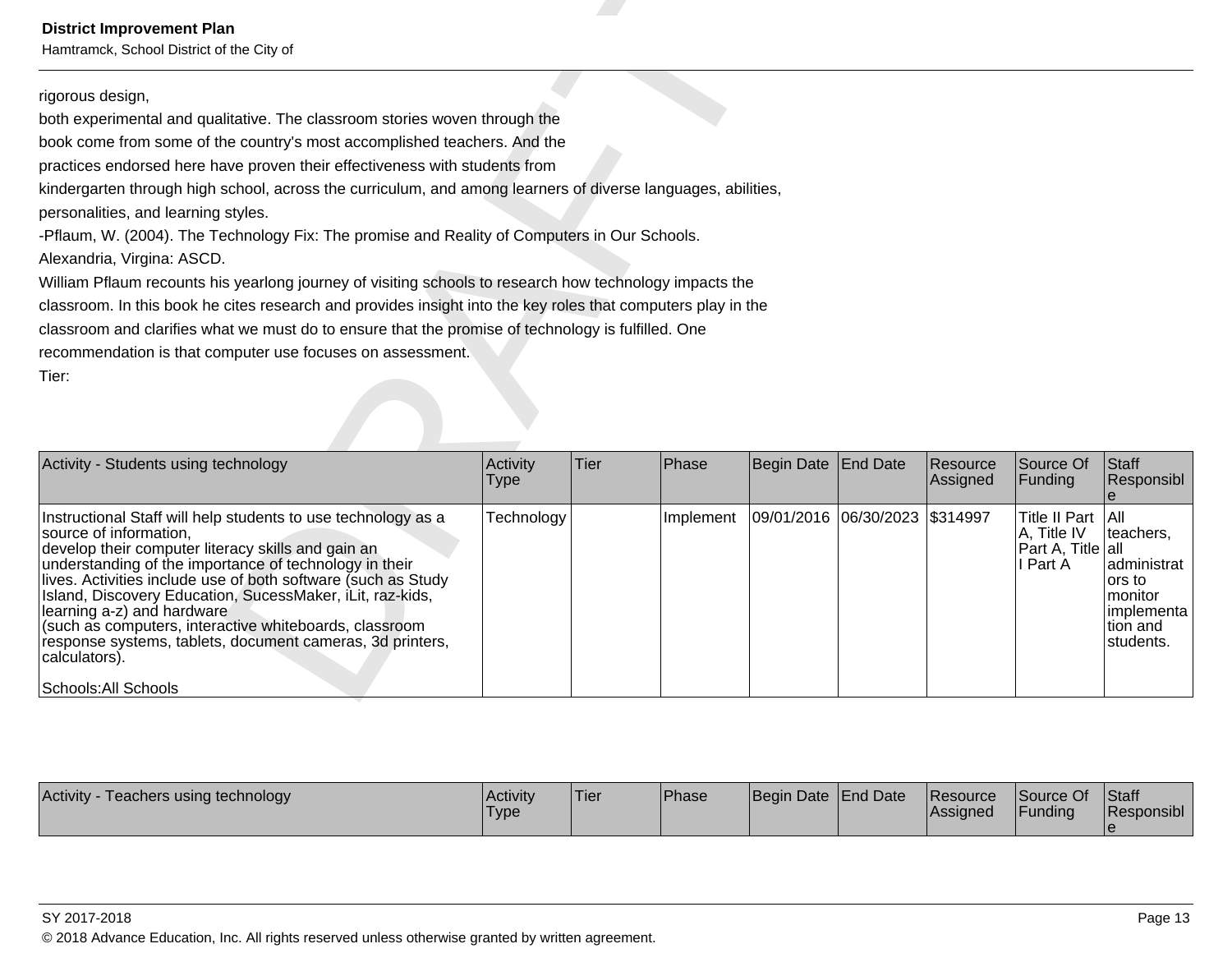| <b>District Improvement Plan</b><br>Hamtramck, School District of the City of                                                                                                                                                                                                                                                  |                  |      |         |            |                       |                      |                                                                             |                                        |
|--------------------------------------------------------------------------------------------------------------------------------------------------------------------------------------------------------------------------------------------------------------------------------------------------------------------------------|------------------|------|---------|------------|-----------------------|----------------------|-----------------------------------------------------------------------------|----------------------------------------|
| Teachers will embed technology into daily lessons. And use it<br>as a tool for<br>engaging students in learning.<br>Activities include use of both software (such as Discovery<br>Education, eduhelper etc.) and hardware (such as computers,<br>interactive whiteboards, classroom response systems).<br>Schools: All Schools | Technology       |      |         | 09/01/2016 | 06/30/2023            | \$314997             | <b>Title I Part</b><br>A, Title II<br>Part A, Title all<br><b>IV Part A</b> | All<br>teachers,<br>administrat<br>ors |
|                                                                                                                                                                                                                                                                                                                                |                  |      |         |            |                       |                      |                                                                             |                                        |
| Activity - Technology Coach                                                                                                                                                                                                                                                                                                    | Activity<br>Type | Tier | Phase   | Begin Date | <b>End Date</b>       | Resource<br>Assigned | Source Of<br>Funding                                                        | Staff<br>Responsibl<br>$\mathbf{e}$    |
| Staff will have the opportunity to be coached to utilize<br>technology to enhance instruction and increase student<br>achievement.<br>Schools: All Schools                                                                                                                                                                     | Technology       |      | Monitor |            | 09/01/2016 06/30/2023 | \$28814              | <b>Title I Part</b><br>A                                                    | <b>District</b><br>Technology<br>Coach |
|                                                                                                                                                                                                                                                                                                                                |                  |      |         |            |                       |                      |                                                                             |                                        |
| <b>Strategy 4:</b>                                                                                                                                                                                                                                                                                                             |                  |      |         |            |                       |                      |                                                                             |                                        |
| Improvement of English Language Arts instruction - District staff will be provided with the tools necessary to improve ELA instruction.                                                                                                                                                                                        |                  |      |         |            |                       |                      |                                                                             |                                        |
| Category: English/Language Arts                                                                                                                                                                                                                                                                                                |                  |      |         |            |                       |                      |                                                                             |                                        |
| Research Cited: - Tomilinson, Carol Ann, Differentiation in Practice, (ASCD, 2003)                                                                                                                                                                                                                                             |                  |      |         |            |                       |                      |                                                                             |                                        |
| All students learn in a variety of ways and have different interests. Some students excel in some areas but                                                                                                                                                                                                                    |                  |      |         |            |                       |                      |                                                                             |                                        |
| not in others. Hence, she suggests, the best school instructions fitted to a diverse student population which is                                                                                                                                                                                                               |                  |      |         |            |                       |                      |                                                                             |                                        |
| called differentiated. Research notes that there is ample evidence that students experience greater school                                                                                                                                                                                                                     |                  |      |         |            |                       |                      |                                                                             |                                        |
| success if teaching is responsive to their learning needs.                                                                                                                                                                                                                                                                     |                  |      |         |            |                       |                      |                                                                             |                                        |

| Activity - Technology Coach                                                                                                                                 | <b>Activity</b><br>Type | lTier | <b>IPhase</b>  | Begin Date End Date           | Resource<br>Assigned | Source Of<br><b>IFunding</b> | <b>Staff</b><br>Responsibl          |
|-------------------------------------------------------------------------------------------------------------------------------------------------------------|-------------------------|-------|----------------|-------------------------------|----------------------|------------------------------|-------------------------------------|
| Staff will have the opportunity to be coached to utilize<br>technology to enhance instruction and increase student<br>lachievement.<br>Schools: All Schools | Technology              |       | <b>Monitor</b> | 09/01/2016 06/30/2023 \$28814 |                      | Title I Part                 | District<br> Technology  <br>lCoach |

- Marzano, Robert, Classroom Instruction That Works, (Prentice Hall, May 7, 2004) This series offers in-depth research-based instructional strategies that can be usedin the classroom to

enhance student achievement. Book One: Designing & Teaching Learning Goals and Objectives. Book

Two: Formative Assessment & Standards-Based Grading. Book Three: The Highly Engaged Classroom.

- Zemelman, Steven, Best Practice-Today's Standards for Teaching & Learning in America's Schools,

(Heinemann Publishers, 2005

This is a book about excellent teaching and powerful learning. Its principles

# SY 2017-2018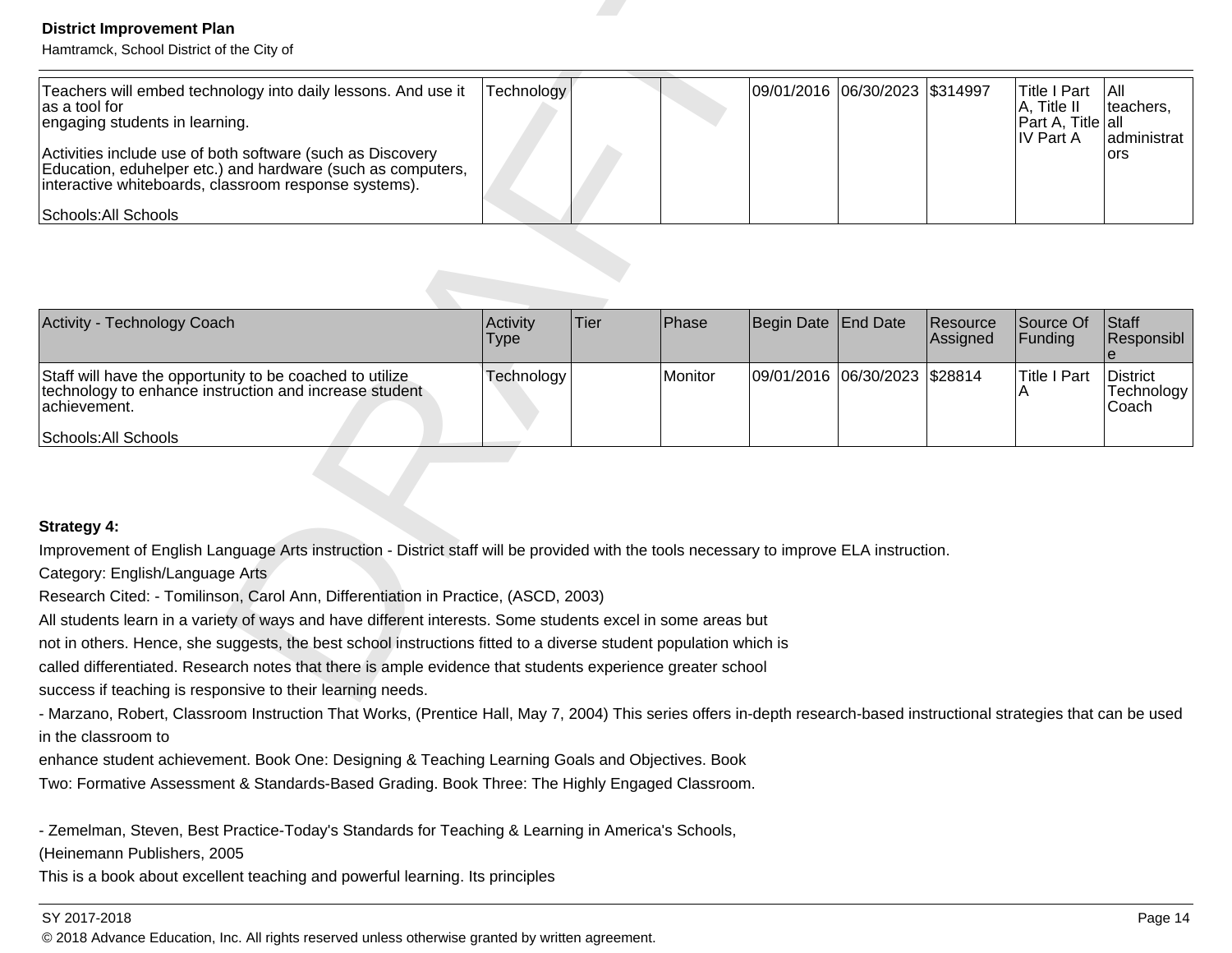| Activity - Content Area Consultants / Instructional Coaches                                                                                | Activity<br>Type | lTier. | <b>IPhase</b>     | Begin Date End Date |                                 | <b>Resource</b><br><b>Assigned</b> | Source Of<br><b>IFunding</b>      | <b>Staff</b><br><b>Responsibl</b> |
|--------------------------------------------------------------------------------------------------------------------------------------------|------------------|--------|-------------------|---------------------|---------------------------------|------------------------------------|-----------------------------------|-----------------------------------|
| The district will hire ELA consultants and/or instructional<br>coaches to work with teachers on improving student instruction. If Learning | Professiona      |        | <b>Ilmplement</b> |                     | 06/30/2016  06/30/2023  \$73000 |                                    | <b>Title II Part IDirector of</b> | <b>Curriculum</b><br>/ Federal    |
| Schools: All Schools                                                                                                                       |                  |        |                   |                     |                                 |                                    |                                   | <b>Programs</b>                   |

| <b>District Improvement Plan</b><br>Hamtramck, School District of the City of                                                                                                                                                                                                                                                                                                                                                                                                                                                                                                                                                       |                           |      |           |                       |                 |                      |                           |                                                             |  |  |
|-------------------------------------------------------------------------------------------------------------------------------------------------------------------------------------------------------------------------------------------------------------------------------------------------------------------------------------------------------------------------------------------------------------------------------------------------------------------------------------------------------------------------------------------------------------------------------------------------------------------------------------|---------------------------|------|-----------|-----------------------|-----------------|----------------------|---------------------------|-------------------------------------------------------------|--|--|
| come from authoritative and reliable sources the major professional organizations, research centers, and<br>subject-matter groups in American education. Its recommendations draw upon scientific research of<br>rigorous design, both experimental and qualitative. The classroom stories woven through the book come<br>from some of the country's most accomplished teachers. And the practices endorsed here have proven their<br>effectiveness with students from kindergarten through high school, across the curriculum, and among<br>learners of diverse languages, abilities, personalities, and learning styles.<br>Tier: |                           |      |           |                       |                 |                      |                           |                                                             |  |  |
| Activity - Content Area Consultants / Instructional Coaches                                                                                                                                                                                                                                                                                                                                                                                                                                                                                                                                                                         | Activity<br><b>Type</b>   | Tier | Phase     | <b>Begin Date</b>     | End Date        | Resource<br>Assigned | Source Of<br>Funding      | Staff<br>Responsibl                                         |  |  |
| The district will hire ELA consultants and/or instructional<br>coaches to work with teachers on improving student instruction. If Learning<br>Schools: All Schools                                                                                                                                                                                                                                                                                                                                                                                                                                                                  | Professiona               |      | Implement | 06/30/2016 06/30/2023 |                 | \$73000              | <b>Title II Part</b><br>Α | Director of<br>Curriculum<br>/ Federal<br>Programs          |  |  |
|                                                                                                                                                                                                                                                                                                                                                                                                                                                                                                                                                                                                                                     |                           |      |           |                       |                 |                      |                           |                                                             |  |  |
| Activity - Professional Development in ELA Programs                                                                                                                                                                                                                                                                                                                                                                                                                                                                                                                                                                                 | Activity<br>Type          | Tier | Phase     | <b>Begin Date</b>     | <b>End Date</b> | Resource<br>Assigned | Source Of<br>Funding      | Staff<br>Responsibl                                         |  |  |
| District will provide Professional Development in ELA programs<br>including (but not limited to) Differentiated Instruction, Guided<br>Reading, Project-Based Learning, Reader's Workshop,<br>Reading Recovery, Making Meaning, Project Read, SIOP, RTI<br>and technology to supplement ELA objectives. In addition<br>professional development at Wayne RESA will be offered to<br>staff when available.<br>Schools: All Schools                                                                                                                                                                                                   | Professiona<br>I Learning |      | Implement | 09/01/2016 06/30/2023 |                 | \$43624              | <b>Title II Part</b><br>A | <b>IELA</b><br>teachers<br>and<br>administrat<br><b>ors</b> |  |  |

| <b>Activity</b><br>/ - Progress Monitoring | <b>Activity</b><br>'Type | 'Tier | Phase | Begin Date End Date | <b>Resource</b><br>Assigned | Source Of<br>Funding | Staff<br><b>Responsibl</b> |
|--------------------------------------------|--------------------------|-------|-------|---------------------|-----------------------------|----------------------|----------------------------|
|                                            |                          |       |       |                     |                             |                      |                            |

### SY 2017-2018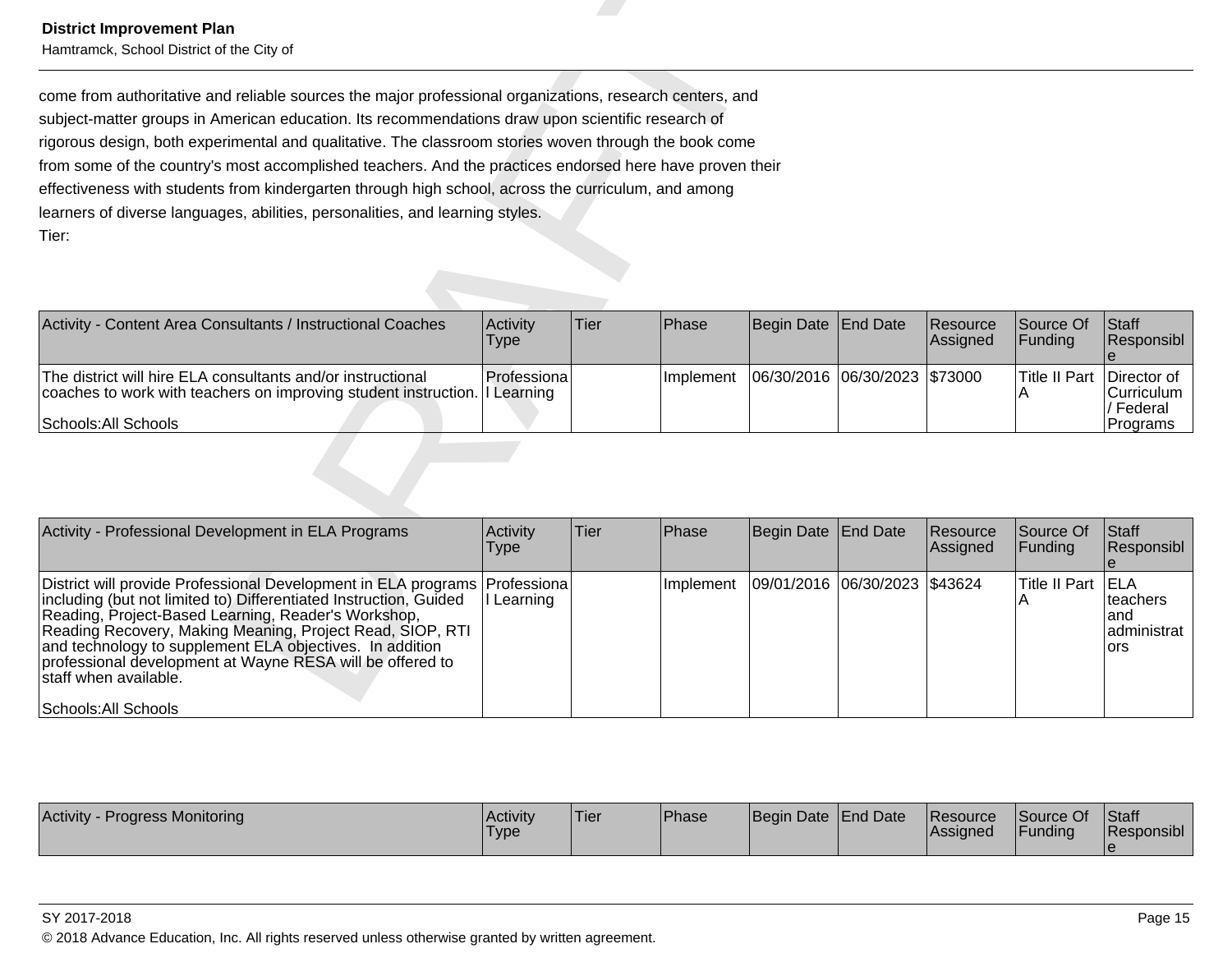| This district will monitor the progress of student growth in<br>reading using the Measures of Academic Progress<br>supplemental tests from Northwest Evaluation Association as<br>well as local common assessments<br> Schools: All Schools_ | ∣Other ·<br><b>Progress</b><br>Monitoring |  |  |  | 09/01/2016 05/01/2023 \$31763 |  | Title I Part | Building<br>IAdministrat l<br>lors &<br><b>Classroom</b><br><b>Teachers</b> |
|----------------------------------------------------------------------------------------------------------------------------------------------------------------------------------------------------------------------------------------------|-------------------------------------------|--|--|--|-------------------------------|--|--------------|-----------------------------------------------------------------------------|
|----------------------------------------------------------------------------------------------------------------------------------------------------------------------------------------------------------------------------------------------|-------------------------------------------|--|--|--|-------------------------------|--|--------------|-----------------------------------------------------------------------------|

| <b>District Improvement Plan</b><br>Hamtramck, School District of the City of                                                                                                                                                                                                                                                                                                                           |                                          |      |       |                       |                               |                      |                          |                                                                    |
|---------------------------------------------------------------------------------------------------------------------------------------------------------------------------------------------------------------------------------------------------------------------------------------------------------------------------------------------------------------------------------------------------------|------------------------------------------|------|-------|-----------------------|-------------------------------|----------------------|--------------------------|--------------------------------------------------------------------|
| This district will monitor the progress of student growth in<br>reading using the Measures of Academic Progress<br>supplemental tests from Northwest Evaluation Association as<br>well as local common assessments<br>Schools: All Schools                                                                                                                                                              | Other -<br><b>Progress</b><br>Monitoring |      |       |                       | 09/01/2016 05/01/2023 \$31763 |                      | <b>Title I Part</b><br>Α | Building<br>Administrat<br>$ors 8$<br>Classroom<br><b>Teachers</b> |
|                                                                                                                                                                                                                                                                                                                                                                                                         |                                          |      |       |                       |                               |                      |                          |                                                                    |
| Activity - Administration                                                                                                                                                                                                                                                                                                                                                                               | Activity<br><b>Type</b>                  | Tier | Phase | Begin Date            | <b>End Date</b>               | Resource<br>Assigned | Source Of<br>Funding     | Staff<br>Responsibl                                                |
| Federal programs department will employee a director, grant<br>specialist, financial specialist, and a secretary to assist in the<br>day to day operations of the department and programs.<br>Supplies and materials for the office will be purchased.<br>Members of the administrative staff will attend conferences to<br>improve their ability to administer the department.<br>Schools: All Schools | Other -<br>Administrati<br>lon           |      |       | 09/01/2016            | 06/30/2023                    | \$182532             | <b>Title I Part</b><br>Α | Federal<br>Programs<br>office staff                                |
|                                                                                                                                                                                                                                                                                                                                                                                                         |                                          |      |       |                       |                               |                      |                          |                                                                    |
| Activity - School Data Analysis                                                                                                                                                                                                                                                                                                                                                                         | Activity<br><b>Type</b>                  | Tier | Phase | <b>Begin Date</b>     | <b>End Date</b>               | Resource<br>Assigned | Source Of<br>Funding     | Staff<br>Responsibl                                                |
| Priority and Focus schools may hire a Data Assessment<br>Coach to analyze, dis-aggregate and disseminate a variety of<br>school wide data and assist teachers in making timely and<br>appropriate decisions about curriculum, instruction and<br>assessment in all core content areas. Supplies for this position<br>will also be purchased.<br>Schools: All Schools                                    | Professiona<br>I Learning                |      |       | 09/01/2016 06/30/2023 |                               | \$0                  | <b>Title I Part</b><br>A | Building<br>Principals                                             |

| Activity - School Data Analysis                                                                                                                                                                                                                                                                                                                                      | Activity<br>Type           | <b>Tier</b> | <b>Phase</b> | Begin Date End Date |                           | Resource<br>Assigned | Source Of<br><b>IFunding</b> | <b>Staff</b><br>Responsibl |
|----------------------------------------------------------------------------------------------------------------------------------------------------------------------------------------------------------------------------------------------------------------------------------------------------------------------------------------------------------------------|----------------------------|-------------|--------------|---------------------|---------------------------|----------------------|------------------------------|----------------------------|
| Priority and Focus schools may hire a Data Assessment<br>Coach to analyze, dis-aggregate and disseminate a variety of<br>school wide data and assist teachers in making timely and<br>appropriate decisions about curriculum, instruction and<br>assessment in all core content areas. Supplies for this position<br>will also be purchased.<br>Schools: All Schools | Professional<br>I Learning |             |              |                     | 09/01/2016 06/30/2023 \$0 |                      | <b>Title I Part</b>          | Building<br>Principals     |

| Activity<br>· Implementation Guides | Activity<br>'Type | 'Tier | Phase | Begin Date End Date | <b>Resource</b><br><b>Assigned</b> | Source Of<br><b>Funding</b> | <b>Staff</b><br>Responsibl |
|-------------------------------------|-------------------|-------|-------|---------------------|------------------------------------|-----------------------------|----------------------------|
|                                     |                   |       |       |                     |                                    |                             |                            |

### SY 2017-2018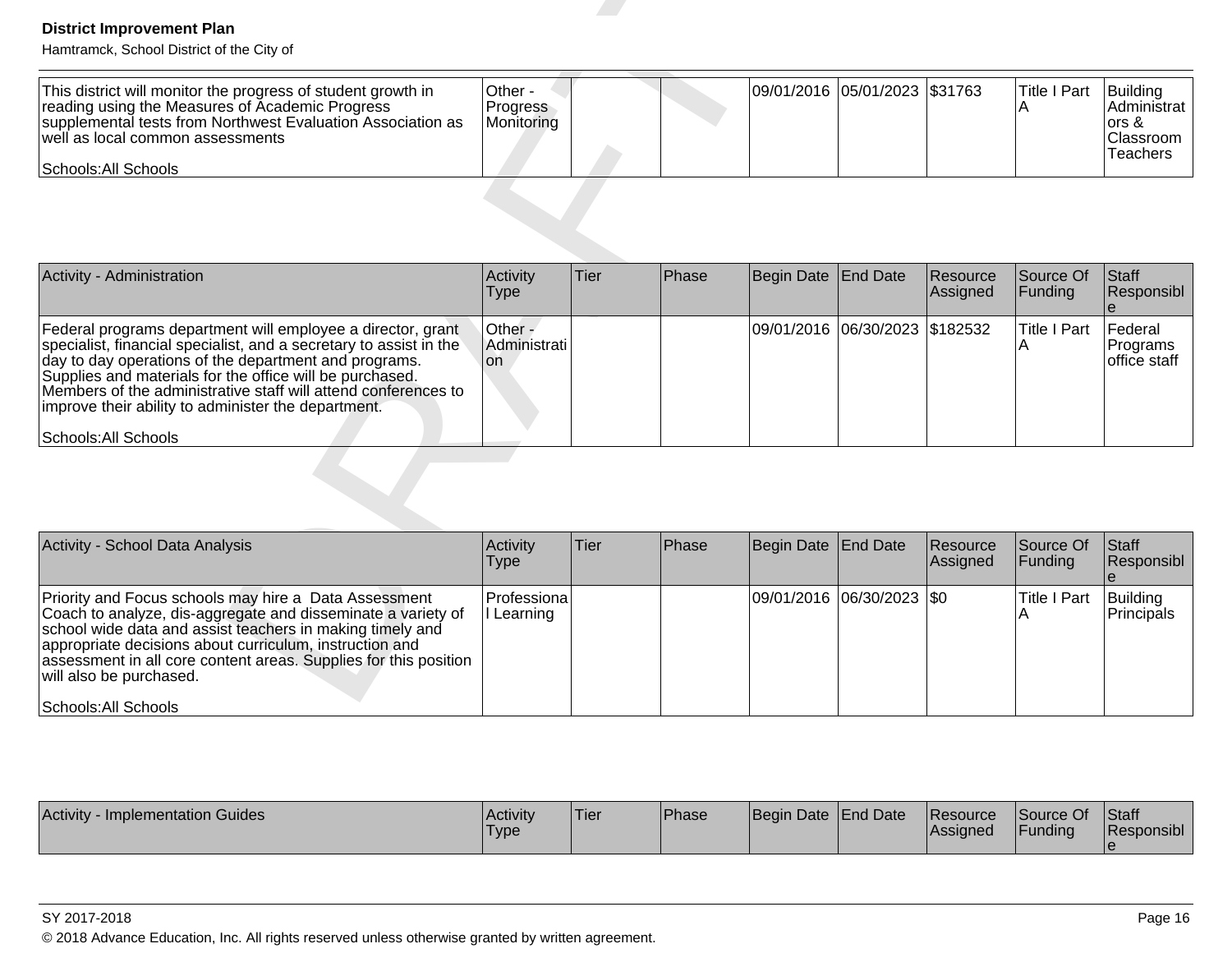| <b>District Improvement Plan</b><br>Hamtramck, School District of the City of                                                                                                                                                                                                                                                                                     |                       |  |                           |                                              |                                                                                                                                                          |
|-------------------------------------------------------------------------------------------------------------------------------------------------------------------------------------------------------------------------------------------------------------------------------------------------------------------------------------------------------------------|-----------------------|--|---------------------------|----------------------------------------------|----------------------------------------------------------------------------------------------------------------------------------------------------------|
| The district will create implementation guides for research<br>based programs, strategies, and initiatives in all content areas.<br>They will encompass getting ready for implementation,<br>implementing adult actions with fidelity, monitoring with state<br>and local assessments, and evaluate the impact on student<br>achievement.<br>Schools: All Schools | Policy and<br>Process |  | 09/01/2016 06/30/2023 \$0 | <b>Title II Part</b><br>A, Title I<br>Part A | Curriculum<br>director,<br>Federal<br>program<br>director,<br>curriculum<br>teams.<br>school<br>improveme<br>nt teams,<br>building<br>administrati<br>on |
| <b>Measurable Objective 2:</b><br>85% of English Learners students will demonstrate a proficiency in content knowledge to close achievement gaps in English Language Arts by 06/30/2023 as<br>measured by state and local assessments.                                                                                                                            |                       |  |                           |                                              |                                                                                                                                                          |
|                                                                                                                                                                                                                                                                                                                                                                   |                       |  |                           |                                              |                                                                                                                                                          |
| Strategy 1:                                                                                                                                                                                                                                                                                                                                                       |                       |  |                           |                                              |                                                                                                                                                          |
| Improvement of ELA Instruction - ELL - District staff will be provided with the tools necessary to improve ELA instruction specific to ELL population.                                                                                                                                                                                                            |                       |  |                           |                                              |                                                                                                                                                          |
| Category: English/Language Arts                                                                                                                                                                                                                                                                                                                                   |                       |  |                           |                                              |                                                                                                                                                          |
| Research Cited: - Tomilinson, Carol Ann, Differentiation in Practice, (ASCD, 2003) All students learn in a variety of ways and have different interests. Some students                                                                                                                                                                                            |                       |  |                           |                                              |                                                                                                                                                          |
| excel in some areas but not in others. Hence, she suggests, the best school instructions fitted to a diverse student population which is called differentiated. Research                                                                                                                                                                                          |                       |  |                           |                                              |                                                                                                                                                          |
| notes that there is ample evidence that students experience greater school success if teaching is responsive to their learning needs. - Marzano, Robert, Classroom                                                                                                                                                                                                |                       |  |                           |                                              |                                                                                                                                                          |
| Instruction That Works, (Prentice Hall, May 7, 2004) This series offers in-depth research-based instructional strategies that can be used in the classroom to enhance<br>student achievement. Book One: Designing & Teaching Learning Goals and Objectives. Book Two: Formative Assessment & Standards-Based Grading. Book Three:                                 |                       |  |                           |                                              |                                                                                                                                                          |
| The Highly Engaged Classroom. - Zemelman, Steven, Best Practice-Today's Standards for Teaching & Learning in America's Schools, (Heinemann Publishers, 2005                                                                                                                                                                                                       |                       |  |                           |                                              |                                                                                                                                                          |
| This is a book about excellent teaching and powerful learning. Its principles come from authoritative and reliable sources the major professional organizations, research                                                                                                                                                                                         |                       |  |                           |                                              |                                                                                                                                                          |
| centers, and subject-matter groups in American education. Its recommendations draw upon scientific research of rigorous design, both experimental and qualitative.                                                                                                                                                                                                |                       |  |                           |                                              |                                                                                                                                                          |

### **Measurable Objective 2:**

The classroom stories woven through the book come from some of the country's most accomplished teachers. And the practices endorsed here have proven theireffectiveness with students from kindergarten through high school, across the curriculum, and among learners of diverse languages, abilities, personalities, and learningstyles.

Tier: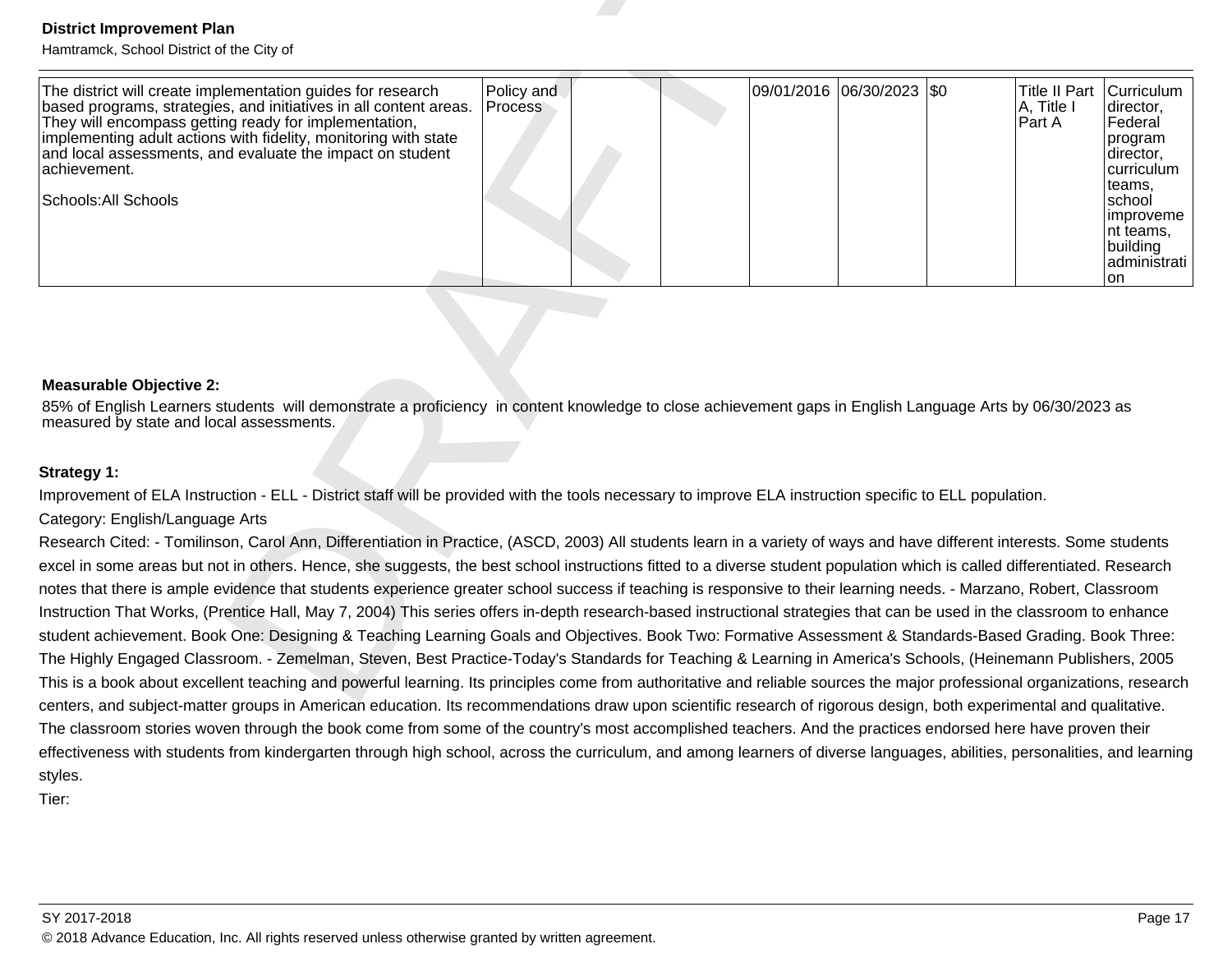| <b>District Improvement Plan</b><br>Hamtramck, School District of the City of                                                                                                   |                                |                   |           |                   |                           |                      |                                                  |                                                                                                 |
|---------------------------------------------------------------------------------------------------------------------------------------------------------------------------------|--------------------------------|-------------------|-----------|-------------------|---------------------------|----------------------|--------------------------------------------------|-------------------------------------------------------------------------------------------------|
| Activity - Academic Vocabulary                                                                                                                                                  | Activity<br><b>Type</b>        | <b>Tier</b>       | Phase     | <b>Begin Date</b> | <b>End Date</b>           | Resource<br>Assigned | Source Of<br>Funding                             | Staff<br>Responsibl<br>$\theta$                                                                 |
| ELL students will have reinforced, supplemental instruction in<br>Tier 1 and Tier 2 ELA academic vocabulary.<br>Schools: All Schools                                            | Academic<br>Support<br>Program | Tier <sub>2</sub> |           | 09/01/2016        | 06/30/2023                | $ $ \$0              | Title III,<br>Title I Part<br>А                  | EII<br>teachers.<br>paraprofess<br>lionals,<br>classroom<br>teachers,<br><b>ELA</b><br>teachers |
|                                                                                                                                                                                 |                                |                   |           |                   |                           |                      |                                                  |                                                                                                 |
| Activity - Oral Language Development                                                                                                                                            | Activity<br><b>Type</b>        | <b>Tier</b>       | Phase     | <b>Begin Date</b> | End Date                  | Resource<br>Assigned | Source Of<br>Funding                             | Staff<br>Responsibl<br>le                                                                       |
| English Language Learners will develop their oral language<br>through multi leveled questing techniques, oral discussions,<br>and pair-share activities<br>Schools: All Schools | Academic<br>Support<br>Program | Tier <sub>2</sub> | Implement |                   | 09/01/2016 06/30/2023 \$0 |                      | Title III,<br>Title I Part<br>A, General<br>Fund | All<br>Iinstructiona<br>ll staff and<br>building<br>Principals                                  |
|                                                                                                                                                                                 |                                |                   |           |                   |                           |                      |                                                  |                                                                                                 |
| Activity - Paraprofessionals                                                                                                                                                    | Activity<br><b>Type</b>        | <b>Tier</b>       | Phase     | <b>Begin Date</b> | <b>End Date</b>           | Resource<br>Assigned | Source Of<br>Funding                             | Staff<br>Responsibl<br>$\theta$                                                                 |
| Ell Paraprofessionals will be provided in Ell classrooms as<br>necessary supervised by esl teachers<br>Schools: All Schools                                                     | Academic<br>Support<br>Program |                   |           | 09/01/2016        | 06/30/2023                | \$25000              | Title III                                        | Ell<br>Coordinator<br><b>Building</b><br>Administrat<br>lors                                    |

| Activity - Oral Language Development                                                                                                                                            | Activity<br>Type                 | <b>Tier</b> | <b>Phase</b> | Begin Date End Date                       | <b>Resource</b><br><b>Assigned</b> | <b>Source Of</b><br>IFundina                         | <b>IStaff</b><br>Responsibl                                     |
|---------------------------------------------------------------------------------------------------------------------------------------------------------------------------------|----------------------------------|-------------|--------------|-------------------------------------------|------------------------------------|------------------------------------------------------|-----------------------------------------------------------------|
| English Language Learners will develop their oral language<br>through multi leveled questing techniques, oral discussions,<br>and pair-share activities<br>Schools: All Schools | Academic <br>Support<br> Program | 'Tier 2     |              | Implement   09/01/2016   06/30/2023   \$0 |                                    | ITitle III.<br>ITitle I Part<br>IA. General<br>IFund | IAII<br>linstructiona<br>I staff and<br> building<br>Principals |

| Activity - Paraprofessionals                                                                                                | <b>Activity</b><br>Type          | Tier | Phase | Begin Date End Date           | Resource<br><b>Assigned</b> | <b>Source Of</b><br><b>IFunding</b> | <b>Staff</b><br><b>Responsibl</b>                            |
|-----------------------------------------------------------------------------------------------------------------------------|----------------------------------|------|-------|-------------------------------|-----------------------------|-------------------------------------|--------------------------------------------------------------|
| Ell Paraprofessionals will be provided in Ell classrooms as<br>necessary supervised by esl teachers<br>Schools: All Schools | Academic<br> Support_<br>Program |      |       | 09/01/2016 06/30/2023 \$25000 |                             | Title III                           | IEII<br>lCoordinator l<br>. Buildina<br>IAdministrat<br>lors |

| Written Language Development<br><b>Activity</b> | <b>Activity</b><br>'Type | 'Tier | Phase | Begin Date End Date |  | <b>Resource</b><br><b>Assigned</b> | Source Of<br>Funding | <b>Staff</b><br>Responsibl |
|-------------------------------------------------|--------------------------|-------|-------|---------------------|--|------------------------------------|----------------------|----------------------------|
|-------------------------------------------------|--------------------------|-------|-------|---------------------|--|------------------------------------|----------------------|----------------------------|

### SY 2017-2018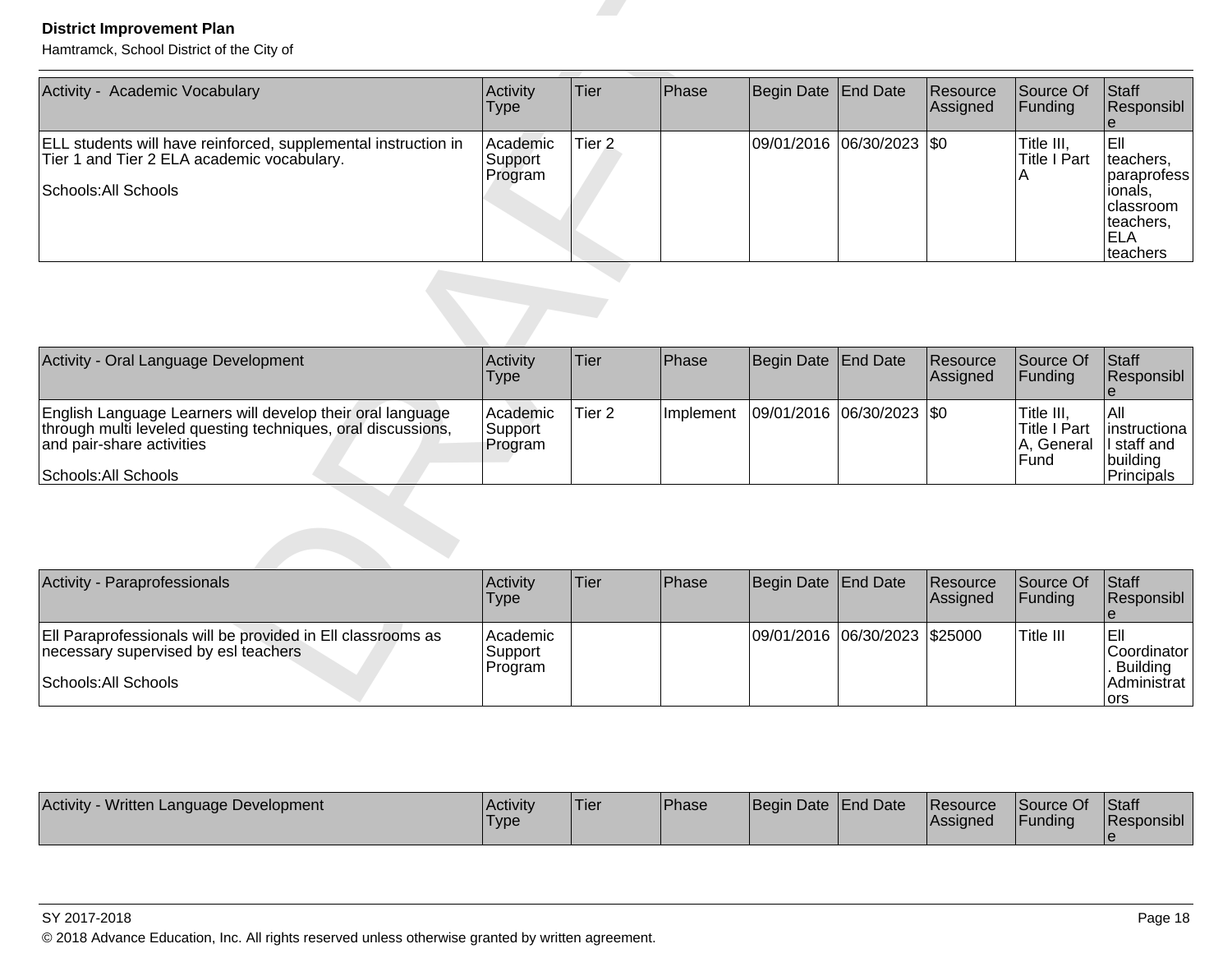| English Language Learners will develop their written language<br>skills as it relates to ELA instruction.<br>Schools: All Schools | <b>IAcademic</b><br>'Support'<br>Program |  | 09/01/2016 06/30/2023 \$0 | 'Title I Part<br>Title III | <b>IELL Staff.</b><br> Classroom  <br>Геасһers.<br> Buliding <br>I Administrati l |
|-----------------------------------------------------------------------------------------------------------------------------------|------------------------------------------|--|---------------------------|----------------------------|-----------------------------------------------------------------------------------|
|                                                                                                                                   |                                          |  |                           |                            | Ton                                                                               |

| <b>District Improvement Plan</b><br>Hamtramck, School District of the City of                                                                                             |                                |                   |       |            |                                |                      |                                     |                                                                               |
|---------------------------------------------------------------------------------------------------------------------------------------------------------------------------|--------------------------------|-------------------|-------|------------|--------------------------------|----------------------|-------------------------------------|-------------------------------------------------------------------------------|
| English Language Learners will develop their written language<br>skills as it relates to ELA instruction.<br>Schools: All Schools                                         | Academic<br>Support<br>Program |                   |       | 09/01/2016 | $ 06/30/2023 $ \$0             |                      | <b>Title I Part</b><br>A, Title III | ELL Staff,<br>Classroom<br>Teachers,<br><b>Buliding</b><br>Administrati<br>on |
|                                                                                                                                                                           |                                |                   |       |            |                                |                      |                                     |                                                                               |
| Activity - Supplemental Staff                                                                                                                                             | Activity<br><b>Type</b>        | Tier              | Phase | Begin Date | <b>End Date</b>                | Resource<br>Assigned | Source Of<br>Funding                | Staff<br>Responsibl<br>e                                                      |
| District will provide supplemental ESL/Bilingual teaching staff to<br>provided additional support for esl students                                                        | Academic<br>Support<br>Program | Tier <sub>2</sub> |       |            | 09/01/2016 06/30/2023 \$136759 |                      | Title III                           | Federal<br>Programs /<br>ELL district                                         |
| Schools: All Schools                                                                                                                                                      |                                |                   |       |            |                                |                      |                                     | coordinator                                                                   |
| <b>Strategy 2:</b>                                                                                                                                                        |                                |                   |       |            |                                |                      |                                     |                                                                               |
| District- Level English Alternative Program - The District will continue to: create an intensive English language-learning environment with authentic social and academic |                                |                   |       |            |                                |                      |                                     |                                                                               |
| interaction; promote the achievement of English proficiency through the development of the language domains and the acquisition of standard patters of accuracy and       |                                |                   |       |            |                                |                      |                                     |                                                                               |
| fluency; assist ELs to achieve academic goals in the core subject areas; and assist ELs to meet grade level expectations and become academically successful.              |                                |                   |       |            |                                |                      |                                     |                                                                               |
| Category: English/Language Arts                                                                                                                                           |                                |                   |       |            |                                |                      |                                     |                                                                               |
| Research Cited: Collier, V.P. (1995) Promoting Academic Success for ESL Students: Understanding second Language Acquisition for School                                    |                                |                   |       |            |                                |                      |                                     |                                                                               |
| Linquanti, R. (1999) Fostering Academic Success for English Language Learners: What do We Know?                                                                           |                                |                   |       |            |                                |                      |                                     |                                                                               |
| Tier:                                                                                                                                                                     |                                |                   |       |            |                                |                      |                                     |                                                                               |

| Activity - District-Level Programming Support                                                                       | Activity<br>Type                 | Tier | <b>Phase</b> | Begin Date End Date |                           | <b>Resource</b><br>Assigned | Source Of<br><b>IFundina</b>    | <b>Staff</b><br><b>Responsibl</b>                                        |
|---------------------------------------------------------------------------------------------------------------------|----------------------------------|------|--------------|---------------------|---------------------------|-----------------------------|---------------------------------|--------------------------------------------------------------------------|
| Programming for the English Alternative Program will be<br>supported at the district level.<br>Schools: All Schools | Academic<br> Support_<br>Program |      |              |                     | 09/01/2016 06/01/2023 \$0 |                             | <b>IGeneral</b><br><b>IFund</b> | IEII<br>lCoordinator<br>, Ell Staff,<br>Building<br>IAdministrati<br>Ion |

### SY 2017-2018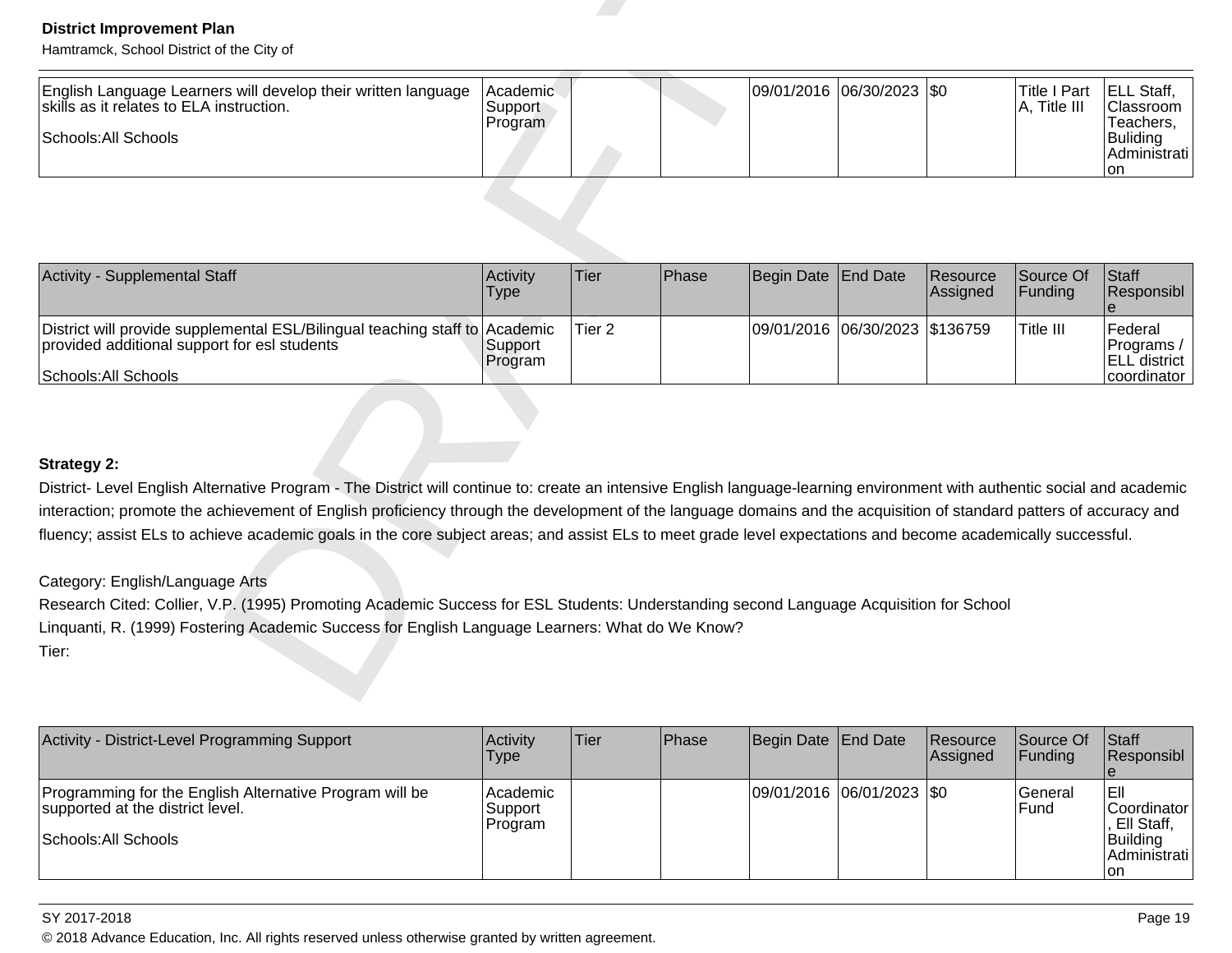| District-Level Supplemental Instructional and<br>Activity -<br><b>Educational Opportunities</b>                                                                                                                           | Activity<br>Type                | <b>Tier</b> | <b>Phase</b> | Begin Date End Date       | <b>Resource</b><br>Assigned | <b>Source Of</b><br> Funding | <b>Staff</b><br><b>Responsibl</b>                                           |
|---------------------------------------------------------------------------------------------------------------------------------------------------------------------------------------------------------------------------|---------------------------------|-------------|--------------|---------------------------|-----------------------------|------------------------------|-----------------------------------------------------------------------------|
| The District will support the English Alternative Program with<br>supplemental teachers, supplies, and materials. In<br>addition, extended day and experiential programming will be<br>supported.<br>Schools: All Schools | Academic<br>Support<br> Program |             |              | 09/01/2016 06/01/2023 \$0 |                             | lGeneral<br><b>Fund</b>      | IEII<br> Coordinator  <br>Ell Staff,<br>Building<br> Administrati  <br>lon. |

| <b>District Improvement Plan</b><br>Hamtramck, School District of the City of                                                                                                                                             |                                       |      |       |                   |                       |                      |                                           |                                                                                                                                     |
|---------------------------------------------------------------------------------------------------------------------------------------------------------------------------------------------------------------------------|---------------------------------------|------|-------|-------------------|-----------------------|----------------------|-------------------------------------------|-------------------------------------------------------------------------------------------------------------------------------------|
|                                                                                                                                                                                                                           |                                       |      |       |                   |                       |                      |                                           |                                                                                                                                     |
| Activity - District-Level Supplemental Instructional and<br><b>Educational Opportunities</b>                                                                                                                              | Activity<br><b>Type</b>               | Tier | Phase | <b>Begin Date</b> | End Date              | Resource<br>Assigned | Source Of<br>Funding                      | Staff<br>Responsibl                                                                                                                 |
| The District will support the English Alternative Program with<br>supplemental teachers, supplies, and materials. In<br>addition, extended day and experiential programming will be<br>supported.<br>Schools: All Schools | Academic<br><b>Support</b><br>Program |      |       |                   | 09/01/2016 06/01/2023 | \$0                  | General<br>Fund                           | leıı<br>Coordinator<br>Ell Staff,<br>Building<br>Administrati<br><b>on</b>                                                          |
| Activity - ELL Progress Monitoring                                                                                                                                                                                        | Activity<br><b>Type</b>               | Tier | Phase | <b>Begin Date</b> | <b>End Date</b>       | Resource<br>Assigned | Source Of<br>Funding                      | Staff<br>Responsibl<br>$\mathbf{e}$                                                                                                 |
| The district will monitor the progress of students in the ELL<br>program through the combined use of state and local<br>assessments as well as local developed implementation guides<br>Schools: All Schools              | Policy and<br>Process                 |      |       |                   | 09/01/2016 09/01/2023 | I\$0                 | <b>Title I Part</b><br>A, General<br>Fund | ELL<br>teachers,<br>Curriculum<br>department<br>, federal<br>programs<br>department<br><b>Building</b><br>administrati<br><b>on</b> |
| بي Measurahle Ohjective 3                                                                                                                                                                                                 |                                       |      |       |                   |                       |                      |                                           |                                                                                                                                     |

### **Measurable Objective 3:**

85% of Students with Disabilities students will demonstrate a proficiency in content knowledge to close achievement gaps in English Language Arts by 06/30/2023 as<br>measured by state and local assessments.

# **Strategy 1:**

Special Education Instruction - The district will support a policy of inclusion for students with disabilities. Students will be mainstreamed into general education classes as much as possible. When appropriate students will be co-taught by general and special education teachers. Small group instruction by certified special educationteachers will also be provided when necessary.

Category: English/Language Arts

### SY 2017-2018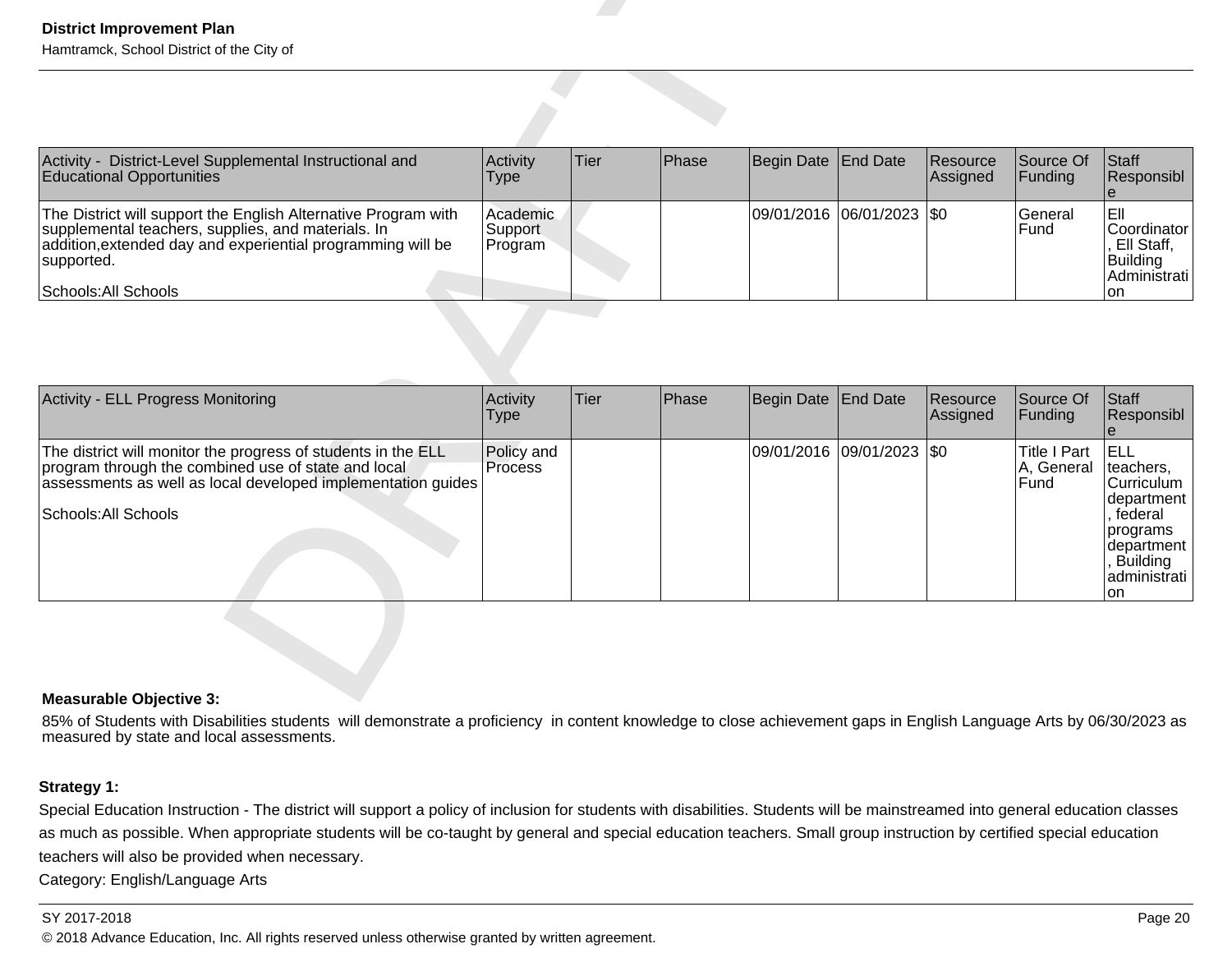| Activity<br>Type                | lTier  | <b>IPhase</b> |  |                     |                                                          | Staff<br>Responsibl                                                                     |
|---------------------------------|--------|---------------|--|---------------------|----------------------------------------------------------|-----------------------------------------------------------------------------------------|
| Academic <br>Support<br>Program | Tier 1 |               |  |                     |                                                          | Title II Part Special and<br>education<br>Iteachers.                                    |
|                                 |        |               |  | Begin Date End Date | Resource<br><b>Assigned</b><br>09/01/2016 06/30/2023 \$0 | Source Of<br> Funding<br>A, General   general<br>IFund.<br>Special<br><b>IEducation</b> |

| <b>District Improvement Plan</b><br>Hamtramck, School District of the City of                                                                                                                                                                                                       |                                |             |       |                   |                           |                      |                                                                     |                                                                                                      |
|-------------------------------------------------------------------------------------------------------------------------------------------------------------------------------------------------------------------------------------------------------------------------------------|--------------------------------|-------------|-------|-------------------|---------------------------|----------------------|---------------------------------------------------------------------|------------------------------------------------------------------------------------------------------|
| Research Cited: Collaboration and Co-Teaching. Andrea Honigsfeld and Maria Dove. Corwin Press, 2010.<br>Tier:                                                                                                                                                                       |                                |             |       |                   |                           |                      |                                                                     |                                                                                                      |
| Activity - Co-Teaching                                                                                                                                                                                                                                                              | Activity<br><b>Type</b>        | Tier        | Phase | <b>Begin Date</b> | End Date                  | Resource<br>Assigned | Source Of<br>Funding                                                | Staff<br>Responsibl                                                                                  |
| Special education students will be co-taught in general<br>education classrooms by special education and general<br>education teachers when appropriate. Professional<br>development will be provided as necessary on effective co-<br>teaching strategies.<br>Schools: All Schools | Academic<br>Support<br>Program | Tier 1      |       |                   | 09/01/2016 06/30/2023 \$0 |                      | <b>Title II Part</b><br>A, General<br>Fund,<br>Special<br>Education | Special and<br>general<br>education<br>teachers.                                                     |
| Activity - Inclusion                                                                                                                                                                                                                                                                | Activity                       | <b>Tier</b> | Phase |                   | <b>End Date</b>           | Resource             | Source Of                                                           | Staff                                                                                                |
|                                                                                                                                                                                                                                                                                     | <b>Type</b>                    |             |       | <b>Begin Date</b> |                           | Assigned             | Funding                                                             | Responsibl<br>le                                                                                     |
| Special education students will be included in general<br>education classes when ever possible as long as it fits their<br><b>IEPs and is the LRE</b><br>Schools: All Schools                                                                                                       | Academic<br>Support<br>Program |             |       |                   | 09/01/2016 06/30/2023 \$0 |                      | Special<br>Education,<br>General<br>Fund                            | Special<br>education<br>director,<br>special<br>education<br>staff,<br>general<br>education<br>staff |

| <b>Activity - Self Contained Classrooms</b>                                                                                                                                   | Activity<br>Type                       | lTier | Phase | Begin Date End Date         | Resource<br>Assigned | Source Of<br>IFundina                            | <b>Staff</b><br>Responsibl                                                      |
|-------------------------------------------------------------------------------------------------------------------------------------------------------------------------------|----------------------------------------|-------|-------|-----------------------------|----------------------|--------------------------------------------------|---------------------------------------------------------------------------------|
| Special education students will be provided small group<br>instruction with special education staff when appropriate in self<br>contained classrooms.<br>Schools: All Schools | Academic<br><b>Support</b><br> Program |       |       | 09/01/2016  06/30/2023  \$0 |                      | Special<br>Education<br>lGeneral<br><b>IFund</b> | Special<br>leducation,<br>Idirector,<br><b>Ispecial</b><br>leducation<br>Istaff |

### SY 2017-2018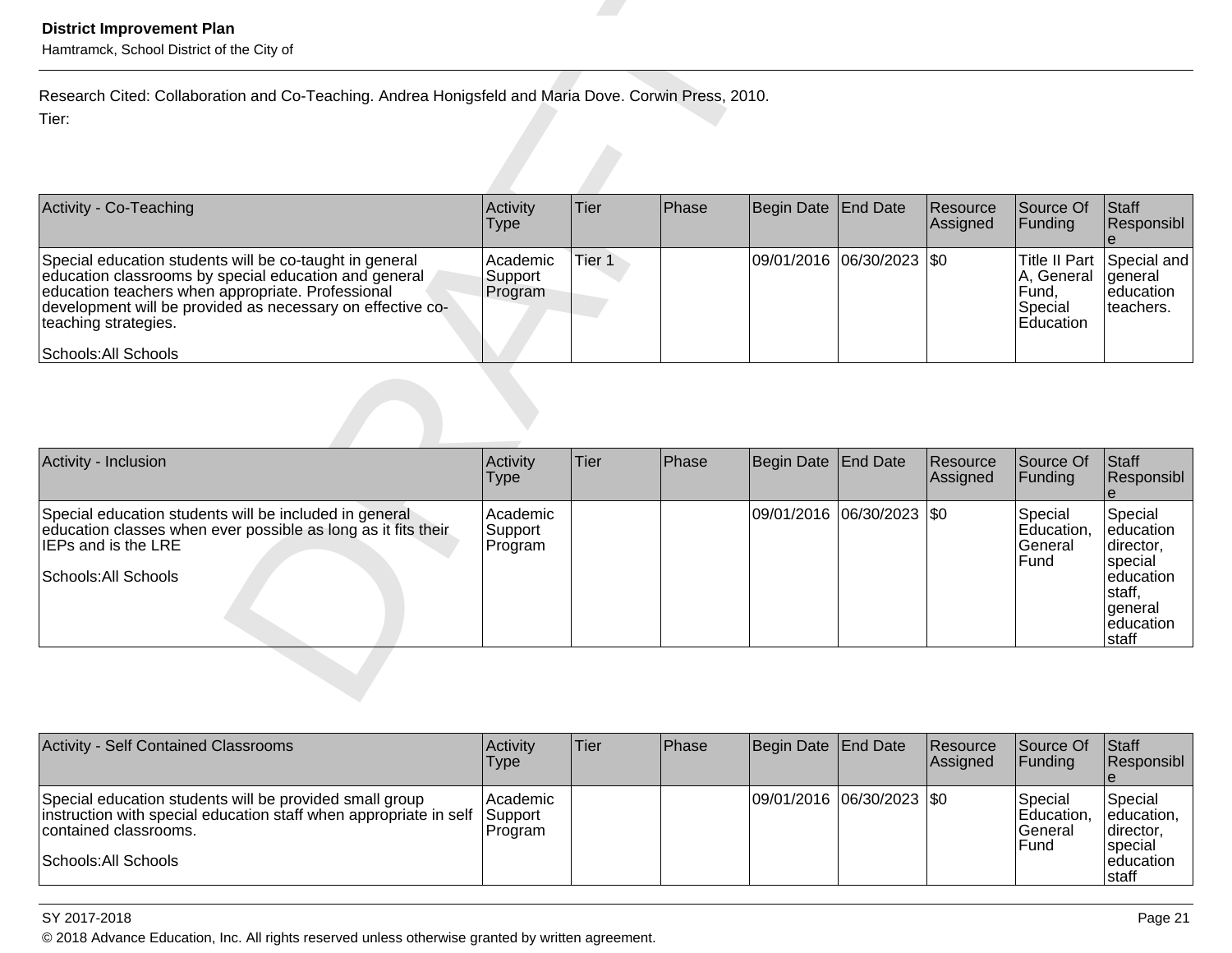### **Measurable Objective 1:**

District Improvement Plan<br>Hamifanck, School District of the City of<br>
Measurable Objective 1:<br>
Measurable Objective 1:<br>
Measurable Objective 1:<br>
By of Piec-K, Kindergarten, First, Second, Third, Fourth, Fifth, Sixth, Sevent 85% of Pre-K, Kindergarten, First, Second, Third, Fourth, Fifth, Sixth, Seventh, Eighth, Ninth, Tenth, Eleventh, Twelfth, Postsecondary, Adult, Ungraded and All gradeBlack or African-American, Asian, Bottom 25%, Bottom 30%, White, Economically Disadvantaged, Free/Reduced Lunch, Gifted and Talented, Hispanic or Latino,<br>Improvement from 10th to 12th Grade, Improvement from 8th to 10th Gr achievement gaps in Mathematics by 06/30/2023 as measured by state and local assessments.

success if teaching is responsive to their learning needs.

-Marzano, Robert, Classroom Instruction That Works, (Prentice Hall, May 7, 2004)

This series offers in-depth research-based instructional strategies that can be used in the classroom to

enhance student achievement. Book One: Designing & Teaching Learning Goals and Objectives. Book

Two: Formative Assessment & Standards-Based Grading. Book Three: The Highly Engaged Classroom.

-Zemelman, Steven, Best Practice-Today's Standards for Teaching & Learning in America's Schools,

(Heinemann Publishers, 2005

This is a book about excellent teaching and powerful learning. Its principles

# SY 2017-2018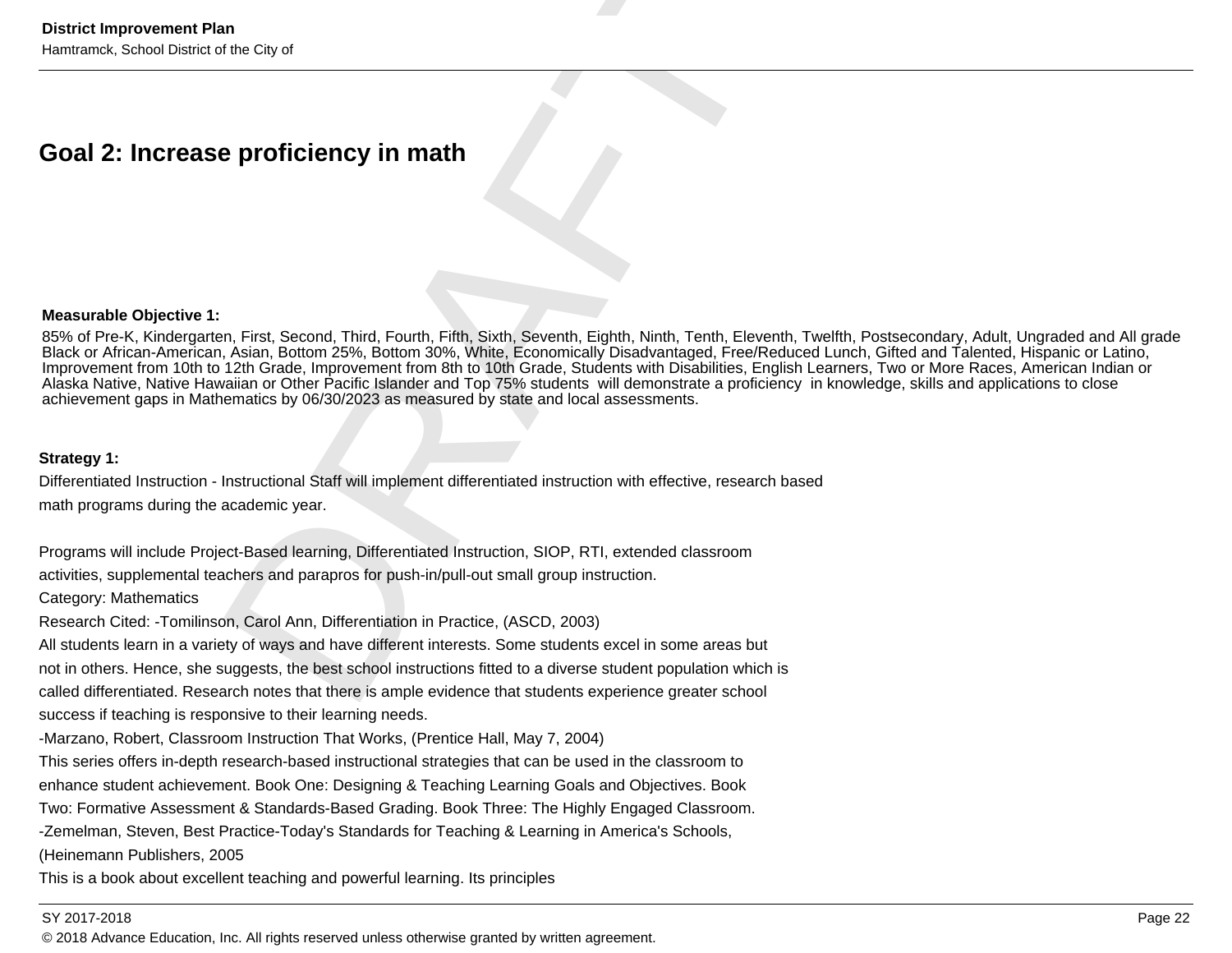| <b>District Improvement Plan</b><br>Hamtramck, School District of the City of                                                                                                                                                                                                                                                                                                                                                                                                                                                                                                                                                                                                                                                         |                                |      |       |            |                 |                      |                          |                                       |
|---------------------------------------------------------------------------------------------------------------------------------------------------------------------------------------------------------------------------------------------------------------------------------------------------------------------------------------------------------------------------------------------------------------------------------------------------------------------------------------------------------------------------------------------------------------------------------------------------------------------------------------------------------------------------------------------------------------------------------------|--------------------------------|------|-------|------------|-----------------|----------------------|--------------------------|---------------------------------------|
| come from authoritative and reliable sources the major professional organizations, research centers, and<br>subject-matter groups in American education. Its recommendations draw upon scientific research of<br>rigorous design, both experimental and qualitative. The classroom stories woven through the book come<br>from some of the country's most accomplished teachers. And the practices endorsed here have proven their<br>effectiveness with students from kindergarten through high school, across the curriculum, and among<br>learners of diverse languages, abilities, personalities, and learning styles.<br>Tier:                                                                                                   |                                |      |       |            |                 |                      |                          |                                       |
| Activity - Supplemental Math Programs                                                                                                                                                                                                                                                                                                                                                                                                                                                                                                                                                                                                                                                                                                 | Activity<br><b>Type</b>        | Tier | Phase | Begin Date | <b>End Date</b> | Resource<br>Assigned | Source Of<br>Funding     | Staff<br>Responsibl                   |
| District will implement effective, research-based supplemental<br>math programs.<br>Programs to include (but not limited to):<br>TIPMS (Title I Project Making Math Matters)<br>Differentiated Instruction<br>Push-In / Pull-Out Small Group Instruction<br>SIOP (Sheltered Instruction Observation Protocol)<br>Use of Manipulatives for problem solving<br>Project Based Learning<br>RTI (Response to Intervention)<br>Success Maker<br><b>Star Math</b><br>Carnegie Cognitive tutor<br>Math XL<br>Scholastic math readers<br>Front Row Math<br>Math 180<br>NOTE: Basic Math programs include Everyday Math and<br>Connected Math and are not included in the<br>supplemental programs under this Activity.<br>Schools: All Schools | Academic<br>Support<br>Program |      |       | 09/01/2016 | 05/01/2023      | \$2919               | <b>Title I Part</b><br>A | All math<br>teachers<br>district wide |

# **Strategy 2:**

Improvement of Math Instruction - District staff will be provided with the tools necessary to improve math instruction.

### Category: Mathematics

### SY 2017-2018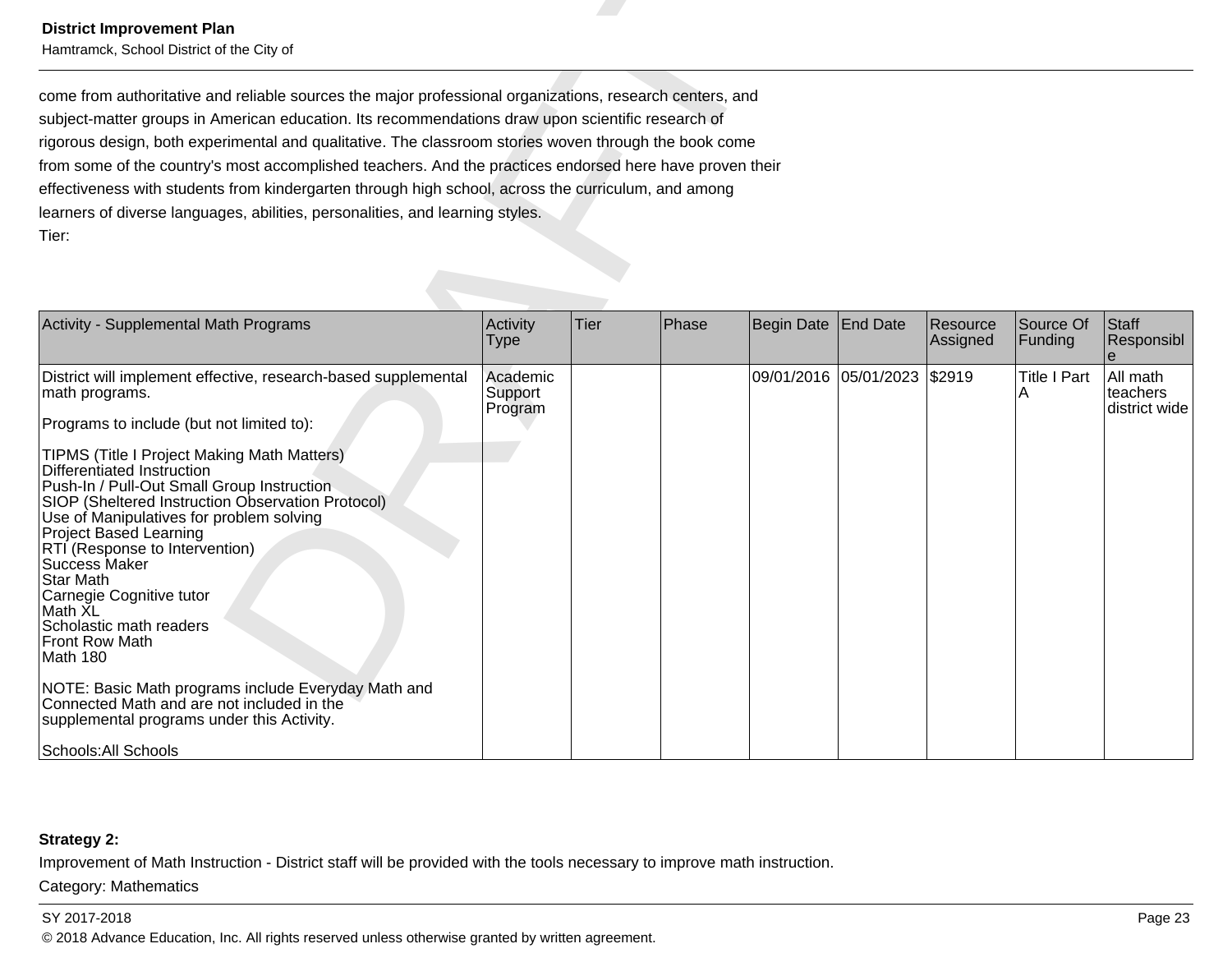Hamtramck, School District of the City of

Detrict Improvement Plan<br>
Hamansk, School Detrict Jon Carol Ann, Differentiation in Practice, (ASCC), 2003)<br>
Nitations (Second: Homel School Manuscript Internation in Practice, (ASCC), 2003)<br>
Nitations (Second: Homel Schoo

| District staff will be provided with professional development in<br>09/01/2016 06/30/2023 \$40881<br>Title IV Part All math<br>Professiona<br>l Learning                                                                                                                         | Activity - Professional Development for Math Programs | Activity<br><b>Type</b> | lTier. | Phase | Begin Date End Date | <b>Resource</b><br>Assigned | Source Of<br><b>IFunding</b> | <b>Staff</b><br>Responsibl |
|----------------------------------------------------------------------------------------------------------------------------------------------------------------------------------------------------------------------------------------------------------------------------------|-------------------------------------------------------|-------------------------|--------|-------|---------------------|-----------------------------|------------------------------|----------------------------|
| including (but not limited to) Everyday Math, Connected Math,<br>IPart A<br>land<br>best practice strategies, thinking maps, TIPM3 from RESA.<br>lors<br>In addition professional development at Wayne RESA will be<br>offered to staff when available.<br> Schools: All Schools | math programs                                         |                         |        |       |                     |                             | IA, Title II                 | teachers<br>administrat    |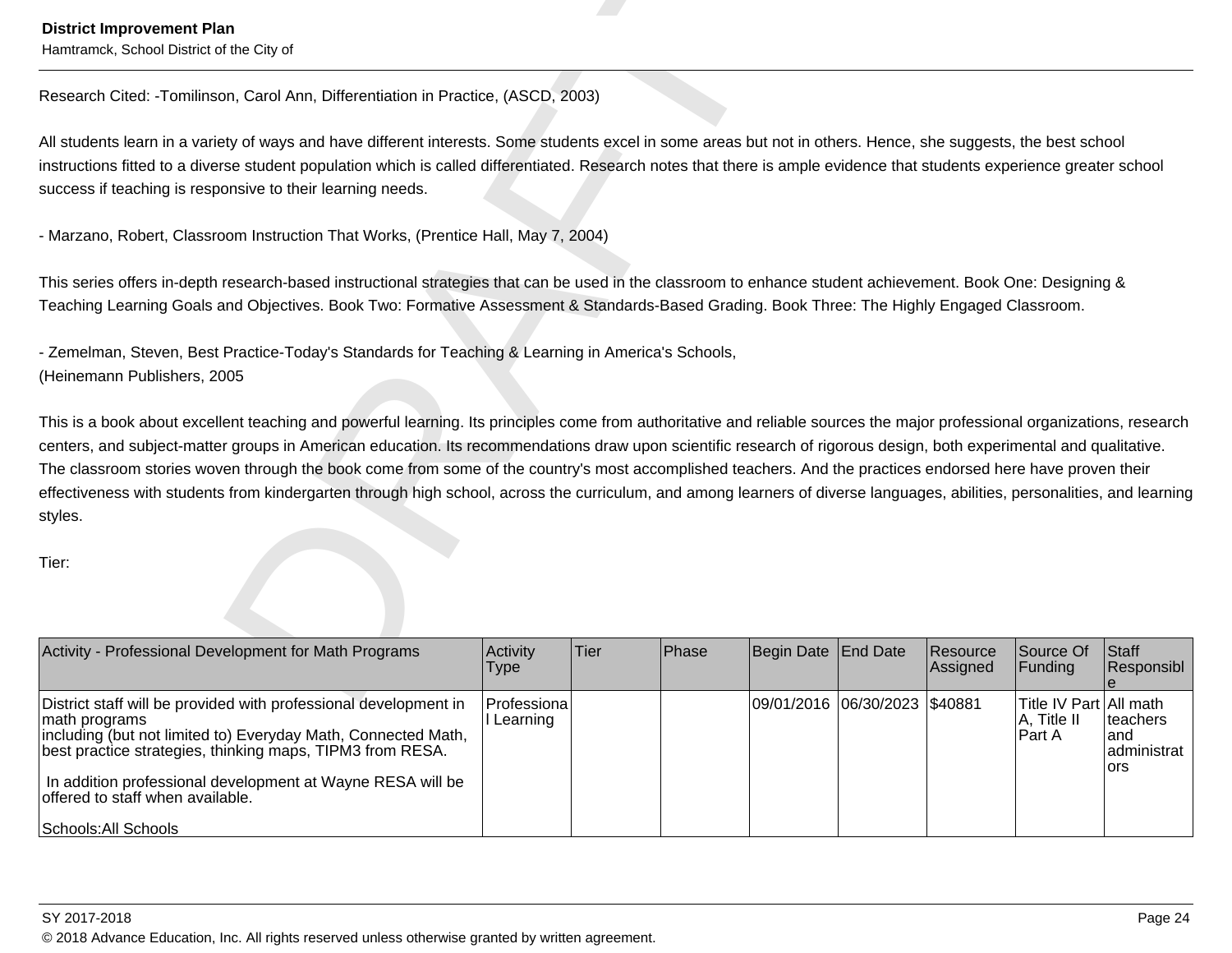| <b>District Improvement Plan</b><br>Hamtramck, School District of the City of                                                                                                                                                                                                                                                                                                                                                                                                                                                                                                                                                                                        |                                |      |       |            |                               |                      |                          |                                |
|----------------------------------------------------------------------------------------------------------------------------------------------------------------------------------------------------------------------------------------------------------------------------------------------------------------------------------------------------------------------------------------------------------------------------------------------------------------------------------------------------------------------------------------------------------------------------------------------------------------------------------------------------------------------|--------------------------------|------|-------|------------|-------------------------------|----------------------|--------------------------|--------------------------------|
| Activity - Progress Monitoring                                                                                                                                                                                                                                                                                                                                                                                                                                                                                                                                                                                                                                       | Activity<br>Type               | Tier | Phase | Begin Date | End Date                      | Resource<br>Assigned | Source Of<br>Funding     | Staff<br>Responsibl            |
| This district will monitor the progress of student growth in math<br>using the Measures of Academic Progress supplemental tests<br>from Northwest Evaluation Association as well as local<br>common assessments<br>Schools: All Schools                                                                                                                                                                                                                                                                                                                                                                                                                              | Academic<br>Support<br>Program |      |       |            | 09/01/2016 06/01/2023 \$31763 |                      | <b>Title I Part</b><br>Α | Building<br>administrati<br>on |
|                                                                                                                                                                                                                                                                                                                                                                                                                                                                                                                                                                                                                                                                      |                                |      |       |            |                               |                      |                          |                                |
| <b>Measurable Objective 2:</b><br>85% of English Learners students will demonstrate a proficiency in knowledge, skills and applications to close achievement gaps in Mathematics by 06/30/2023 as<br>measured by state and local assessments.                                                                                                                                                                                                                                                                                                                                                                                                                        |                                |      |       |            |                               |                      |                          |                                |
| Strategy 1:                                                                                                                                                                                                                                                                                                                                                                                                                                                                                                                                                                                                                                                          |                                |      |       |            |                               |                      |                          |                                |
| Improvement of Math Instruction - ELL - District staff will be provided with the tools necessary to improve math instruction for ELL students.<br>Category: Mathematics                                                                                                                                                                                                                                                                                                                                                                                                                                                                                              |                                |      |       |            |                               |                      |                          |                                |
| Research Cited: -Tomilinson, Carol Ann, Differentiation in Practice, (ASCD, 2003) All students learn in a variety of ways and have different interests. Some students<br>excel in some areas but not in others. Hence, she suggests, the best school instructions fitted to a diverse student population which is called differentiated. Research<br>notes that there is ample evidence that students experience greater school success if teaching is responsive to their learning needs.<br>- Marzano, Robert, Classroom Instruction That Works, (Prentice Hall, May 7, 2004) This series offers in-depth research-based instructional strategies that can be used |                                |      |       |            |                               |                      |                          |                                |
| in the classroom to enhance student achievement. Book One: Designing & Teaching Learning Goals and Objectives. Book Two: Formative Assessment & Standards-<br>Based Grading. Book Three: The Highly Engaged Classroom.<br>- Zemelman, Steven, Best Practice-Today's Standards for Teaching & Learning in America's Schools, (Heinemann Publishers, 2005 This is a book about excellent                                                                                                                                                                                                                                                                               |                                |      |       |            |                               |                      |                          |                                |
| teaching and powerful learning. Its principles come from authoritative and reliable sources the major professional organizations, research centers, and subject-matter<br>groups in American education. Its recommendations draw upon scientific research of rigorous design, both experimental and qualitative. The classroom stories woven                                                                                                                                                                                                                                                                                                                         |                                |      |       |            |                               |                      |                          |                                |
| through the book come from some of the country's most accomplished teachers. And the practices endorsed here have proven their effectiveness with students from<br>kindergarten through high school, across the curriculum, and among learners of diverse languages, abilities, personalities, and learning styles.                                                                                                                                                                                                                                                                                                                                                  |                                |      |       |            |                               |                      |                          |                                |
| Tier:                                                                                                                                                                                                                                                                                                                                                                                                                                                                                                                                                                                                                                                                |                                |      |       |            |                               |                      |                          |                                |

| Activity -<br>/ - Academic Vocabulary | Activity<br>'Type | <b>Tier</b> | Phase | Begin Date End Date | Resource<br> Assigned | Source Of<br>Funding | Staff<br>Responsibl |
|---------------------------------------|-------------------|-------------|-------|---------------------|-----------------------|----------------------|---------------------|
|                                       |                   |             |       |                     |                       |                      |                     |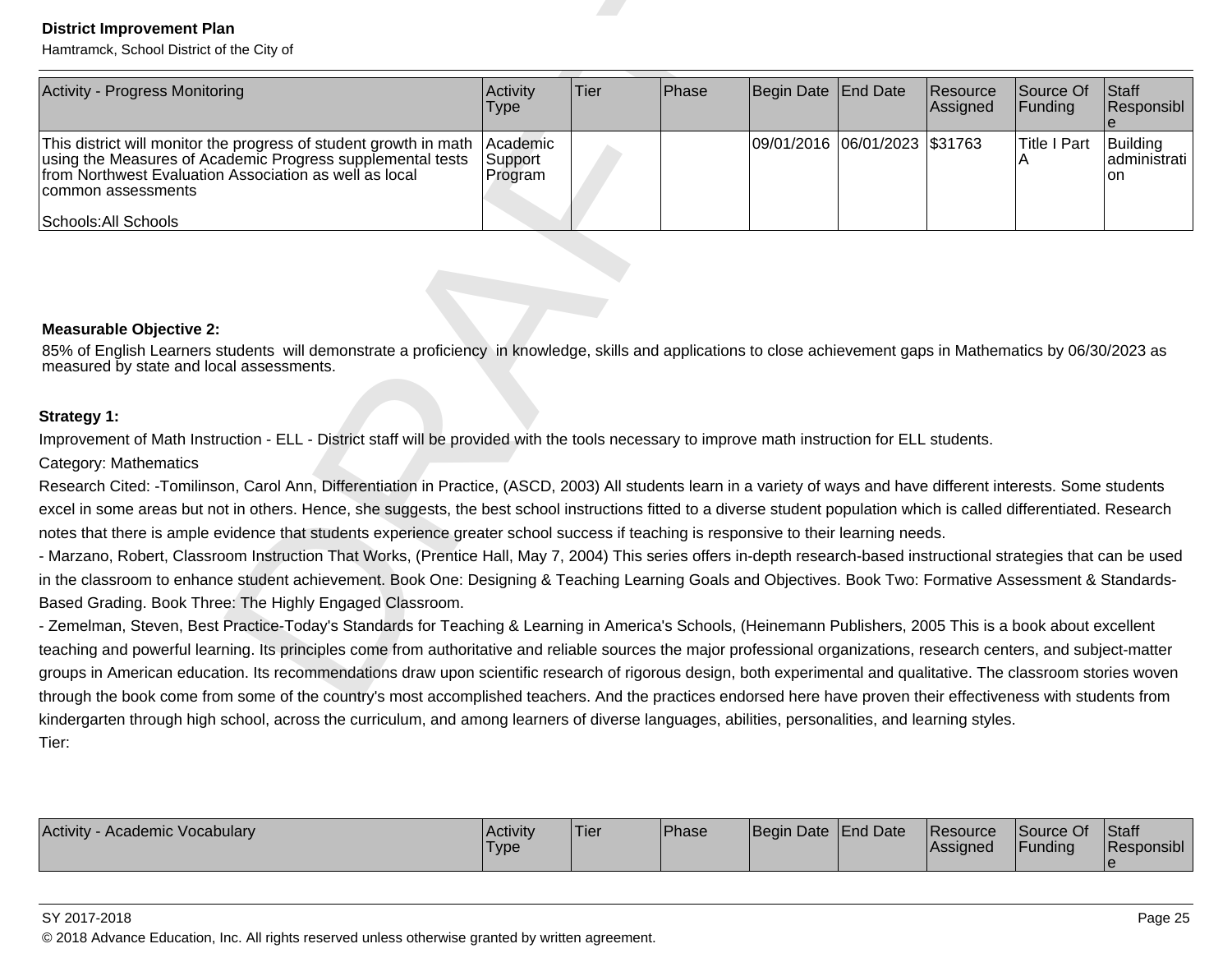| ELL students will have reinforced, supplemental instruction in<br>Tier 1 and Tier 2 mathematical academic vocabulary.<br>Schools: All Schools | Academic<br>Support<br>Program |  |  | 09/01/2016 06/30/2023 50 |  | <b>ITitle I Part</b><br>$ A,$ Title III | IEIL<br>Iteachers.<br>Iparaprofess I<br> Ionals,<br><b>Iclassroom</b><br>Iteachers.<br>Imath<br>Iteachers |
|-----------------------------------------------------------------------------------------------------------------------------------------------|--------------------------------|--|--|--------------------------|--|-----------------------------------------|-----------------------------------------------------------------------------------------------------------|
|-----------------------------------------------------------------------------------------------------------------------------------------------|--------------------------------|--|--|--------------------------|--|-----------------------------------------|-----------------------------------------------------------------------------------------------------------|

| <b>District Improvement Plan</b><br>Hamtramck, School District of the City of                                                                                                                                      |                                |             |       |                       |                           |                      |                                     |                                                                                              |
|--------------------------------------------------------------------------------------------------------------------------------------------------------------------------------------------------------------------|--------------------------------|-------------|-------|-----------------------|---------------------------|----------------------|-------------------------------------|----------------------------------------------------------------------------------------------|
| ELL students will have reinforced, supplemental instruction in<br>Tier 1 and Tier 2 mathematical academic vocabulary.<br>Schools: All Schools                                                                      | Academic<br>Support<br>Program |             |       |                       | 09/01/2016 06/30/2023 \$0 |                      | <b>Title I Part</b><br>A, Title III | leii.<br>teachers,<br>paraprofess<br>lionals.<br>classroom<br>teachers.<br>Imath<br>teachers |
|                                                                                                                                                                                                                    |                                |             |       |                       |                           |                      |                                     |                                                                                              |
| Activity - Oral Language Development                                                                                                                                                                               | Activity<br><b>Type</b>        | <b>Tier</b> | Phase | Begin Date            | <b>End Date</b>           | Resource<br>Assigned | Source Of<br>Funding                | Staff<br>Responsibl<br>$\theta$                                                              |
| English Language Learners will develop their oral language<br>through multi leveled questing techniques, oral discussions,<br>and pair-share activities as it relates to math instruction.<br>Schools: All Schools | Academic<br>Support<br>Program |             |       | 09/01/2016 05/01/2023 |                           | $ $ \$0              | <b>Title I Part</b><br>A, Title III | laii<br>Instructiona<br>I staff and<br>building<br>Principals                                |
|                                                                                                                                                                                                                    |                                |             |       |                       |                           |                      |                                     |                                                                                              |
| Activity - Written Language Development                                                                                                                                                                            | Activity<br><b>Type</b>        | <b>Tier</b> | Phase | Begin Date            | <b>End Date</b>           | Resource<br>Assigned | Source Of<br>Funding                | Staff<br>Responsibl<br>e                                                                     |
| English Language Learners will develop their written language<br>skills as it relates to math instruction.<br>Schools: All Schools                                                                                 | Academic<br>Support<br>Program |             |       | 09/01/2016 06/30/2023 |                           | $\sqrt{50}$          | <b>Title I Part</b><br>A, Title III | All<br>Iinstructiona<br>I staff and<br>building<br>principals                                |

| Activity - Written Language Development                                                                                            | <b>Activity</b><br><b>Type</b> | Tier | Phase | Begin Date End Date |                           | <b>Resource</b><br>Assigned | <b>Source Of</b><br>IFundina  | <b>IStaff</b><br><b>Responsibl</b>                                             |
|------------------------------------------------------------------------------------------------------------------------------------|--------------------------------|------|-------|---------------------|---------------------------|-----------------------------|-------------------------------|--------------------------------------------------------------------------------|
| English Language Learners will develop their written language<br>skills as it relates to math instruction.<br>Schools: All Schools | Academic<br>Support<br>Program |      |       |                     | 09/01/2016 06/30/2023 \$0 |                             | lTitle I Part<br>A, Title III | IAII<br>linstructiona<br>II staff and<br>Ibuildina<br><i><b>principals</b></i> |

### **Measurable Objective 3:**

85% of Students with Disabilities students will demonstrate a proficiency in content knowledge to close achievement gaps in Mathematics by 06/30/2023 as<br>measured by state and local assessments.

# **Strategy 1:**

Special Education Instruction - The district will support a policy of inclusion for students with disabilities. Students will be mainstreamed into general education classes as much as possible. When appropriate students will be co-taught by general and special education teachers. Small group instruction by certified special education

### SY 2017-2018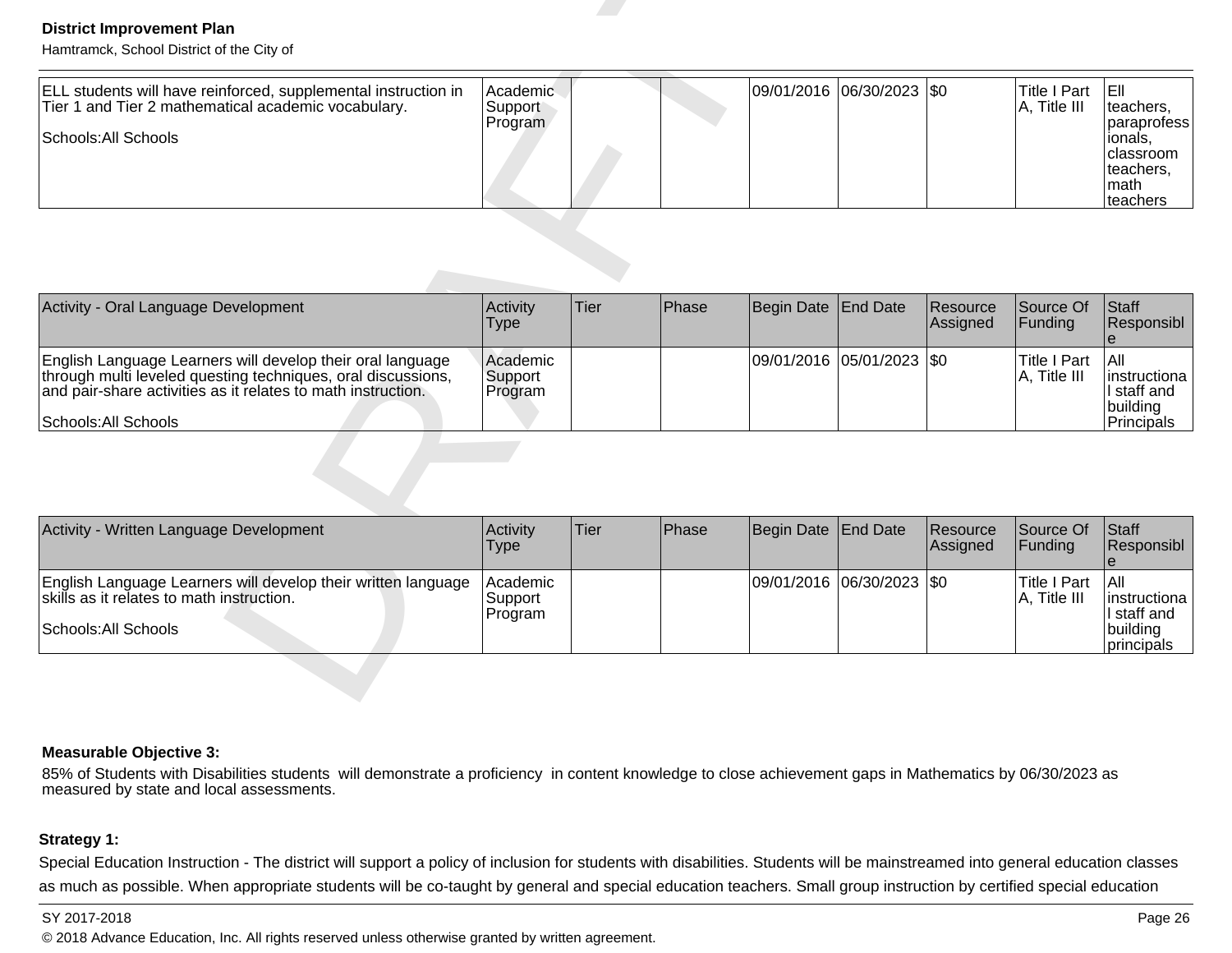| Activity - Co-Teaching                                                                                                                                                                                                                                                              | <b>Activity</b><br>Type        | Tier   | <b>IPhase</b> | Begin Date End Date         | Resource<br>Assigned | Source Of<br><b>Funding</b>                   | $\vert$ Staff<br>Responsibl                                       |
|-------------------------------------------------------------------------------------------------------------------------------------------------------------------------------------------------------------------------------------------------------------------------------------|--------------------------------|--------|---------------|-----------------------------|----------------------|-----------------------------------------------|-------------------------------------------------------------------|
| Special education students will be co-taught in general<br>education classrooms by special education and general<br>education teachers when appropriate. Professional<br>development will be provided as necessary on effective co-<br>teaching strategies.<br>Schools: All Schools | Academic<br>Support<br>Program | Tier 1 |               | 09/01/2016  09/01/2023  \$0 |                      | A, Special<br>Education,<br>lGeneral<br>lFund | Title II Part Special and<br>lgeneral<br>leducation<br>Iteachers. |

| <b>District Improvement Plan</b><br>Hamtramck, School District of the City of                                                                                                                                                                                                       |                                |                   |       |                   |                           |                      |                                                                     |                                                                                                        |
|-------------------------------------------------------------------------------------------------------------------------------------------------------------------------------------------------------------------------------------------------------------------------------------|--------------------------------|-------------------|-------|-------------------|---------------------------|----------------------|---------------------------------------------------------------------|--------------------------------------------------------------------------------------------------------|
| teachers will also be provided when necessary.                                                                                                                                                                                                                                      |                                |                   |       |                   |                           |                      |                                                                     |                                                                                                        |
| Category: Mathematics                                                                                                                                                                                                                                                               |                                |                   |       |                   |                           |                      |                                                                     |                                                                                                        |
| Research Cited: Collaboration and Co-Teaching. Andrea Honigsfeld and Maria Dove. Corwin Press, 2010.                                                                                                                                                                                |                                |                   |       |                   |                           |                      |                                                                     |                                                                                                        |
| Tier:                                                                                                                                                                                                                                                                               |                                |                   |       |                   |                           |                      |                                                                     |                                                                                                        |
| Activity - Co-Teaching                                                                                                                                                                                                                                                              | Activity<br><b>Type</b>        | Tier              | Phase | <b>Begin Date</b> | <b>End Date</b>           | Resource<br>Assigned | Source Of<br>Funding                                                | Staff<br>Responsibl<br>le.                                                                             |
| Special education students will be co-taught in general<br>education classrooms by special education and general<br>education teachers when appropriate. Professional<br>development will be provided as necessary on effective co-<br>teaching strategies.<br>Schools: All Schools | Academic<br>Support<br>Program | Tier <sub>1</sub> |       |                   | 09/01/2016 09/01/2023 \$0 |                      | <b>Title II Part</b><br>A, Special<br>Education,<br>General<br>Fund | Special and<br>lgeneral<br>leducation<br>teachers.                                                     |
| Activity - Inclusion                                                                                                                                                                                                                                                                | Activity                       | Tier              | Phase | <b>Begin Date</b> | End Date                  | Resource             | Source Of                                                           | Staff                                                                                                  |
|                                                                                                                                                                                                                                                                                     | <b>Type</b>                    |                   |       |                   |                           | Assigned             | Funding                                                             | Responsibl                                                                                             |
| Special education students will be included in general<br>education classes when ever possible as long as it fits their<br><b>IEPs and is the LRE</b><br>Schools: All Schools                                                                                                       | Academic<br>Support<br>Program |                   |       | 09/01/2016        | 06/30/2023  \$0           |                      | General<br>Fund,<br>Special<br>Education                            | Special<br>education<br>director,<br>special<br>education<br>staff,<br>lgeneral<br>education<br> staff |

| <b>Activity</b><br><b>Self Contained Classrooms</b> | <b>Activity</b><br>Type | 'Tier | <b>Phase</b> | Begin Date End Date | <b>Resource</b><br><b>IAssigned</b> | Source Of<br>Funding | <b>Staff</b><br>Responsibl |
|-----------------------------------------------------|-------------------------|-------|--------------|---------------------|-------------------------------------|----------------------|----------------------------|
|                                                     |                         |       |              |                     |                                     |                      |                            |

# SY 2017-2018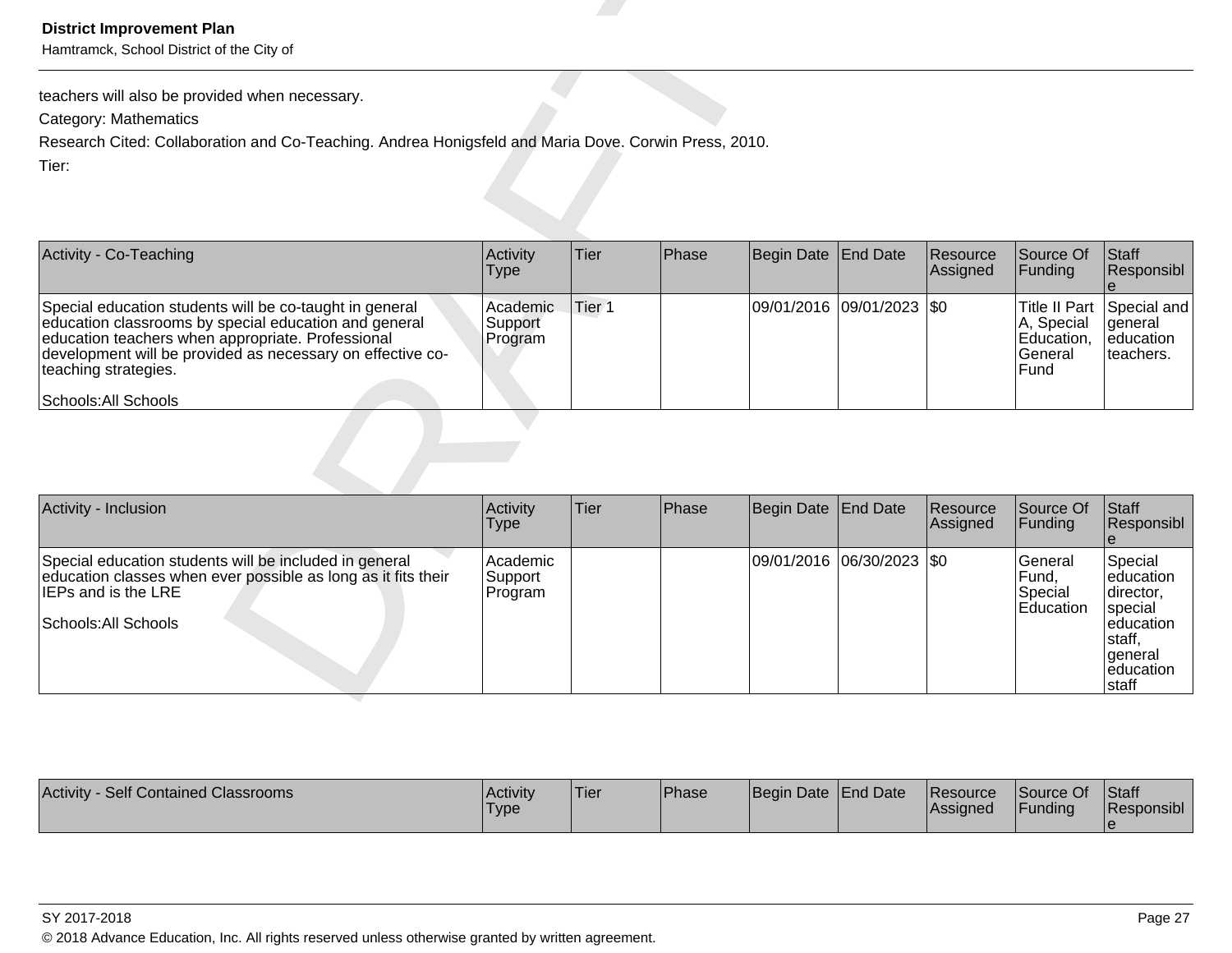| <b>District Improvement Plan</b><br>Hamtramck, School District of the City of                                                                                                                                                                                                                                                                                                                                                                                                                                                                                                                                                                                                                                                                                       |                                |  |                           |                                          |                                               |
|---------------------------------------------------------------------------------------------------------------------------------------------------------------------------------------------------------------------------------------------------------------------------------------------------------------------------------------------------------------------------------------------------------------------------------------------------------------------------------------------------------------------------------------------------------------------------------------------------------------------------------------------------------------------------------------------------------------------------------------------------------------------|--------------------------------|--|---------------------------|------------------------------------------|-----------------------------------------------|
| Special education students will be provided small group<br>instruction with special education staff when appropriate in self<br>contained classrooms.<br>Schools: All Schools                                                                                                                                                                                                                                                                                                                                                                                                                                                                                                                                                                                       | Academic<br>Support<br>Program |  | 09/01/2016 06/30/2023 \$0 | General<br>Fund,<br>Special<br>Education | Special<br>education,<br>director,<br>special |
|                                                                                                                                                                                                                                                                                                                                                                                                                                                                                                                                                                                                                                                                                                                                                                     |                                |  |                           |                                          | education<br>staff                            |
| Goal 3: Increase proficiency in science                                                                                                                                                                                                                                                                                                                                                                                                                                                                                                                                                                                                                                                                                                                             |                                |  |                           |                                          |                                               |
| <b>Measurable Objective 1:</b><br>85% of Pre-K, Kindergarten, First, Second, Third, Fourth, Fifth, Sixth, Seventh, Eighth, Ninth, Tenth, Eleventh, Twelfth, Postsecondary, Adult, Ungraded and All grade<br>Black or African-American, Asian, Bottom 25%, Bottom 30%, White, Economically Disadvantaged, Free/Reduced Lunch, Gifted and Talented, Hispanic or Latino,<br>Improvement from 10th to 12th Grade, Improvement from 8th to 10th Grade, Students with Disabilities, English Learners, Two or More Races, American Indian or<br>Alaska Native, Native Hawaiian or Other Pacific Islander and Top 75% students will demonstrate a proficiency in knowledge, skills and applications in Science by<br>06/01/2023 as measured by State and local assessments. |                                |  |                           |                                          |                                               |
| Strategy 1:                                                                                                                                                                                                                                                                                                                                                                                                                                                                                                                                                                                                                                                                                                                                                         |                                |  |                           |                                          |                                               |
| Differentiated Instruction - Through the implementation of differentiated instruction, district staff will implement effective, research-based Science Programs during the<br>academic year.                                                                                                                                                                                                                                                                                                                                                                                                                                                                                                                                                                        |                                |  |                           |                                          |                                               |
| Category: Science                                                                                                                                                                                                                                                                                                                                                                                                                                                                                                                                                                                                                                                                                                                                                   |                                |  |                           |                                          |                                               |
| Research Cited: -Tomilinson, Carol Ann, Differentiation in Practice, (ASCD, 2003)                                                                                                                                                                                                                                                                                                                                                                                                                                                                                                                                                                                                                                                                                   |                                |  |                           |                                          |                                               |
| All students learn in a variety of ways and have different interests. Some students excel in some areas but                                                                                                                                                                                                                                                                                                                                                                                                                                                                                                                                                                                                                                                         |                                |  |                           |                                          |                                               |

### **Measurable Objective 1:**

not in others. Hence, she suggests, the best school instructions fitted to a diverse student population which is

called differentiated. Research notes that there is ample evidence that students experience greater school

success if teaching is responsive to their learning needs.

-Marzano, Robert, Classroom Instruction That Works, (Prentice Hall, May 7, 2004)

This series offers in-depth research-based instructional strategies that can be used in the classroom to

enhance student achievement. Book One: Designing & Teaching Learning Goals and Objectives. Book

Two: Formative Assessment & Standards-Based Grading. Book Three: The Highly Engaged Classroom.

-Zemelman, Steven, Best Practice-Today's Standards for Teaching & Learning in America's Schools,

### SY 2017-2018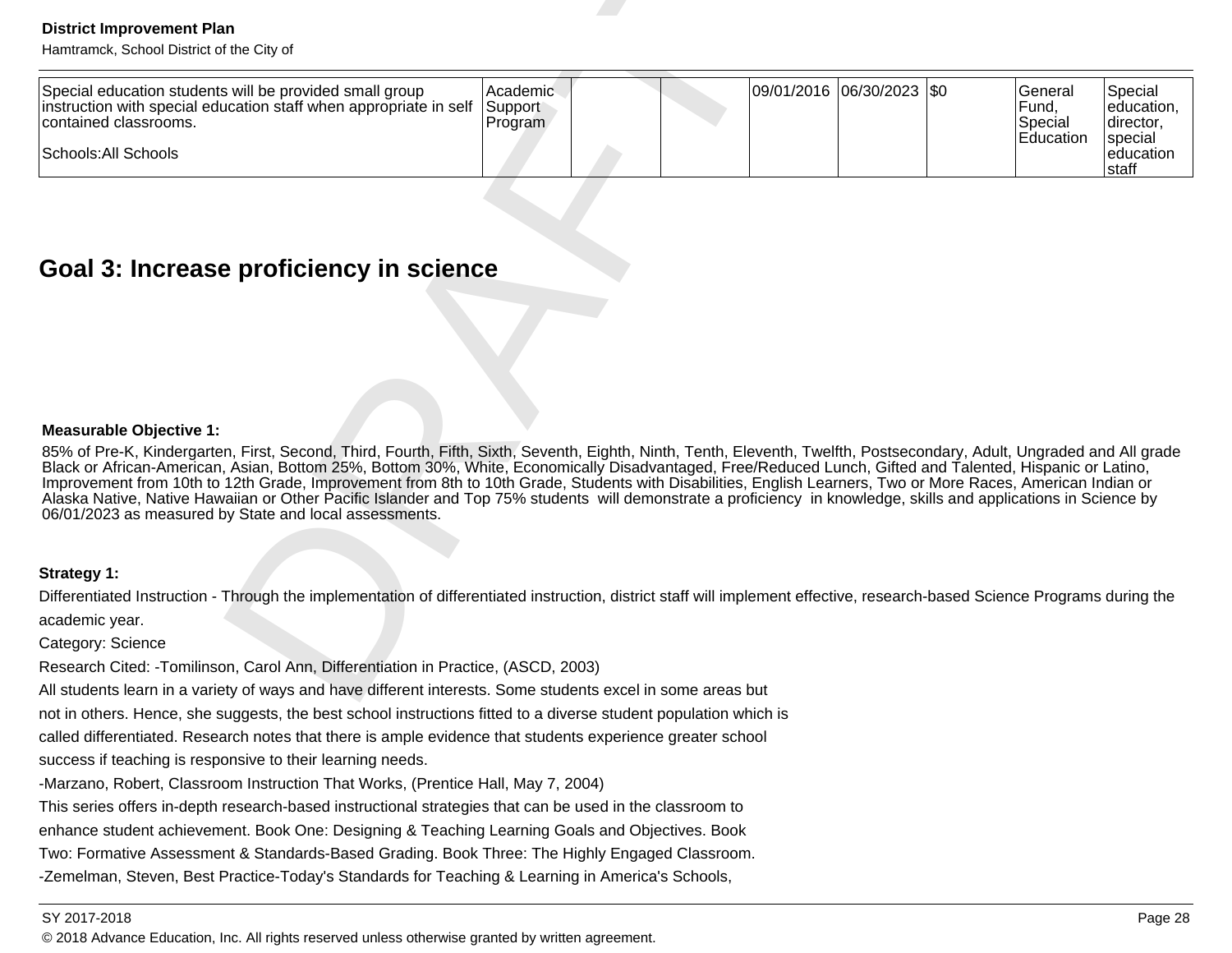| <b>District Improvement Plan</b><br>Hamtramck, School District of the City of                                                                                                                                                                                                                                                                                                                                                          |                     |             |       |                       |                 |                      |                           |                            |
|----------------------------------------------------------------------------------------------------------------------------------------------------------------------------------------------------------------------------------------------------------------------------------------------------------------------------------------------------------------------------------------------------------------------------------------|---------------------|-------------|-------|-----------------------|-----------------|----------------------|---------------------------|----------------------------|
| (Heinemann Publishers, 2005<br>This is a book about excellent teaching and powerful learning. Its principles<br>come from authoritative and reliable sources the major professional organizations, research centers, and<br>subject-matter groups in American education. Its recommendations draw upon scientific research of<br>rigorous design, both experimental and qualitative. The classroom stories woven through the book come |                     |             |       |                       |                 |                      |                           |                            |
| from some of the country's most accomplished teachers. And the practices endorsed here have proven their effectiveness with students from kindergarten through high<br>school, across the curriculum, and among<br>learners of diverse languages, abilities, personalities, and learning styles.<br>Tier:                                                                                                                              |                     |             |       |                       |                 |                      |                           |                            |
| Activity - Supplemental Science Programs                                                                                                                                                                                                                                                                                                                                                                                               | Activity<br>Type    | <b>Tier</b> | Phase | <b>Begin Date</b>     | <b>End Date</b> | Resource<br>Assigned | Source Of<br>Funding      | <b>Staff</b><br>Responsibl |
| District will implement effective, research-based science<br>programs including (but<br>not limited to) Science Kits from HOPE program, Brain Pop and Program<br>Brain Pop Jr., Inquiry-Based Instruction, Project Based<br>Learning, Using the<br>Scientific Process, RTI, SIOP, differentiated instruction,<br>supplemental science materials, minecraft for education.<br>Schools: All Schools                                      | Academic<br>Support |             |       | 09/01/2016 09/30/2023 |                 | \$37500              | <b>Title II Part</b><br>A | All science<br>teachers    |
| <b>Strategy 2:</b><br>Improvement of Science Instruction - District staff will be provided with the tools necessary to improve science instruction.<br>Category: Science<br>Research Cited: - Tomilinson, Carol Ann, Differentiation in Practice, (ASCD, 2003)                                                                                                                                                                         |                     |             |       |                       |                 |                      |                           |                            |

All students learn in a variety of ways and have different interests. Some students excel in some areas but

not in others. Hence, she suggests, the best school instructions fitted to a diverse student population which is

called differentiated. Research notes that there is ample evidence that students experience greater school

success if teaching is responsive to their learning needs.

- Marzano, Robert, Classroom Instruction That Works, (Prentice Hall, May 7, 2004)

This series offers in-depth research-based instructional strategies that can be used in the classroom to

enhance student achievement. Book One: Designing & Teaching Learning Goals and Objectives. Book

Two: Formative Assessment & Standards-Based Grading. Book Three: The Highly Engaged Classroom.

### SY 2017-2018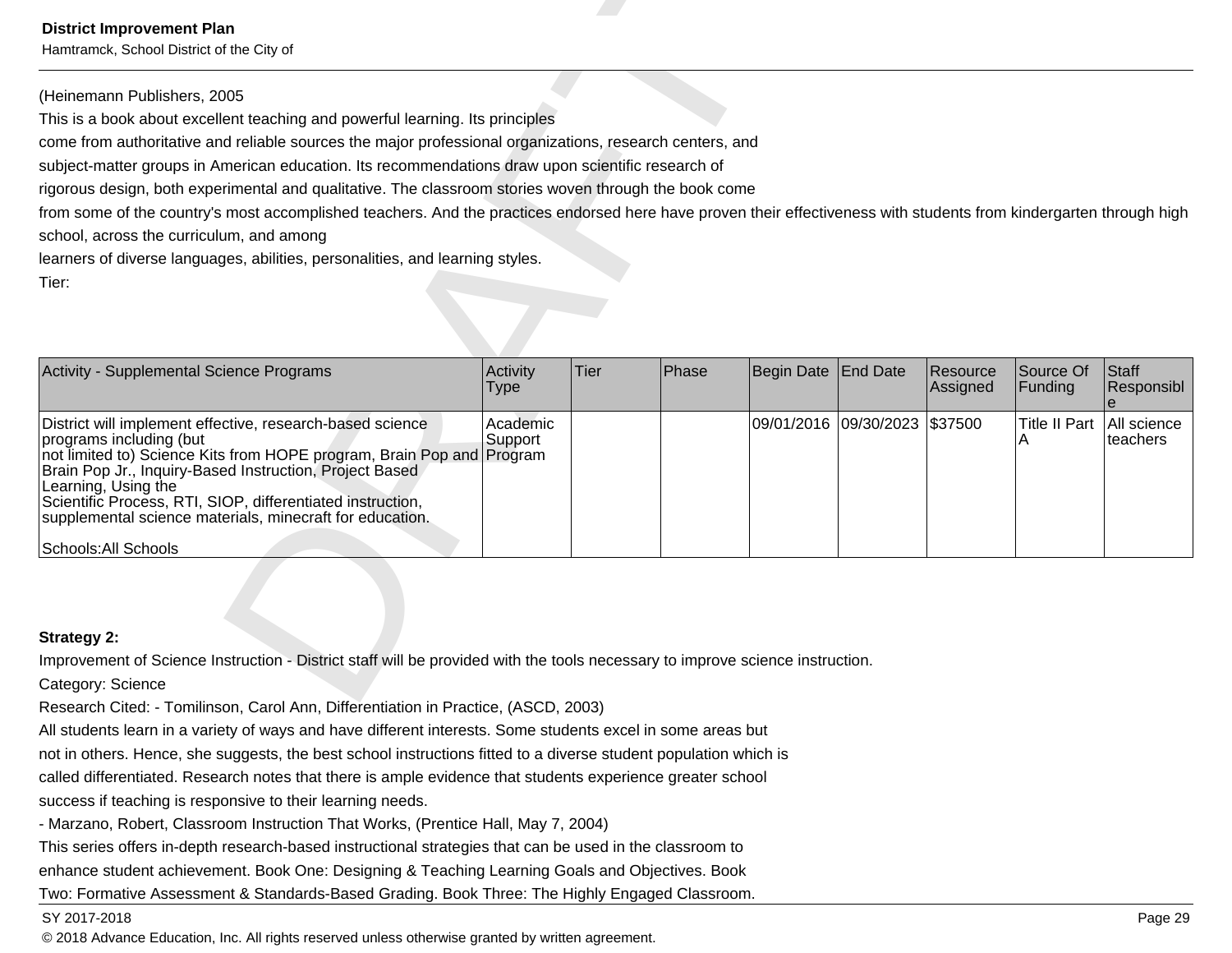| <b>District Improvement Plan</b><br>Hamtramck, School District of the City of                                                                                                                                                                                                                                                                                                                                              |                           |      |       |            |                       |                      |                           |                                                       |
|----------------------------------------------------------------------------------------------------------------------------------------------------------------------------------------------------------------------------------------------------------------------------------------------------------------------------------------------------------------------------------------------------------------------------|---------------------------|------|-------|------------|-----------------------|----------------------|---------------------------|-------------------------------------------------------|
| - Zemelman, Steven, Best Practice-Today's Standards for Teaching & Learning in America's Schools,                                                                                                                                                                                                                                                                                                                          |                           |      |       |            |                       |                      |                           |                                                       |
| (Heinemann Publishers, 2005                                                                                                                                                                                                                                                                                                                                                                                                |                           |      |       |            |                       |                      |                           |                                                       |
| This is a book about excellent teaching and powerful learning. Its principles                                                                                                                                                                                                                                                                                                                                              |                           |      |       |            |                       |                      |                           |                                                       |
| come from authoritative and reliable sources the major professional organizations, research centers, and                                                                                                                                                                                                                                                                                                                   |                           |      |       |            |                       |                      |                           |                                                       |
| subject-matter groups in American education. Its recommendations draw upon scientific research of                                                                                                                                                                                                                                                                                                                          |                           |      |       |            |                       |                      |                           |                                                       |
| rigorous design, both experimental and qualitative. The classroom stories woven through the book come                                                                                                                                                                                                                                                                                                                      |                           |      |       |            |                       |                      |                           |                                                       |
| from some of the country's most accomplished teachers. And the practices endorsed here have proven their                                                                                                                                                                                                                                                                                                                   |                           |      |       |            |                       |                      |                           |                                                       |
| effectiveness with students from kindergarten through high school, across the curriculum, and among                                                                                                                                                                                                                                                                                                                        |                           |      |       |            |                       |                      |                           |                                                       |
| learners of diverse languages, abilities, personalities, and learning styles.                                                                                                                                                                                                                                                                                                                                              |                           |      |       |            |                       |                      |                           |                                                       |
|                                                                                                                                                                                                                                                                                                                                                                                                                            |                           |      |       |            |                       |                      |                           |                                                       |
| Tier:                                                                                                                                                                                                                                                                                                                                                                                                                      |                           |      |       |            |                       |                      |                           |                                                       |
| Activity - Professional Development in Science Programs                                                                                                                                                                                                                                                                                                                                                                    | Activity<br>Type          | Tier | Phase | Begin Date | <b>End Date</b>       | Resource<br>Assigned | Source Of<br>Funding      | Staff<br>Responsibl                                   |
| District will provide Professional Development in science<br>programs including<br>(but not limited to) Science Kits from HOPE program, inquiry<br>based science, Project-Based learning, Differentiated<br>Instruction,<br>SIOP, RTI, Professional Learning Communities, Using<br>Scientific Process. In addition professional development<br>Wayne RESA will be offered to staff when available.<br>Schools: All Schools | Professiona<br>I Learning |      |       |            | 09/01/2016 05/01/2023 | \$37500              | <b>Title II Part</b><br>Α | All science<br>teachers<br>and<br>administrat<br>ors. |

| <b>Activity - Progress Monitoring</b>                                                                                                                                                                                                      | Activity<br><b>Type</b>            | ∣Tier∶ | <b>IPhase</b> | Begin Date End Date           | Resource<br><b>Assigned</b> | Source Of<br>$\vert$ Funding            | <b>Staff</b><br>Responsibl         |
|--------------------------------------------------------------------------------------------------------------------------------------------------------------------------------------------------------------------------------------------|------------------------------------|--------|---------------|-------------------------------|-----------------------------|-----------------------------------------|------------------------------------|
| This district will monitor the progress of student growth in<br>science using the Measures of Academic Progress<br>supplemental tests from Northwest Evaluation Association as<br>well as local common assessments<br>Schools: All Schools | Academic<br>∣Support i<br> Program |        |               | 09/01/2016 06/30/2023 \$37763 |                             | lTitle I Part<br> A, Title I<br>lPart A | Building<br>ladministrati l<br>Ton |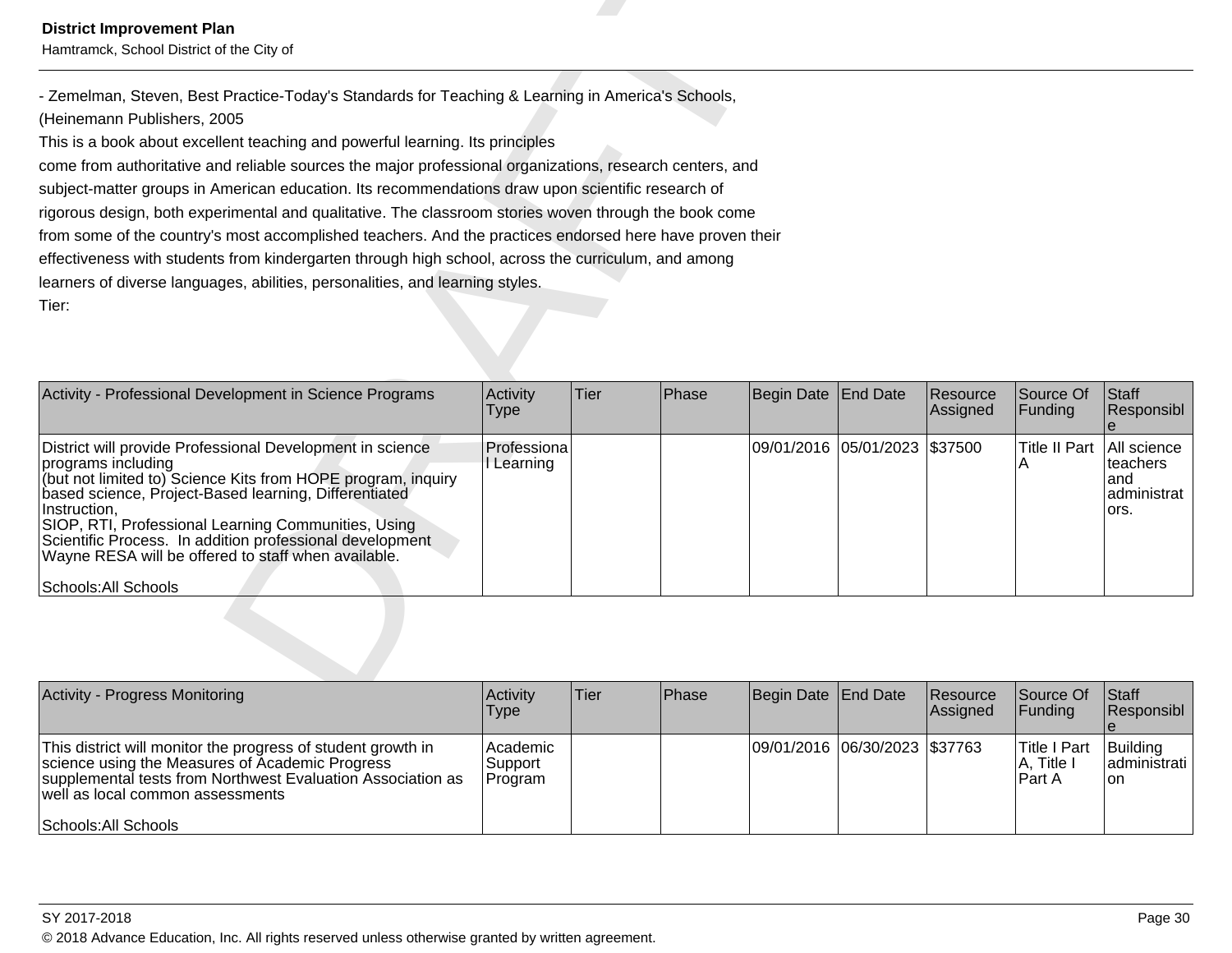Hamtramck, School District of the City of

Detrict Improvement Plan<br>
Measurable Objective 2:<br>
Measurable Objective 2:<br>
Measurable Objective 2:<br>
Measurable Objective 2:<br>
Strategy 1:<br>
Strategy 1:<br>
Strategy 1:<br>
Strategy 1:<br>
Strategy 1:<br>
Strategy 1:<br>
Strategy 1: Comin

| Activity - Academic Vocabulary                                                                                                           | Activity<br><b>Type</b>            | <b>Tier</b> | Phase | Begin Date End Date       | <b>Resource</b><br>Assigned | <b>Source Of</b><br> Funding | Staff<br>Responsibl                                                                                         |
|------------------------------------------------------------------------------------------------------------------------------------------|------------------------------------|-------------|-------|---------------------------|-----------------------------|------------------------------|-------------------------------------------------------------------------------------------------------------|
| ELL students will have reinforced, supplemental instruction in<br>Tier 1 and Tier 2 science academic vocabulary.<br>Schools: All Schools | Academic<br>lSupport i<br> Program | lTier 2     |       | 09/01/2016 06/30/2023 \$0 |                             | Title III,<br>lTitle I Part  | IEII<br>lteachers.<br>Iparaprofess l<br>Tionals.<br>Iclassroom<br>lteachers.<br><b>Science</b><br> teachers |

| <b>Activity</b><br>Oral Language Development | <b>Activity</b><br>'Type | <sup>1</sup> Tier | <b>Phase</b> | Begin Date End Date |  | <i><b>IResource</b></i><br><b>Assigned</b> | Source Of<br>Funding | Staff<br>Responsibl |
|----------------------------------------------|--------------------------|-------------------|--------------|---------------------|--|--------------------------------------------|----------------------|---------------------|
|----------------------------------------------|--------------------------|-------------------|--------------|---------------------|--|--------------------------------------------|----------------------|---------------------|

### SY 2017-2018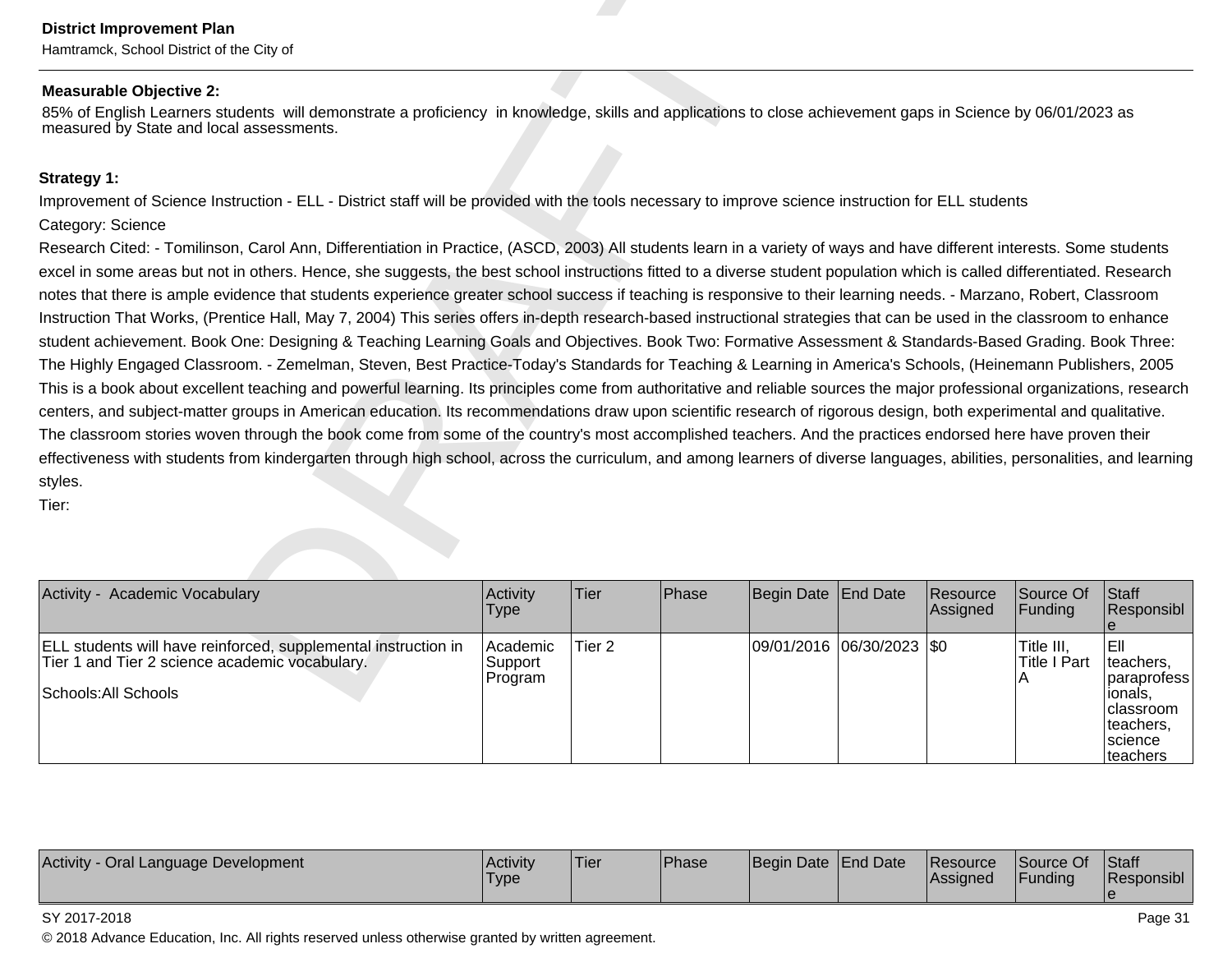| English Language Learners will develop their oral language<br>through multi-leveled questing techniques, oral discussions,<br>and pair-share activities as it applies to science instruction | l Academic<br>Support<br>Program | Tier 2 |  | 09/01/2016  06/30/2023  \$0 | Title III.<br>lTitle I Part | IAII<br>linstructional<br>I staff and |
|----------------------------------------------------------------------------------------------------------------------------------------------------------------------------------------------|----------------------------------|--------|--|-----------------------------|-----------------------------|---------------------------------------|
| Schools: All Schools                                                                                                                                                                         |                                  |        |  |                             |                             | building<br><b>Principals</b>         |

| <b>District Improvement Plan</b><br>Hamtramck, School District of the City of                                                                                                                                        |                                 |                   |       |                   |                           |                      |                                        |                                                               |
|----------------------------------------------------------------------------------------------------------------------------------------------------------------------------------------------------------------------|---------------------------------|-------------------|-------|-------------------|---------------------------|----------------------|----------------------------------------|---------------------------------------------------------------|
| English Language Learners will develop their oral language<br>through multi-leveled questing techniques, oral discussions,<br>and pair-share activities as it applies to science instruction<br>Schools: All Schools | Academic.<br>Support<br>Program | Tier <sub>2</sub> |       |                   | 09/01/2016 06/30/2023 \$0 |                      | Title III,<br><b>Title I Part</b><br>A | All<br>linstructiona<br>I staff and<br>building<br>Principals |
|                                                                                                                                                                                                                      |                                 |                   |       |                   |                           |                      |                                        |                                                               |
| Activity - Written Language Development                                                                                                                                                                              | Activity<br><b>Type</b>         | <b>Tier</b>       | Phase | <b>Begin Date</b> | <b>End Date</b>           | Resource<br>Assigned | Source Of<br>Funding                   | Staff<br>Responsibl<br>e                                      |
| English Language Learners will develop their written language<br>skills through fluency sentence frames, and being a writer, as it<br>applies to science instruction.<br>Schools: All Schools                        | Academic<br>Support<br>Program  | Tier <sub>2</sub> |       | 09/01/2016        | 06/30/2023 \$0            |                      | Title III,<br>Title I Part             | All<br>instructiona<br>I staff and<br>building<br>Principals  |
|                                                                                                                                                                                                                      |                                 |                   |       |                   |                           |                      |                                        |                                                               |
| <b>Measurable Objective 3:</b>                                                                                                                                                                                       |                                 |                   |       |                   |                           |                      |                                        |                                                               |
| 85% of Students with Disabilities students will demonstrate a proficiency in content knowledge to close achievement gaps in Science by 06/30/2023 as measured by<br>state and local assessments.                     |                                 |                   |       |                   |                           |                      |                                        |                                                               |
| Strategy 1:                                                                                                                                                                                                          |                                 |                   |       |                   |                           |                      |                                        |                                                               |
| Special Education Instruction - The district will support a policy of inclusion for students with disabilities. Students will be mainstreamed into general education classes                                         |                                 |                   |       |                   |                           |                      |                                        |                                                               |
| as much as possible. When appropriate students will be co-taught by general and special education teachers. Small group instruction by certified special education                                                   |                                 |                   |       |                   |                           |                      |                                        |                                                               |
| teachers will also be provided when necessary.                                                                                                                                                                       |                                 |                   |       |                   |                           |                      |                                        |                                                               |
| Category: Science                                                                                                                                                                                                    |                                 |                   |       |                   |                           |                      |                                        |                                                               |
| Research Cited: Collaboration and Co-Teaching. Andrea Honigsfeld and Maria Dove. Corwin Press, 2010.<br>Tier:                                                                                                        |                                 |                   |       |                   |                           |                      |                                        |                                                               |

| Activity - Co-Teaching | <b>Activity</b><br><b>Type</b> | <b>Tier</b> | <b>Phase</b> | Begin Date End Date |  | <b>Resource</b><br><b>Assigned</b> | Source Of<br>Funding | Staff<br><b>Responsibl</b> |
|------------------------|--------------------------------|-------------|--------------|---------------------|--|------------------------------------|----------------------|----------------------------|
|------------------------|--------------------------------|-------------|--------------|---------------------|--|------------------------------------|----------------------|----------------------------|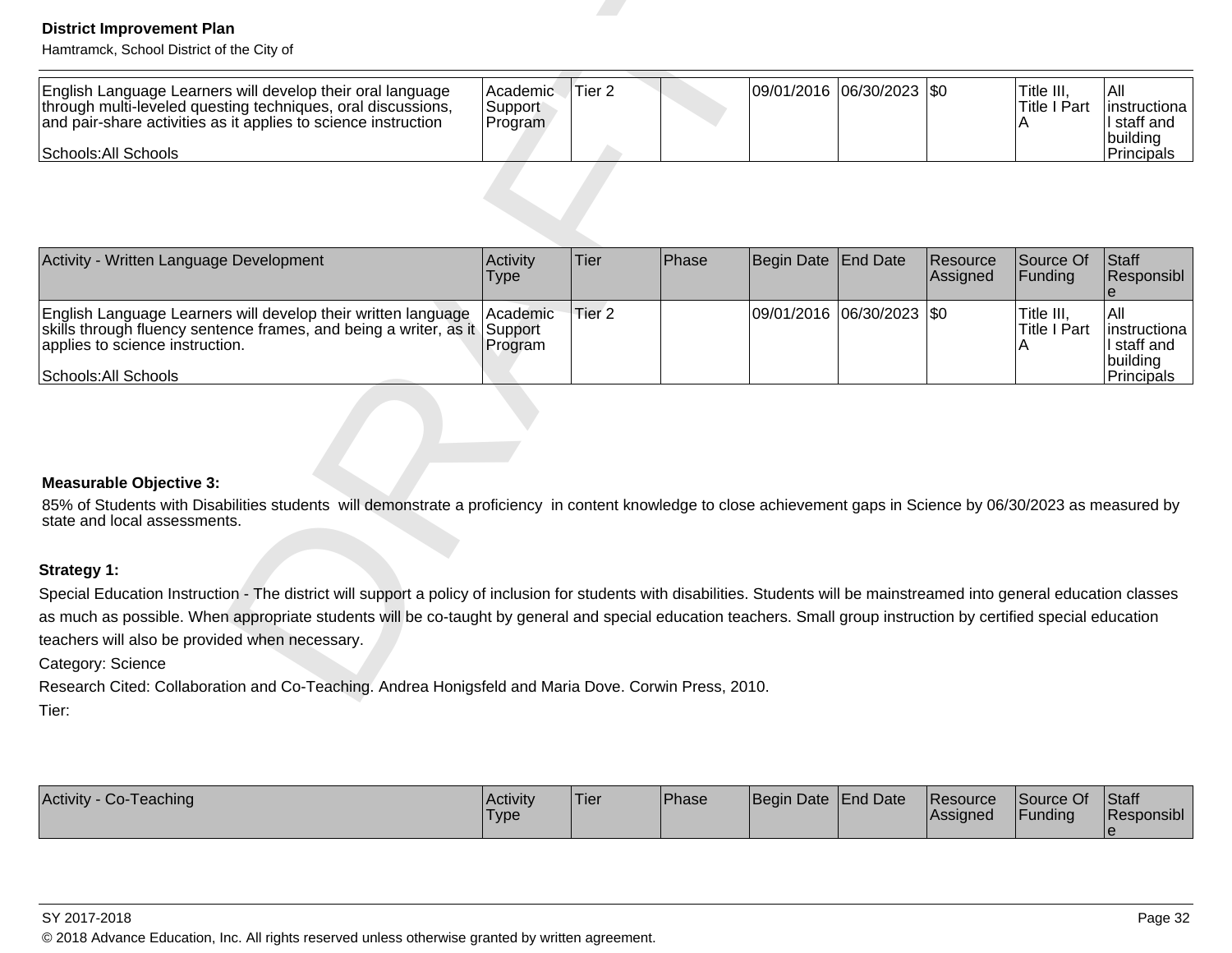| Special education students will be co-taught in general<br>education classrooms by special education and general<br>education teachers when appropriate. Professional<br>development will be provided as necessary on effective co-<br>teaching strategies. | Academic<br>Support<br>Program | Tier 1 | 09/01/2016  06/30/2023  \$0 |  | l General<br><b>IFund.</b> Title<br>III Part A.<br><b>Special</b><br><b>IEducation</b> | Special and I<br>laeneral<br>leducation<br>Iteachers. |
|-------------------------------------------------------------------------------------------------------------------------------------------------------------------------------------------------------------------------------------------------------------|--------------------------------|--------|-----------------------------|--|----------------------------------------------------------------------------------------|-------------------------------------------------------|
| Schools: All Schools                                                                                                                                                                                                                                        |                                |        |                             |  |                                                                                        |                                                       |

| <b>District Improvement Plan</b><br>Hamtramck, School District of the City of                                                                                                                                                                                                       |                                |                   |       |                   |                           |                      |                                                              |                                                                                                       |
|-------------------------------------------------------------------------------------------------------------------------------------------------------------------------------------------------------------------------------------------------------------------------------------|--------------------------------|-------------------|-------|-------------------|---------------------------|----------------------|--------------------------------------------------------------|-------------------------------------------------------------------------------------------------------|
| Special education students will be co-taught in general<br>education classrooms by special education and general<br>education teachers when appropriate. Professional<br>development will be provided as necessary on effective co-<br>teaching strategies.<br>Schools: All Schools | Academic<br>Support<br>Program | Tier 1            |       |                   | 09/01/2016 06/30/2023 \$0 |                      | General<br>Fund, Title<br>II Part A,<br>Special<br>Education | Special and<br>general<br>education<br>teachers.                                                      |
|                                                                                                                                                                                                                                                                                     |                                |                   |       |                   |                           |                      |                                                              |                                                                                                       |
| Activity - Inclusion                                                                                                                                                                                                                                                                | Activity<br><b>Type</b>        | Tier              | Phase | <b>Begin Date</b> | End Date                  | Resource<br>Assigned | Source Of<br>Funding                                         | Staff<br>Responsibl<br>$\boldsymbol{\Theta}$                                                          |
| Special education students will be included in general<br>education classes when ever possible as long as it fits their<br>IEPs and is the LRE<br>Schools: All Schools                                                                                                              | Academic<br>Support<br>Program | Tier <sub>1</sub> |       | 09/01/2016        | 06/30/2023                | \$0                  | General<br>Fund,<br>Special<br>Education                     | Special<br>leducation<br>director,<br>special<br>education<br>staff,<br>general<br>education<br>staff |
|                                                                                                                                                                                                                                                                                     |                                |                   |       |                   |                           |                      |                                                              |                                                                                                       |
| Activity - Self contained classroms                                                                                                                                                                                                                                                 | Activity<br><b>Type</b>        | Tier              | Phase | <b>Begin Date</b> | <b>End Date</b>           | Resource<br>Assigned | Source Of<br>Funding                                         | Staff<br>Responsibl<br>$\theta$                                                                       |
| Special education students will be provided small group<br>instruction with special education staff when appropriate in self<br>contained classrooms.<br>Schools: All Schools                                                                                                       | Academic<br>Support<br>Program |                   |       | 09/01/2016        | $ 06/30/2023 $ \$0        |                      | General<br>Fund,<br>Special<br>Education                     | Special<br>education<br>students<br>will be<br>provided                                               |

| Activity - Self contained classroms                                                                                                                                           | Activity<br>Type               | Tier | Phase | Begin Date End Date         | Resource<br>Assigned | Source Of<br><b>Funding</b>                              | Staff<br>Responsibl                                                                                                                                          |
|-------------------------------------------------------------------------------------------------------------------------------------------------------------------------------|--------------------------------|------|-------|-----------------------------|----------------------|----------------------------------------------------------|--------------------------------------------------------------------------------------------------------------------------------------------------------------|
| Special education students will be provided small group<br>instruction with special education staff when appropriate in self<br>contained classrooms.<br>Schools: All Schools | Academic<br>Support<br>Program |      |       | 09/01/2016  06/30/2023  \$0 |                      | <b>IGeneral</b><br>Fund.<br>Special<br><b>IEducation</b> | Special<br>leducation<br><b>Istudents</b><br>will be<br>provided<br> small group<br>linstruction<br>with special<br>leducation<br>staff when<br> appropriate |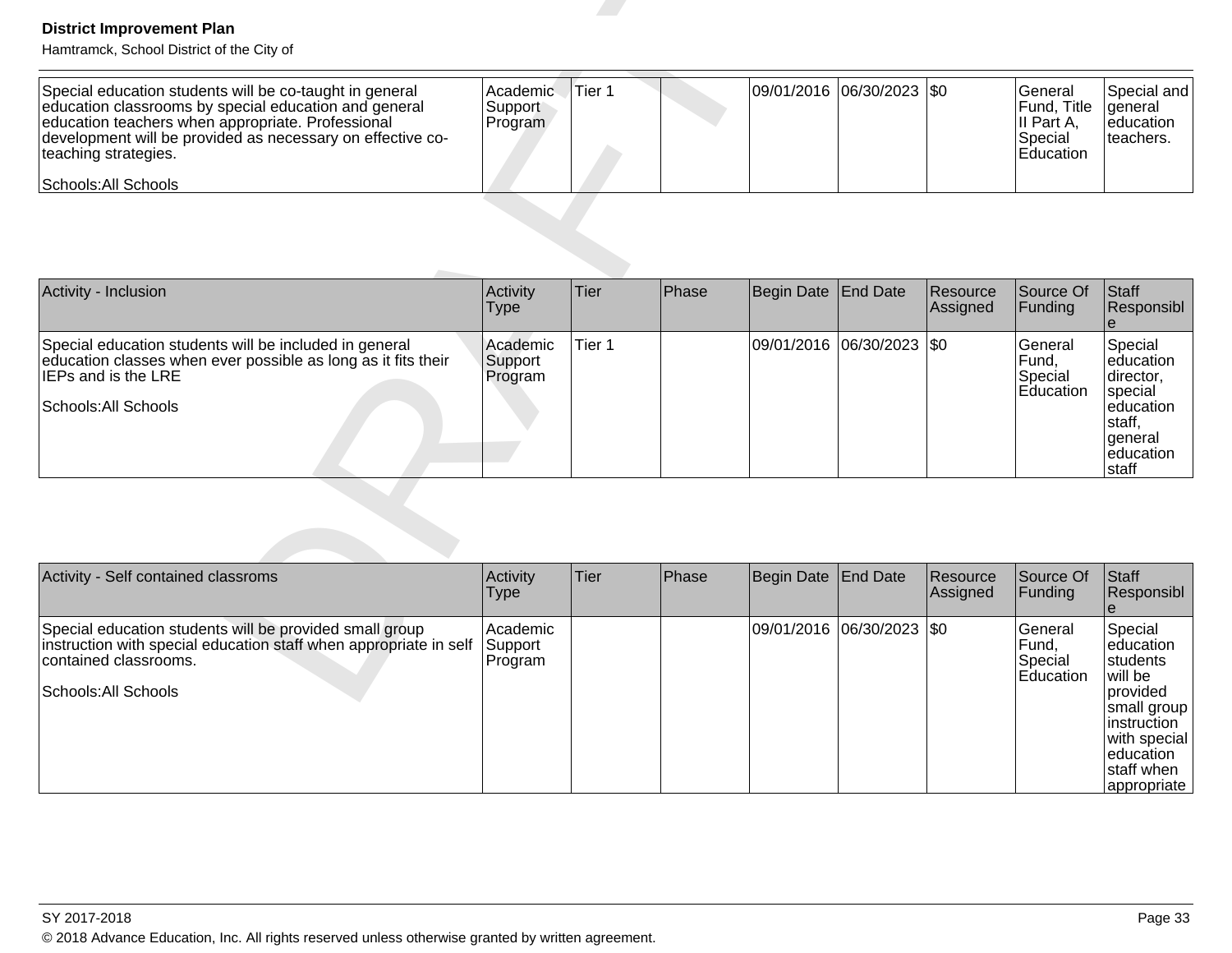### **Measurable Objective 1:**

District Improvement Plan<br>
Hemitamck, School District of the City of<br> **Goal 4: Increase proficiency in social studies**<br>
Second Third, Fourth, Fifth, Sixth, Seventh, Eighth, Ninth, Tenth, Sixthe<br>
85%, ef Pre-K, Kindergarten 85% of Pre-K, Kindergarten, First, Second, Third, Fourth, Fifth, Sixth, Seventh, Eighth, Ninth, Tenth, Eleventh, Twelfth, Postsecondary, Adult, Ungraded and All gradeBlack or African-American, Asian, Bottom 25%, Bottom 30%, White, Economically Disadvantaged, Free/Reduced Lunch, Gifted and Talented, Hispanic or Latino,<br>Improvement from 10th to 12th Grade, Improvement from 8th to 10th Gr Alaska Native, Native Hawaiian or Other Pacific Islander and Top 75% students will demonstrate a proficiency in knowledge, skills and applications in Social Studiesby 06/01/2023 as measured by State and local assessments.

called differentiated. Research notes that there is ample evidence that students experience greater schoolsuccess if teaching is responsive to their learning needs.

-Marzano, Robert, Classroom Instruction That Works, (Prentice Hall, May 7, 2004)

This series offers in-depth research-based instructional strategies that can be used in the classroom to enhance student achievement. Book One: Designing & Teaching Learning Goals and Objectives. BookTwo: Formative Assessment & Standards-Based Grading. Book Three: The Highly Engaged Classroom.-Zemelman, Steven, Best Practice-Today's Standards for Teaching & Learning in America's Schools,(Heinemann Publishers, 2005

### SY 2017-2018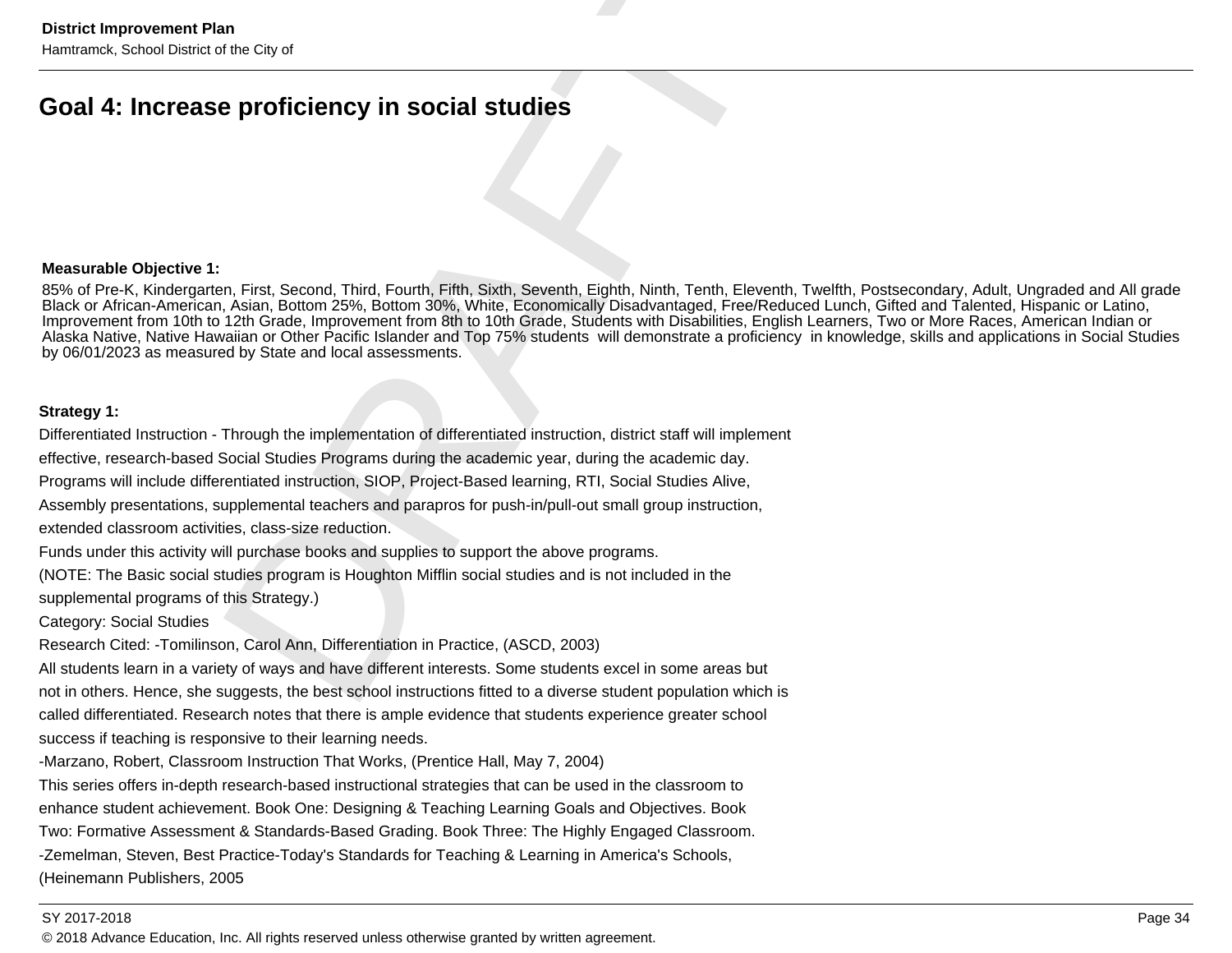| <b>District Improvement Plan</b><br>Hamtramck, School District of the City of                                                                                                                                                                                                                                                                                                                                                                                                                                                                                                                                                                                                                                        |                                |      |              |                       |                 |                      |                                                   |                            |  |  |
|----------------------------------------------------------------------------------------------------------------------------------------------------------------------------------------------------------------------------------------------------------------------------------------------------------------------------------------------------------------------------------------------------------------------------------------------------------------------------------------------------------------------------------------------------------------------------------------------------------------------------------------------------------------------------------------------------------------------|--------------------------------|------|--------------|-----------------------|-----------------|----------------------|---------------------------------------------------|----------------------------|--|--|
| This is a book about excellent teaching and powerful learning. Its principles<br>come from authoritative and reliable sources the major professional organizations, research centers, and<br>subject-matter groups in American education. Its recommendations draw upon scientific research of<br>rigorous design, both experimental and qualitative. The classroom stories woven through the book come<br>from some of the country's most accomplished teachers. And the practices endorsed here have proven their<br>effectiveness with students from kindergarten through high school, across the curriculum, and among<br>learners of diverse languages, abilities, personalities, and learning styles.<br>Tier: |                                |      |              |                       |                 |                      |                                                   |                            |  |  |
| Activity - Supplemental Social Studies Programs                                                                                                                                                                                                                                                                                                                                                                                                                                                                                                                                                                                                                                                                      | Activity<br>Type               | Tier | <b>Phase</b> | Begin Date            | <b>End Date</b> | Resource<br>Assigned | Source Of<br>Funding                              | <b>Staff</b><br>Responsibl |  |  |
| District will implement effective, research-based social studies<br>programs<br>including Social Studies Alive, project-based learning,<br>differentiated instruction, SIOP, RTI.<br>Funds under this activity will purchase books, kits and teaching<br>supplies to support the above programs.<br>(NOTE: The Basic social studies program is Houghton Mifflin<br>social studies and is not included in the<br>supplemental programs of this Strategy.)<br>Schools: All Schools                                                                                                                                                                                                                                     | Academic<br>Support<br>Program |      |              | 09/01/2016 06/30/2023 |                 | \$66077              | Title IV Part All social<br>A, Title II<br>Part A | <b>studies</b><br>teachers |  |  |
| <b>Strategy 2:</b><br>Improvement of Social Studies Instruction - District staff will be provided with the tools necessary to improve social studies<br>instruction                                                                                                                                                                                                                                                                                                                                                                                                                                                                                                                                                  |                                |      |              |                       |                 |                      |                                                   |                            |  |  |

Category: Social Studies

Research Cited: - Tomilinson, Carol Ann, Differentiation in Practice, (ASCD, 2003)

All students learn in a variety of ways and have different interests. Some students excel in some areas but

not in others. Hence, she suggests, the best school instructions fitted to a diverse student population which is

called differentiated. Research notes that there is ample evidence that students experience greater school

success if teaching is responsive to their learning needs.

- Marzano, Robert, Classroom Instruction That Works, (Prentice Hall, May 7, 2004)

This series offers in-depth research-based instructional strategies that can be used in the classroom to

### SY 2017-2018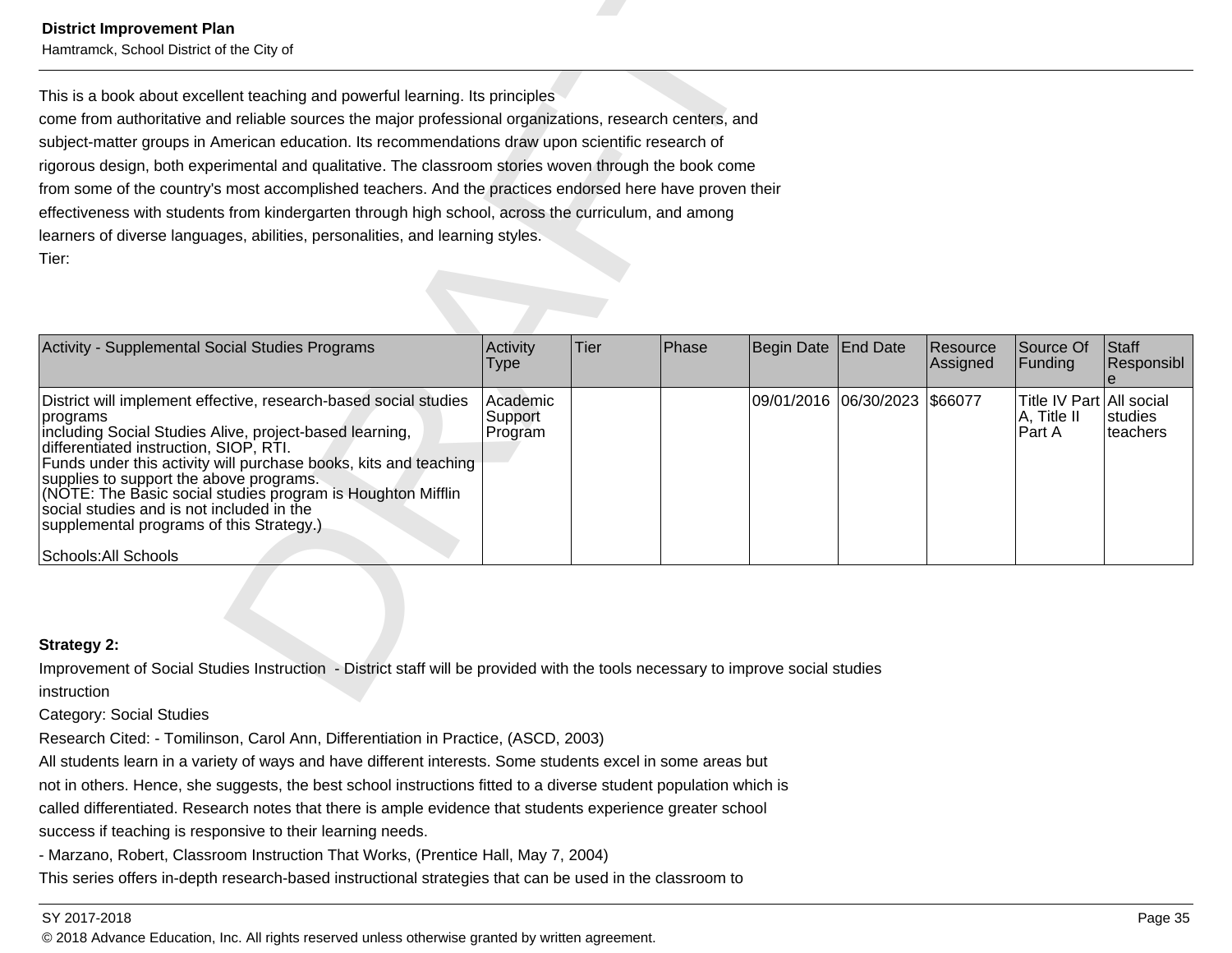| <b>District Improvement Plan</b><br>Hamtramck, School District of the City of                                                                                                                                                                                                                                                                                                                                                                                                                                                                                                                                                                                                                                                                                                                                                                                                                                                                                                                                                                                 |                         |      |       |            |                               |                      |                                               |                                                                 |
|---------------------------------------------------------------------------------------------------------------------------------------------------------------------------------------------------------------------------------------------------------------------------------------------------------------------------------------------------------------------------------------------------------------------------------------------------------------------------------------------------------------------------------------------------------------------------------------------------------------------------------------------------------------------------------------------------------------------------------------------------------------------------------------------------------------------------------------------------------------------------------------------------------------------------------------------------------------------------------------------------------------------------------------------------------------|-------------------------|------|-------|------------|-------------------------------|----------------------|-----------------------------------------------|-----------------------------------------------------------------|
| enhance student achievement. Book One: Designing & Teaching Learning Goals and Objectives. Book<br>Two: Formative Assessment & Standards-Based Grading. Book Three: The Highly Engaged Classroom.<br>- Zemelman, Steven, Best Practice-Today's Standards for Teaching & Learning in America's Schools,<br>(Heinemann Publishers, 2005<br>This is a book about excellent teaching and powerful learning. Its principles<br>come from authoritative and reliable sources the major professional organizations, research centers, and<br>subject-matter groups in American education. Its recommendations draw upon scientific research of<br>rigorous design, both experimental and qualitative. The classroom stories woven through the book come<br>from some of the country's most accomplished teachers. And the practices endorsed here have proven their<br>effectiveness with students from kindergarten through high school, across the curriculum, and among learners of diverse languages, abilities, personalities, and learning<br>styles.<br>Tier: |                         |      |       |            |                               |                      |                                               |                                                                 |
| Activity - Professional Development in Social Studies Programs Activity                                                                                                                                                                                                                                                                                                                                                                                                                                                                                                                                                                                                                                                                                                                                                                                                                                                                                                                                                                                       | <b>Type</b>             | Tier | Phase | Begin Date | <b>End Date</b>               | Resource<br>Assigned | Source Of<br>Funding                          | Staff<br>Responsibl<br>$\mathbf{e}$                             |
| District will provide Professional Development in social studies<br>programs<br>including differentiated instruction, SIOP, Project-Based<br>learning, RTI, Social Studies Alive. In addition professional<br>development Wayne RESA will be offered to staff when<br>available.<br>Schools: All Schools                                                                                                                                                                                                                                                                                                                                                                                                                                                                                                                                                                                                                                                                                                                                                      | Professiona<br>Learning |      |       |            | 09/01/2016 06/30/2023 \$72859 |                      | <b>Title II Part</b><br>A, Title IV<br>Part A | All social<br>studies<br>teachers<br>and<br>administrat<br>ors. |
|                                                                                                                                                                                                                                                                                                                                                                                                                                                                                                                                                                                                                                                                                                                                                                                                                                                                                                                                                                                                                                                               |                         |      |       |            |                               |                      |                                               |                                                                 |

| <b>Activity - Progress Monitoring</b>                                                                                                                                                                                                | <b>Activity</b><br>Type | Tier | <b>IPhase</b> | Begin Date End Date           | Resource<br><b>Assigned</b> | Source Of<br>IFundina | Start<br>Responsibl                 |
|--------------------------------------------------------------------------------------------------------------------------------------------------------------------------------------------------------------------------------------|-------------------------|------|---------------|-------------------------------|-----------------------------|-----------------------|-------------------------------------|
| This district will monitor the progress of student growth in social Academic<br>studies using the Measures of Academic Progress<br>supplemental tests from Northwest Evaluation Association as<br>I well as local common assessments | Support<br>Program      |      |               | 09/01/2016 06/30/2023 \$31763 |                             | Title I Part          | Building<br>ladministrati l<br>lon. |
| Schools: All Schools                                                                                                                                                                                                                 |                         |      |               |                               |                             |                       |                                     |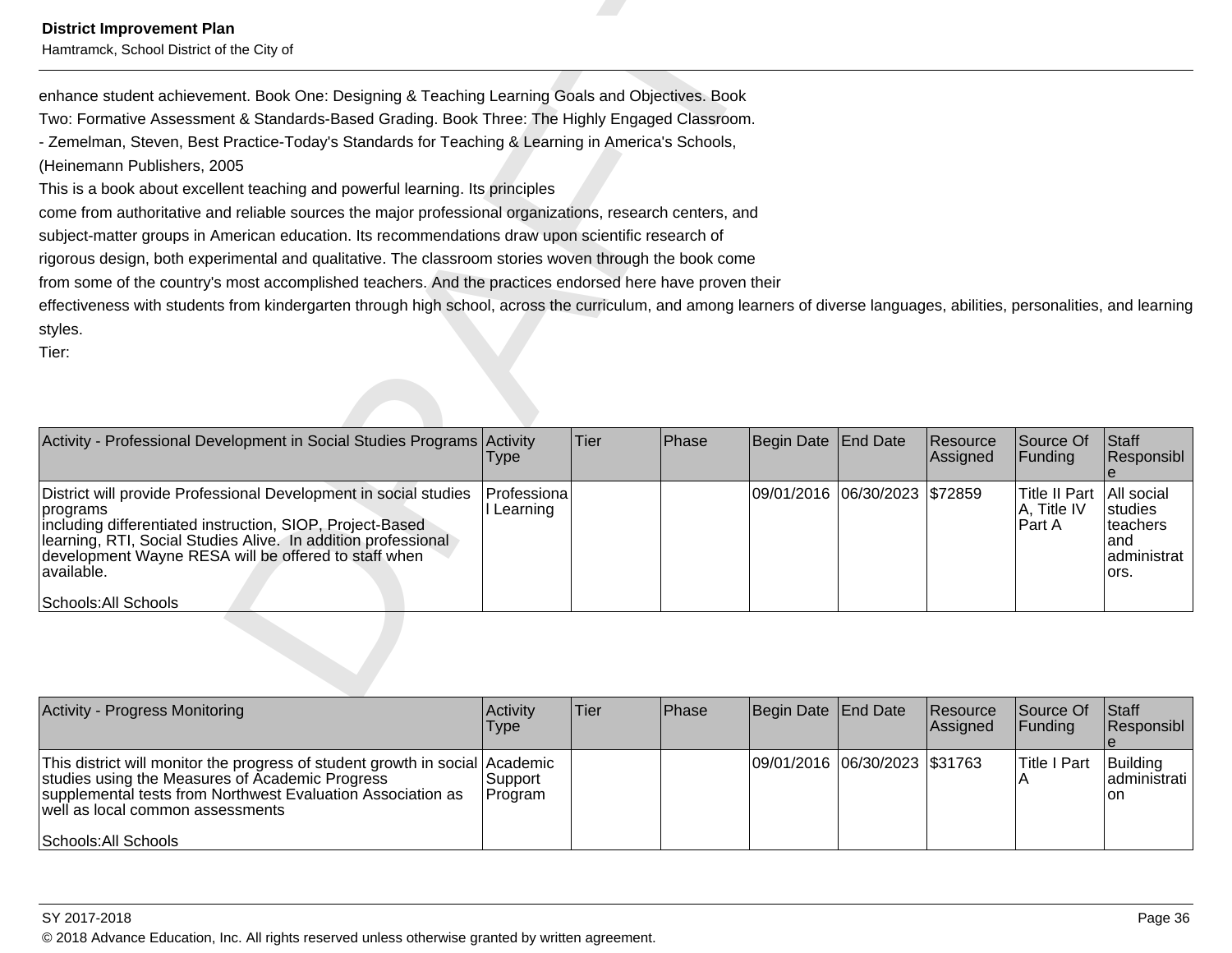District Improvement Plan<br>
Measurable Objective 2<br>
Measurable Objective 2<br>
Measurable Objective 2<br>
Measurable Objective 2<br>
Measurable Objective 2<br>
Since and Equal assessments.<br>
Since and Equal assessments<br>
Since and Equal

| Activity - Academic Vocabulary                                                                                                                  | Activity<br><b>Type</b>        | <b>Tier</b> | <b>Phase</b> | Begin Date End Date       | Resource<br>Assigned | Source Of<br> Funding           | Staff<br>Responsibl                                                                                                  |
|-------------------------------------------------------------------------------------------------------------------------------------------------|--------------------------------|-------------|--------------|---------------------------|----------------------|---------------------------------|----------------------------------------------------------------------------------------------------------------------|
| ELL students will have reinforced, supplemental instruction in<br>Tier 1 and Tier 2 social studies academic vocabulary.<br>Schools: All Schools | Academic<br>Support<br>Program |             |              | 09/01/2016 05/01/2023 \$0 |                      | Title I Part<br>$A$ , Title III | IEII<br>teachers.<br> paraprofess<br>lionals,<br> classroom<br>Iteachers,<br>Isocial<br><b>Istudies</b><br>Iteachers |

### SY 2017-2018

en and the set of the set of the set of the set of the set of the set of the set of the set of the set of the set of the set of the set of the set of the set of the set of the set of the set of the set of the set of the se © 2018 Advance Education, Inc. All rights reserved unless otherwise granted by written agreement.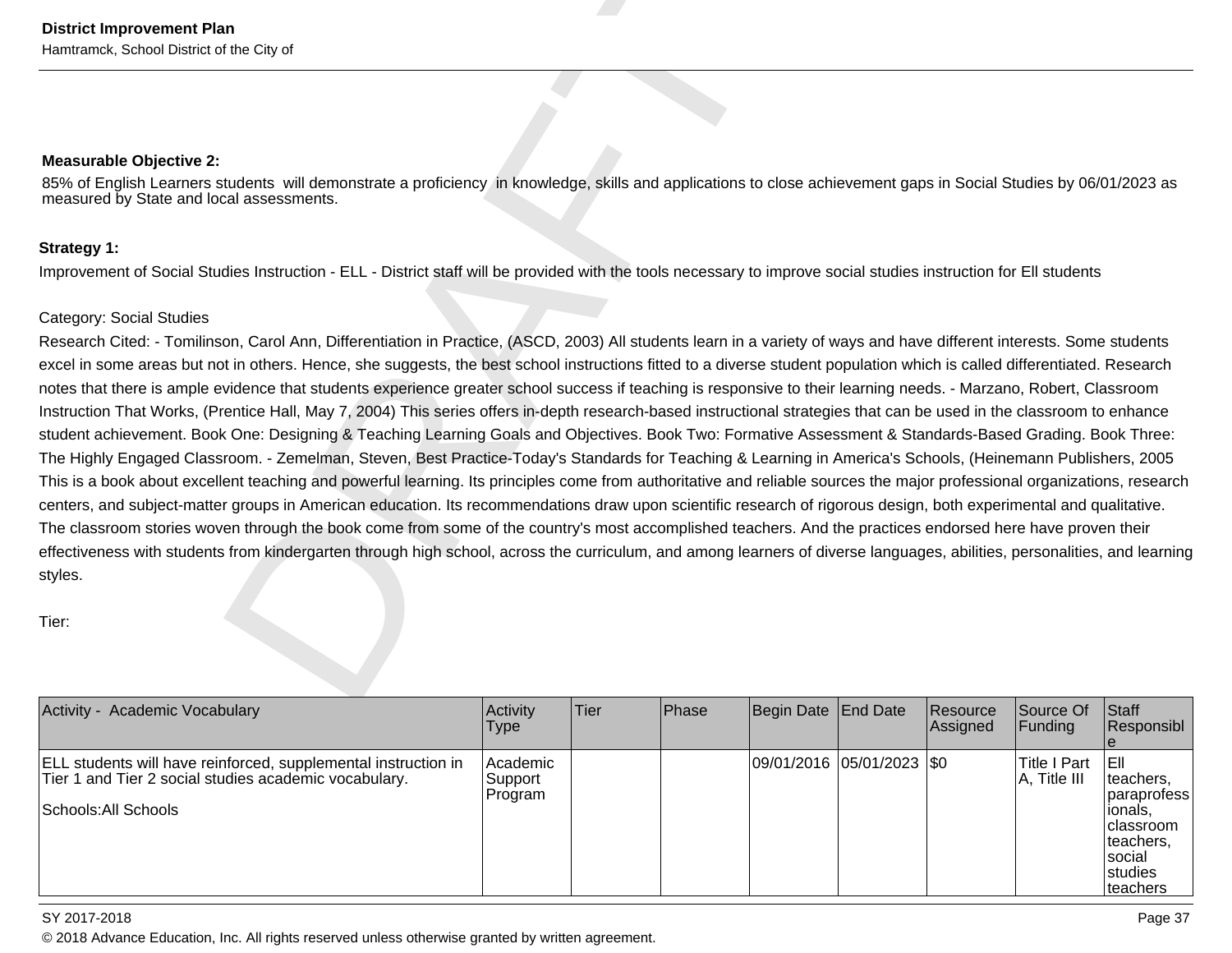| <b>District Improvement Plan</b><br>Hamtramck, School District of the City of                                                                                                                                                                                                                                                  |                                |      |       |                   |                    |                      |                                        |                                                              |
|--------------------------------------------------------------------------------------------------------------------------------------------------------------------------------------------------------------------------------------------------------------------------------------------------------------------------------|--------------------------------|------|-------|-------------------|--------------------|----------------------|----------------------------------------|--------------------------------------------------------------|
|                                                                                                                                                                                                                                                                                                                                |                                |      |       |                   |                    |                      |                                        |                                                              |
| Activity - Oral Language Development                                                                                                                                                                                                                                                                                           | Activity<br><b>Type</b>        | Tier | Phase | Begin Date        | <b>End Date</b>    | Resource<br>Assigned | Source Of<br>Funding                   | Staff<br>Responsibl<br>$\theta$                              |
| English Language Learners will develop their oral language<br>through multi-leveled questing techniques, oral discussions,<br>and pair-share activities as it relates to social studies<br><b>Schools: All Schools</b>                                                                                                         | Academic<br>Support<br>Program |      |       | 09/01/2016        | 06/30/2023         | l\$0                 | Title III,<br><b>Title I Part</b><br>A | All<br>instructiona<br>I staff and<br>building<br>Principals |
|                                                                                                                                                                                                                                                                                                                                |                                |      |       |                   |                    |                      |                                        |                                                              |
| Activity - Written Language Development                                                                                                                                                                                                                                                                                        | Activity<br><b>Type</b>        | Tier | Phase | <b>Begin Date</b> | <b>End Date</b>    | Resource<br>Assigned | Source Of<br>Funding                   | Staff<br>Responsibl<br>$\mathbf{e}$                          |
| English Language Learners will develop their written language<br>skills through fluency sentence frames, and being a writer as it<br>relates to social studies.<br>Schools: All Schools                                                                                                                                        | Academic<br>Support<br>Program |      |       | 09/01/2016        | $ 06/30/2023 $ \$0 |                      | <b>Title I Part</b><br>A, Title III    | All<br>Instructiona<br>I staff and<br>building<br>Principals |
| Measurable Objective 3:<br>85% of Students with Disabilities students will demonstrate a proficiency in knowledge, skills and applications to close achievement gaps in Social Studies by<br>06/01/2023 as measured by State and local assessments.                                                                            |                                |      |       |                   |                    |                      |                                        |                                                              |
| Strategy 1:                                                                                                                                                                                                                                                                                                                    |                                |      |       |                   |                    |                      |                                        |                                                              |
| Special Education Instruction - The district will support a policy of inclusion for students with disabilities. Students will be mainstreamed into general education classes<br>as much as possible. When appropriate students will be co-taught bu general and special education teachers.<br><b>Category: Social Studies</b> |                                |      |       |                   |                    |                      |                                        |                                                              |

| Activity - Written Language Development                                                                                                                                                 | Activity<br>Type                              | lTier. | <b>IPhase</b> | Begin Date End Date       | <b>Resource</b><br><b>Assigned</b> | <b>Source Of</b><br><b>IFundina</b> | <b>Staff</b><br>Responsibl                                        |
|-----------------------------------------------------------------------------------------------------------------------------------------------------------------------------------------|-----------------------------------------------|--------|---------------|---------------------------|------------------------------------|-------------------------------------|-------------------------------------------------------------------|
| English Language Learners will develop their written language<br>skills through fluency sentence frames, and being a writer as it<br>relates to social studies.<br>Schools: All Schools | <b>Academic</b><br><b>Support</b><br> Program |        |               | 09/01/2016 06/30/2023 \$0 |                                    | lTitle I Part<br>$ A,$ Title III    | I All<br>linstructiona<br>II staff and<br> building<br>Principals |

### **Measurable Objective 3:**

### **Strategy 1:**

Research Cited: Collaboration and Co-Teaching. Andrea Honigsfeld and Maria Dove. Corwin Press, 2010.

Tier: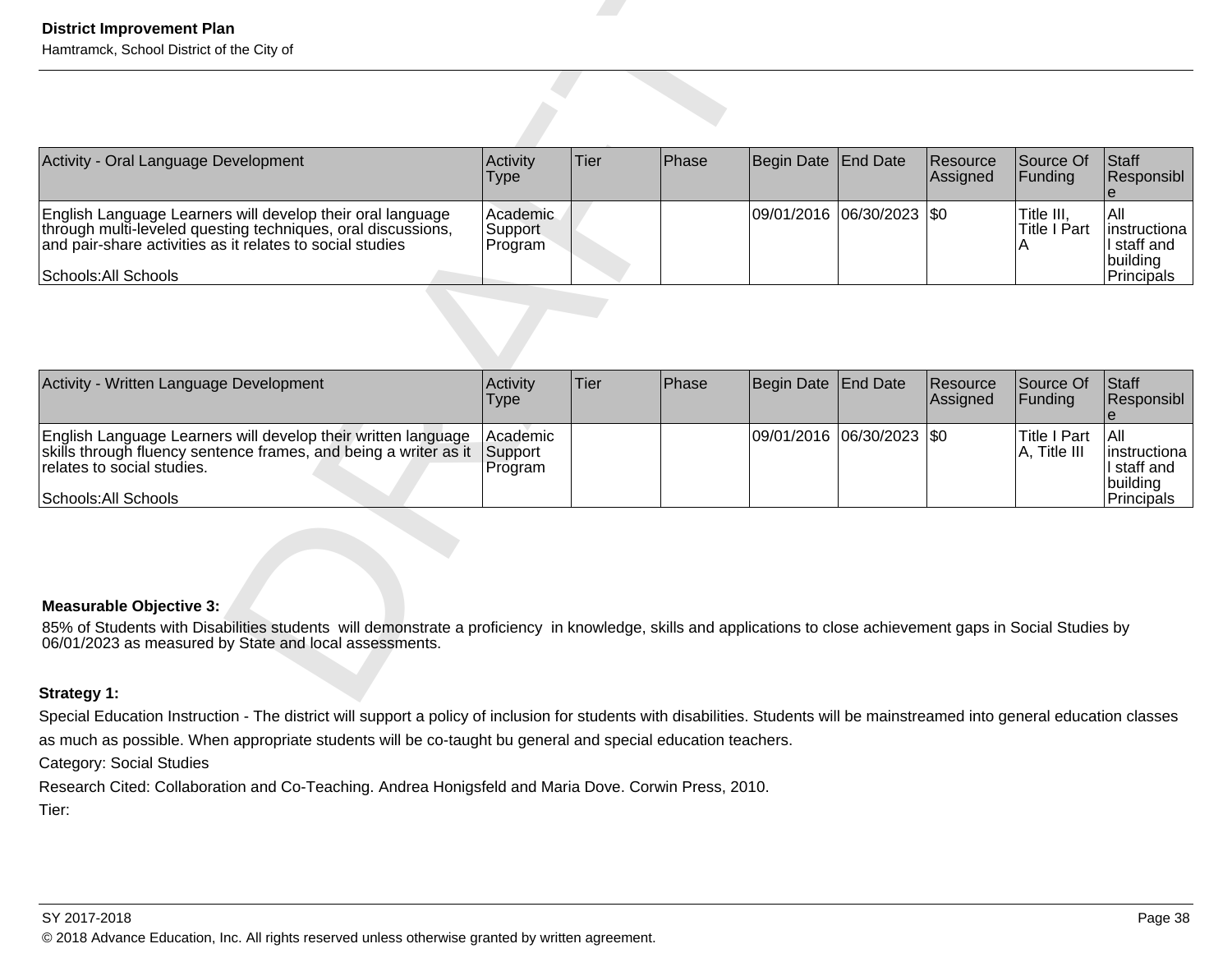| Activity - Co-Teaching                                                                                                                                                                                                                                                              | Activity<br><b>Type</b>          | Tier   | <b>Phase</b> | Begin Date End Date         | Resource<br><b>Assigned</b> | Source Of<br>IFundina                                                                    | Staff<br><b>Responsibl</b>              |
|-------------------------------------------------------------------------------------------------------------------------------------------------------------------------------------------------------------------------------------------------------------------------------------|----------------------------------|--------|--------------|-----------------------------|-----------------------------|------------------------------------------------------------------------------------------|-----------------------------------------|
| Special education students will be co-taught in general<br>education classrooms by special education and general<br>education teachers when appropriate. Professional<br>development will be provided as necessary on effective co-<br>teaching strategies.<br>Schools: All Schools | l Academic<br>Support<br>Program | Tier 1 |              | 09/01/2016 06/30/2023   \$0 |                             | lGeneral<br>Fund, Title I general<br>IPart A.<br>Special<br>Education,<br>lTitle II Part | Special and<br>leducation<br>Iteachers. |

| <b>District Improvement Plan</b><br>Hamtramck, School District of the City of                                                                                                                                                                                                       |                                |        |       |                   |                       |                      |                                                                                                   |                                                                                                      |
|-------------------------------------------------------------------------------------------------------------------------------------------------------------------------------------------------------------------------------------------------------------------------------------|--------------------------------|--------|-------|-------------------|-----------------------|----------------------|---------------------------------------------------------------------------------------------------|------------------------------------------------------------------------------------------------------|
| Activity - Co-Teaching                                                                                                                                                                                                                                                              | Activity<br><b>Type</b>        | Tier   | Phase | <b>Begin Date</b> | <b>End Date</b>       | Resource<br>Assigned | Source Of<br>Funding                                                                              | Staff<br>Responsibl                                                                                  |
| Special education students will be co-taught in general<br>education classrooms by special education and general<br>education teachers when appropriate. Professional<br>development will be provided as necessary on effective co-<br>teaching strategies.<br>Schools: All Schools | Academic<br>Support<br>Program | Tier 1 |       | 09/01/2016        | $ 06/30/2023 $ \$0    |                      | General<br>Fund, Title I general<br>Part A,<br>Special<br>Education,<br><b>Title II Part</b><br>А | Special and<br>education<br>teachers.                                                                |
|                                                                                                                                                                                                                                                                                     |                                |        |       |                   |                       |                      |                                                                                                   |                                                                                                      |
| Activity - Inclusion                                                                                                                                                                                                                                                                | Activity<br><b>Type</b>        | Tier   | Phase | <b>Begin Date</b> | <b>End Date</b>       | Resource<br>Assigned | Source Of<br>Funding                                                                              | Staff<br>Responsibl                                                                                  |
| Special education students will be included in general<br>education classes when ever possible as long as it fits their<br>IEPs and is the LRE<br>Schools: All Schools                                                                                                              | Academic<br>Support<br>Program |        |       |                   | 09/01/2016 06/01/2023 | $ $ \$0              | General<br>Fund,<br>Special<br>Education                                                          | Special<br>education<br>director,<br>special<br>education<br>staff,<br>general<br>education<br>staff |
|                                                                                                                                                                                                                                                                                     |                                |        |       |                   |                       |                      |                                                                                                   |                                                                                                      |
| <b>Activity - Self Contained Classrooms</b>                                                                                                                                                                                                                                         | Activity<br><b>Type</b>        | Tier   | Phase | Begin Date        | <b>End Date</b>       | Resource<br>Assigned | Source Of<br>Funding                                                                              | Staff<br>Responsibl                                                                                  |
| Special education students will be provided small group<br>instruction with special education staff when appropriate in self<br>contained classrooms.<br>Schools: All Schools                                                                                                       | Academic<br>Support<br>Program |        |       |                   | 09/01/2016 06/01/2023 | <b>SO</b>            | General<br>Fund,<br>Special<br>Education                                                          | Special<br>education,<br>director,<br>special<br>education<br>staff                                  |

| Activity - Self Contained Classrooms                                                                                                                                                  | Activity<br><b>Type</b> | Tier | <b>IPhase</b> | Begin Date End Date       | Resource<br>Assigned | Source Of<br><b>IFunding</b>                             | Staff<br>Responsibl                                                     |
|---------------------------------------------------------------------------------------------------------------------------------------------------------------------------------------|-------------------------|------|---------------|---------------------------|----------------------|----------------------------------------------------------|-------------------------------------------------------------------------|
| Special education students will be provided small group<br>instruction with special education staff when appropriate in self Support<br>contained classrooms.<br>Schools: All Schools | Academic <br>Program    |      |               | 09/01/2016 06/01/2023 \$0 |                      | <b>Seneral</b><br> Fund,<br>Special<br><b>IEducation</b> | Special<br>leducation,<br>Idirector.<br>special<br>leducation<br>Istaff |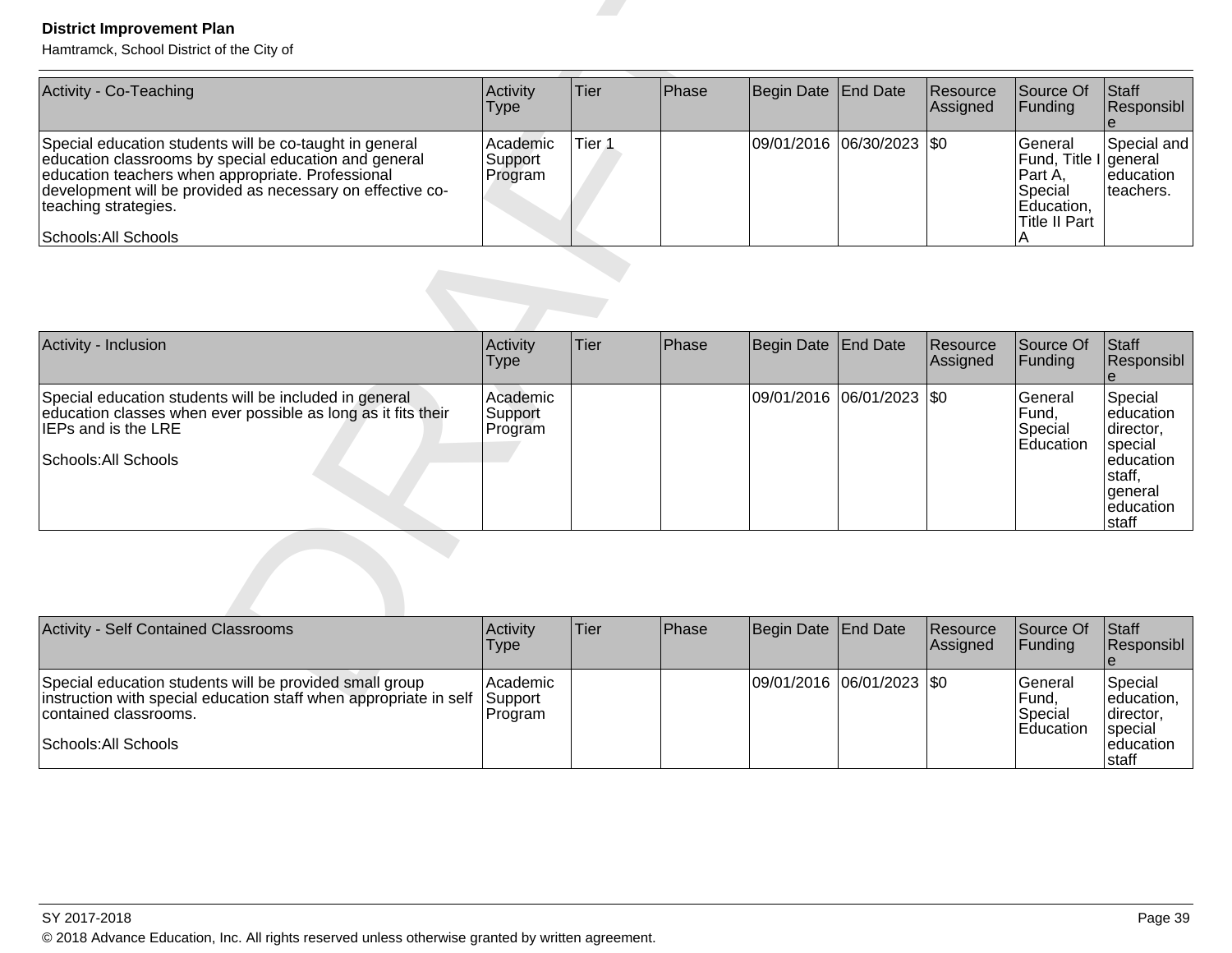### **Measurable Objective 1:**

demonstrate a behavior that helps build a foundation of collaboration, communication, and critical thinking across the district and throughout the community by06/30/2023 as measured by perception surveys.

District improvement Plan<br>**Goal 5: The school community will cultivate a positive, inclusive learning environment that<br>addresses the needs of the whole child, builds capacity for strong leadership and effective<br>instruction** 

restorative justice and the future of criminal justice -- the Handbook: explains how the campaign forrestorative justice arose and developed into the influential global social movement it is today; elucidates anddiscusses the key concepts and principles of restorative justice; analyzes the relationship of restorativejustice to more conventional concepts of criminal justice; discusses the roots of restorative justice in ancientapproaches to conflict resoltuion, aboriginal justice, religious texts and the victims' movement; examinesissues of gender and race as they are dealt with within the field of restorative justice; describes the varietyof restorative justice practices, explains how they have developed in various places and contexts, andcritically examines their rationales and effects; identifies and examines the various ways by which restorative justice is being (and might be) integrated into mainstream responses to crime and strategies ofSY 2017-2018en and the set of the set of the set of the set of the set of the set of the set of the set of the set of the set of the set of the set of the set of the set of the set of the set of the set of the set of the set of the se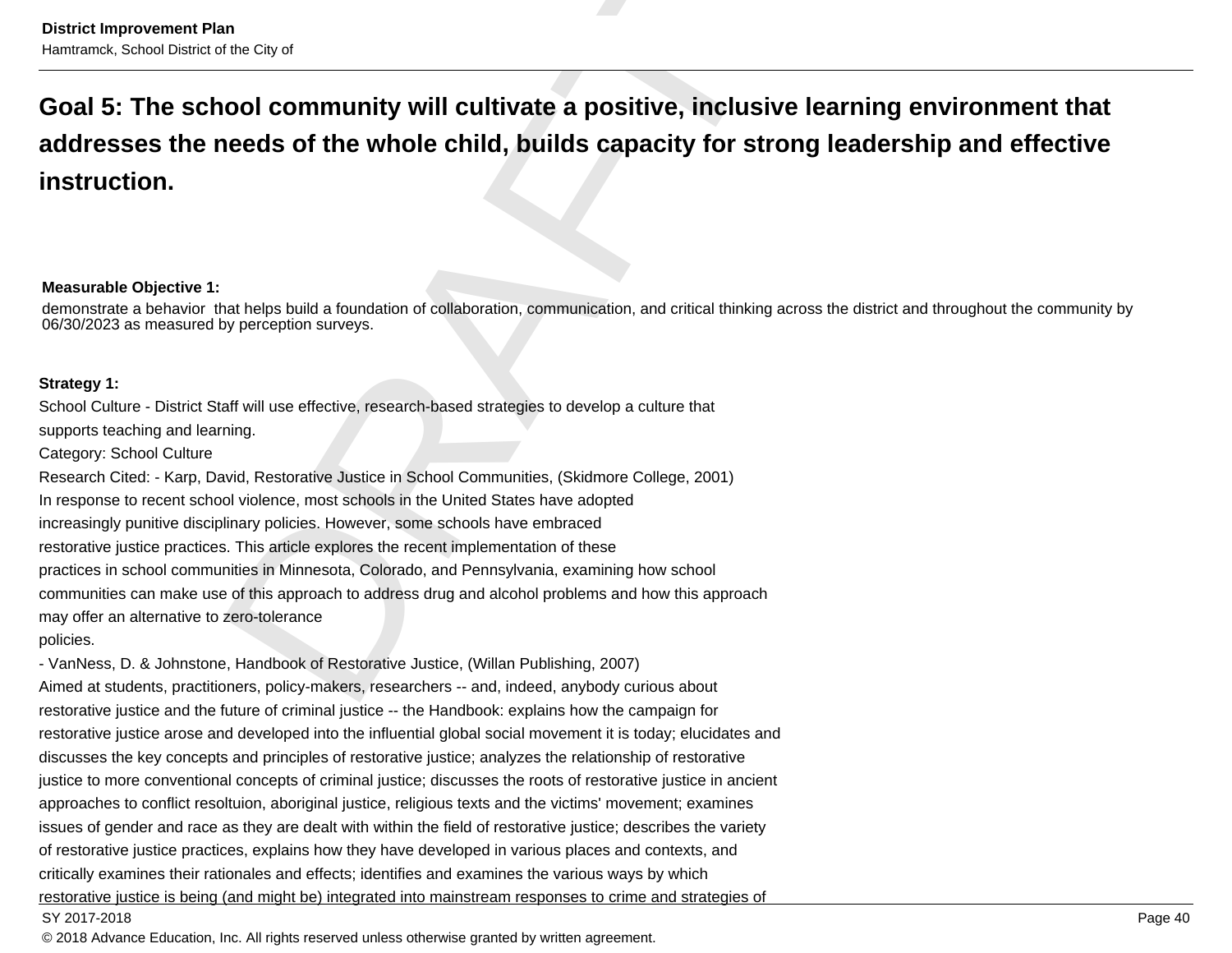Hamtramck, School District of the City of

Detrict Improvement Plan<br>
Standard and the contact of the Glyd<br>
contact and the contact of redoctive justice listing leads been developed, summarizes the results<br>
So for d'ompited evaluation of redoctive justice and docum

| Activity - Parent Curriculum Nights                                                                                                           | <b>Activity</b><br><b>Type</b> | ∣Tier∶ | <b>IPhase</b> | Begin Date End Date           | Resource<br>Assigned | Source Of<br><b>IFunding</b> | <b>Staff</b><br>Responsibl |
|-----------------------------------------------------------------------------------------------------------------------------------------------|--------------------------------|--------|---------------|-------------------------------|----------------------|------------------------------|----------------------------|
| District will make available parent curriculum nights to<br>encourage parent<br>involvement in the core content areas<br>Schools: All Schools | <b>Parent</b><br>∣Involvemen   |        |               | 09/01/2016 06/30/2023 \$30983 |                      | Title I Part                 | All school<br>llevel staff |

| Activity ·<br>- Parent Workshops | Activity<br><b>Type</b> | 'Tier | <b>Phase</b> | Begin Date End Date | <b>Resource</b><br><b>Assigned</b> | Source Of<br>Funding | Staff<br>Responsibl |
|----------------------------------|-------------------------|-------|--------------|---------------------|------------------------------------|----------------------|---------------------|
|                                  |                         |       |              |                     |                                    |                      |                     |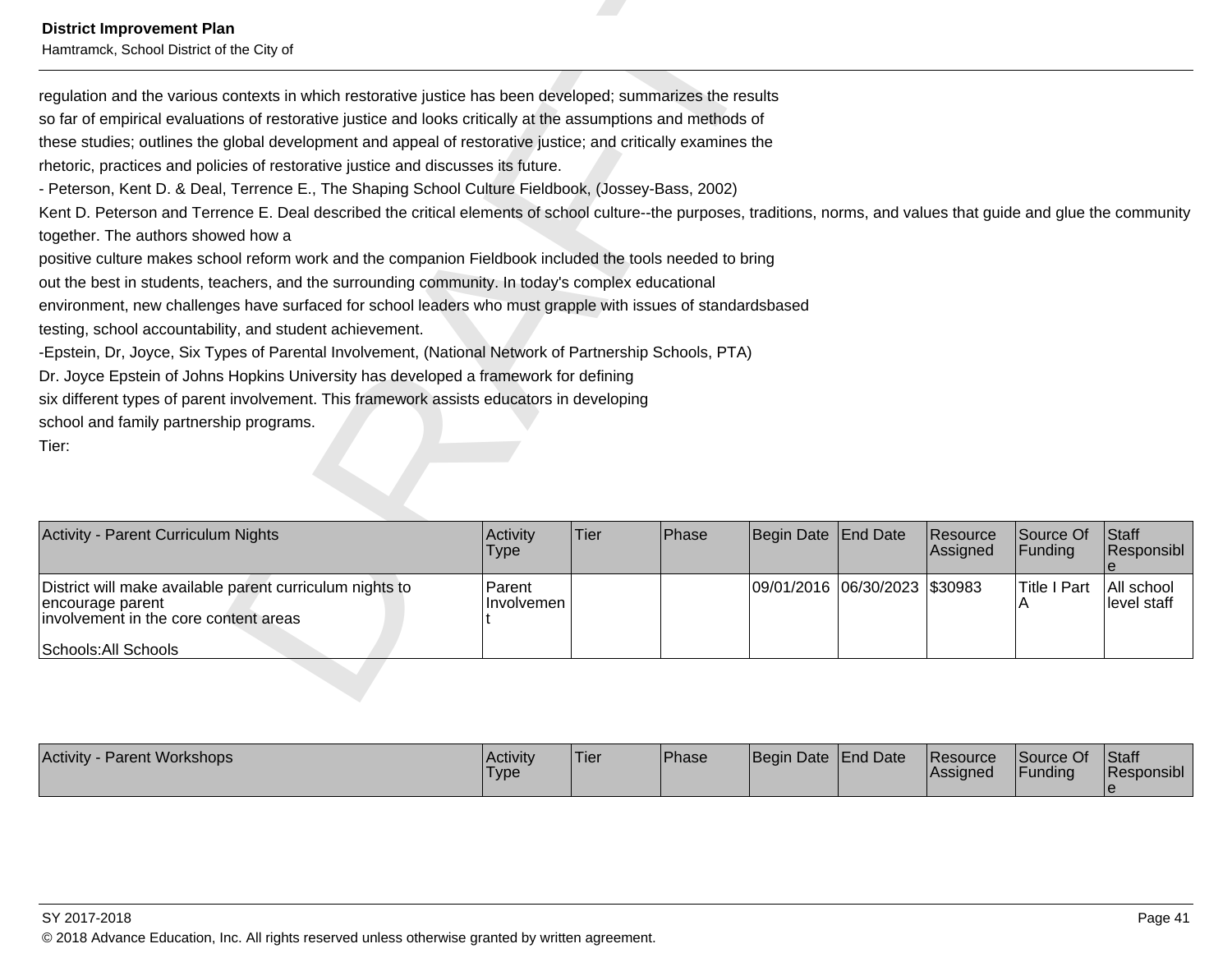| District staff will provide parent workshops to encourage<br>Iparental involvement.<br>including but not limited to, computer classes, language<br>acquisition classes, and workshops to seek parent<br>input on title programs. | <b>IParent</b><br>Hnvolvemen l | 07/01/2016  06/30/2023   \$20041 |  | Title I Part<br>IA. Section | Building<br><b>Administrat</b><br>Tors |
|----------------------------------------------------------------------------------------------------------------------------------------------------------------------------------------------------------------------------------|--------------------------------|----------------------------------|--|-----------------------------|----------------------------------------|
| Schools: All Schools                                                                                                                                                                                                             |                                |                                  |  |                             |                                        |

| Activity - Parental Involvement Cordinator                                                                  | <b>Activity</b><br>Type     | <b>Tier</b> | <b>Phase</b> | Begin Date End Date            | Resource<br><b>Assigned</b> | <b>Source Of</b><br><b>IFunding</b> | Staff<br><b>Responsibl</b>             |
|-------------------------------------------------------------------------------------------------------------|-----------------------------|-------------|--------------|--------------------------------|-----------------------------|-------------------------------------|----------------------------------------|
| Staff member responsible for increasing parent involvement<br>and assist parents in parent resource room(s) | <b>Parent</b><br>Involvemen |             |              | 09/01/2016 06/30/2023 \$151145 |                             | <b>Section 41</b>                   | Building<br><b>IAdministrat</b><br>'or |
| Schools: All Schools                                                                                        |                             |             |              |                                |                             |                                     |                                        |

| <b>District Improvement Plan</b><br>Hamtramck, School District of the City of                                                                                                                                                                                                                              |                                  |      |       |            |                 |                      |                                         |                                        |
|------------------------------------------------------------------------------------------------------------------------------------------------------------------------------------------------------------------------------------------------------------------------------------------------------------|----------------------------------|------|-------|------------|-----------------|----------------------|-----------------------------------------|----------------------------------------|
| District staff will provide parent workshops to encourage<br>parental involvement,<br>including but not limited to, computer classes, language<br>acquisition classes, and workshops to seek parent<br>input on title programs.<br>Schools: All Schools                                                    | Parent<br>Involvemen             |      |       | 07/01/2016 | 06/30/2023      | \$20041              | <b>Title I Part</b><br>A, Section<br>41 | Building<br>Administrat<br><b>ors</b>  |
|                                                                                                                                                                                                                                                                                                            |                                  |      |       |            |                 |                      |                                         |                                        |
| Activity - Parental Involvement Cordinator                                                                                                                                                                                                                                                                 | Activity<br>Type                 | Tier | Phase | Begin Date | <b>End Date</b> | Resource<br>Assigned | Source Of<br>Funding                    | <b>Staff</b><br>Responsibl<br>$\theta$ |
| Staff member responsible for increasing parent involvement<br>and assist parents in parent resource room(s)<br>Schools: All Schools                                                                                                                                                                        | Parent<br>Involvemen             |      |       | 09/01/2016 | 06/30/2023      | \$151145             | Section 41                              | Building<br>Administrat<br>or          |
|                                                                                                                                                                                                                                                                                                            |                                  |      |       |            |                 |                      |                                         |                                        |
| <b>Activity - Restorative Practices</b>                                                                                                                                                                                                                                                                    | Activity<br><b>Type</b>          | Tier | Phase | Begin Date | <b>End Date</b> | Resource<br>Assigned | Source Of<br>Funding                    | Staff<br>Responsibl<br>e               |
| District staff will use restorative practices to develop a school<br>culture that supports teaching and learning. Activity includes<br>professional development in Restorative Practices, staffing of<br>Restorative Justice Coordinator positions and supplies to<br>support restorative justice efforts. | Behavioral<br>Support<br>Program |      |       | 09/01/2016 | 06/30/2023      | \$483281             | <b>Title I Part</b><br>A                | All district<br>staff                  |
| Schools: All Schools                                                                                                                                                                                                                                                                                       |                                  |      |       |            |                 |                      |                                         |                                        |
|                                                                                                                                                                                                                                                                                                            |                                  |      |       |            |                 |                      |                                         |                                        |

| <b>Activity - Parent Organizations</b> | l Acti∨it∨<br><b>Type</b> | 'Tier | <b>Phase</b> | Begin Date End Date | Resource<br>lAssianed | Source Of<br><b>IFunding</b> | <b>Staff</b><br>Responsibl |
|----------------------------------------|---------------------------|-------|--------------|---------------------|-----------------------|------------------------------|----------------------------|
|                                        |                           |       |              |                     |                       |                              |                            |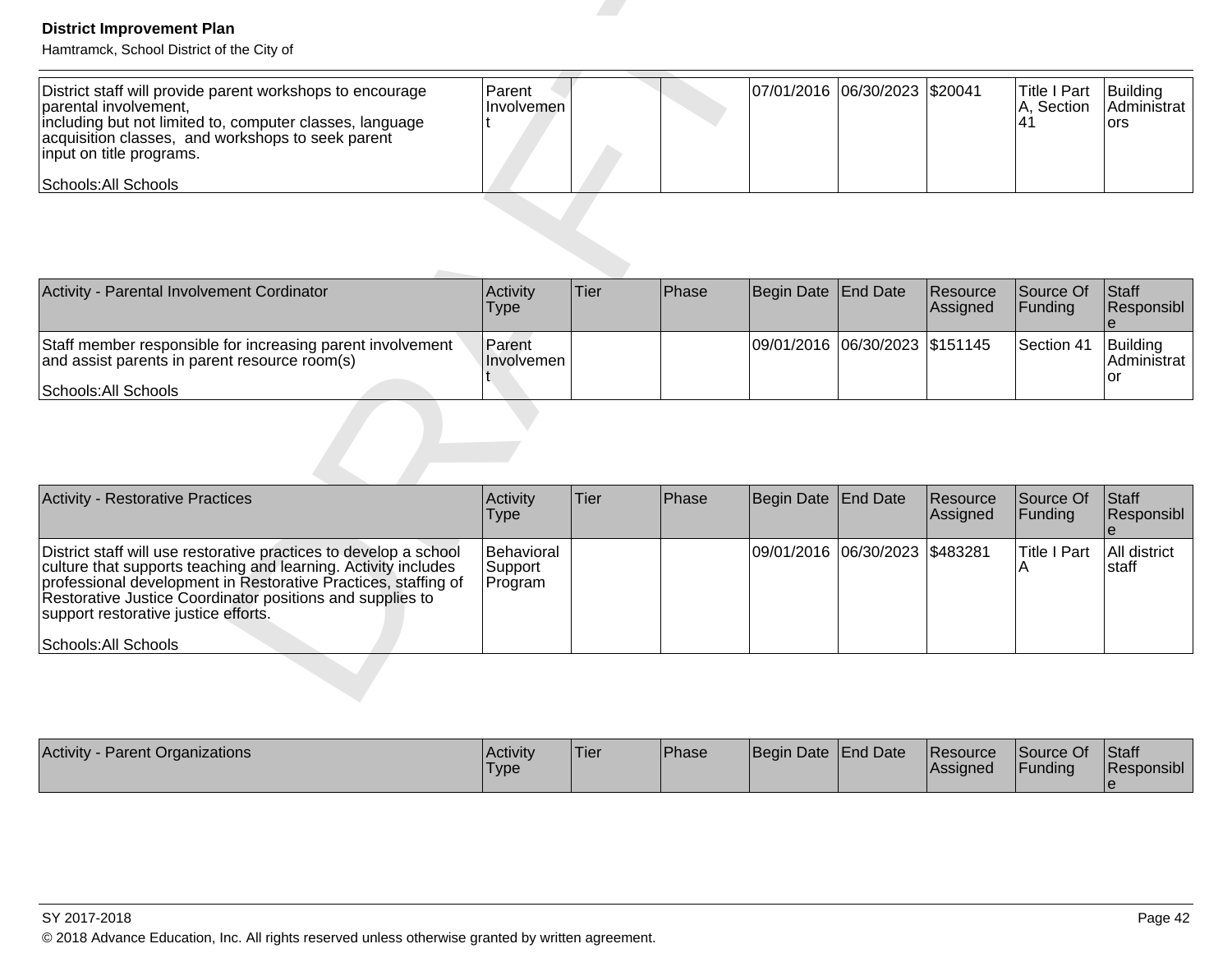| Parent organizations at each school will meet monthly to<br>partner with the school to improve the academic achievement<br>Schools: All Schools | <b>Parent</b><br>Involvemen |  | $ 09/01/2016 06/30/2023 $ \$0 | lTitle I Part | Building<br><b>IPrincipals.T</b><br> eachers,Pa  <br>Trent<br><b>Ilnvolvemen</b> I |
|-------------------------------------------------------------------------------------------------------------------------------------------------|-----------------------------|--|-------------------------------|---------------|------------------------------------------------------------------------------------|
|                                                                                                                                                 |                             |  |                               |               | Coordinator l                                                                      |
|                                                                                                                                                 |                             |  |                               |               |                                                                                    |

| <b>District Improvement Plan</b><br>Hamtramck, School District of the City of                                                                                                                                                                     |                                  |      |       |                       |                 |                      |                                              |                                                                                    |
|---------------------------------------------------------------------------------------------------------------------------------------------------------------------------------------------------------------------------------------------------|----------------------------------|------|-------|-----------------------|-----------------|----------------------|----------------------------------------------|------------------------------------------------------------------------------------|
| Parent organizations at each school will meet monthly to<br>partner with the school to improve the academic achievement<br>Schools: All Schools                                                                                                   | Parent<br>Involvemen             |      |       | 09/01/2016            | 06/30/2023 \$0  |                      | <b>Title I Part</b><br>Α                     | Building<br>Principals, T<br>eachers, Pa<br>rent<br>Involvemen<br>Coordinator<br>S |
|                                                                                                                                                                                                                                                   |                                  |      |       |                       |                 |                      |                                              |                                                                                    |
| Activity - Student / Behavior and At-risk Interventionists                                                                                                                                                                                        | Activity<br><b>Type</b>          | Tier | Phase | Begin Date            | <b>End Date</b> | Resource<br>Assigned | Source Of<br>Funding                         | Staff<br>Responsibl                                                                |
| Schools will employ student and behavior interventionists to<br>work with students that are failing to thrive<br>academically, socially and behaviorally and are at risk for<br>failure. Schools will also purchase supplies for these positions. | Behavioral<br>Support<br>Program |      |       | 09/01/2016 06/30/2023 |                 | \$398761             | <b>Title I Part</b><br>Α                     | Building<br>principals                                                             |
| Schools: All Schools                                                                                                                                                                                                                              |                                  |      |       |                       |                 |                      |                                              |                                                                                    |
| Activity - P.B.I.S.                                                                                                                                                                                                                               | Activity<br><b>Type</b>          | Tier | Phase | Begin Date            | <b>End Date</b> | Resource<br>Assigned | Source Of<br>Funding                         | Staff<br>Responsibl<br>$\mathbf e$                                                 |
| District will implement a P.B.I.S. program at all levels.<br>Expenditures under this activity will include professional<br>development for staff as well as rewards for students who meet Program<br>there behavioral goals.                      | Behavioral<br>Support            |      |       | 09/01/2016            | 06/30/2023      | \$0                  | <b>Title I Part</b><br>A, Title II<br>Part A | All Staff                                                                          |
| Schools: All Schools                                                                                                                                                                                                                              |                                  |      |       |                       |                 |                      |                                              |                                                                                    |

| Activity - P.B.I.S.                                                                                                                                                                                                                                  | Activity<br><b>Type</b>       | Tier | <b>IPhase</b> | Begin Date End Date      | Resource<br>Assigned | Source Of<br>IFundina                      | <b>Staff</b><br>Responsibl |
|------------------------------------------------------------------------------------------------------------------------------------------------------------------------------------------------------------------------------------------------------|-------------------------------|------|---------------|--------------------------|----------------------|--------------------------------------------|----------------------------|
| District will implement a P.B.I.S. program at all levels.<br>Expenditures under this activity will include professional<br>development for staff as well as rewards for students who meet Program<br>there behavioral goals.<br>Schools: All Schools | <b>Behavioral</b><br>⊥Support |      |               | 09/01/2016 06/30/2023 50 |                      | ITitle I Part<br>$ A,$ Title II<br>IPart A | <b>All Staff</b>           |

| <b>Activity</b><br><b>Private Non-Profits</b> | <b>Activity</b><br>'Type | 'Tier | <b>Phase</b> | Begin Date End Date | Resource<br><b>Assigned</b> | Source Of<br>Funding | <b>Staff</b><br><b>Responsibl</b> |
|-----------------------------------------------|--------------------------|-------|--------------|---------------------|-----------------------------|----------------------|-----------------------------------|
|                                               |                          |       |              |                     |                             |                      |                                   |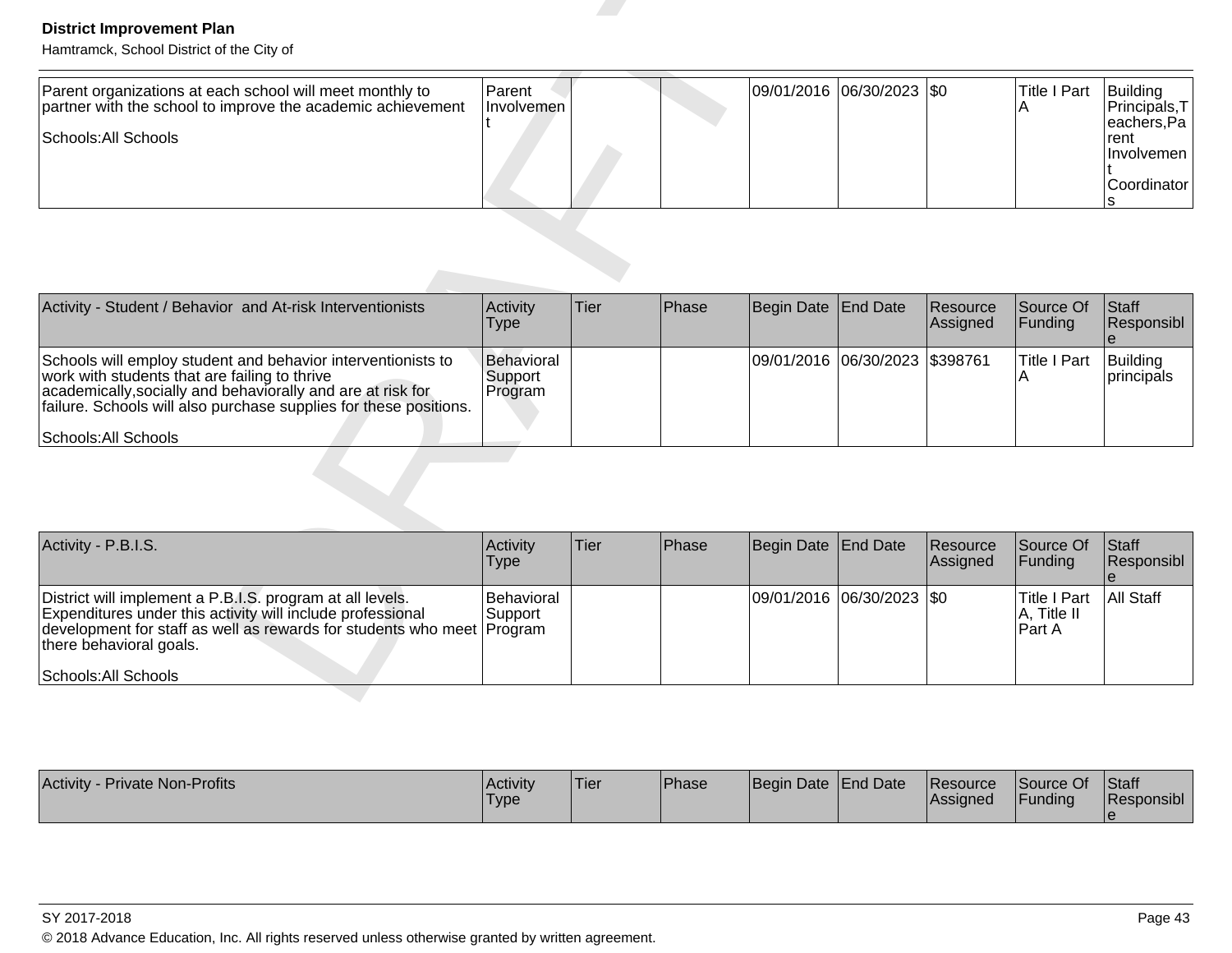| <b>IPNPs will be provided an equitable share of Title monies</b><br>should they choose to take it. | Academic<br>Support<br>Program. |  | 09/01/2016 06/30/2023 \$14210 |  | Title IV Part Federal | <b>IPrograms</b><br>Doartment |
|----------------------------------------------------------------------------------------------------|---------------------------------|--|-------------------------------|--|-----------------------|-------------------------------|
| Schools: All Schools                                                                               | Professional<br>Learning        |  |                               |  |                       |                               |

| <b>District Improvement Plan</b><br>Hamtramck, School District of the City of                                                                                                                                              |                                                                     |                   |           |            |                               |                      |                            |                                                                                |
|----------------------------------------------------------------------------------------------------------------------------------------------------------------------------------------------------------------------------|---------------------------------------------------------------------|-------------------|-----------|------------|-------------------------------|----------------------|----------------------------|--------------------------------------------------------------------------------|
| PNPs will be provided an equitable share of Title monies<br>should they choose to take it.<br>Schools: All Schools                                                                                                         | Academic<br>Support<br>Program,<br>Professiona                      |                   |           |            | 09/01/2016 06/30/2023 \$14210 |                      | Title IV Part Federal<br>Α | Programs<br>Dpartment                                                          |
|                                                                                                                                                                                                                            | Learning                                                            |                   |           |            |                               |                      |                            |                                                                                |
| <b>Activity - Link Crew</b>                                                                                                                                                                                                | Activity<br>Type                                                    | Tier              | Phase     | Begin Date | <b>End Date</b>               | Resource<br>Assigned | Source Of<br>Funding       | <b>Staff</b><br>Responsibl<br>e                                                |
| High school mentoring program where upperclassmen work<br>with freshman to help easy the transition from middle school to<br>high school<br>Schools: Hamtramck High School                                                 | Academic<br>Support<br>Program,<br>Behavioral<br>Support<br>Program | Tier <sub>2</sub> | Implement | 09/04/2018 | 06/30/2023                    | \$16527              | <b>Title I Part</b><br>Α   | <b>Link Crew</b><br>staff<br>advisors,<br>High<br>School<br>Administrati<br>on |
|                                                                                                                                                                                                                            |                                                                     |                   |           |            |                               |                      |                            |                                                                                |
| <b>Strategy 2:</b>                                                                                                                                                                                                         |                                                                     |                   |           |            |                               |                      |                            |                                                                                |
| Student Support Services - District support staff will provide support services for students when needed                                                                                                                   |                                                                     |                   |           |            |                               |                      |                            |                                                                                |
| Category: Other - Student Supports                                                                                                                                                                                         |                                                                     |                   |           |            |                               |                      |                            |                                                                                |
| Research Cited: - Openshaw, Linda, Social Work in Schools Principles and Practice, (The Guilford Press, 2007)<br>This accessible and authoritative text gives social workers the tools they need for effective and ethical |                                                                     |                   |           |            |                               |                      |                            |                                                                                |
| practice in school settings. Readers learn practical skills for observation, assessment, intervention, and                                                                                                                 |                                                                     |                   |           |            |                               |                      |                            |                                                                                |
| research that will enable them to respond to the needs of diverse students from preschool through the                                                                                                                      |                                                                     |                   |           |            |                               |                      |                            |                                                                                |
| secondary grades. The book presents strategies for dealing with particular problems, such as violence,                                                                                                                     |                                                                     |                   |           |            |                               |                      |                            |                                                                                |
| trauma, parental absence, substance abuse, bereavement, and mental health concerns. Also reviewed are developmental issues that can interfere with school                                                                  |                                                                     |                   |           |            |                               |                      |                            |                                                                                |
| success. Specific guidelines for implementing                                                                                                                                                                              |                                                                     |                   |           |            |                               |                      |                            |                                                                                |

interventions, including group work, are provided. Student-friendly features include many concrete

examples; study and discussion questions; and reproducible letters, forms, and checklists.

- Dryfoos, Joy, Full-Service Schools: A Revolution in Health and Social Services for Children, Youth, and

Families (Jossey-Bass 1998)

Full-Service Schools describes the movement to create an array of integrated support services in schools. It

examines the declining welfare of many American families and prescribes solutions for the problems of

increased sex, drugs, violence, and stress among youth.

- Murphy, Joseph, & Tobin, Kerri, Homelessness Comes to School (Corwin Press, 2011)

### SY 2017-2018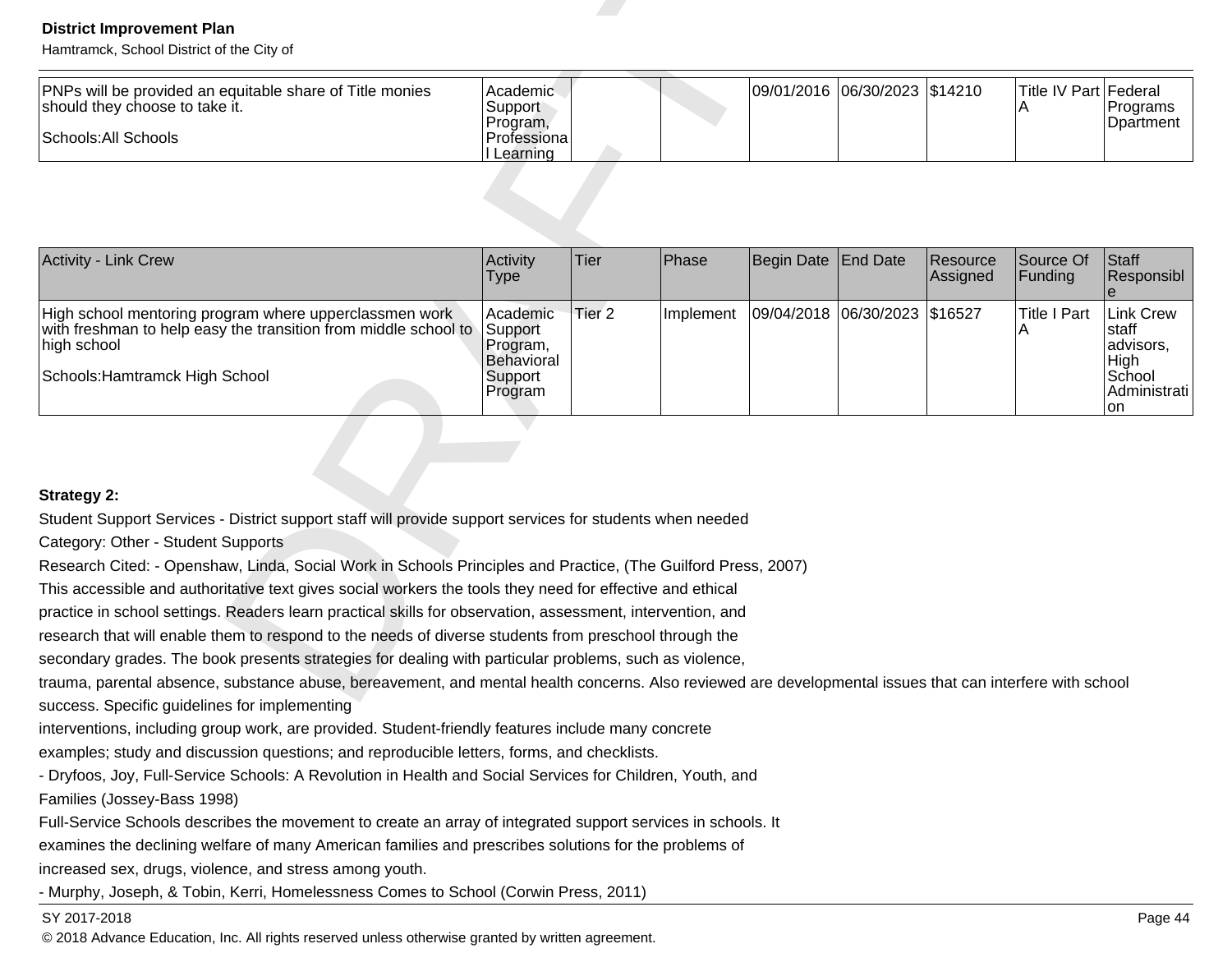| <b>Activity - Health Clinic Services</b>                                                                                                         | <b>Activity</b><br><b>Type</b> | Tier | <b>IPhase</b> | Begin Date End Date |                             | Resource<br><b>Assigned</b> | <b>Source Of</b><br><b>IFunding</b> | <b>Staff</b><br>Responsibl |
|--------------------------------------------------------------------------------------------------------------------------------------------------|--------------------------------|------|---------------|---------------------|-----------------------------|-----------------------------|-------------------------------------|----------------------------|
| HPS clinic staff will provide health services to students<br>including appropriate medical, dental and nursing services.<br>Schools: All Schools | <b>Other</b>                   |      |               |                     | 09/01/2016  05/01/2023  \$0 |                             | Section 31a Health                  | Clinic<br>Director         |

| <b>District Improvement Plan</b><br>Hamtramck, School District of the City of                                                                                                                                                                       |                             |             |       |                       |                 |                      |                          |                                        |
|-----------------------------------------------------------------------------------------------------------------------------------------------------------------------------------------------------------------------------------------------------|-----------------------------|-------------|-------|-----------------------|-----------------|----------------------|--------------------------|----------------------------------------|
| This seminal work on homeless students and our responsibility to them provides far-reaching research,<br>effective intervention programs, and guidelines for teaching homeless students.<br>Tier:                                                   |                             |             |       |                       |                 |                      |                          |                                        |
| <b>Activity - Health Clinic Services</b>                                                                                                                                                                                                            | Activity<br><b>Type</b>     | <b>Tier</b> | Phase | Begin Date            | <b>End Date</b> | Resource<br>Assigned | Source Of<br>Funding     | Staff<br>Responsibl                    |
| HPS clinic staff will provide health services to students<br>including appropriate medical, dental and nursing services.<br>Schools: All Schools                                                                                                    | Other                       |             |       | 09/01/2016 05/01/2023 |                 | \$0                  | Section 31a Health       | Clinic<br>Director                     |
|                                                                                                                                                                                                                                                     |                             |             |       |                       |                 |                      |                          |                                        |
| <b>Activity - Homeless Services</b>                                                                                                                                                                                                                 | Activity<br><b>Type</b>     | <b>Tier</b> | Phase | Begin Date            | <b>End Date</b> | Resource<br>Assigned | Source Of<br>Funding     | Staff<br>Responsibl<br>$\theta$        |
| District staff will provide support to homeless students including<br>assistance with transportation and purchase of uniforms and<br>necessary supplies. This activity will also include funding for a<br>homeless liaison.<br>Schools: All Schools | Community<br>Engageme<br>nt |             |       | 09/01/2016 06/30/2023 |                 | \$44697              | <b>Title I Part</b><br>A | District<br><b>Homeless</b><br>Liaison |
|                                                                                                                                                                                                                                                     |                             |             |       |                       |                 |                      |                          |                                        |
| <b>Activity - Social Workers</b>                                                                                                                                                                                                                    | Activity<br><b>Type</b>     | <b>Tier</b> | Phase | Begin Date            | <b>End Date</b> | Resource<br>Assigned | Source Of<br>Funding     | Staff<br>Responsibl                    |

| <b>Activity - Social Workers</b>                                                                   | <b>Activity</b><br>Type          | <b>Tier</b> | Phase | Begin Date End Date           | <b>Resource</b><br><b>Assigned</b> | Source Of<br>IFundina | <b>Staff</b><br><b>Responsibl</b>     |
|----------------------------------------------------------------------------------------------------|----------------------------------|-------------|-------|-------------------------------|------------------------------------|-----------------------|---------------------------------------|
| Social workers will be provided to assist and support at-risk<br>students.<br>Schools: All Schools | Behavioral<br>Support<br>Program |             |       | 09/01/2016 06/30/2023 \$96803 |                                    | <b>Title I Part</b>   | District<br>lSocial<br><b>Workers</b> |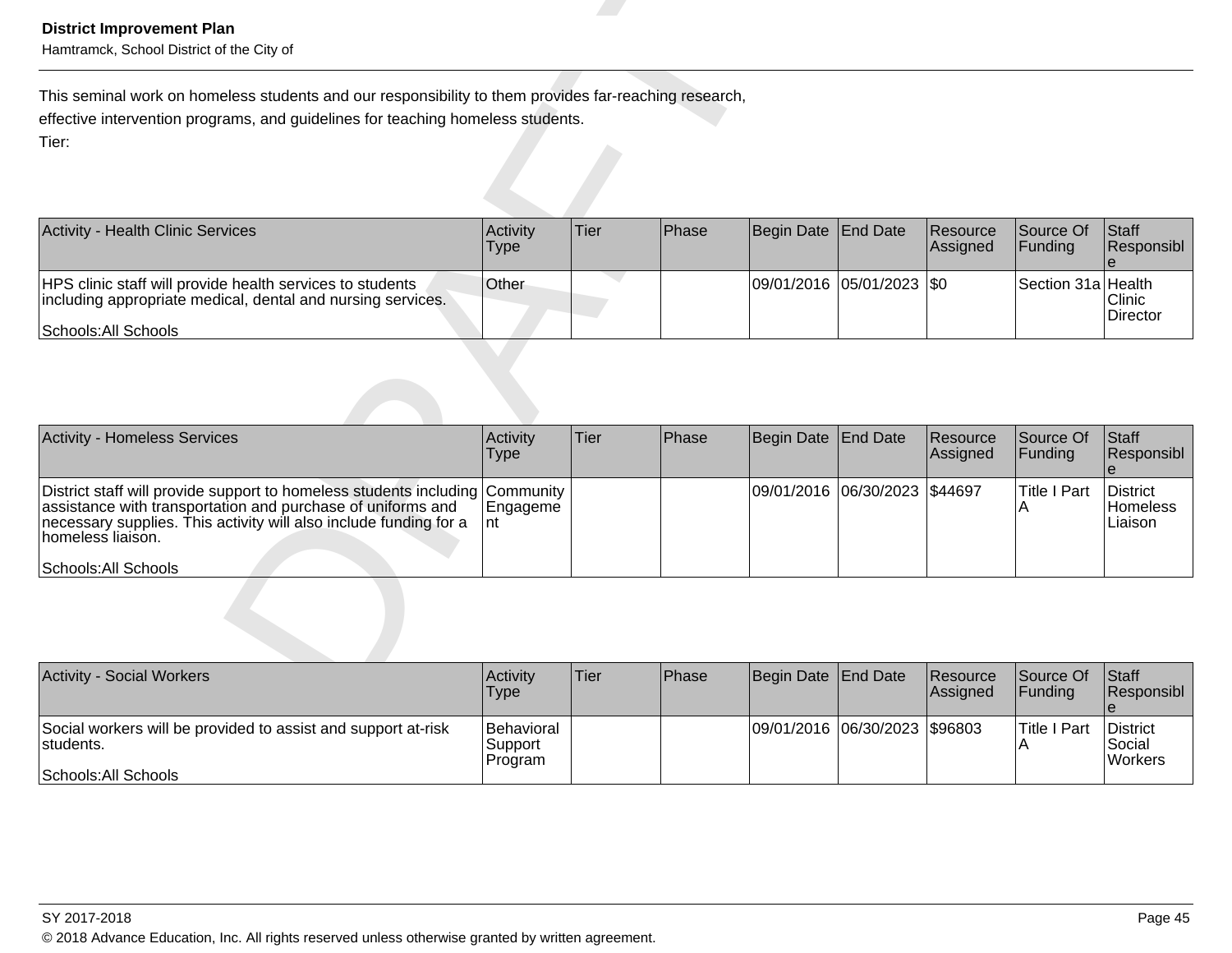| <b>District Improvement Plan</b><br>Hamtramck, School District of the City of |                                                                                                                                                                                                                                    |                                |             |                  |                   |                           |                      |                                                                                                                                                 |  |  |  |  |
|-------------------------------------------------------------------------------|------------------------------------------------------------------------------------------------------------------------------------------------------------------------------------------------------------------------------------|--------------------------------|-------------|------------------|-------------------|---------------------------|----------------------|-------------------------------------------------------------------------------------------------------------------------------------------------|--|--|--|--|
|                                                                               | <b>Activity Summary by Funding Source</b>                                                                                                                                                                                          |                                |             |                  |                   |                           |                      |                                                                                                                                                 |  |  |  |  |
|                                                                               | Below is a breakdown of your activities by funding source                                                                                                                                                                          |                                |             |                  |                   |                           |                      |                                                                                                                                                 |  |  |  |  |
| <b>General Fund</b>                                                           |                                                                                                                                                                                                                                    |                                |             |                  |                   |                           |                      |                                                                                                                                                 |  |  |  |  |
| <b>Activity Name</b>                                                          | <b>Activity Description</b>                                                                                                                                                                                                        | Activity<br><b>Type</b>        | <b>Tier</b> | Phase            | <b>Begin Date</b> | <b>End Date</b>           | Resource<br>Assigned | <b>Staff</b><br>Responsibl<br>e                                                                                                                 |  |  |  |  |
| Self contained<br>classroms                                                   | Special education students will be provided small<br>group instruction with special education staff when<br>appropriate in self contained classrooms.                                                                              | Academic<br>Support<br>Program |             |                  |                   | 09/01/2016 06/30/2023     | \$0                  | Special<br>education<br>students<br>will be<br>provided<br>small group<br>instruction<br>with special<br>education<br>staff when<br>appropriate |  |  |  |  |
| <b>Curricular Review</b>                                                      | District will review and revise curriculum review<br>based on a developed timeline.                                                                                                                                                | Curriculum<br>Developme<br>nt  |             | Getting<br>Ready |                   | 09/01/2016 06/30/2023     | \$0                  | Curriculum<br>Department<br>, Building<br>Administrat<br>ors, District<br>Curriculum<br>Team.                                                   |  |  |  |  |
|                                                                               | ELL Progress Monitoring The district will monitor the progress of students in Policy and<br>the ELL program through the combined use of Process<br>state and local assessments as well as local<br>developed implementation guides |                                |             |                  |                   | 09/01/2016 09/01/2023 \$0 |                      | <b>ELL</b><br>teachers,<br>Curriculum<br>department<br>, federal<br>programs<br>department<br>, Building<br>administrati<br>on                  |  |  |  |  |
| District-Level<br><b>Programming Support</b>                                  | Programming for the English Alternative Program<br>will be supported at the district level.                                                                                                                                        | Academic<br>Support<br>Program |             |                  |                   | 09/01/2016 06/01/2023 \$0 |                      | EII<br>Coordinator<br>Ell Staff,<br><b>Building</b><br>Administrati<br>on                                                                       |  |  |  |  |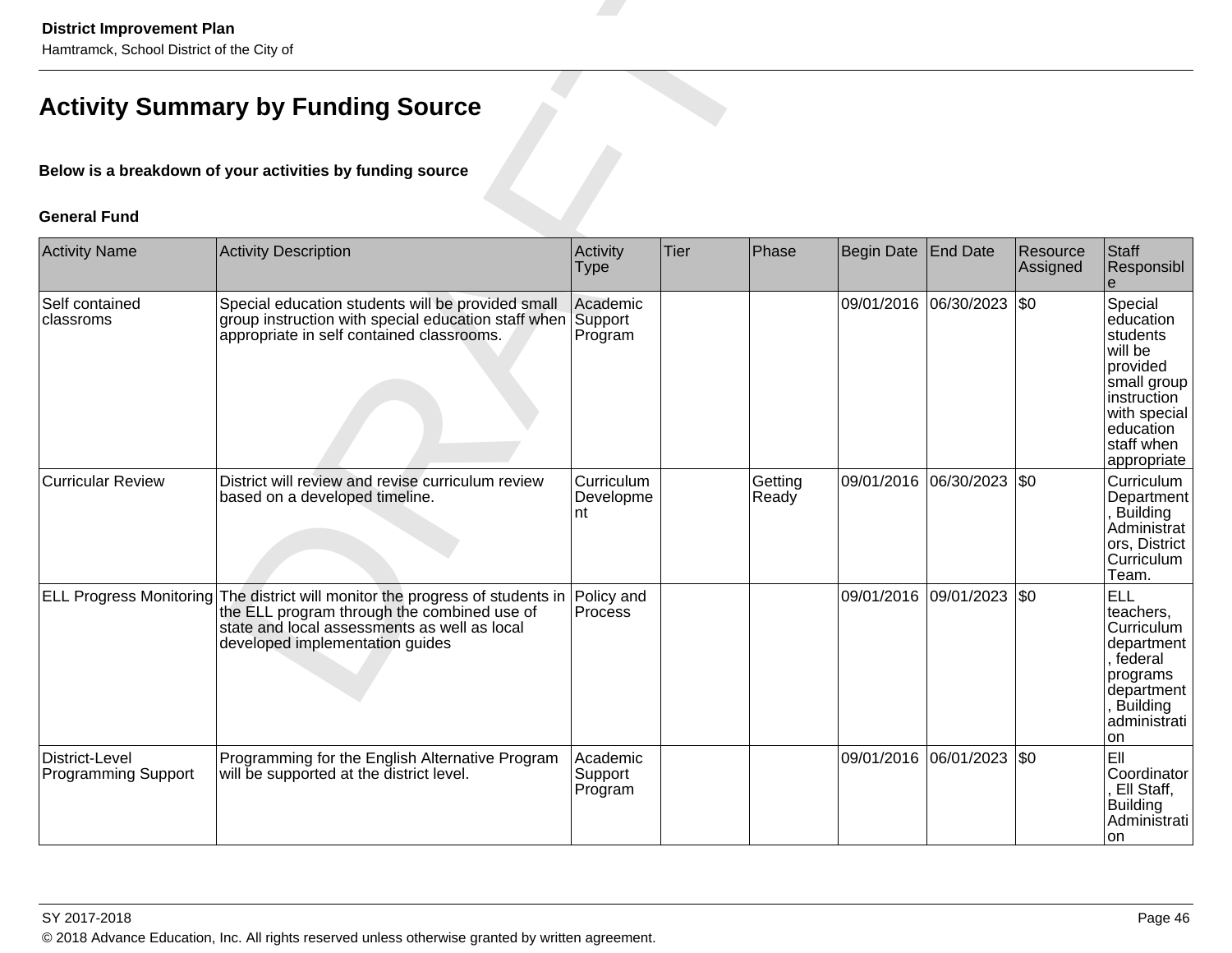| <b>District Improvement Plan</b><br>Hamtramck, School District of the City of |                                                                                                                                                                                                                                                               |                                |        |            |                           |           |                                                                                                              |
|-------------------------------------------------------------------------------|---------------------------------------------------------------------------------------------------------------------------------------------------------------------------------------------------------------------------------------------------------------|--------------------------------|--------|------------|---------------------------|-----------|--------------------------------------------------------------------------------------------------------------|
| Inclusion                                                                     | Special education students will be included in<br>general education classes when ever possible as<br>long as it fits their IEPs and is the LRE                                                                                                                | Academic<br>Support<br>Program |        | 09/01/2016 | 06/30/2023                | \$0       | Special<br>education<br>director,<br>special<br>education<br>staff,<br>general<br>leducation<br><b>Staff</b> |
| Co-Teaching                                                                   | Special education students will be co-taught in<br>general education classrooms by special<br>education and general education teachers when<br>appropriate. Professional development will be<br>provided as necessary on effective co-teaching<br>strategies. | Academic<br>Support<br>Program | Tier 1 | 09/01/2016 | 06/30/2023                | \$0       | Special and<br>general<br>education<br>teachers.                                                             |
| Co-Teaching                                                                   | Special education students will be co-taught in<br>general education classrooms by special<br>education and general education teachers when<br>appropriate. Professional development will be<br>provided as necessary on effective co-teaching<br>strategies. | Academic<br>Support<br>Program | Tier 1 |            | 09/01/2016 06/30/2023 \$0 |           | Special and<br>general<br>education<br>teachers.                                                             |
| <b>Self Contained</b><br>Classrooms                                           | Special education students will be provided small<br>group instruction with special education staff when<br>appropriate in self contained classrooms.                                                                                                         | Academic<br>Support<br>Program |        | 09/01/2016 | 06/01/2023                | \$0       | Special<br>education,<br>director,<br>special<br>education<br><b>Staff</b>                                   |
| Co-Teaching                                                                   | Special education students will be co-taught in<br>general education classrooms by special<br>education and general education teachers when<br>appropriate. Professional development will be<br>provided as necessary on effective co-teaching<br>strategies. | Academic<br>Support<br>Program | Tier 1 | 09/01/2016 | 09/01/2023                | \$0       | Special and<br>general<br>education<br>teachers.                                                             |
| Inclusion                                                                     | Special education students will be included in<br>general education classes when ever possible as<br>long as it fits their IEPs and is the LRE                                                                                                                | Academic<br>Support<br>Program |        |            | 09/01/2016 06/01/2023 \$0 |           | Special<br>education<br>Idirector.<br>special<br>education<br>staff,<br>general<br>education<br>staff        |
| Co-Teaching                                                                   | Special education students will be co-taught in<br>general education classrooms by special<br>education and general education teachers when<br>appropriate. Professional development will be<br>provided as necessary on effective co-teaching<br>strategies. | Academic<br>Support<br>Program | Tier 1 |            | 09/01/2016 06/30/2023     | <b>SO</b> | Special and<br> general<br>education<br>teachers.                                                            |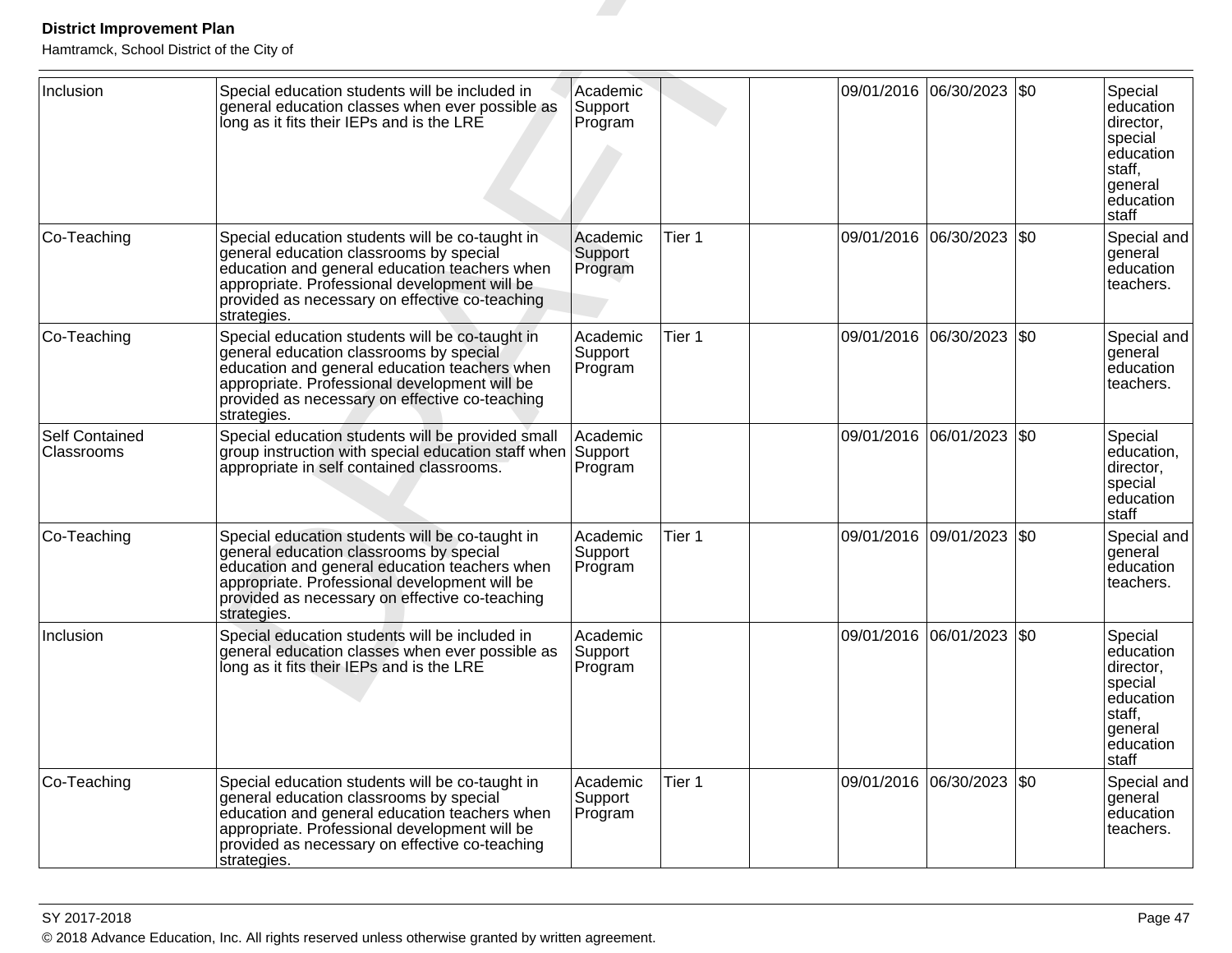| <b>District Improvement Plan</b><br>Hamtramck, School District of the City of       |                                                                                                                                                                                                   |                                |                   |           |                           |     |                                                                                                      |
|-------------------------------------------------------------------------------------|---------------------------------------------------------------------------------------------------------------------------------------------------------------------------------------------------|--------------------------------|-------------------|-----------|---------------------------|-----|------------------------------------------------------------------------------------------------------|
| <b>Self Contained</b><br>Classrooms                                                 | Special education students will be provided small<br>group instruction with special education staff when Support<br>appropriate in self contained classrooms.                                     | Academic<br>Program            |                   |           | 09/01/2016 06/30/2023 \$0 |     | Special<br>education,<br>director,<br>special<br>education<br>staff                                  |
| Inclusion                                                                           | Special education students will be included in<br>general education classes when ever possible as<br>long as it fits their IEPs and is the LRE                                                    | Academic<br>Support<br>Program | Tier 1            |           | 09/01/2016 06/30/2023 \$0 |     | Special<br>education<br>director,<br>special<br>education<br>staff.<br>general<br>education<br>staff |
| Inclusion                                                                           | Special education students will be included in<br>general education classes when ever possible as<br>long as it fits their IEPs and is the LRE                                                    | Academic<br>Support<br>Program |                   |           | 09/01/2016 06/30/2023 \$0 |     | Special<br>education<br>director,<br>special<br>education<br>staff.<br>general<br>education<br>staff |
| District-Level<br>Supplemental<br>Instructional and<br>Educational<br>Opportunities | The District will support the English Alternative<br>Program with supplemental teachers, supplies,<br>and materials. In addition, extended day and<br>experiential programming will be supported. | Academic<br>Support<br>Program |                   |           | 09/01/2016 06/01/2023 \$0 |     | EII<br>Coordinator<br>, Ell Staff,<br><b>Building</b><br>Administrati<br>on                          |
| Oral Language<br>Development                                                        | English Language Learners will develop their oral<br>language through multi leveled questing<br>techniques, oral discussions, and pair-share<br>activities                                        | Academic<br>Support<br>Program | Tier <sub>2</sub> | Implement | 09/01/2016 06/30/2023     | \$0 | All<br>instructiona<br>I staff and<br>building<br>Principals                                         |
| <b>Self Contained</b><br>Classrooms                                                 | Special education students will be provided small<br>group instruction with special education staff when<br>appropriate in self contained classrooms.                                             | Academic<br>Support<br>Program |                   |           | 09/01/2016 06/30/2023     | \$0 | Special<br>education,<br>director,<br>special<br>education<br>staff                                  |

# **Title II Part A**

| <b>Activity Name</b> | Activity Description | <b>Activity</b><br><sup>1</sup> Type | 'Tier | Phase | Begin Date End Date | <b>IResource</b><br>Assigned | Staff<br>Responsibl |
|----------------------|----------------------|--------------------------------------|-------|-------|---------------------|------------------------------|---------------------|
|                      |                      |                                      |       |       |                     |                              |                     |

### SY 2017-2018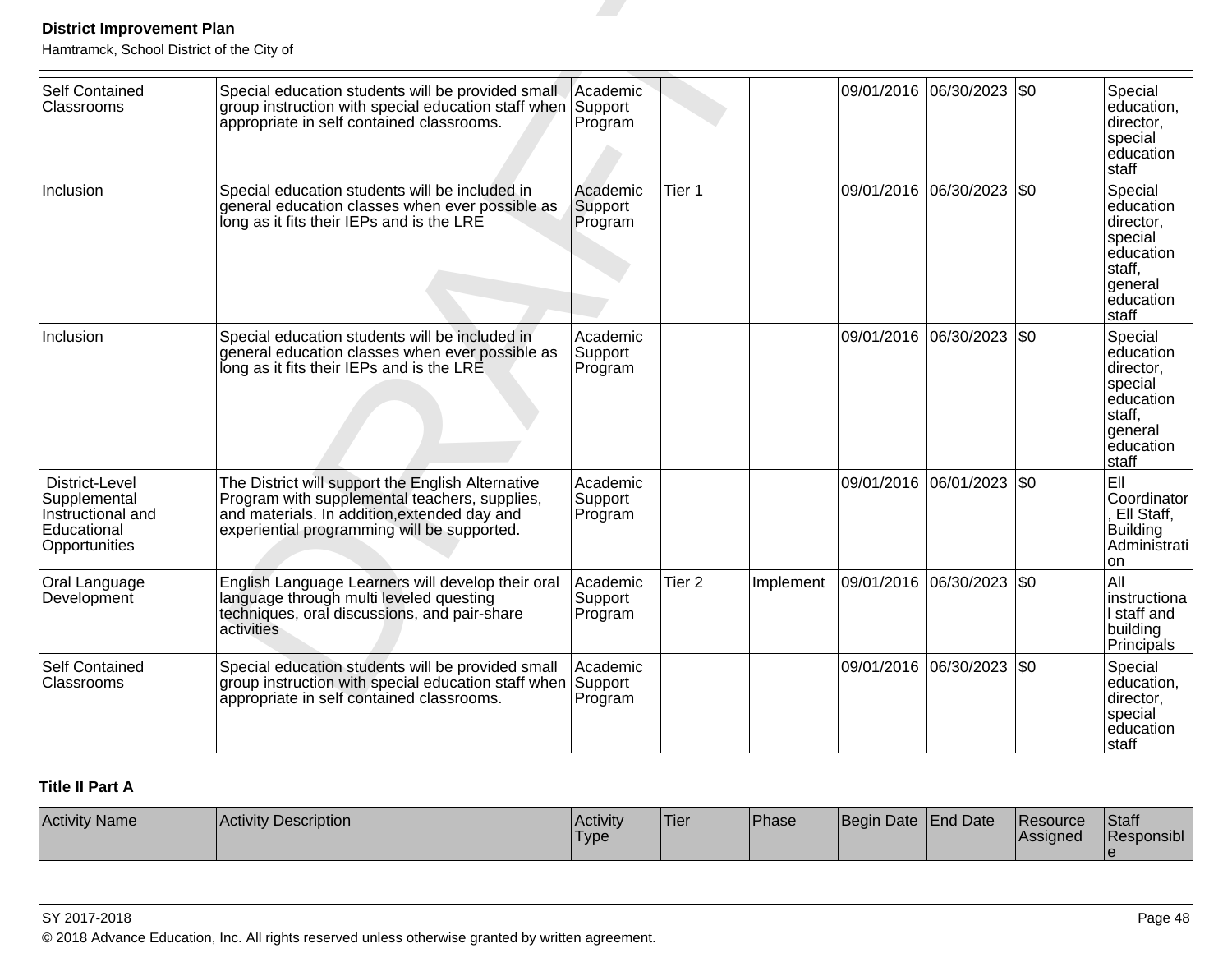| <b>District Improvement Plan</b><br>Hamtramck, School District of the City of |                                                                                                                                                                                                                                                                                                                                                                                                                                                                                                                                                                                                                                                                                                                            |                                |        |                           |           |                                                  |
|-------------------------------------------------------------------------------|----------------------------------------------------------------------------------------------------------------------------------------------------------------------------------------------------------------------------------------------------------------------------------------------------------------------------------------------------------------------------------------------------------------------------------------------------------------------------------------------------------------------------------------------------------------------------------------------------------------------------------------------------------------------------------------------------------------------------|--------------------------------|--------|---------------------------|-----------|--------------------------------------------------|
| Co-Teaching                                                                   | Special education students will be co-taught in<br>general education classrooms by special<br>education and general education teachers when<br>appropriate. Professional development will be<br>provided as necessary on effective co-teaching<br>strategies.                                                                                                                                                                                                                                                                                                                                                                                                                                                              | Academic<br>Support<br>Program | Tier 1 | 09/01/2016 06/30/2023 \$0 |           | Special and<br>general<br>education<br>teachers. |
| Supplemental English<br>Language Arts<br>Programs                             | District will implement effective, research-based<br>reading and writing programs<br>including (but not limited to) Differentiated<br>Instruction, Literature Circles, Project Based<br>Learning,<br>Guided Reading, Reader's Workshop, Failure<br>Free Reading, Lexia Reading, SuccessMaker,<br>iLIT, Daily 5, Learning a to z, raz-kids, reading<br>recovery, success4all, LLI, AARI, READ 180, and<br>NEWSELA Pro.<br>Funds under this activity will purchase books and<br>instructional supplies to support the above<br>programs as well as provide professional<br>development as needed.<br>NOTE: The Basic program for ELA is Harcourt-<br>Brace, which is not included in the programs<br>under this<br>Activity. | Other                          |        | 09/01/2016 06/30/2023     | \$50800   | All ELA<br>teachers                              |
| Co-Teaching                                                                   | Special education students will be co-taught in<br>general education classrooms by special<br>education and general education teachers when<br>appropriate. Professional development will be<br>provided as necessary on effective co-teaching<br>strategies.                                                                                                                                                                                                                                                                                                                                                                                                                                                              | Academic<br>Support<br>Program | Tier 1 | 09/01/2016 06/30/2023     | <b>SO</b> | Special and<br>general<br>education<br>teachers. |
| <b>Supplemental Science</b><br>Programs                                       | District will implement effective, research-based<br>science programs including (but<br>not limited to) Science Kits from HOPE program,<br>Brain Pop and Brain Pop Jr., Inquiry-Based<br>Instruction, Project Based Learning, Using the<br>Scientific Process, RTI, SIOP, differentiated<br>instruction, supplemental science materials,<br>minecraft for education.                                                                                                                                                                                                                                                                                                                                                       | Academic<br>Support<br>Program |        | 09/01/2016 09/30/2023     | \$37500   | All science<br>teachers                          |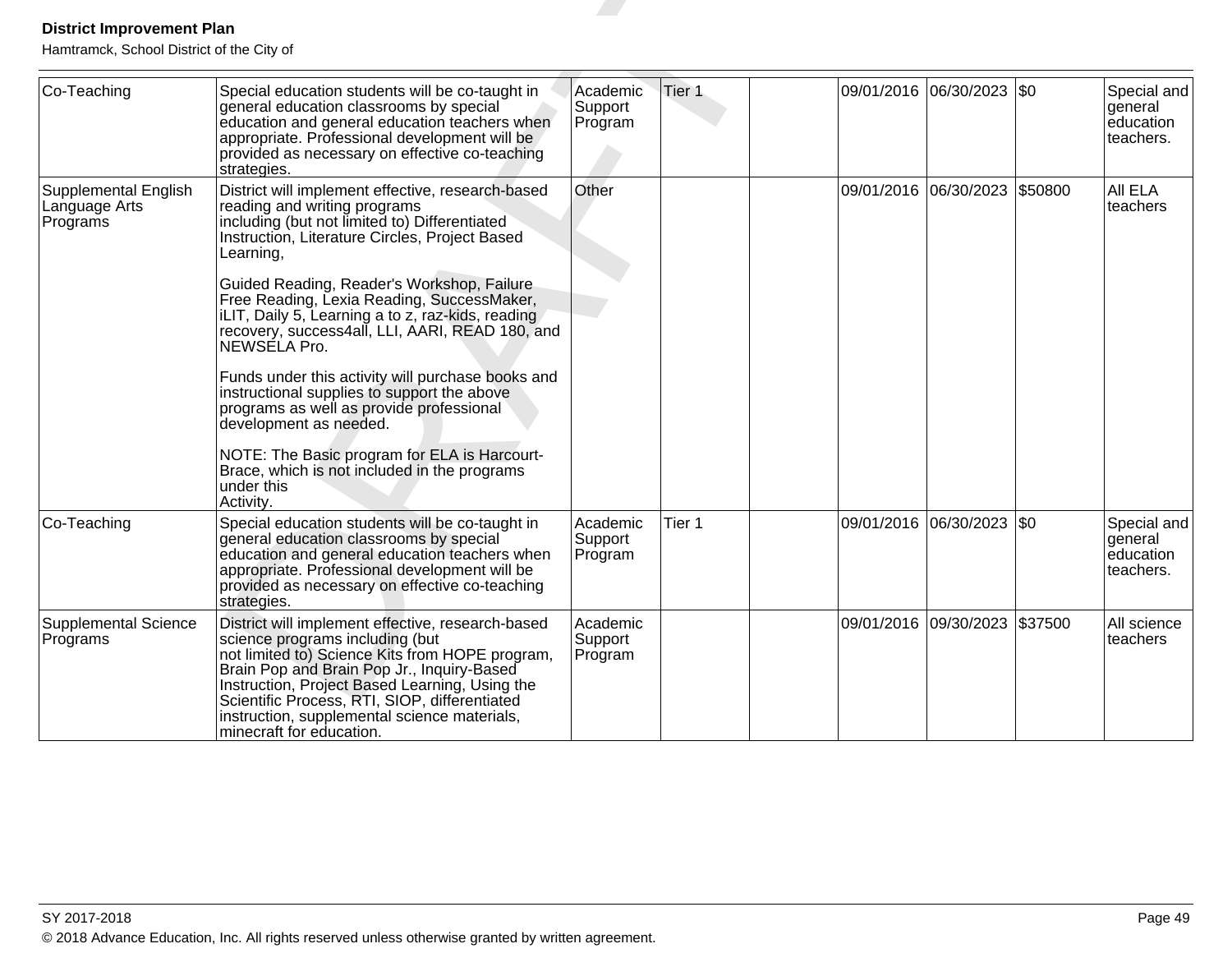| <b>District Improvement Plan</b><br>Hamtramck, School District of the City of |                                                                                                                                                                                                                                                                                                                                                                                                                                                                |                                  |        |  |                            |         |                                                   |
|-------------------------------------------------------------------------------|----------------------------------------------------------------------------------------------------------------------------------------------------------------------------------------------------------------------------------------------------------------------------------------------------------------------------------------------------------------------------------------------------------------------------------------------------------------|----------------------------------|--------|--|----------------------------|---------|---------------------------------------------------|
| <b>Supplemental Social</b><br>Studies Programs                                | District will implement effective, research-based<br>social studies programs<br>including Social Studies Alive, project-based<br>learning, differentiated instruction, SIOP, RTI.<br>Funds under this activity will purchase books, kits<br>and teaching supplies to support the above<br>programs.<br>(NOTE: The Basic social studies program is<br>Houghton Mifflin social studies and is not included<br>in the<br>supplemental programs of this Strategy.) | Academic<br>Support<br>Program   |        |  | 09/01/2016 06/30/2023      | \$50800 | All social<br>studies<br>teachers                 |
| Co-Teaching                                                                   | Special education students will be co-taught in<br>general education classrooms by special<br>education and general education teachers when<br>appropriate. Professional development will be<br>provided as necessary on effective co-teaching<br>strategies.                                                                                                                                                                                                  | Academic<br>Support<br>Program   | Tier 1 |  | 09/01/2016 06/30/2023      | \$0     | Special and<br>general<br>education<br>teachers.  |
| Professional<br>Development for Math<br>Programs                              | District staff will be provided with professional<br>development in math programs<br>including (but not limited to) Everyday Math,<br>Connected Math, best practice strategies, thinking<br>maps, TIPM3 from RESA.<br>In addition professional development at Wayne<br>RESA will be offered to staff when available.                                                                                                                                           | Professiona<br>I Learning        |        |  | 09/01/2016 06/30/2023      | \$29251 | All math<br>teachers<br>and<br>administrat<br>ors |
| P.B.I.S.                                                                      | District will implement a P.B.I.S. program at all<br>levels. Expenditures under this activity will include<br>professional development for staff as well as<br>rewards for students who meet there behavioral<br>goals.                                                                                                                                                                                                                                        | Behavioral<br>Support<br>Program |        |  | 09/01/2016 06/30/2023  \$0 |         | <b>All Staff</b>                                  |
| Teachers using<br>technology                                                  | Teachers will embed technology into daily<br>lessons. And use it as a tool for<br>engaging students in learning.<br>Activities include use of both software (such as<br>Discovery Education, eduhelper etc.) and<br>hardware (such as computers,<br>interactive whiteboards, classroom response<br>systems).                                                                                                                                                   | Technology                       |        |  | 09/01/2016 06/30/2023      | \$50800 | All<br>teachers,<br>lall<br>administrat<br>ors    |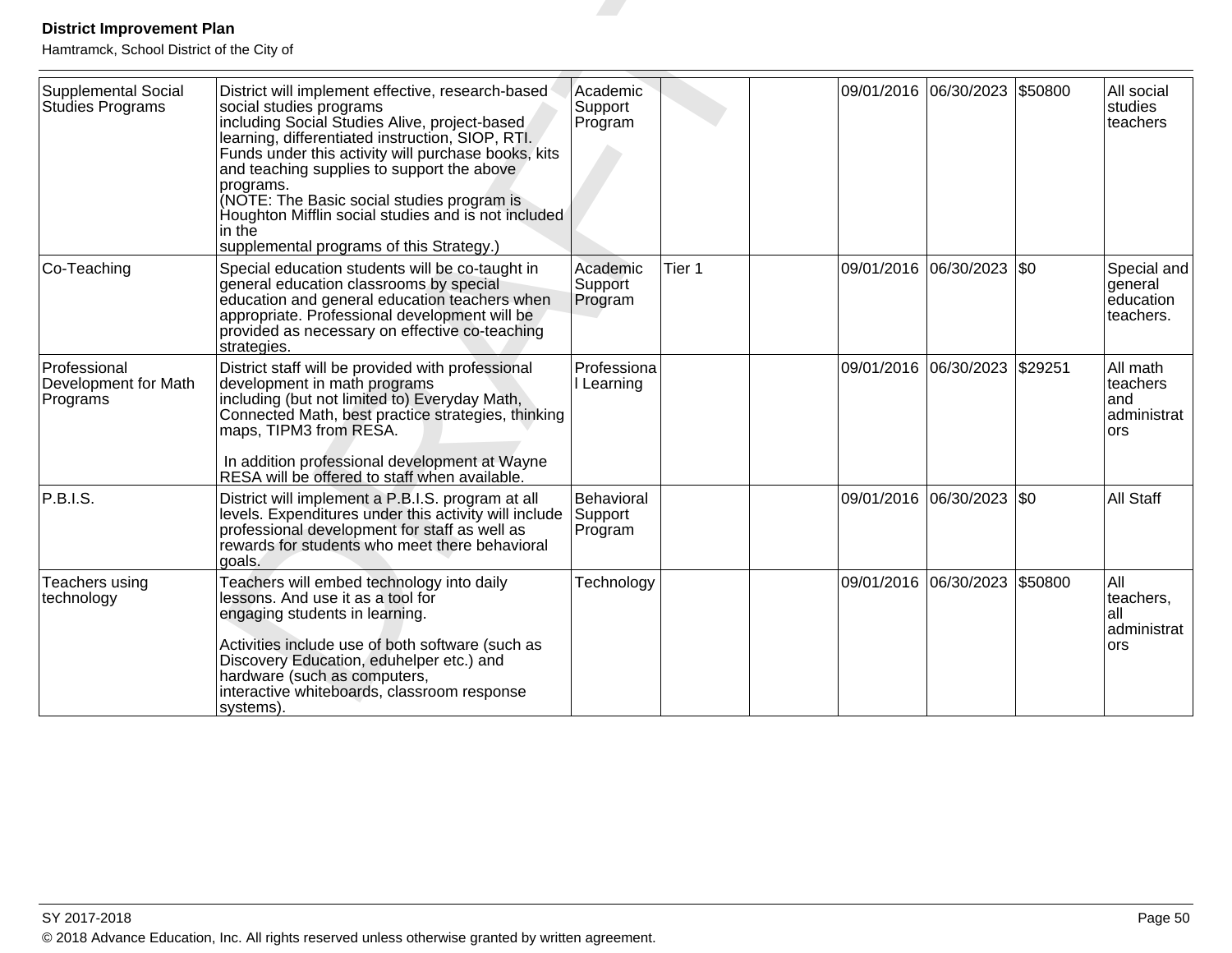| <b>District Improvement Plan</b><br>Hamtramck, School District of the City of |                                                                                                                                                                                                                                                                                                                                                                                                                                |                                |        |           |                       |                           |          |                                                                                                                                                           |
|-------------------------------------------------------------------------------|--------------------------------------------------------------------------------------------------------------------------------------------------------------------------------------------------------------------------------------------------------------------------------------------------------------------------------------------------------------------------------------------------------------------------------|--------------------------------|--------|-----------|-----------------------|---------------------------|----------|-----------------------------------------------------------------------------------------------------------------------------------------------------------|
| Implementation Guides                                                         | The district will create implementation guides for<br>research based programs, strategies, and<br>initiatives in all content areas. They will<br>encompass getting ready for implementation,<br>implementing adult actions with fidelity, monitoring<br>with state and local assessments, and evaluate<br>the impact on student achievement.                                                                                   | Policy and<br>Process          |        |           | 09/01/2016            | 06/30/2023                | \$0      | Curriculum<br>director,<br>Federal<br>program<br>director,<br>curriculum<br>teams.<br>school<br> improveme<br>nt teams,<br>building<br>administrati<br>on |
| Co-Teaching                                                                   | Special education students will be co-taught in<br>general education classrooms by special<br>education and general education teachers when<br>appropriate. Professional development will be<br>provided as necessary on effective co-teaching<br>strategies.                                                                                                                                                                  | Academic<br>Support<br>Program | Tier 1 |           |                       | 09/01/2016 09/01/2023 \$0 |          | Special and<br>general<br>education<br>teachers.                                                                                                          |
| Professional<br>Development in Social<br>Studies Programs                     | District will provide Professional Development in<br>social studies programs<br>including differentiated instruction, SIOP, Project-<br>Based learning, RTI, Social Studies Alive. In<br>addition professional development Wayne RESA<br>will be offered to staff when available.                                                                                                                                              | Professiona<br>Learning        |        |           | 09/01/2016            | 06/30/2023                | \$57582  | All social<br>studies<br>teachers<br>and<br>administrat<br>ors.                                                                                           |
| Professional<br>Development in ELA<br>Programs                                | District will provide Professional Development in<br>ELA programs including (but not limited to)<br>Differentiated Instruction, Guided Reading,<br>Project-Based Learning, Reader's Workshop,<br>Reading Recovery, Making Meaning, Project<br>Read, SIOP, RTI and technology to supplement<br>ELA objectives. In addition professional<br>development at Wayne RESA will be offered to<br>staff when available.                | Professiona<br>Learning        |        | Implement | 09/01/2016            | 06/30/2023                | \$43624  | <b>ELA</b><br>teachers<br>and<br>administrat<br>ors                                                                                                       |
| Professional<br>Programs                                                      | District will provide Professional Development in<br>Development in Science   science programs including<br>(but not limited to) Science Kits from HOPE<br>program, inquiry based science, Project-Based<br>learning, Differentiated Instruction,<br>SIOP, RTI, Professional Learning Communities,<br>Using Scientific Process. In addition professional<br>development Wayne RESA will be offered to staff<br>when available. | Professiona<br>I Learning      |        |           | 09/01/2016            | 05/01/2023                | \$37500  | All science<br>teachers<br>land<br>administrat<br>ors.                                                                                                    |
| <b>Summer Programs</b>                                                        | Instructional staff will provide a summer program<br>focusing on all content areas in grades K-8.                                                                                                                                                                                                                                                                                                                              | Academic<br>Support<br>Program |        | Implement | 09/01/2016 06/30/2023 |                           | \$160000 | All summer<br>school<br>teachers,<br>paraprofess<br>ionals and<br>administrat<br>ors.                                                                     |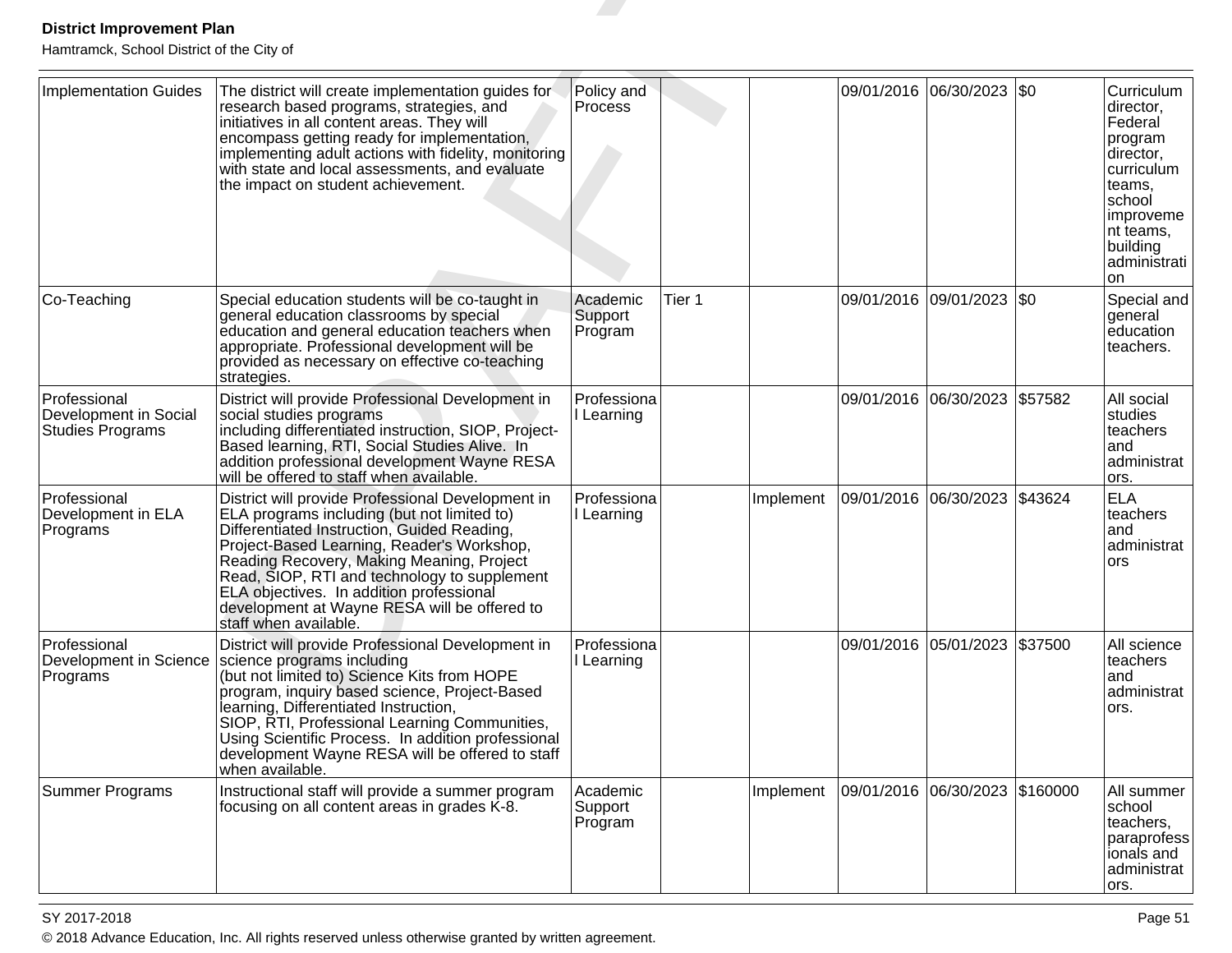| <b>District Improvement Plan</b><br>Hamtramck, School District of the City of |                                                                                                                                                                                                                                                                                                                                                                                                                                                                                                                   |                                |             |           |                   |                       |                      |                                                                                                        |
|-------------------------------------------------------------------------------|-------------------------------------------------------------------------------------------------------------------------------------------------------------------------------------------------------------------------------------------------------------------------------------------------------------------------------------------------------------------------------------------------------------------------------------------------------------------------------------------------------------------|--------------------------------|-------------|-----------|-------------------|-----------------------|----------------------|--------------------------------------------------------------------------------------------------------|
| <b>Content Area</b><br>Consultants /<br><b>Instructional Coaches</b>          | The district will hire ELA consultants and/or<br>instructional coaches to work with teachers on<br>improving student instruction.                                                                                                                                                                                                                                                                                                                                                                                 | Professiona<br>I Learning      |             | Implement | 06/30/2016        | 06/30/2023            | \$73000              | Director of<br>Curriculum<br>/ Federal<br>Programs                                                     |
| Students using<br>technology                                                  | Instructional Staff will help students to use<br>technology as a source of information,<br>develop their computer literacy skills and gain an<br>understanding of the importance of technology in<br>their<br>lives. Activities include use of both software (such<br>as Study Island, Discovery Education,<br>SucessMaker, iLit, raz-kids, learning a-z) and<br>hardware<br>(such as computers, interactive whiteboards,<br>classroom response systems, tablets, document<br>cameras, 3d printers, calculators). | Technology                     |             | Implement | 09/01/2016        | 06/30/2023            | \$50800              | All<br>teachers.<br>lall<br>administrat<br>ors to<br>monitor<br> implementa  <br>tion and<br>students. |
| <b>Section 31a</b>                                                            |                                                                                                                                                                                                                                                                                                                                                                                                                                                                                                                   |                                |             |           |                   |                       |                      |                                                                                                        |
| <b>Activity Name</b>                                                          | <b>Activity Description</b>                                                                                                                                                                                                                                                                                                                                                                                                                                                                                       | Activity<br><b>Type</b>        | Tier        | Phase     | Begin Date        | <b>End Date</b>       | Resource<br>Assigned | Staff<br>Responsibl                                                                                    |
| <b>Health Clinic Services</b>                                                 | HPS clinic staff will provide health services to<br>students including appropriate medical, dental and<br>nursing services.                                                                                                                                                                                                                                                                                                                                                                                       | Other                          |             |           |                   | 09/01/2016 05/01/2023 | \$0                  | Health<br>Clinic<br>Director                                                                           |
| <b>Special Education</b>                                                      |                                                                                                                                                                                                                                                                                                                                                                                                                                                                                                                   |                                |             |           |                   |                       |                      |                                                                                                        |
| <b>Activity Name</b>                                                          | <b>Activity Description</b>                                                                                                                                                                                                                                                                                                                                                                                                                                                                                       | Activity<br><b>Type</b>        | <b>Tier</b> | Phase     | <b>Begin Date</b> | <b>End Date</b>       | Resource<br>Assigned | <b>Staff</b><br>Responsibl<br>$\theta$                                                                 |
| <b>Self Contained</b><br>Classrooms                                           | Special education students will be provided small<br>group instruction with special education staff when<br>appropriate in self contained classrooms.                                                                                                                                                                                                                                                                                                                                                             | Academic<br>Support<br>Program |             |           | 09/01/2016        | 06/01/2023            | <b>SO</b>            | Special<br>education,<br>director,<br>special<br>education<br>Istaff                                   |

| <b>Activity Name</b>   | Activity Description                                                                                                                | Activity<br><b>Type</b> | 'Tier | Phase | Begin Date End Date       | <b>IResource</b><br><b>Assigned</b> | <b>Staff</b><br>Responsibl   |
|------------------------|-------------------------------------------------------------------------------------------------------------------------------------|-------------------------|-------|-------|---------------------------|-------------------------------------|------------------------------|
| Health Clinic Services | <b>HPS</b> clinic staff will provide health services to<br>students including appropriate medical, dental and<br>Inursing services. | <b>Other</b>            |       |       | 09/01/2016 05/01/2023 \$0 |                                     | Health<br>Clinic<br>Director |

| <b>Activity Name</b>                 | Activity Description                                                                                                                                  | Activity<br>Type               | <b>Tier</b> | Phase | Begin Date End Date         | Resource<br> Assigned | Staff<br>Responsibl                                                                                          |
|--------------------------------------|-------------------------------------------------------------------------------------------------------------------------------------------------------|--------------------------------|-------------|-------|-----------------------------|-----------------------|--------------------------------------------------------------------------------------------------------------|
| <b>Self Contained</b><br>∣Classrooms | Special education students will be provided small<br>group instruction with special education staff when<br>appropriate in self contained classrooms. | Academic<br>Support<br>Program |             |       | 09/01/2016  06/01/2023  \$0 |                       | Special<br>education,<br> director,<br>Ispecial<br>leducation<br>Istaff                                      |
| Inclusion                            | Special education students will be included in<br>general education classes when ever possible as<br>long as it fits their IEPs and is the LRE        | Academic<br>Support<br>Program |             |       | 09/01/2016  06/01/2023  \$0 |                       | Special<br>leducation<br> director,<br>Ispecial<br>leducation<br> staff,<br> general<br>leducation<br>Istaff |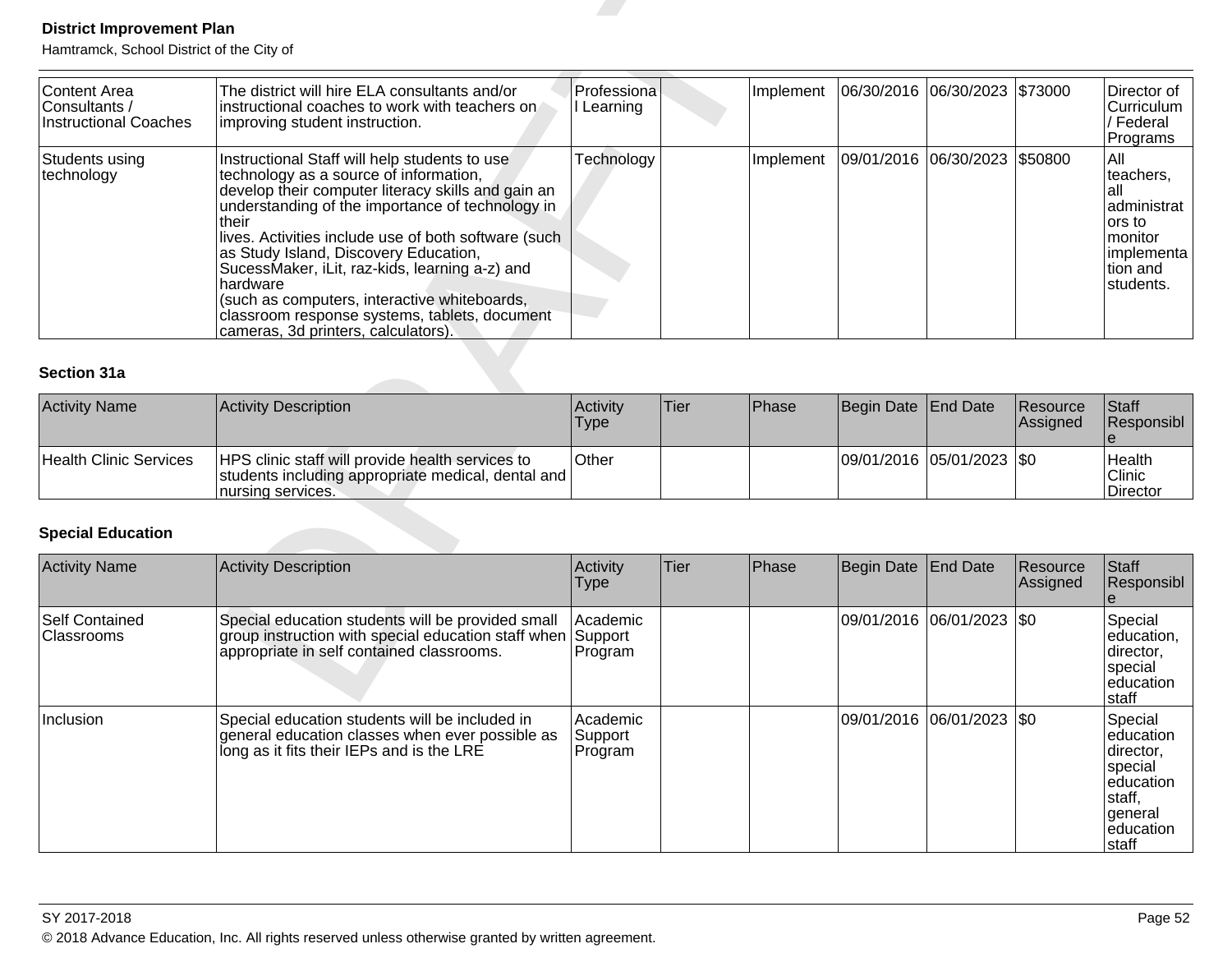| <b>District Improvement Plan</b><br>Hamtramck, School District of the City of |                                                                                                                                                                                                                                                               |                                |        |                       |                           |      |                                                                                                      |
|-------------------------------------------------------------------------------|---------------------------------------------------------------------------------------------------------------------------------------------------------------------------------------------------------------------------------------------------------------|--------------------------------|--------|-----------------------|---------------------------|------|------------------------------------------------------------------------------------------------------|
| Co-Teaching                                                                   | Special education students will be co-taught in<br>general education classrooms by special<br>education and general education teachers when<br>appropriate. Professional development will be<br>provided as necessary on effective co-teaching<br>strategies. | Academic<br>Support<br>Program | Tier 1 | 09/01/2016            | 06/30/2023                | l\$0 | Special and<br>general<br>education<br>teachers.                                                     |
| Co-Teaching                                                                   | Special education students will be co-taught in<br>general education classrooms by special<br>education and general education teachers when<br>appropriate. Professional development will be<br>provided as necessary on effective co-teaching<br>strategies. | Academic<br>Support<br>Program | Tier 1 |                       | 09/01/2016 06/30/2023     | \$0  | Special and<br>general<br>education<br>teachers.                                                     |
| Inclusion                                                                     | Special education students will be included in<br>general education classes when ever possible as<br>long as it fits their IEPs and is the LRE                                                                                                                | Academic<br>Support<br>Program | Tier 1 |                       | 09/01/2016 06/30/2023 \$0 |      | Special<br>education<br>director,<br>special<br>education<br>staff,<br>general<br>education<br>staff |
| Co-Teaching                                                                   | Special education students will be co-taught in<br>general education classrooms by special<br>education and general education teachers when<br>appropriate. Professional development will be<br>provided as necessary on effective co-teaching<br>strategies. | Academic<br>Support<br>Program | Tier 1 | 09/01/2016 06/30/2023 |                           | \$0  | Special and<br>general<br>education<br>teachers.                                                     |
| Co-Teaching                                                                   | Special education students will be co-taught in<br>general education classrooms by special<br>education and general education teachers when<br>appropriate. Professional development will be<br>provided as necessary on effective co-teaching<br>strategies. | Academic<br>Support<br>Program | Tier 1 | 09/01/2016            | 09/01/2023                | \$0  | Special and<br>general<br>education<br>teachers.                                                     |
| Self Contained<br>Classrooms                                                  | Special education students will be provided small<br>group instruction with special education staff when Support<br>appropriate in self contained classrooms.                                                                                                 | Academic<br>Program            |        |                       | 09/01/2016 06/30/2023 \$0 |      | Special<br>education,<br>director.<br>special<br>education<br>staff                                  |
| <b>Self Contained</b><br>Classrooms                                           | Special education students will be provided small<br>group instruction with special education staff when Support<br>appropriate in self contained classrooms.                                                                                                 | Academic<br>Program            |        |                       | 09/01/2016 06/30/2023     | \$0  | Special<br>education,<br>director,<br>special<br>education<br>staff                                  |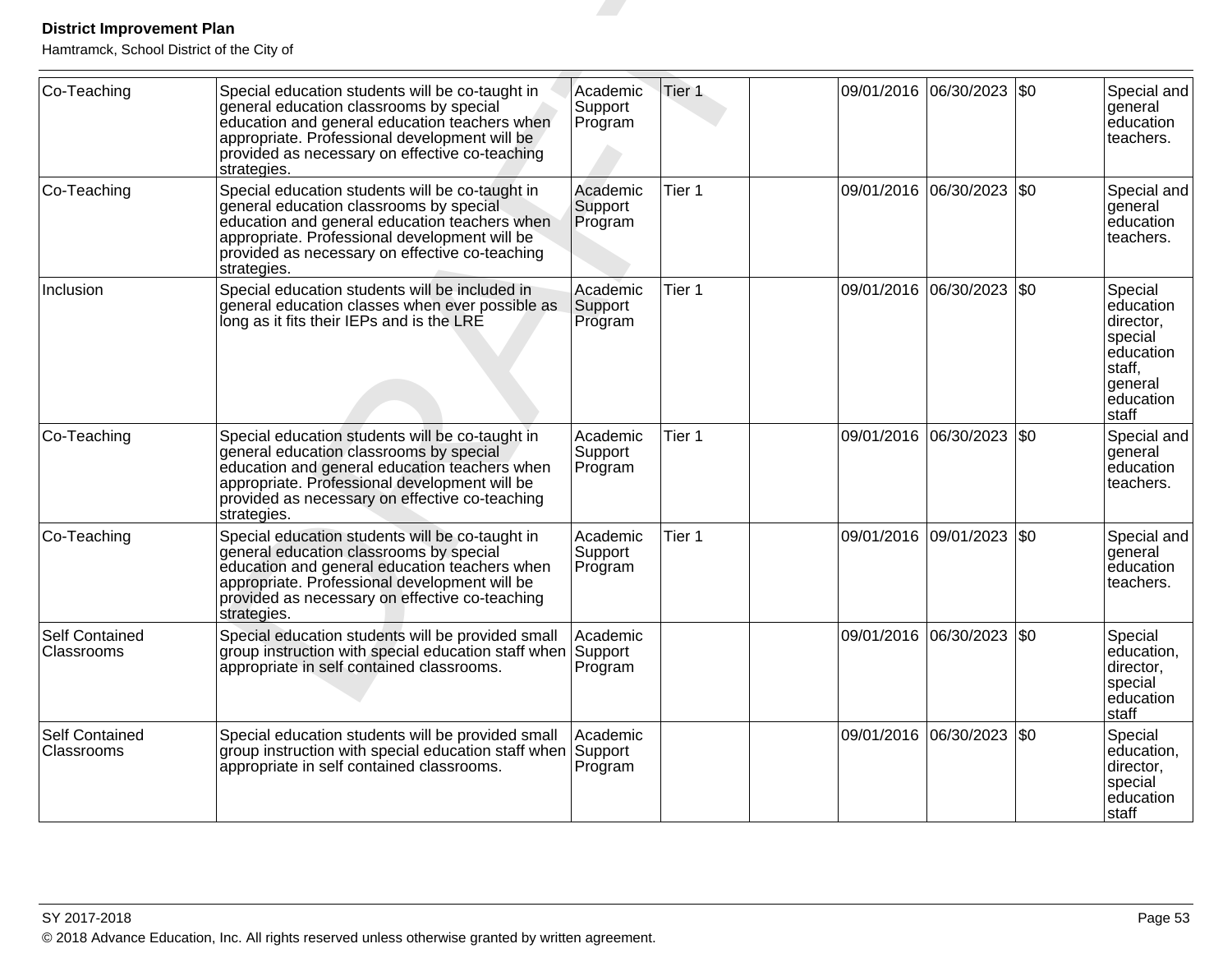| <b>District Improvement Plan</b><br>Hamtramck, School District of the City of |                                                                                                                                                       |                                |             |       |                   |                                |                      |                                                                                                                                                 |
|-------------------------------------------------------------------------------|-------------------------------------------------------------------------------------------------------------------------------------------------------|--------------------------------|-------------|-------|-------------------|--------------------------------|----------------------|-------------------------------------------------------------------------------------------------------------------------------------------------|
| Inclusion                                                                     | Special education students will be included in<br>general education classes when ever possible as<br>long as it fits their IEPs and is the LRE        | Academic<br>Support<br>Program |             |       |                   | 09/01/2016 06/30/2023 \$0      |                      | Special<br>education<br>director,<br>special<br>education<br>staff.<br>general<br>education<br>staff                                            |
| Inclusion                                                                     | Special education students will be included in<br>general education classes when ever possible as<br>long as it fits their IEPs and is the LRE        | Academic<br>Support<br>Program |             |       |                   | 09/01/2016 06/30/2023 \$0      |                      | Special<br>education<br>director,<br>special<br>education<br>staff,<br>general<br>education<br>staff                                            |
| Self contained<br>classroms                                                   | Special education students will be provided small<br>group instruction with special education staff when<br>appropriate in self contained classrooms. | Academic<br>Support<br>Program |             |       |                   | 09/01/2016 06/30/2023          | \$0                  | Special<br>education<br>students<br>will be<br>provided<br>small group<br>instruction<br>with special<br>education<br>staff when<br>appropriate |
| <b>Title IV Part A</b>                                                        |                                                                                                                                                       |                                |             |       |                   |                                |                      |                                                                                                                                                 |
| <b>Activity Name</b>                                                          | <b>Activity Description</b>                                                                                                                           | Activity<br><b>Type</b>        | <b>Tier</b> | Phase | <b>Begin Date</b> | <b>End Date</b>                | Resource<br>Assigned | <b>Staff</b><br>Responsibl<br>e                                                                                                                 |
| Teachers using<br>technology                                                  | Teachers will embed technology into daily<br>lessons. And use it as a tool for<br>engaging students in learning.                                      | Technology                     |             |       |                   | 09/01/2016 06/30/2023 \$185148 |                      | All<br>teachers,<br>lall                                                                                                                        |

| <b>Activity Name</b>          | Activity Description                                                                                                                                                                                                                                                                                           | Activity<br><b>Type</b> | Tier | Phase | Begin Date End Date |                                  | Resource<br>Assigned | Staff<br>Responsibl                              |
|-------------------------------|----------------------------------------------------------------------------------------------------------------------------------------------------------------------------------------------------------------------------------------------------------------------------------------------------------------|-------------------------|------|-------|---------------------|----------------------------------|----------------------|--------------------------------------------------|
| Teachers using<br> technology | Teachers will embed technology into daily<br>lessons. And use it as a tool for<br>engaging students in learning.<br>Activities include use of both software (such as<br>Discovery Education, eduhelper etc.) and<br> hardware (such as computers,<br>interactive whiteboards, classroom response<br>Isvstems). | Technology              |      |       |                     | 09/01/2016  06/30/2023  \$185148 |                      | IAII<br>teachers.<br>lall<br>administrat<br>lors |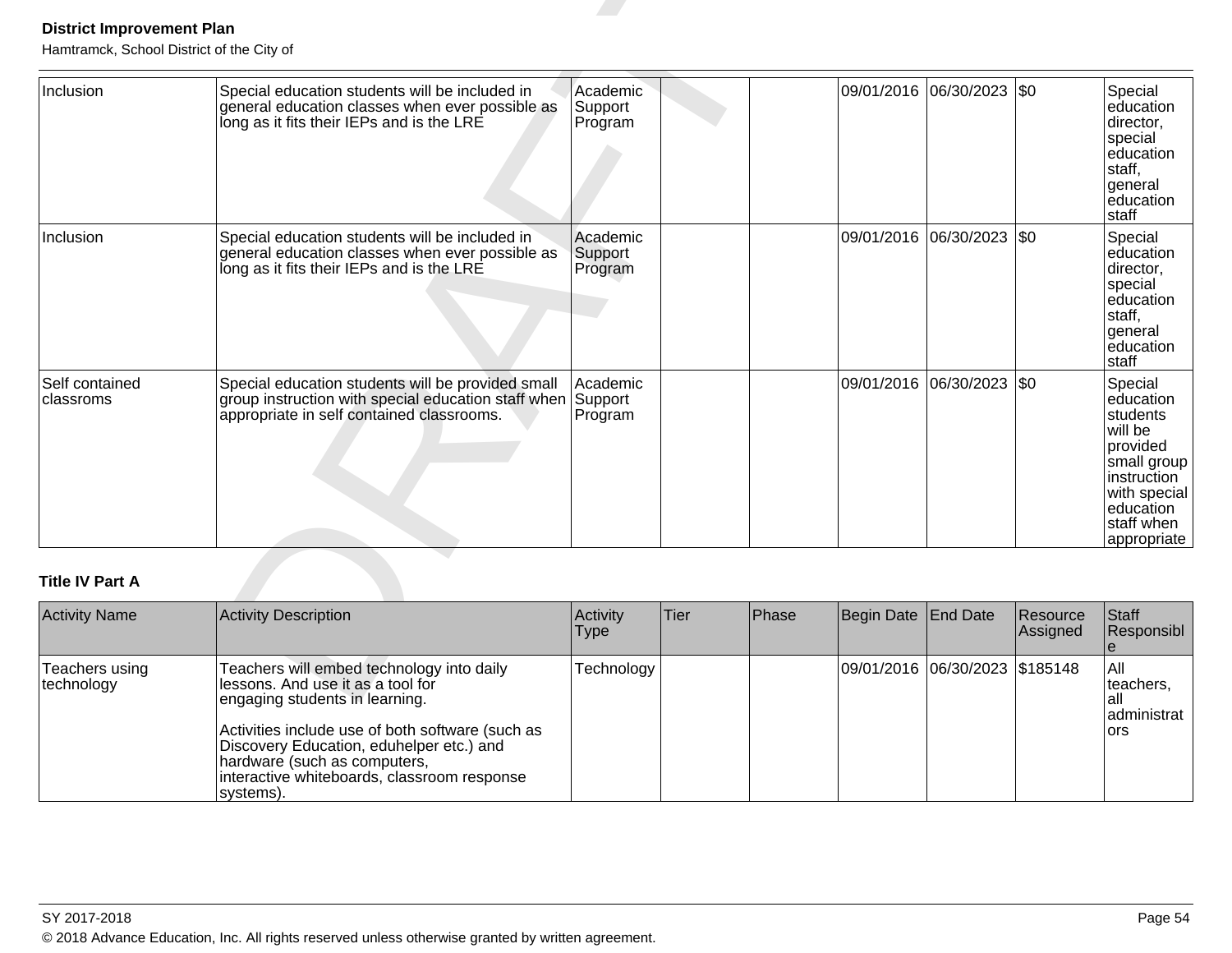| <b>District Improvement Plan</b>                                                               |                                                                                                                                                                                                                                                                                                                                                                                                                                                                                                                                                                                                                                                                                                                            |                                                              |           |                                  |                               |         |                                                                                                         |
|------------------------------------------------------------------------------------------------|----------------------------------------------------------------------------------------------------------------------------------------------------------------------------------------------------------------------------------------------------------------------------------------------------------------------------------------------------------------------------------------------------------------------------------------------------------------------------------------------------------------------------------------------------------------------------------------------------------------------------------------------------------------------------------------------------------------------------|--------------------------------------------------------------|-----------|----------------------------------|-------------------------------|---------|---------------------------------------------------------------------------------------------------------|
| Hamtramck, School District of the City of<br>Supplemental English<br>Language Arts<br>Programs | District will implement effective, research-based<br>reading and writing programs<br>including (but not limited to) Differentiated<br>Instruction, Literature Circles, Project Based<br>Learning,<br>Guided Reading, Reader's Workshop, Failure<br>Free Reading, Lexia Reading, SuccessMaker,<br>iLIT, Daily 5, Learning a to z, raz-kids, reading<br>recovery, success4all, LLI, AARI, READ 180, and<br>NEWSELA Pro.<br>Funds under this activity will purchase books and<br>instructional supplies to support the above<br>programs as well as provide professional<br>development as needed.<br>NOTE: The Basic program for ELA is Harcourt-<br>Brace, which is not included in the programs<br>under this<br>Activity. | Other                                                        |           | 09/01/2016 06/30/2023            |                               | \$57315 | All ELA<br>teachers                                                                                     |
| Private Non-Profits                                                                            | PNPs will be provided an equitable share of Title<br>monies should they choose to take it.                                                                                                                                                                                                                                                                                                                                                                                                                                                                                                                                                                                                                                 | Academic<br>Support<br>Program,<br>Professiona<br>I Learning |           |                                  | 09/01/2016 06/30/2023 \$14210 |         | Federal<br>Programs<br>Dpartment                                                                        |
| Students using<br>technology                                                                   | Instructional Staff will help students to use<br>technology as a source of information,<br>develop their computer literacy skills and gain an<br>understanding of the importance of technology in<br>their<br>lives. Activities include use of both software (such<br>as Study Island, Discovery Education,<br>SucessMaker, iLit, raz-kids, learning a-z) and<br>hardware<br>(such as computers, interactive whiteboards,<br>classroom response systems, tablets, document<br>cameras, 3d printers, calculators).                                                                                                                                                                                                          | Technology                                                   | Implement | 09/01/2016  06/30/2023  \$185148 |                               |         | All<br>teachers,<br>lall<br>administrat<br>ors to<br>Imonitor<br> implementa  <br>tion and<br>students. |
| Professional<br>Development for Math<br>Programs                                               | District staff will be provided with professional<br>development in math programs<br>including (but not limited to) Everyday Math,<br>Connected Math, best practice strategies, thinking<br>maps, TIPM3 from RESA.<br>In addition professional development at Wayne<br>RESA will be offered to staff when available.                                                                                                                                                                                                                                                                                                                                                                                                       | Professiona<br>I Learning                                    |           |                                  | 09/01/2016 06/30/2023 \$11630 |         | All math<br>teachers<br>land<br>administrat<br>ors                                                      |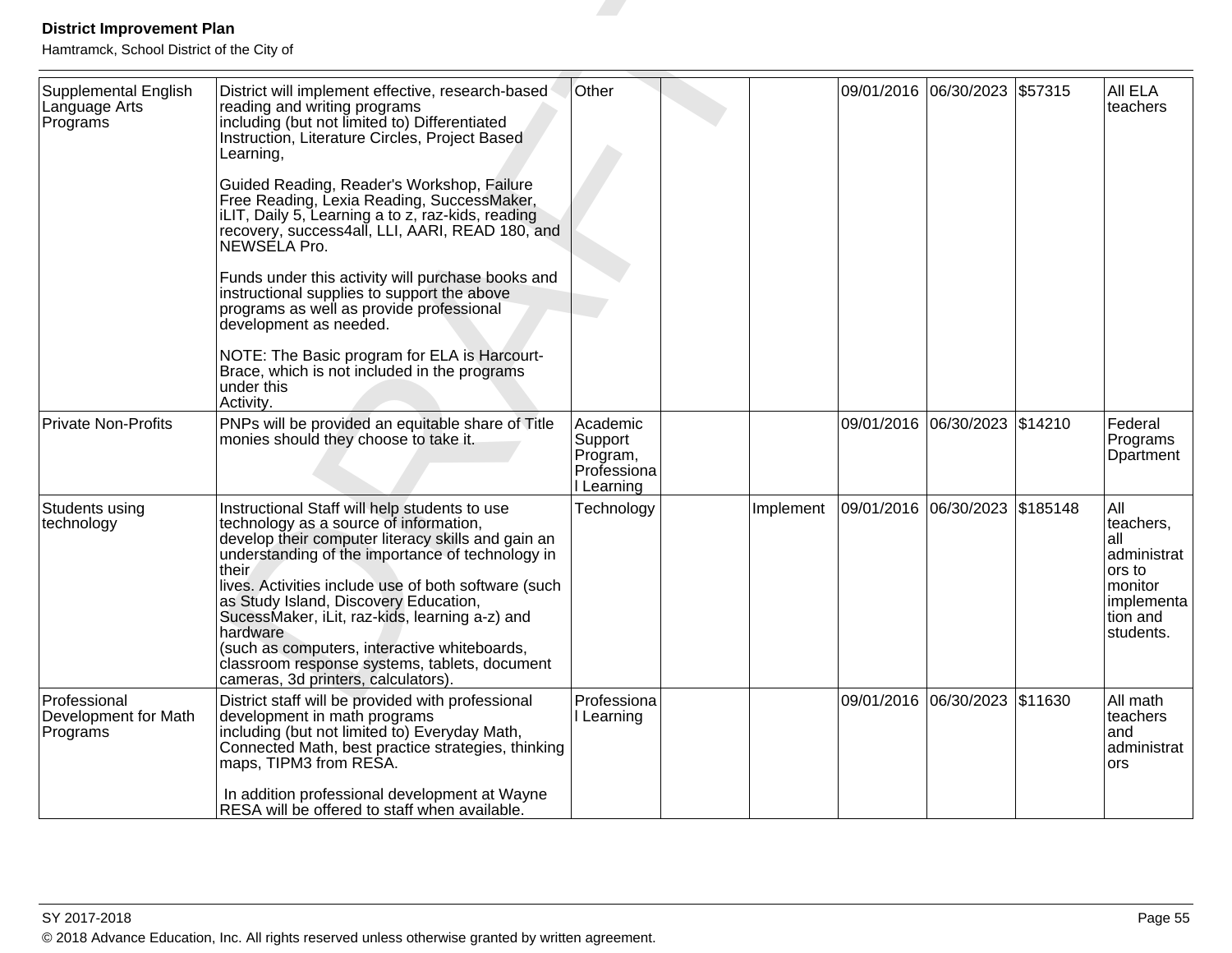| Professional<br>Development in Social<br><b>Studies Programs</b> | District will provide Professional Development in<br>social studies programs<br>including differentiated instruction, SIOP, Project-<br>Based learning, RTI, Social Studies Alive. In<br>addition professional development Wayne RESA<br>will be offered to staff when available.                                                                                                                                                                              | Professiona<br>l Learning      |  | 09/01/2016  06/30/2023  \$15277 | All social<br><b>Istudies</b><br>Iteachers<br>land<br>administrat<br>lors. |
|------------------------------------------------------------------|----------------------------------------------------------------------------------------------------------------------------------------------------------------------------------------------------------------------------------------------------------------------------------------------------------------------------------------------------------------------------------------------------------------------------------------------------------------|--------------------------------|--|---------------------------------|----------------------------------------------------------------------------|
| Supplemental Social<br><b>Studies Programs</b>                   | District will implement effective, research-based<br>social studies programs<br>including Social Studies Alive, project-based<br>learning, differentiated instruction, SIOP, RTI.<br>Funds under this activity will purchase books, kits<br>and teaching supplies to support the above<br>programs.<br>(NOTE: The Basic social studies program is<br>Houghton Mifflin social studies and is not included<br>in the<br>supplemental programs of this Strategy.) | Academic<br>Support<br>Program |  | 09/01/2016  06/30/2023  \$15277 | All social<br>studies<br>Iteachers                                         |

| <b>District Improvement Plan</b><br>Hamtramck, School District of the City of |                                                                                                                                                                                                                                                                                                                                                                                                                                                                |                                |                   |           |            |                               |                      |                                                                                             |
|-------------------------------------------------------------------------------|----------------------------------------------------------------------------------------------------------------------------------------------------------------------------------------------------------------------------------------------------------------------------------------------------------------------------------------------------------------------------------------------------------------------------------------------------------------|--------------------------------|-------------------|-----------|------------|-------------------------------|----------------------|---------------------------------------------------------------------------------------------|
| Professional<br>Development in Social<br>Studies Programs                     | District will provide Professional Development in<br>social studies programs<br>including differentiated instruction, SIOP, Project-<br>Based learning, RTI, Social Studies Alive. In<br>addition professional development Wayne RESA<br>will be offered to staff when available.                                                                                                                                                                              | Professiona<br>I Learning      |                   |           | 09/01/2016 | 06/30/2023 \$15277            |                      | All social<br>studies<br>teachers<br>and<br>administrat<br>ors.                             |
| <b>Supplemental Social</b><br><b>Studies Programs</b>                         | District will implement effective, research-based<br>social studies programs<br>including Social Studies Alive, project-based<br>learning, differentiated instruction, SIOP, RTI.<br>Funds under this activity will purchase books, kits<br>and teaching supplies to support the above<br>programs.<br>(NOTE: The Basic social studies program is<br>Houghton Mifflin social studies and is not included<br>in the<br>supplemental programs of this Strategy.) | Academic<br>Support<br>Program |                   |           |            | 09/01/2016 06/30/2023 \$15277 |                      | All social<br>studies<br>teachers                                                           |
| <b>Title III</b>                                                              |                                                                                                                                                                                                                                                                                                                                                                                                                                                                |                                |                   |           |            |                               |                      |                                                                                             |
| <b>Activity Name</b>                                                          | <b>Activity Description</b>                                                                                                                                                                                                                                                                                                                                                                                                                                    | Activity<br><b>Type</b>        | <b>Tier</b>       | Phase     | Begin Date | <b>End Date</b>               | Resource<br>Assigned | Staff<br>Responsibl                                                                         |
| Academic Vocabulary                                                           | ELL students will have reinforced, supplemental<br>instruction in Tier 1 and Tier 2 science academic<br>vocabulary.                                                                                                                                                                                                                                                                                                                                            | Academic<br>Support<br>Program | Tier <sub>2</sub> |           |            | 09/01/2016 06/30/2023 \$0     |                      | EII<br>teachers,<br>paraprofess<br>ionals,<br>classroom<br>teachers,<br>science<br>teachers |
| Paraprofessionals                                                             | Ell Paraprofessionals will be provided in Ell<br>classrooms as necessary supervised by esl<br>teachers                                                                                                                                                                                                                                                                                                                                                         | Academic<br>Support<br>Program |                   |           |            | 09/01/2016 06/30/2023 \$25000 |                      | EII<br>Coordinator<br>Building<br>Administrat<br>ors                                        |
| Oral Language<br>Development                                                  | English Language Learners will develop their oral<br>language through multi-leveled questing<br>techniques, oral discussions, and pair-share<br>activities as it relates to social studies                                                                                                                                                                                                                                                                     | Academic<br>Support<br>Program |                   |           |            | 09/01/2016 06/30/2023 \$0     |                      | All<br>instructiona<br>I staff and<br>building<br>Principals                                |
| Oral Language<br>Development                                                  | English Language Learners will develop their oral<br>language through multi leveled questing<br>techniques, oral discussions, and pair-share<br>activities                                                                                                                                                                                                                                                                                                     | Academic<br>Support<br>Program | Tier <sub>2</sub> | Implement |            | 09/01/2016  06/30/2023  \$0   |                      | All<br>instructiona<br>I staff and<br>building<br>Principals                                |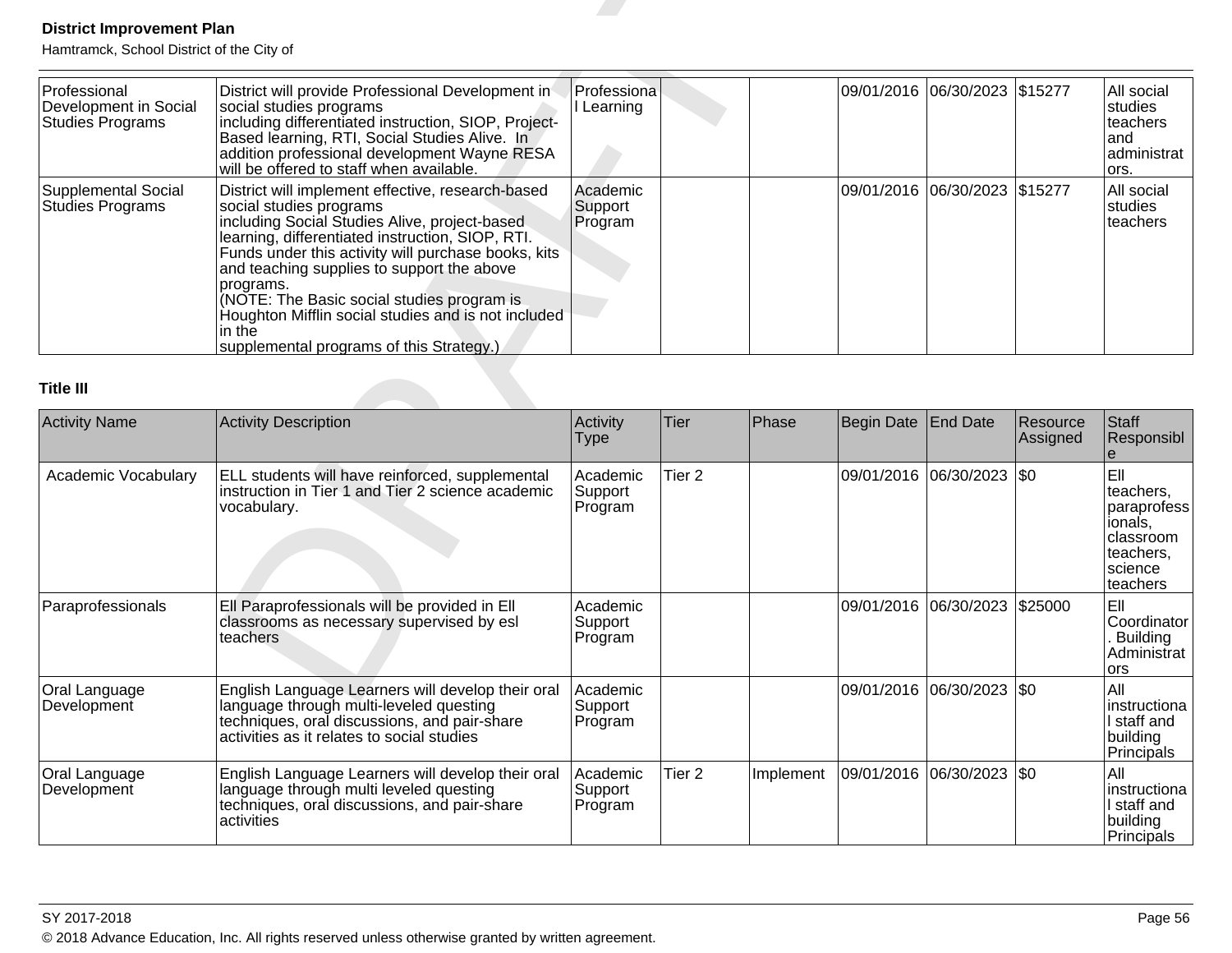| <b>District Improvement Plan</b><br>Hamtramck, School District of the City of |                                                                                                                                                                                                                                                                                                                                           |                                |                   |            |                           |          |                                                                                                               |
|-------------------------------------------------------------------------------|-------------------------------------------------------------------------------------------------------------------------------------------------------------------------------------------------------------------------------------------------------------------------------------------------------------------------------------------|--------------------------------|-------------------|------------|---------------------------|----------|---------------------------------------------------------------------------------------------------------------|
| Written Language<br>Development                                               | English Language Learners will develop their<br>written language skills through fluency sentence<br>frames, and being a writer as it relates to social<br>studies.                                                                                                                                                                        | Academic<br>Support<br>Program |                   | 09/01/2016 | 06/30/2023 \\$0           |          | All<br>instructiona<br>I staff and<br>building<br>Principals                                                  |
| Supplemental Staff                                                            | District to provide supplemental Teachers and<br>Paraprofessionals to assist in the improvement of<br>student achievement.<br>Paraprofessionals will deliver small group<br>instruction to eligible identified Title I students.<br>Title I instructional staff will provide extra time and<br>opportunity to students struggling in ELA. | Academic<br>Support<br>Program |                   | 09/01/2016 | 06/30/2023                | \$208088 | Building<br>Administrat<br>or(s)                                                                              |
| Academic Vocabulary                                                           | ELL students will have reinforced, supplemental<br>instruction in Tier 1 and Tier 2 social studies<br>academic vocabulary.                                                                                                                                                                                                                | Academic<br>Support<br>Program |                   |            | 09/01/2016 05/01/2023 \$0 |          | <b>E</b> II<br>teachers,<br>paraprofess<br>ionals,<br>classroom<br>teachers,<br>social<br>studies<br>teachers |
| Academic Vocabulary                                                           | ELL students will have reinforced, supplemental<br>instruction in Tier 1 and Tier 2 ELA academic<br>vocabulary.                                                                                                                                                                                                                           | Academic<br>Support<br>Program | Tier <sub>2</sub> | 09/01/2016 | 06/30/2023   \$0          |          | <b>E</b> II<br>teachers,<br>paraprofess<br>ionals,<br>classroom<br>teachers,<br><b>ELA</b><br>teachers        |
| Oral Language<br>Development                                                  | English Language Learners will develop their oral<br>language through multi-leveled questing<br>techniques, oral discussions, and pair-share<br>activities as it applies to science instruction                                                                                                                                           | Academic<br>Support<br>Program | Tier <sub>2</sub> | 09/01/2016 | 06/30/2023   \$0          |          | All<br>linstructiona<br>I staff and<br>building<br>Principals                                                 |
| Written Language<br>Development                                               | English Language Learners will develop their<br>written language skills as it relates to ELA<br>instruction.                                                                                                                                                                                                                              | Academic<br>Support<br>Program |                   | 09/01/2016 | 06/30/2023 \\$0           |          | ELL Staff,<br>Classroom<br>Teachers,<br>Buliding<br>Administrati<br>on                                        |
| Written Language<br>Development                                               | English Language Learners will develop their<br>written language skills as it relates to math<br>instruction.                                                                                                                                                                                                                             | Academic<br>Support<br>Program |                   | 09/01/2016 | $ 06/30/2023 $ \$0        |          | All<br>instructiona<br>I staff and<br>building<br>principals                                                  |
| Written Language<br>Development                                               | English Language Learners will develop their<br>written language skills through fluency sentence<br>frames, and being a writer, as it applies to science<br>instruction.                                                                                                                                                                  | Academic<br>Support<br>Program | Tier 2            |            | 09/01/2016 06/30/2023 \$0 |          | All<br>instructiona<br>I staff and<br>building<br><b>Principals</b>                                           |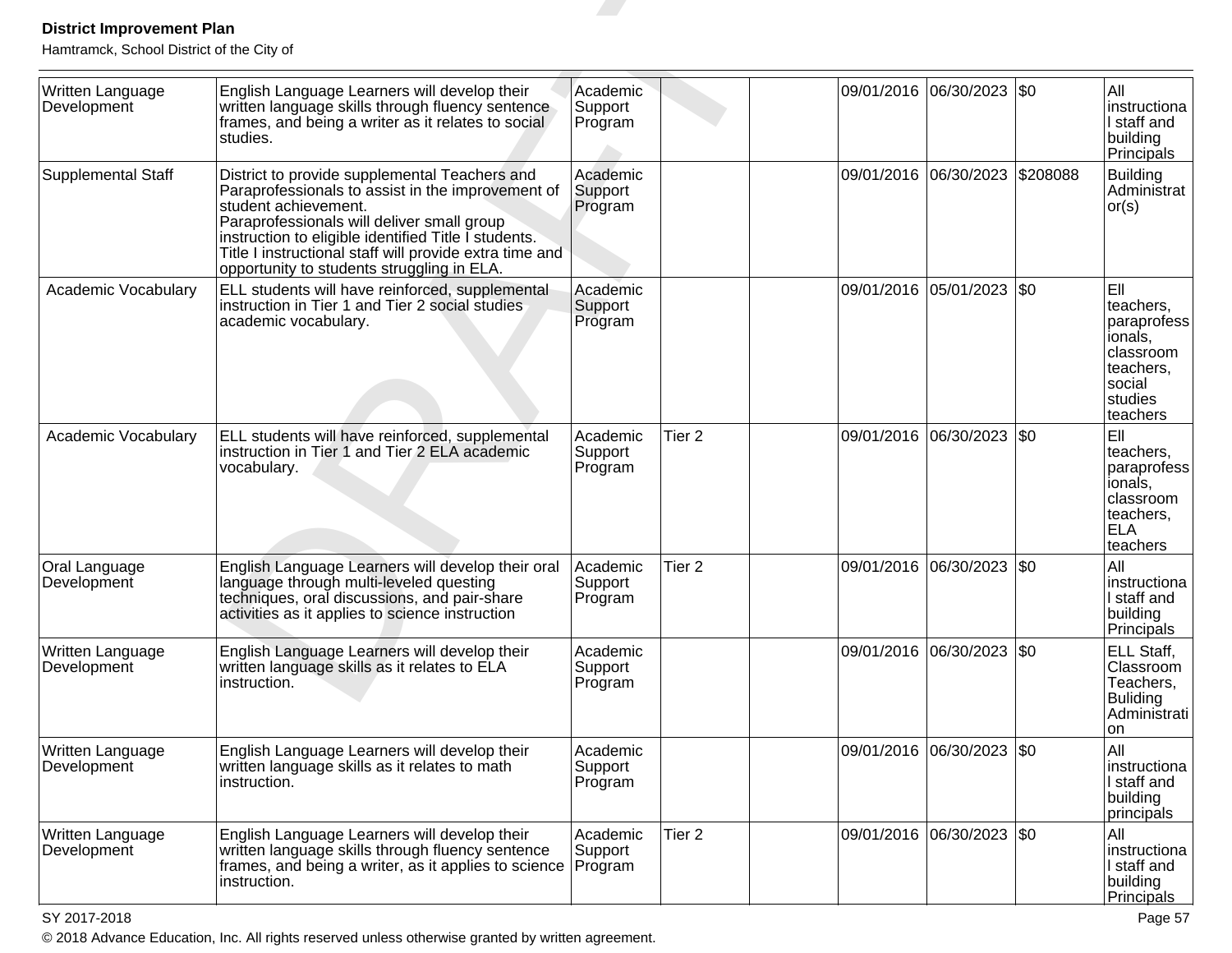| Supplemental Staff           | District will provide supplemental ESL/Bilingual<br>teaching staff to provided additional support for esl Support<br><b>Istudents</b>                                                         | Academic <br>Program           | Tier 2 | 09/01/2016  06/30/2023  \$136759 | Federal<br>/Programs <br>ELL district<br>lcoordinator                                           |
|------------------------------|-----------------------------------------------------------------------------------------------------------------------------------------------------------------------------------------------|--------------------------------|--------|----------------------------------|-------------------------------------------------------------------------------------------------|
| Academic Vocabulary          | <b>ELL</b> students will have reinforced, supplemental<br>instruction in Tier 1 and Tier 2 mathematical<br>academic vocabulary.                                                               | Academic<br>Support<br>Program |        | 09/01/2016  06/30/2023  \$0      | IEII<br>lteachers.<br> paraprofess<br>ionals.<br>Iclassroom<br>Iteachers.<br>Imath<br>Iteachers |
| Oral Language<br>Development | English Language Learners will develop their oral<br>language through multi leveled questing<br>techniques, oral discussions, and pair-share<br>activities as it relates to math instruction. | Academic<br>Support<br>Program |        | 09/01/2016  05/01/2023  \$0      | lAll<br>linstructiona<br>I staff and<br>building<br>Principals                                  |

| <b>District Improvement Plan</b>          |                                                                                                                                                                                                                                                                                                                                           |                                   |                   |         |                   |                                 |                      |                                                                                          |
|-------------------------------------------|-------------------------------------------------------------------------------------------------------------------------------------------------------------------------------------------------------------------------------------------------------------------------------------------------------------------------------------------|-----------------------------------|-------------------|---------|-------------------|---------------------------------|----------------------|------------------------------------------------------------------------------------------|
| Hamtramck, School District of the City of |                                                                                                                                                                                                                                                                                                                                           |                                   |                   |         |                   |                                 |                      |                                                                                          |
| <b>Supplemental Staff</b>                 | District will provide supplemental ESL/Bilingual<br>teaching staff to provided additional support for esl Support<br>students                                                                                                                                                                                                             | Academic<br>Program               | Tier <sub>2</sub> |         | 09/01/2016        | 06/30/2023                      | \$136759             | Federal<br>Programs /<br>ELL district<br>coordinator                                     |
| Academic Vocabulary                       | ELL students will have reinforced, supplemental<br>instruction in Tier 1 and Tier 2 mathematical<br>academic vocabulary.                                                                                                                                                                                                                  | Academic<br>Support<br>Program    |                   |         |                   | 09/01/2016 06/30/2023 \$0       |                      | Ell<br>teachers,<br>paraprofess<br>ionals,<br>classroom<br>teachers,<br>math<br>teachers |
| Oral Language<br>Development              | English Language Learners will develop their oral<br>language through multi leveled questing<br>techniques, oral discussions, and pair-share<br>activities as it relates to math instruction.                                                                                                                                             | Academic<br>Support<br>Program    |                   |         |                   | 09/01/2016 05/01/2023 \$0       |                      | All<br>linstructiona<br>I staff and<br>building<br>Principals                            |
| <b>Title I Part A</b>                     |                                                                                                                                                                                                                                                                                                                                           |                                   |                   |         |                   |                                 |                      |                                                                                          |
| <b>Activity Name</b>                      | <b>Activity Description</b>                                                                                                                                                                                                                                                                                                               | Activity<br><b>Type</b>           | <b>Tier</b>       | Phase   | <b>Begin Date</b> | <b>End Date</b>                 | Resource<br>Assigned | Staff<br>Responsibl                                                                      |
| Oral Language<br>Development              | English Language Learners will develop their oral<br>language through multi-leveled questing<br>techniques, oral discussions, and pair-share<br>activities as it relates to social studies                                                                                                                                                | Academic<br>Support<br>Program    |                   |         | 09/01/2016        | 06/30/2023                      | I\$0                 | All<br>linstructiona<br>I staff and<br>building<br>Principals                            |
| <b>Supplemental Staff</b>                 | District to provide supplemental Teachers and<br>Paraprofessionals to assist in the improvement of<br>student achievement.<br>Paraprofessionals will deliver small group<br>instruction to eligible identified Title I students.<br>Title I instructional staff will provide extra time and<br>opportunity to students struggling in ELA. | Academic<br>Support<br>Program    |                   |         |                   | 09/01/2016 06/30/2023 \$3414642 |                      | Building<br>Administrat<br>or(s)                                                         |
| Technology Coach                          | Staff will have the opportunity to be coached to<br>utilize technology to enhance instruction and<br>increase student achievement.                                                                                                                                                                                                        | Technology                        |                   | Monitor |                   | 09/01/2016 06/30/2023 \$28814   |                      | District<br>Technology<br>Coach                                                          |
| <b>Restorative Practices</b>              | District staff will use restorative practices to<br>develop a school culture that supports teaching<br>and learning. Activity includes professional<br>development in Restorative Practices, staffing of<br>Restorative Justice Coordinator positions and<br>supplies to support restorative justice efforts.                             | Behavioral<br>Support<br>Program  |                   |         |                   | 09/01/2016 06/30/2023 \$483281  |                      | All district<br><b>staff</b>                                                             |
| <b>Progress Monitoring</b>                | This district will monitor the progress of student<br>growth in reading using the Measures of<br>Academic Progress supplemental tests from<br>Northwest Evaluation Association as well as local<br>common assessments                                                                                                                     | Other -<br>Progress<br>Monitoring |                   |         |                   | 09/01/2016 05/01/2023 \$31763   |                      | <b>Building</b><br>Administrat<br>ors &<br>Classroom<br><b>Teachers</b>                  |

SY 2017-2018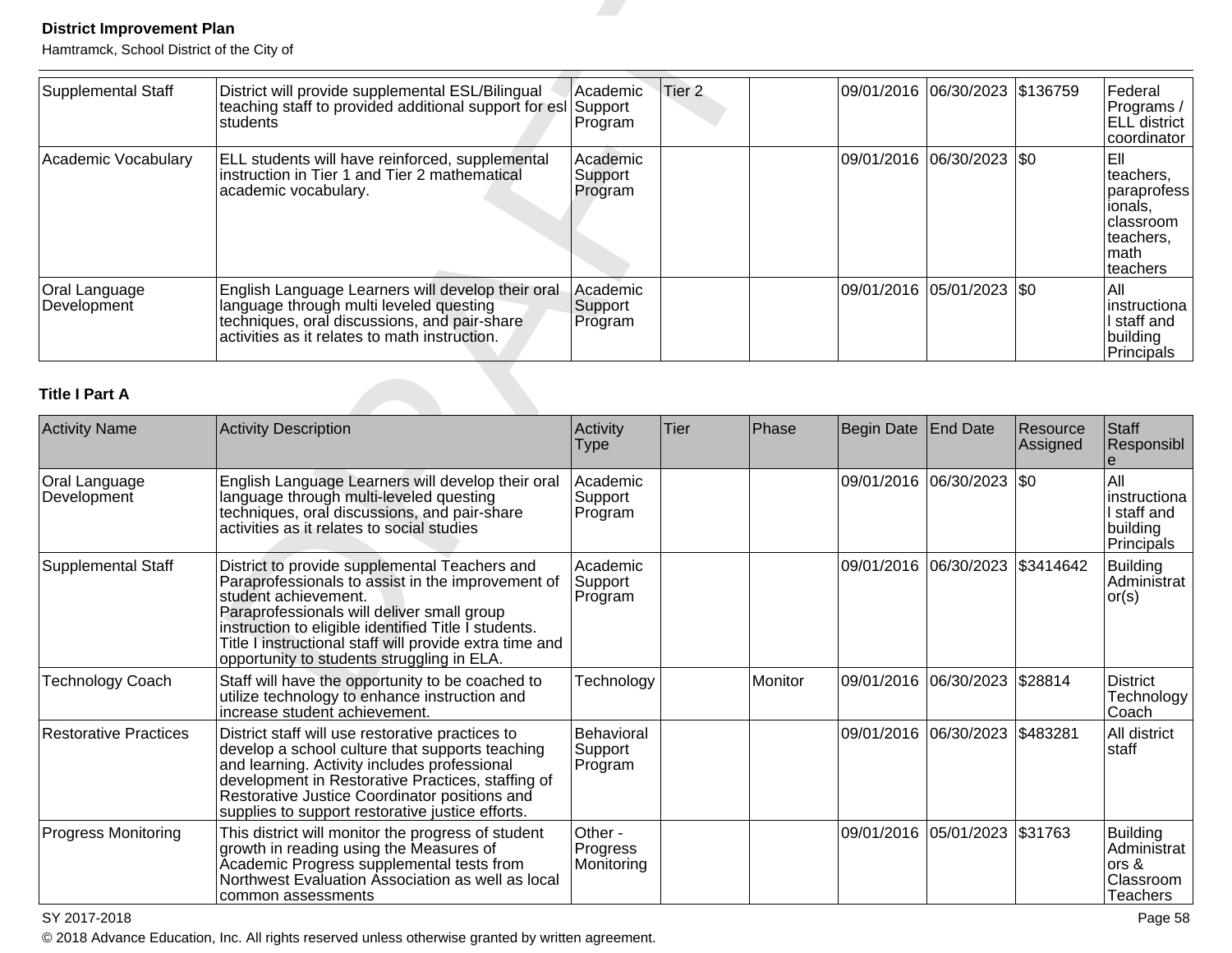| Teachers using<br>technology | Teachers will embed technology into daily<br>lessons. And use it as a tool for<br>engaging students in learning.                                                                         | Technology                                                          |                   |           |            | 09/01/2016 06/30/2023     | \$79049 | All<br>teachers,<br>lall<br>administrat                                                            |
|------------------------------|------------------------------------------------------------------------------------------------------------------------------------------------------------------------------------------|---------------------------------------------------------------------|-------------------|-----------|------------|---------------------------|---------|----------------------------------------------------------------------------------------------------|
|                              | Activities include use of both software (such as<br>Discovery Education, eduhelper etc.) and<br>hardware (such as computers,<br>interactive whiteboards, classroom response<br>systems). |                                                                     |                   |           |            |                           |         | <b>ors</b>                                                                                         |
| <b>Link Crew</b>             | High school mentoring program where<br>upperclassmen work with freshman to help easy<br>the transition from middle school to high school                                                 | Academic<br>Support<br>Program,<br>Behavioral<br>Support<br>Program | Tier <sub>2</sub> | Implement | 09/04/2018 | 06/30/2023                | \$16527 | Link Crew<br>staff<br>advisors,<br><b>High</b><br>School<br>Administrati<br>lon                    |
| Academic Vocabulary          | ELL students will have reinforced, supplemental<br>instruction in Tier 1 and Tier 2 ELA academic<br>vocabulary.                                                                          | Academic<br>Support<br>Program                                      | Tier <sub>2</sub> |           |            | 09/01/2016 06/30/2023 \$0 |         | leii.<br>teachers,<br>paraprofess<br>lionals,<br>classroom<br>teachers,<br><b>IELA</b><br>teachers |
| Oral Language<br>Development | English Language Learners will develop their oral<br>language through multi leveled questing<br>techniques, oral discussions, and pair-share<br>activities                               | Academic<br>Support<br>Program                                      | Tier <sub>2</sub> | Implement |            | 09/01/2016 06/30/2023     | \$0     | All<br>linstructiona<br>I staff and<br>building<br>Principals                                      |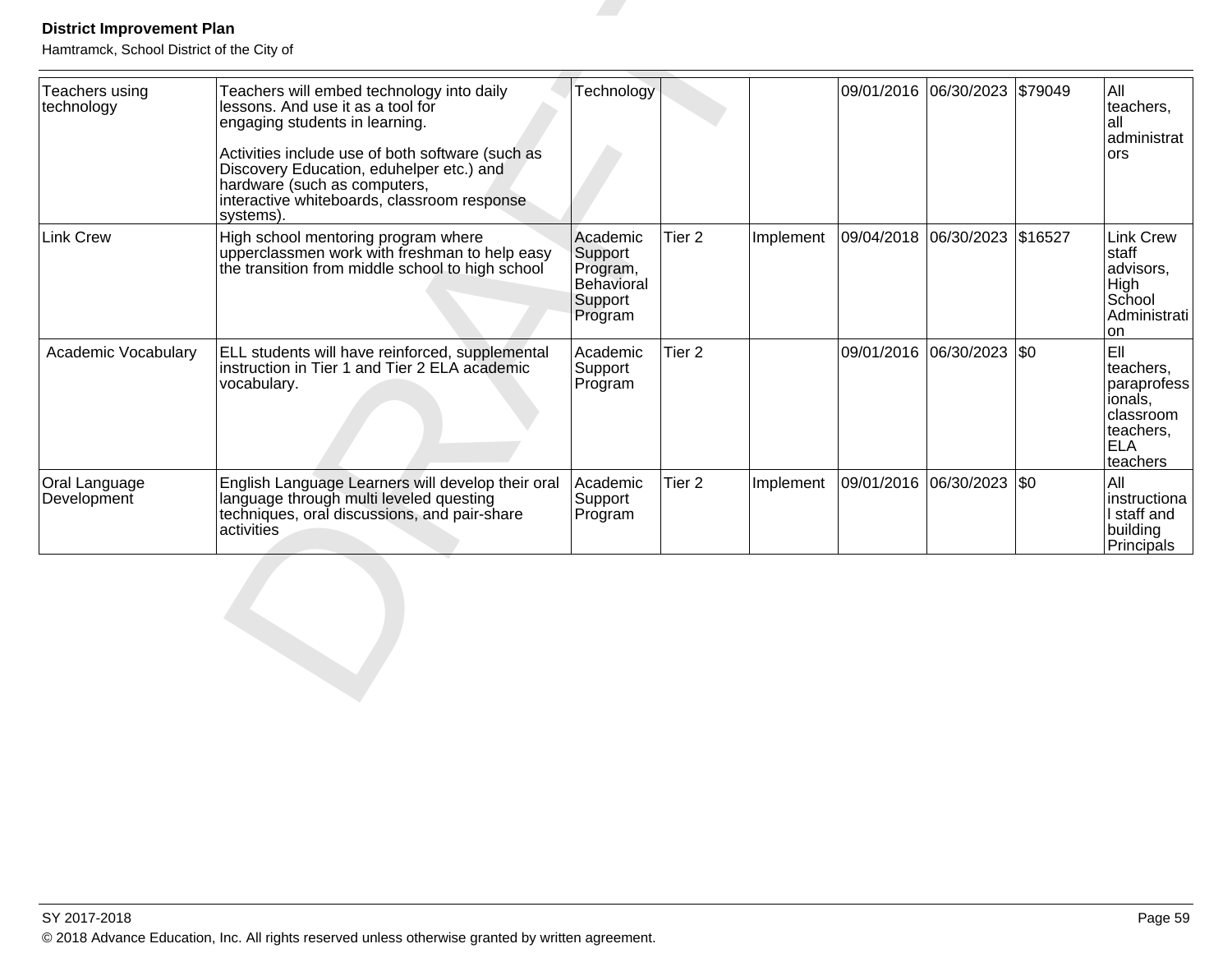| <b>District Improvement Plan</b>                                           |                                                                                                                                                                                                                                                                                                                                                                                                                                                                                                                                                                                                                                                                           |                                |                   |           |            |                           |           |                                                                                                       |
|----------------------------------------------------------------------------|---------------------------------------------------------------------------------------------------------------------------------------------------------------------------------------------------------------------------------------------------------------------------------------------------------------------------------------------------------------------------------------------------------------------------------------------------------------------------------------------------------------------------------------------------------------------------------------------------------------------------------------------------------------------------|--------------------------------|-------------------|-----------|------------|---------------------------|-----------|-------------------------------------------------------------------------------------------------------|
| Hamtramck, School District of the City of<br>Supplemental Math<br>Programs | District will implement effective, research-based<br>supplemental math programs.<br>Programs to include (but not limited to):<br>TIPMS (Title I Project Making Math Matters)<br>Differentiated Instruction<br>Push-In / Pull-Out Small Group Instruction<br>SIOP (Sheltered Instruction Observation Protocol)<br>Use of Manipulatives for problem solving<br><b>Project Based Learning</b><br>RTI (Response to Intervention)<br>Success Maker<br><b>Star Math</b><br>Carnegie Cognitive tutor<br>Math XL<br>Scholastic math readers<br>Front Row Math<br>Math 180<br>NOTE: Basic Math programs include Everyday<br>Math and Connected Math and are not included in<br>the | Academic<br>Support<br>Program |                   |           | 09/01/2016 | 05/01/2023                | \$2919    | All math<br>teachers<br>district wide                                                                 |
| Oral Language<br>Development                                               | supplemental programs under this Activity.<br>English Language Learners will develop their oral<br>language through multi leveled questing<br>techniques, oral discussions, and pair-share<br>activities as it relates to math instruction.                                                                                                                                                                                                                                                                                                                                                                                                                               | Academic<br>Support<br>Program |                   |           |            | 09/01/2016 05/01/2023     | <b>SO</b> | All<br>instructiona<br>I staff and<br>building<br>Principals                                          |
| Students using<br>technology                                               | Instructional Staff will help students to use<br>technology as a source of information,<br>develop their computer literacy skills and gain an<br>understanding of the importance of technology in<br>their<br>lives. Activities include use of both software (such<br>as Study Island, Discovery Education,<br>SucessMaker, iLit, raz-kids, learning a-z) and<br>hardware<br>(such as computers, interactive whiteboards,<br>classroom response systems, tablets, document<br>cameras, 3d printers, calculators).                                                                                                                                                         | Technology                     |                   | Implement | 09/01/2016 | 06/30/2023                | \$79049   | All<br>teachers,<br>lall<br>administrat<br>ors to<br> monitor<br> implementa<br>tion and<br>students. |
| <b>Progress Monitoring</b>                                                 | This district will monitor the progress of student<br>growth in science using the Measures of<br>Academic Progress supplemental tests from<br>Northwest Evaluation Association as well as local<br>common assessments                                                                                                                                                                                                                                                                                                                                                                                                                                                     | Academic<br>Support<br>Program |                   |           |            | 09/01/2016 06/30/2023 \$0 |           | <b>Building</b><br>administrati<br><b>on</b>                                                          |
| Written Language<br>Development                                            | English Language Learners will develop their<br>written language skills through fluency sentence<br>frames, and being a writer, as it applies to science<br>instruction.                                                                                                                                                                                                                                                                                                                                                                                                                                                                                                  | Academic<br>Support<br>Program | Tier <sub>2</sub> |           |            | 09/01/2016 06/30/2023 \$0 |           | All<br>instructiona<br>I staff and<br>building<br>Principals                                          |

entities are the contract of the contract of the contract of the contract of the contract of the contract of the contract of the contract of the contract of the contract of the contract of the contract of the contract of t © 2018 Advance Education, Inc. All rights reserved unless otherwise granted by written agreement.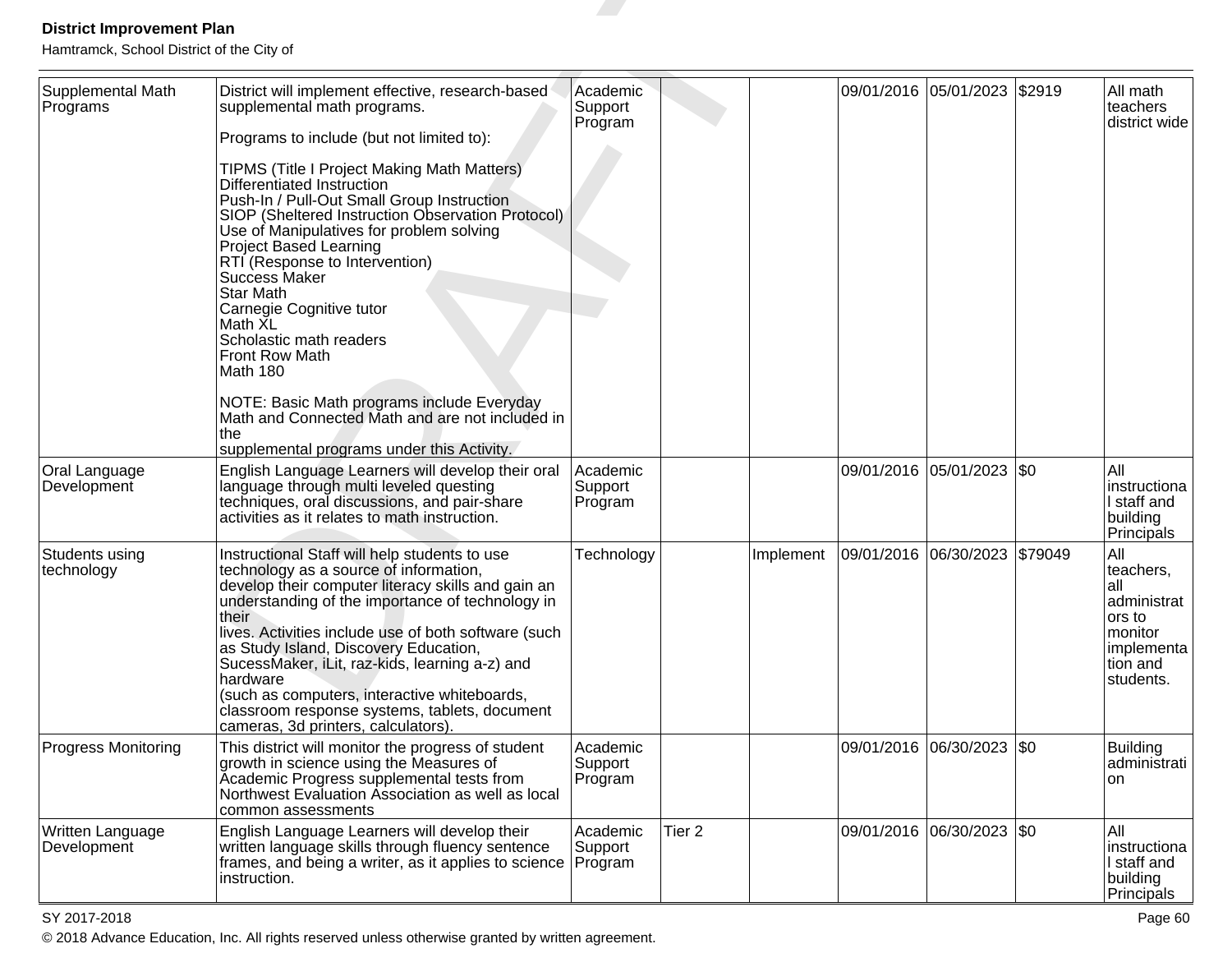| <b>District Improvement Plan</b><br>Hamtramck, School District of the City of |                                                                                                                                                                                                                                                                                                                                                                                       |                                |  |            |                                 |              |                                                                                                                                                                      |
|-------------------------------------------------------------------------------|---------------------------------------------------------------------------------------------------------------------------------------------------------------------------------------------------------------------------------------------------------------------------------------------------------------------------------------------------------------------------------------|--------------------------------|--|------------|---------------------------------|--------------|----------------------------------------------------------------------------------------------------------------------------------------------------------------------|
| <b>Implementation Guides</b>                                                  | The district will create implementation guides for<br>research based programs, strategies, and<br>initiatives in all content areas. They will<br>encompass getting ready for implementation,<br>implementing adult actions with fidelity, monitoring<br>with state and local assessments, and evaluate<br>the impact on student achievement.                                          | Policy and<br>Process          |  | 09/01/2016 | 06/30/2023                      | $ $ \$0      | Curriculum<br>director,<br>Federal<br> program<br>director,<br>curriculum<br>teams.<br> school<br> improveme<br>nt teams,<br>building<br>administrati  <br><b>on</b> |
| <b>Progress Monitoring</b>                                                    | This district will monitor the progress of student<br>growth in math using the Measures of Academic<br>Progress supplemental tests from Northwest<br>Evaluation Association as well as local common<br>assessments                                                                                                                                                                    | Academic<br>Support<br>Program |  |            | 09/01/2016  06/01/2023  \$31763 |              | Building<br>administrati  <br><b>on</b>                                                                                                                              |
| Written Language<br>Development                                               | English Language Learners will develop their<br>written language skills through fluency sentence<br>frames, and being a writer as it relates to social<br>studies.                                                                                                                                                                                                                    | Academic<br>Support<br>Program |  |            | 09/01/2016  06/30/2023  \$0     |              | All<br>instructiona<br>I staff and<br>building<br>Principals                                                                                                         |
| Written Language<br>Development                                               | English Language Learners will develop their<br>written language skills as it relates to ELA<br>instruction.                                                                                                                                                                                                                                                                          | Academic<br>Support<br>Program |  |            | 09/01/2016  06/30/2023  \$0     |              | ELL Staff,<br>Classroom<br>Teachers,<br>Buliding<br>Administrati l<br>lon                                                                                            |
|                                                                               | ELL Progress Monitoring The district will monitor the progress of students in<br>the ELL program through the combined use of<br>state and local assessments as well as local<br>developed implementation guides                                                                                                                                                                       | Policy and<br>Process          |  |            | 09/01/2016 09/01/2023           | $ 30\rangle$ | <b>ELL</b><br>teachers,<br>Curriculum<br>department<br>federal<br>programs<br> department  <br><b>Building</b><br>administrati<br><b>on</b>                          |
| Administration                                                                | Federal programs department will employee a<br>director, grant specialist, financial specialist, and a<br>secretary to assist in the day to day operations of<br>the department and programs. Supplies and<br>materials for the office will be purchased.<br>Members of the administrative staff will attend<br>conferences to improve their ability to administer<br>the department. | Other -<br>Administrati<br>lon |  |            | 09/01/2016 06/30/2023 \$182532  |              | Federal<br>Programs<br>office staff                                                                                                                                  |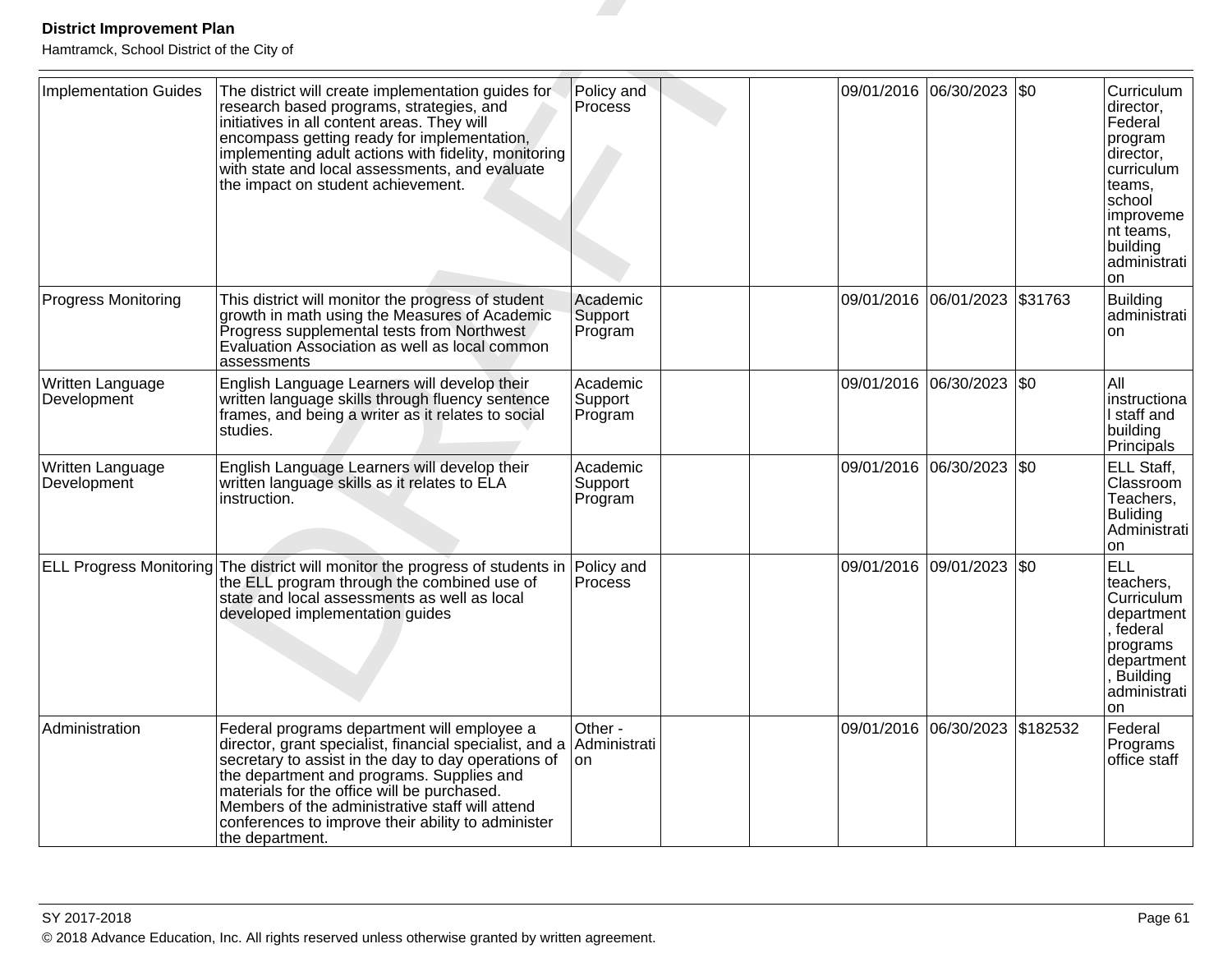| <b>District Improvement Plan</b><br>Hamtramck, School District of the City of |                                                                                                                                                                                                                                                                                                                                                 |                                         |                   |                           |             |                                                                                          |
|-------------------------------------------------------------------------------|-------------------------------------------------------------------------------------------------------------------------------------------------------------------------------------------------------------------------------------------------------------------------------------------------------------------------------------------------|-----------------------------------------|-------------------|---------------------------|-------------|------------------------------------------------------------------------------------------|
| Oral Language<br>Development                                                  | English Language Learners will develop their oral<br>language through multi-leveled questing<br>techniques, oral discussions, and pair-share<br>activities as it applies to science instruction                                                                                                                                                 | Academic<br>Support<br>Program          | Tier <sub>2</sub> | 09/01/2016 06/30/2023     | l\$0        | All<br>instructiona<br>I staff and<br>building<br>Principals                             |
| <b>Progress Monitoring</b>                                                    | This district will monitor the progress of student<br>growth in science using the Measures of<br>Academic Progress supplemental tests from<br>Northwest Evaluation Association as well as local<br>common assessments                                                                                                                           | Academic<br>Support<br>Program          |                   | 09/01/2016 06/30/2023     | \$37763     | <b>Building</b><br>administrati<br>on                                                    |
| Parent Workshops                                                              | District staff will provide parent workshops to<br>encourage parental involvement,<br>including but not limited to, computer classes,<br>language acquisition classes, and workshops to<br>seek parent<br>input on title programs.                                                                                                              | Parent<br>Involvemen                    |                   | 07/01/2016 06/30/2023     | \$7334      | <b>Building</b><br>Administrat<br>ors                                                    |
| Student / Behavior and<br>At-risk Interventionists                            | Schools will employ student and behavior<br>interventionists to work with students that are<br>failing to thrive academically, socially and<br>behaviorally and are at risk for failure. Schools will<br>also purchase supplies for these positions.                                                                                            | <b>Behavioral</b><br>Support<br>Program |                   | 09/01/2016 06/30/2023     | \$398761    | <b>Building</b><br>principals                                                            |
| <b>Extended Classroom</b><br>Activities (field trips)                         | District will provide extended classroom activities<br>(field trips) to foster student interest in all content<br>areas. Transportation will also be provided.                                                                                                                                                                                  | Field Trip                              |                   | 09/01/2016 06/30/2023     | \$70600     | Selected<br>staff                                                                        |
| Academic Vocabulary                                                           | ELL students will have reinforced, supplemental<br>instruction in Tier 1 and Tier 2 mathematical<br>academic vocabulary.                                                                                                                                                                                                                        | Academic<br>Support<br>Program          |                   | 09/01/2016 06/30/2023     | $\sqrt{50}$ | EII<br>teachers,<br>paraprofess<br>ionals,<br>classroom<br>teachers,<br>math<br>teachers |
| Written Language<br>Development                                               | English Language Learners will develop their<br>written language skills as it relates to math<br>instruction.                                                                                                                                                                                                                                   | Academic<br>Support<br>Program          |                   | 09/01/2016 06/30/2023     | \$0         | All<br>instructiona<br>I staff and<br>building<br>principals                             |
| School Data Analysis                                                          | Priority and Focus schools may hire a Data<br>Assessment Coach to analyze, dis-aggregate and<br>disseminate a variety of school wide data and<br>assist teachers in making timely and appropriate<br>decisions about curriculum, instruction and<br>assessment in all core content areas. Supplies for<br>this position will also be purchased. | Professiona<br>I Learning               |                   | 09/01/2016 06/30/2023 \$0 |             | <b>Building</b><br>Principals                                                            |
| Social Workers                                                                | Social workers will be provided to assist and<br>support at-risk students.                                                                                                                                                                                                                                                                      | Behavioral<br>Support<br>Program        |                   | 09/01/2016 06/30/2023     | \$96803     | <b>District</b><br>Social<br>Workers                                                     |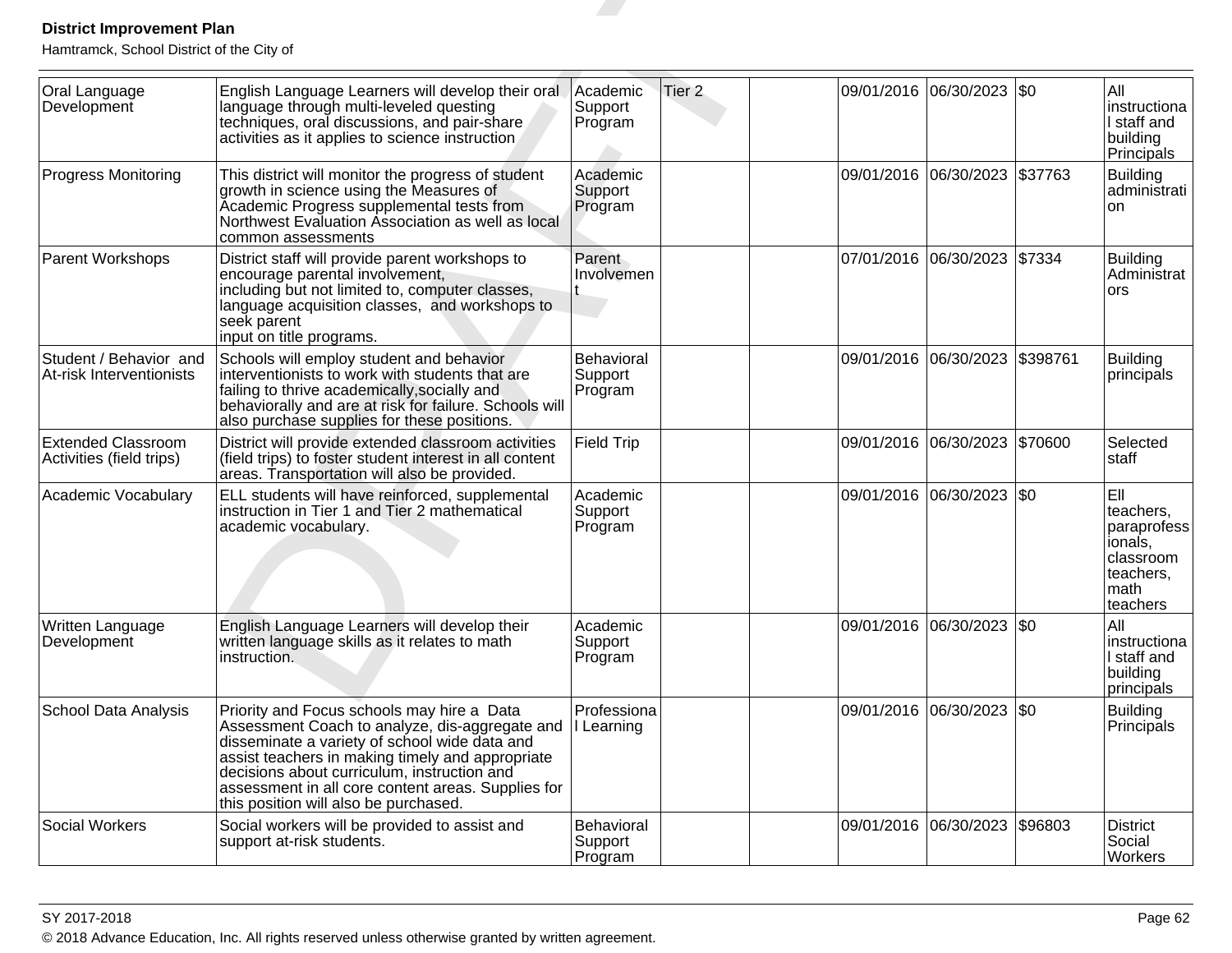| <b>District Improvement Plan</b><br>Hamtramck, School District of the City of |                                                                                                                                                                                                                                |                                |                   |           |            |                               |           |                                                                                                       |
|-------------------------------------------------------------------------------|--------------------------------------------------------------------------------------------------------------------------------------------------------------------------------------------------------------------------------|--------------------------------|-------------------|-----------|------------|-------------------------------|-----------|-------------------------------------------------------------------------------------------------------|
| Academic Vocabulary                                                           | ELL students will have reinforced, supplemental<br>instruction in Tier 1 and Tier 2 social studies<br>academic vocabulary.                                                                                                     | Academic<br>Support<br>Program |                   |           | 09/01/2016 | 05/01/2023                    | l\$0      | EII<br>teachers.<br>paraprofess<br>ionals,<br>classroom<br>teachers,<br>social<br>studies<br>teachers |
| <b>Assembly Presentations</b>                                                 | District will provide student assembly<br>presentations to supplement core subject<br>instruction and raise interest in all content areas.                                                                                     | Other                          | Tier 1            |           | 09/01/2016 | 06/30/2023                    | \$8200    | <b>Building</b><br>Administrat<br>or(s)                                                               |
| After School Programs                                                         | Instructional staff will provide after school tutoring<br>program focusing on core content areas in all<br>grades.                                                                                                             | Academic<br>Support<br>Program |                   | Implement |            | 09/01/2016 06/30/2023         | \$68538   | All after<br>school<br>teachers,<br>paraprofess<br>ionals and<br>administrat<br>ors.                  |
| Academic Vocabulary                                                           | ELL students will have reinforced, supplemental<br>instruction in Tier 1 and Tier 2 science academic<br>vocabulary.                                                                                                            | Academic<br>Support<br>Program | Tier <sub>2</sub> |           | 09/01/2016 | 06/30/2023                    | <b>SO</b> | EII<br>teachers,<br>paraprofess<br>ionals,<br>classroom<br>teachers,<br>science<br>teachers           |
| Homeless Services                                                             | District staff will provide support to homeless<br>students including assistance with transportation<br>and purchase of uniforms and necessary supplies.<br>This activity will also include funding for a<br>homeless liaison. | Community<br>Engageme<br>Int   |                   |           | 09/01/2016 | 06/30/2023                    | \$44697   | <b>District</b><br>Homeless<br>Liaison                                                                |
| <b>Parent Curriculum</b><br>Nights                                            | District will make available parent curriculum<br>nights to encourage parent<br>involvement in the core content areas                                                                                                          | Parent<br>Involvemen           |                   |           |            | 09/01/2016 06/30/2023         | \$30983   | All school<br>level staff                                                                             |
| Parent Organizations                                                          | Parent organizations at each school will meet<br>monthly to partner with the school to improve the<br>academic achievement                                                                                                     | Parent<br>Involvemen           |                   |           |            | 09/01/2016 06/30/2023 \$0     |           | <b>Building</b><br>Principals, T<br>eachers, Pa<br>rent<br>Involvemen<br>Coordinator                  |
| Progress Monitoring                                                           | This district will monitor the progress of student<br>growth in social studies using the Measures of<br>Academic Progress supplemental tests from<br>Northwest Evaluation Association as well as local<br>common assessments   | Academic<br>Support<br>Program |                   |           |            | 09/01/2016 06/30/2023 \$31763 |           | <b>Building</b><br>administrati<br>on                                                                 |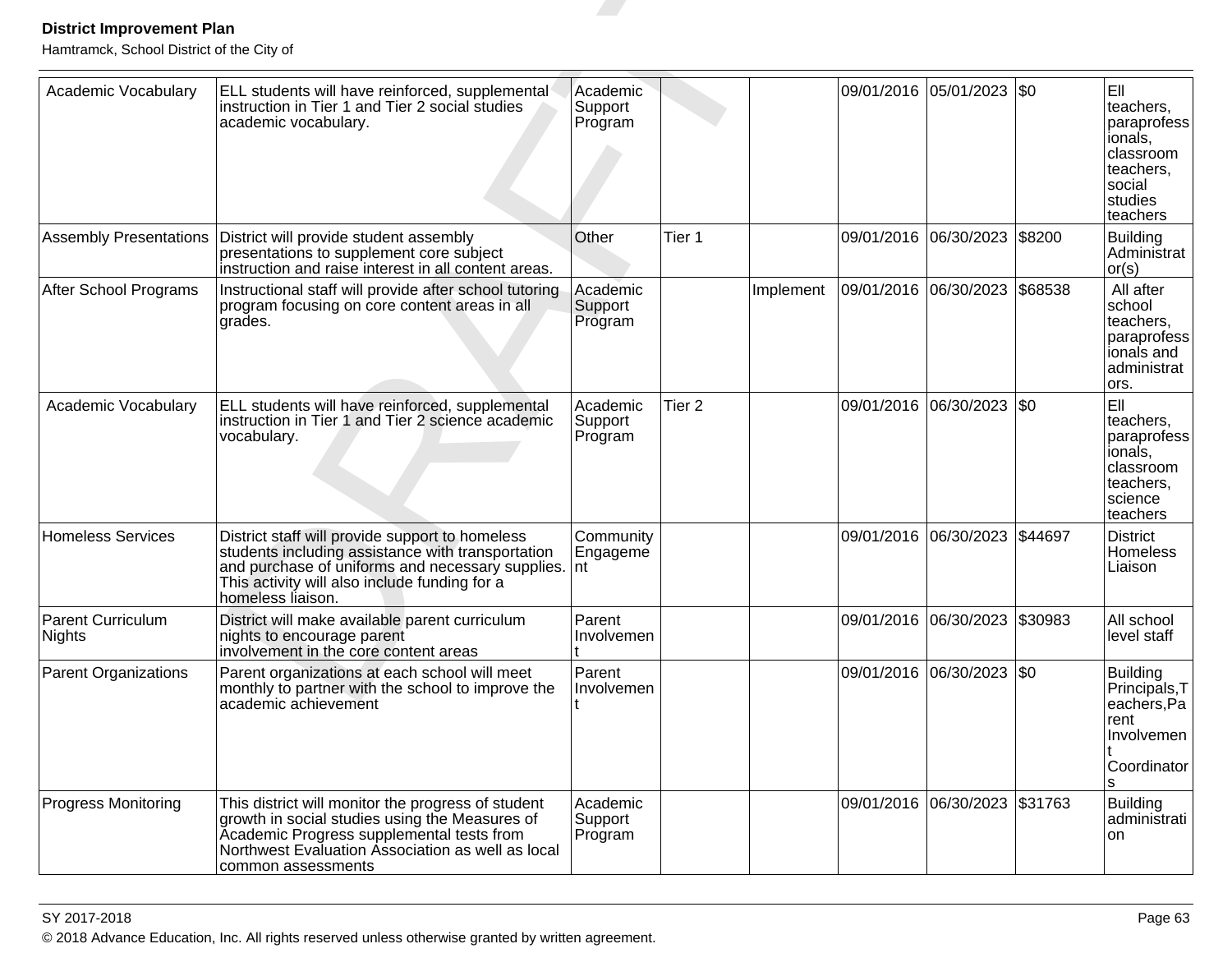| <b>District Improvement Plan</b><br>Hamtramck, School District of the City of |                                                                                                                                                                                                                                                                                                                                                                                                                                                                                                                                                                                                                                                                                                                            |                                  |        |       |                     |                            |                      |                                                  |
|-------------------------------------------------------------------------------|----------------------------------------------------------------------------------------------------------------------------------------------------------------------------------------------------------------------------------------------------------------------------------------------------------------------------------------------------------------------------------------------------------------------------------------------------------------------------------------------------------------------------------------------------------------------------------------------------------------------------------------------------------------------------------------------------------------------------|----------------------------------|--------|-------|---------------------|----------------------------|----------------------|--------------------------------------------------|
| Supplemental English<br>Language Arts<br>Programs                             | District will implement effective, research-based<br>reading and writing programs<br>including (but not limited to) Differentiated<br>Instruction, Literature Circles, Project Based<br>Learning,<br>Guided Reading, Reader's Workshop, Failure<br>Free Reading, Lexia Reading, SuccessMaker,<br>ILIT, Daily 5, Learning a to z, raz-kids, reading<br>recovery, success4all, LLI, AARI, READ 180, and<br>NEWSELA Pro.<br>Funds under this activity will purchase books and<br>instructional supplies to support the above<br>programs as well as provide professional<br>development as needed.<br>NOTE: The Basic program for ELA is Harcourt-<br>Brace, which is not included in the programs<br>under this<br>Activity. | Other                            |        |       |                     | 09/01/2016 06/30/2023      | \$30110              | All ELA<br>teachers                              |
| P.B.I.S.                                                                      | District will implement a P.B.I.S. program at all<br>levels. Expenditures under this activity will include<br>professional development for staff as well as<br>rewards for students who meet there behavioral<br>goals.                                                                                                                                                                                                                                                                                                                                                                                                                                                                                                    | Behavioral<br>Support<br>Program |        |       | 09/01/2016          | 06/30/2023                 | <b>SO</b>            | <b>All Staff</b>                                 |
| Co-Teaching                                                                   | Special education students will be co-taught in<br>general education classrooms by special<br>education and general education teachers when<br>appropriate. Professional development will be<br>provided as necessary on effective co-teaching<br>strategies.                                                                                                                                                                                                                                                                                                                                                                                                                                                              | Academic<br>Support<br>Program   | Tier 1 |       |                     | 09/01/2016 06/30/2023  \$0 |                      | Special and<br>general<br>education<br>teachers. |
| <b>Section 41</b>                                                             |                                                                                                                                                                                                                                                                                                                                                                                                                                                                                                                                                                                                                                                                                                                            |                                  |        |       |                     |                            |                      |                                                  |
| <b>Activity Name</b>                                                          | <b>Activity Description</b>                                                                                                                                                                                                                                                                                                                                                                                                                                                                                                                                                                                                                                                                                                | Activity<br><b>Type</b>          | Tier   | Phase | Begin Date End Date |                            | Resource<br>Assigned | Staff<br>Responsibl<br>e                         |

| <b>Activity Name</b>                      | Activity Description                                                                                                                                                                                                                  | Activity<br>Type     | Tier | Phase | Begin Date End Date |                                | Resource<br>Assigned | <b>Staff</b><br>Responsibl      |
|-------------------------------------------|---------------------------------------------------------------------------------------------------------------------------------------------------------------------------------------------------------------------------------------|----------------------|------|-------|---------------------|--------------------------------|----------------------|---------------------------------|
| Parent Workshops                          | District staff will provide parent workshops to<br>encourage parental involvement,<br>including but not limited to, computer classes,<br>language acquisition classes, and workshops to<br> seek parent_<br>linput on title programs. | Parent<br>Involvemen |      |       |                     | 07/01/2016 06/30/2023 \$12707  |                      | Building<br>Administrat<br>lors |
| Parental Involvement<br><b>Cordinator</b> | Staff member responsible for increasing parent<br>involvement and assist parents in parent resource<br>room(s)                                                                                                                        | Parent<br>Involvemen |      |       |                     | 09/01/2016 06/30/2023 \$151145 |                      | Building<br>Administrat         |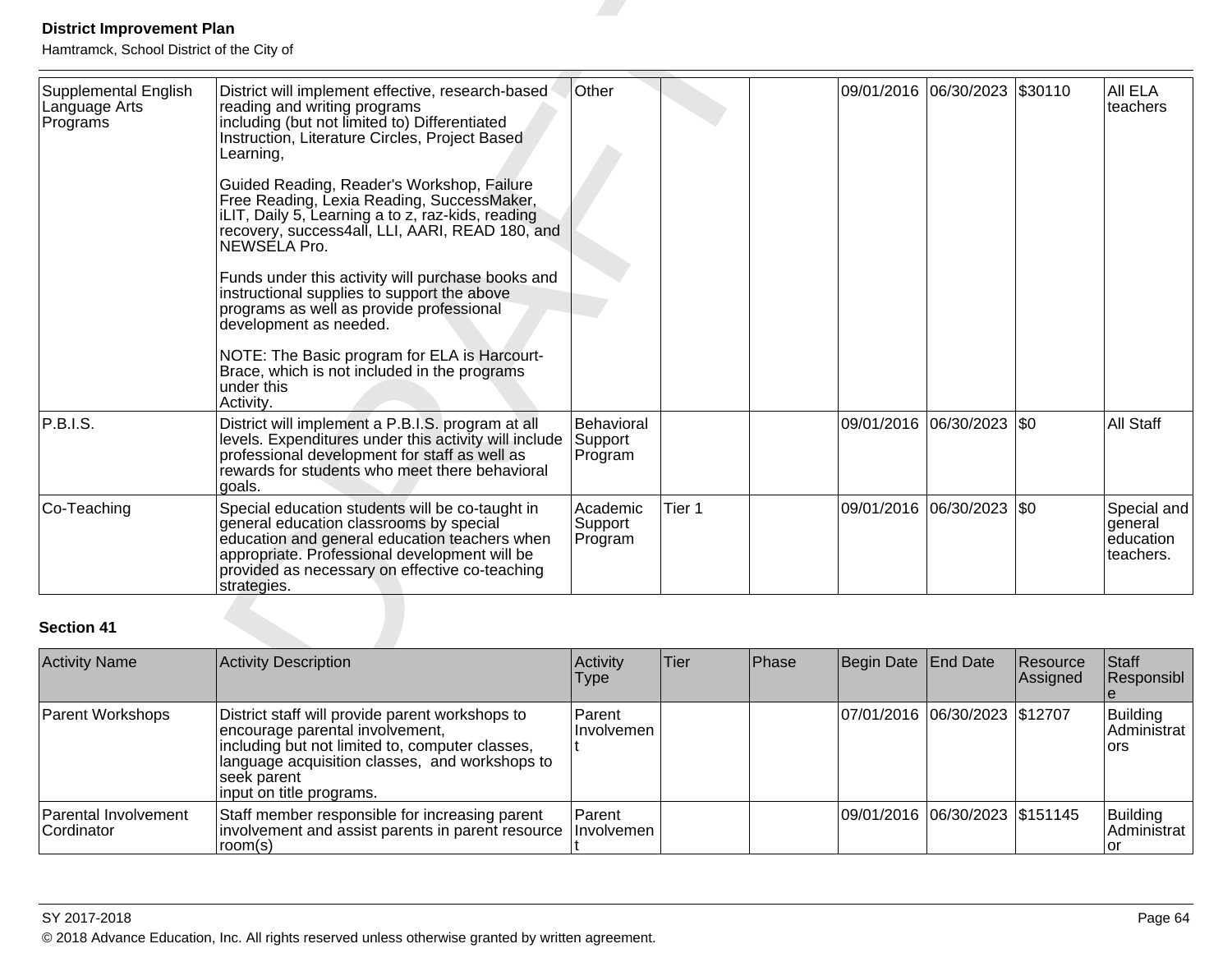| <b>District Improvement Plan</b><br>Hamtramck, School District of the City of |                                                                                                                                                                                                                                                                                                                                                                                                                                                                                                                                                                                                                                                                                                                            |                                |             |       |            |                                 |                      |                                   |  |  |
|-------------------------------------------------------------------------------|----------------------------------------------------------------------------------------------------------------------------------------------------------------------------------------------------------------------------------------------------------------------------------------------------------------------------------------------------------------------------------------------------------------------------------------------------------------------------------------------------------------------------------------------------------------------------------------------------------------------------------------------------------------------------------------------------------------------------|--------------------------------|-------------|-------|------------|---------------------------------|----------------------|-----------------------------------|--|--|
| <b>Activity Summary by School</b>                                             |                                                                                                                                                                                                                                                                                                                                                                                                                                                                                                                                                                                                                                                                                                                            |                                |             |       |            |                                 |                      |                                   |  |  |
| Below is a breakdown of activity by school.                                   |                                                                                                                                                                                                                                                                                                                                                                                                                                                                                                                                                                                                                                                                                                                            |                                |             |       |            |                                 |                      |                                   |  |  |
| <b>All Schools</b>                                                            |                                                                                                                                                                                                                                                                                                                                                                                                                                                                                                                                                                                                                                                                                                                            |                                |             |       |            |                                 |                      |                                   |  |  |
| <b>Activity Name</b>                                                          | <b>Activity Description</b>                                                                                                                                                                                                                                                                                                                                                                                                                                                                                                                                                                                                                                                                                                | Activity<br><b>Type</b>        | <b>Tier</b> | Phase | Begin Date | <b>End Date</b>                 | Resource<br>Assigned | Staff<br>Responsibl               |  |  |
| <b>Assembly Presentations</b>                                                 | District will provide student assembly<br>presentations to supplement core subject<br>instruction and raise interest in all content areas.                                                                                                                                                                                                                                                                                                                                                                                                                                                                                                                                                                                 | Other                          | Tier 1      |       |            | 09/01/2016 06/30/2023           | \$8200               | Building<br>Administrat<br> or(s) |  |  |
| <b>Extended Classroom</b><br>Activities (field trips)                         | District will provide extended classroom activities<br>(field trips) to foster student interest in all content<br>areas. Transportation will also be provided.                                                                                                                                                                                                                                                                                                                                                                                                                                                                                                                                                             | <b>Field Trip</b>              |             |       |            | 09/01/2016 06/30/2023 \$70600   |                      | Selected<br>staff                 |  |  |
| <b>Supplemental English</b><br>Language Arts<br>Programs                      | District will implement effective, research-based<br>reading and writing programs<br>including (but not limited to) Differentiated<br>Instruction, Literature Circles, Project Based<br>Learning,<br>Guided Reading, Reader's Workshop, Failure<br>Free Reading, Lexia Reading, SuccessMaker,<br>iLIT, Daily 5, Learning a to z, raz-kids, reading<br>recovery, success4all, LLI, AARI, READ 180, and<br>NEWSELA Pro.<br>Funds under this activity will purchase books and<br>instructional supplies to support the above<br>programs as well as provide professional<br>development as needed.<br>NOTE: The Basic program for ELA is Harcourt-<br>Brace, which is not included in the programs<br>under this<br>Activity. | Other                          |             |       |            | 09/01/2016 06/30/2023 \$138225  |                      | All ELA<br>teachers               |  |  |
| Supplemental Staff                                                            | District to provide supplemental Teachers and<br>Paraprofessionals to assist in the improvement of<br>student achievement.<br>Paraprofessionals will deliver small group<br>instruction to eligible identified Title I students.<br>Title I instructional staff will provide extra time and<br>opportunity to students struggling in ELA.                                                                                                                                                                                                                                                                                                                                                                                  | Academic<br>Support<br>Program |             |       |            | 09/01/2016 06/30/2023 \$3622730 |                      | Building<br>Administrat<br> or(s) |  |  |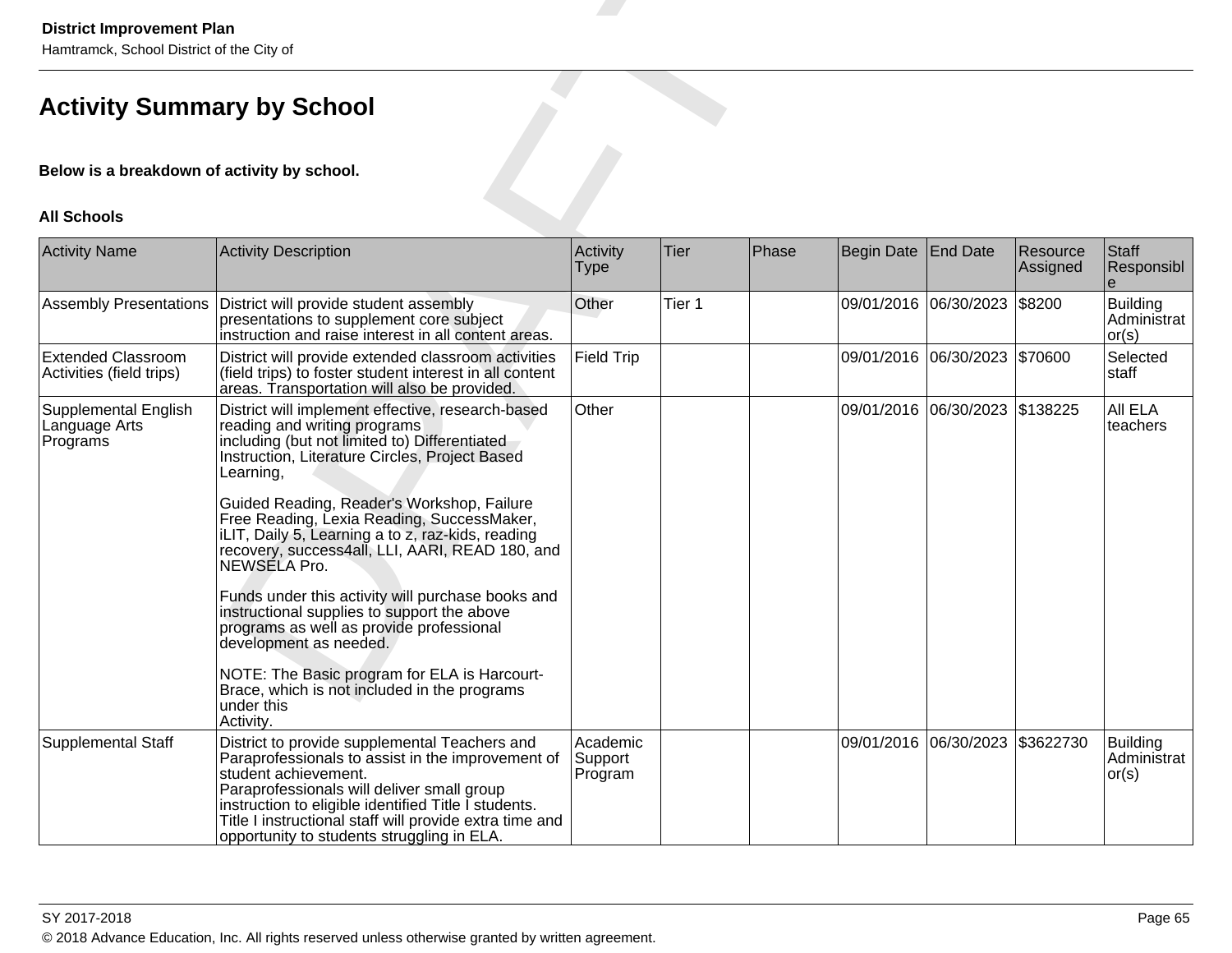| <b>District Improvement Plan</b><br>Hamtramck, School District of the City of |                                                                                                                                                                                                                                                                                                                                                                                                                                                                                                                   |                                |           |                                         |                               |          |                                                                                                    |
|-------------------------------------------------------------------------------|-------------------------------------------------------------------------------------------------------------------------------------------------------------------------------------------------------------------------------------------------------------------------------------------------------------------------------------------------------------------------------------------------------------------------------------------------------------------------------------------------------------------|--------------------------------|-----------|-----------------------------------------|-------------------------------|----------|----------------------------------------------------------------------------------------------------|
| After School Programs                                                         | Instructional staff will provide after school tutoring<br>program focusing on core content areas in all<br>grades.                                                                                                                                                                                                                                                                                                                                                                                                | Academic<br>Support<br>Program | Implement | 09/01/2016 06/30/2023                   |                               | \$68538  | All after<br>school<br>teachers,<br>paraprofess<br>ionals and<br>administrat<br>ors.               |
| Students using<br>technology                                                  | Instructional Staff will help students to use<br>technology as a source of information,<br>develop their computer literacy skills and gain an<br>understanding of the importance of technology in<br>their<br>lives. Activities include use of both software (such<br>as Study Island, Discovery Education,<br>SucessMaker, iLit, raz-kids, learning a-z) and<br>hardware<br>(such as computers, interactive whiteboards,<br>classroom response systems, tablets, document<br>cameras, 3d printers, calculators). | Technology                     | Implement | 09/01/2016 06/30/2023 \$314997          |                               |          | All<br>teachers,<br>all<br>administrat<br>ors to<br>monitor<br>implementa<br>tion and<br>students. |
| Teachers using<br>technology                                                  | Teachers will embed technology into daily<br>lessons. And use it as a tool for<br>engaging students in learning.<br>Activities include use of both software (such as<br>Discovery Education, eduhelper etc.) and<br>hardware (such as computers,<br>interactive whiteboards, classroom response<br>systems)                                                                                                                                                                                                       | Technology                     |           |                                         | 09/01/2016 06/30/2023         | \$314997 | All<br>teachers,<br>all<br>administrat<br>ors                                                      |
| <b>Technology Coach</b>                                                       | Staff will have the opportunity to be coached to<br>utilize technology to enhance instruction and<br>increase student achievement.                                                                                                                                                                                                                                                                                                                                                                                | Technology                     | Monitor   |                                         | 09/01/2016 06/30/2023         | \$28814  | <b>District</b><br>Technology<br>Coach                                                             |
| Content Area<br>/ Consultants<br><b>Instructional Coaches</b>                 | The district will hire ELA consultants and/or<br>instructional coaches to work with teachers on<br>improving student instruction.                                                                                                                                                                                                                                                                                                                                                                                 | Professiona<br>I Learning      | Implement |                                         | 06/30/2016 06/30/2023 \$73000 |          | Director of<br>Curriculum<br>/ Federal<br>Programs                                                 |
| Professional<br>Development in ELA<br>Programs                                | District will provide Professional Development in<br>ELA programs including (but not limited to)<br>Differentiated Instruction, Guided Reading,<br>Project-Based Learning, Reader's Workshop,<br>Reading Recovery, Making Meaning, Project<br>Read, SIOP, RTI and technology to supplement<br>ELA objectives. In addition professional<br>development at Wayne RESA will be offered to<br>staff when available.                                                                                                   | Professiona<br>I Learning      |           | Implement 09/01/2016 06/30/2023 \$43624 |                               |          | <b>ELA</b><br>teachers<br>and<br>administrat<br>ors                                                |
| <b>Progress Monitoring</b>                                                    | This district will monitor the progress of student<br>growth in reading using the Measures of<br>Academic Progress supplemental tests from<br>Northwest Evaluation Association as well as local<br>common assessments                                                                                                                                                                                                                                                                                             | Other                          |           |                                         | 09/01/2016 05/01/2023 \$31763 |          | <b>Building</b><br>Administrat<br>ors &<br>Classroom<br>Teachers                                   |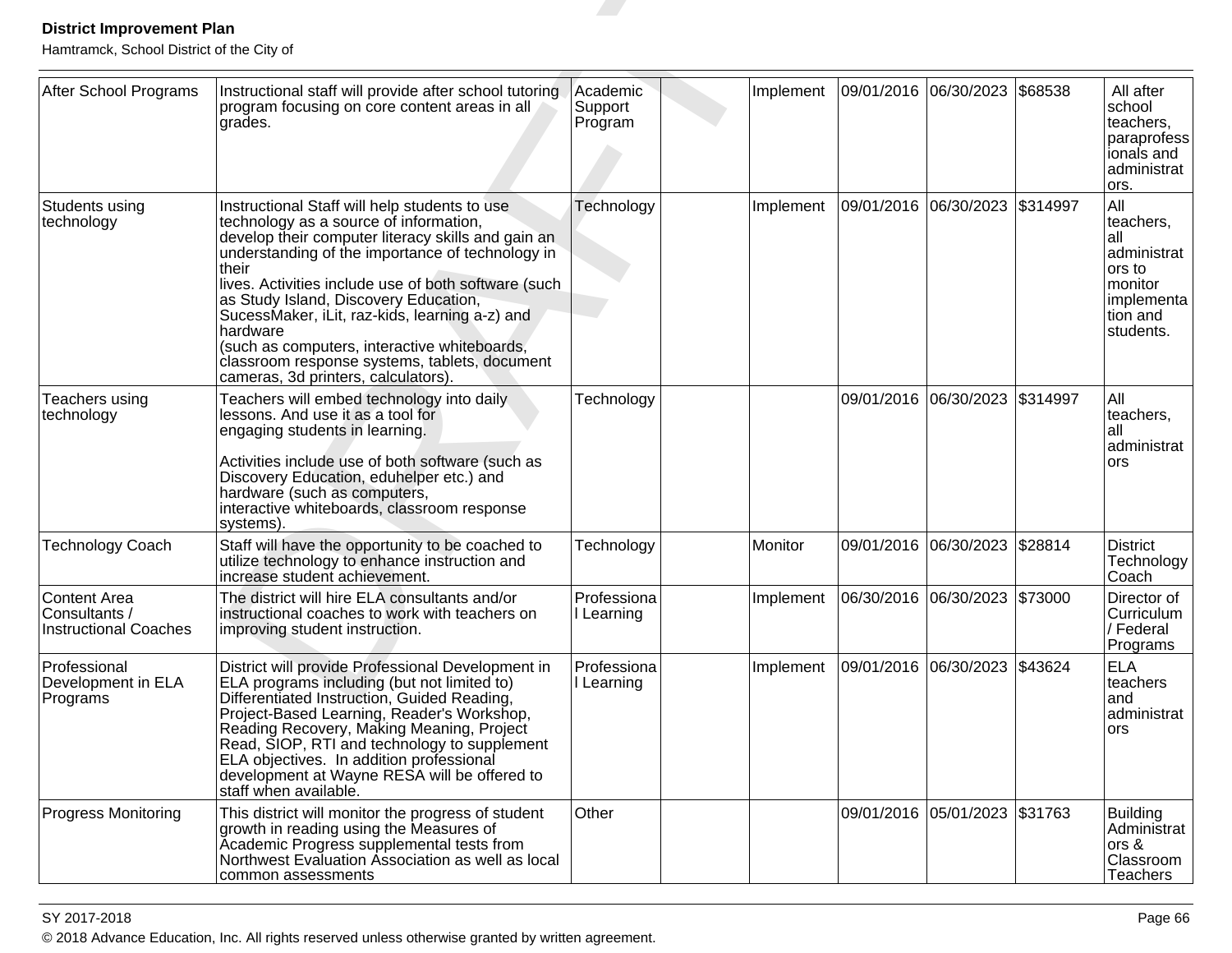| <b>District Improvement Plan</b><br>Hamtramck, School District of the City of |                                                                                                                                                                                                                                                                                                                                                                                       |                                |                   |                  |            |                                |          |                                                                                                |
|-------------------------------------------------------------------------------|---------------------------------------------------------------------------------------------------------------------------------------------------------------------------------------------------------------------------------------------------------------------------------------------------------------------------------------------------------------------------------------|--------------------------------|-------------------|------------------|------------|--------------------------------|----------|------------------------------------------------------------------------------------------------|
| Administration                                                                | Federal programs department will employee a<br>director, grant specialist, financial specialist, and a<br>secretary to assist in the day to day operations of<br>the department and programs. Supplies and<br>materials for the office will be purchased.<br>Members of the administrative staff will attend<br>conferences to improve their ability to administer<br>the department. | Other                          |                   |                  | 09/01/2016 | 06/30/2023                     | \$182532 | Federal<br>Programs<br>office staff                                                            |
| <b>School Data Analysis</b>                                                   | Priority and Focus schools may hire a Data<br>Assessment Coach to analyze, dis-aggregate and<br>disseminate a variety of school wide data and<br>assist teachers in making timely and appropriate<br>decisions about curriculum, instruction and<br>assessment in all core content areas. Supplies for<br>this position will also be purchased.                                       | Professiona<br>I Learning      |                   |                  |            | 09/01/2016 06/30/2023          | \$0      | <b>Building</b><br>Principals                                                                  |
| Academic Vocabulary                                                           | ELL students will have reinforced, supplemental<br>instruction in Tier 1 and Tier 2 ELA academic<br>vocabulary.                                                                                                                                                                                                                                                                       | Academic<br>Support<br>Program | Tier <sub>2</sub> |                  |            | 09/01/2016 06/30/2023 \$0      |          | EII<br>teachers,<br>paraprofess<br>ionals,<br>classroom<br>teachers,<br><b>ELA</b><br>teachers |
| Oral Language<br>Development                                                  | English Language Learners will develop their oral<br>language through multi leveled questing<br>techniques, oral discussions, and pair-share<br>activities                                                                                                                                                                                                                            | Academic<br>Support<br>Program | Tier <sub>2</sub> | Implement        |            | 09/01/2016  06/30/2023  \$0    |          | All<br>instructiona<br>I staff and<br>building<br>Principals                                   |
| <b>Curricular Review</b>                                                      | District will review and revise curriculum review<br>based on a developed timeline.                                                                                                                                                                                                                                                                                                   | Curriculum<br>Developme<br>nt  |                   | Getting<br>Ready |            | 09/01/2016 06/30/2023          | I\$0     | Curriculum<br>Department<br>Building<br>Administrat<br>ors, District<br>Curriculum<br>Team.    |
| <b>Parent Curriculum</b><br>Nights                                            | District will make available parent curriculum<br>nights to encourage parent<br>involvement in the core content areas                                                                                                                                                                                                                                                                 | Parent<br>Involvemen           |                   |                  |            | 09/01/2016 06/30/2023 \$30983  |          | All school<br>level staff                                                                      |
| Parent Workshops                                                              | District staff will provide parent workshops to<br>encourage parental involvement,<br>including but not limited to, computer classes,<br>language acquisition classes, and workshops to<br>seek parent<br>input on title programs.                                                                                                                                                    | Parent<br>Involvemen           |                   |                  |            | 07/01/2016 06/30/2023 \$20041  |          | <b>Building</b><br>Administrat<br>ors                                                          |
| Parental Involvement<br>Cordinator                                            | Staff member responsible for increasing parent<br>involvement and assist parents in parent resource<br>room(s)                                                                                                                                                                                                                                                                        | Parent<br>Involvemen           |                   |                  |            | 09/01/2016 06/30/2023 \$151145 |          | <b>Building</b><br>Administrat<br>or                                                           |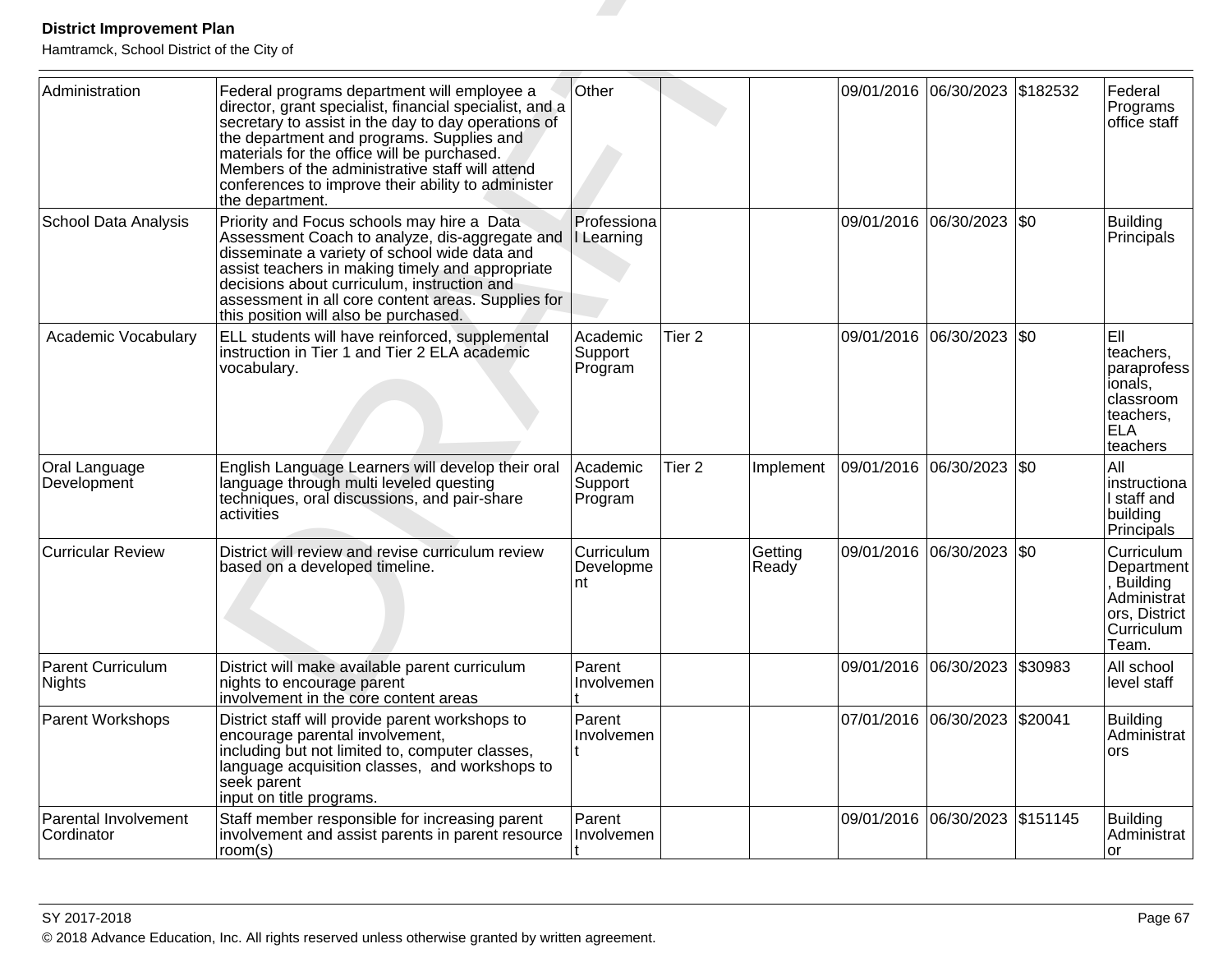| <b>Restorative Practices</b>                       | District staff will use restorative practices to<br>develop a school culture that supports teaching<br>and learning. Activity includes professional<br>development in Restorative Practices, staffing of<br>Restorative Justice Coordinator positions and<br>supplies to support restorative justice efforts. | Behavioral<br>Support<br>Program |            | 09/01/2016 06/30/2023     | \$483281 | All district<br>staff                                                                     |
|----------------------------------------------------|---------------------------------------------------------------------------------------------------------------------------------------------------------------------------------------------------------------------------------------------------------------------------------------------------------------|----------------------------------|------------|---------------------------|----------|-------------------------------------------------------------------------------------------|
| <b>Parent Organizations</b>                        | Parent organizations at each school will meet<br>monthly to partner with the school to improve the<br>academic achievement                                                                                                                                                                                    | Parent<br>Involvemen             |            | 09/01/2016 06/30/2023     | \$0      | <b>Building</b><br>Principals, T<br>eachers, Pa<br>rent<br>Involvemen<br>Coordinator<br>S |
| Student / Behavior and<br>At-risk Interventionists | Schools will employ student and behavior<br>interventionists to work with students that are<br>failing to thrive academically, socially and<br>behaviorally and are at risk for failure. Schools will<br>also purchase supplies for these positions.                                                          | Behavioral<br>Support<br>Program |            | 09/01/2016 06/30/2023     | \$398761 | <b>Building</b><br>principals                                                             |
| P.B.I.S.                                           | District will implement a P.B.I.S. program at all<br>levels. Expenditures under this activity will include<br>professional development for staff as well as<br>rewards for students who meet there behavioral<br>goals.                                                                                       | Behavioral<br>Support<br>Program |            | 09/01/2016 06/30/2023     | \$0      | All Staff                                                                                 |
| <b>Health Clinic Services</b>                      | HPS clinic staff will provide health services to<br>students including appropriate medical, dental and<br>nursing services.                                                                                                                                                                                   | Other                            |            | 09/01/2016 05/01/2023 \$0 |          | Health<br>Clinic<br><b>Director</b>                                                       |
| <b>Homeless Services</b>                           | District staff will provide support to homeless<br>students including assistance with transportation<br>and purchase of uniforms and necessary supplies.<br>This activity will also include funding for a<br>homeless liaison.                                                                                | Community<br>Engageme<br>Int     | 09/01/2016 | 06/30/2023                | \$44697  | <b>District</b><br><b>Homeless</b><br>Liaison                                             |
| Social Workers                                     | Social workers will be provided to assist and<br>support at-risk students.                                                                                                                                                                                                                                    | Behavioral<br>Support<br>Program |            | 09/01/2016 06/30/2023     | \$96803  | <b>District</b><br>Social<br>Workers                                                      |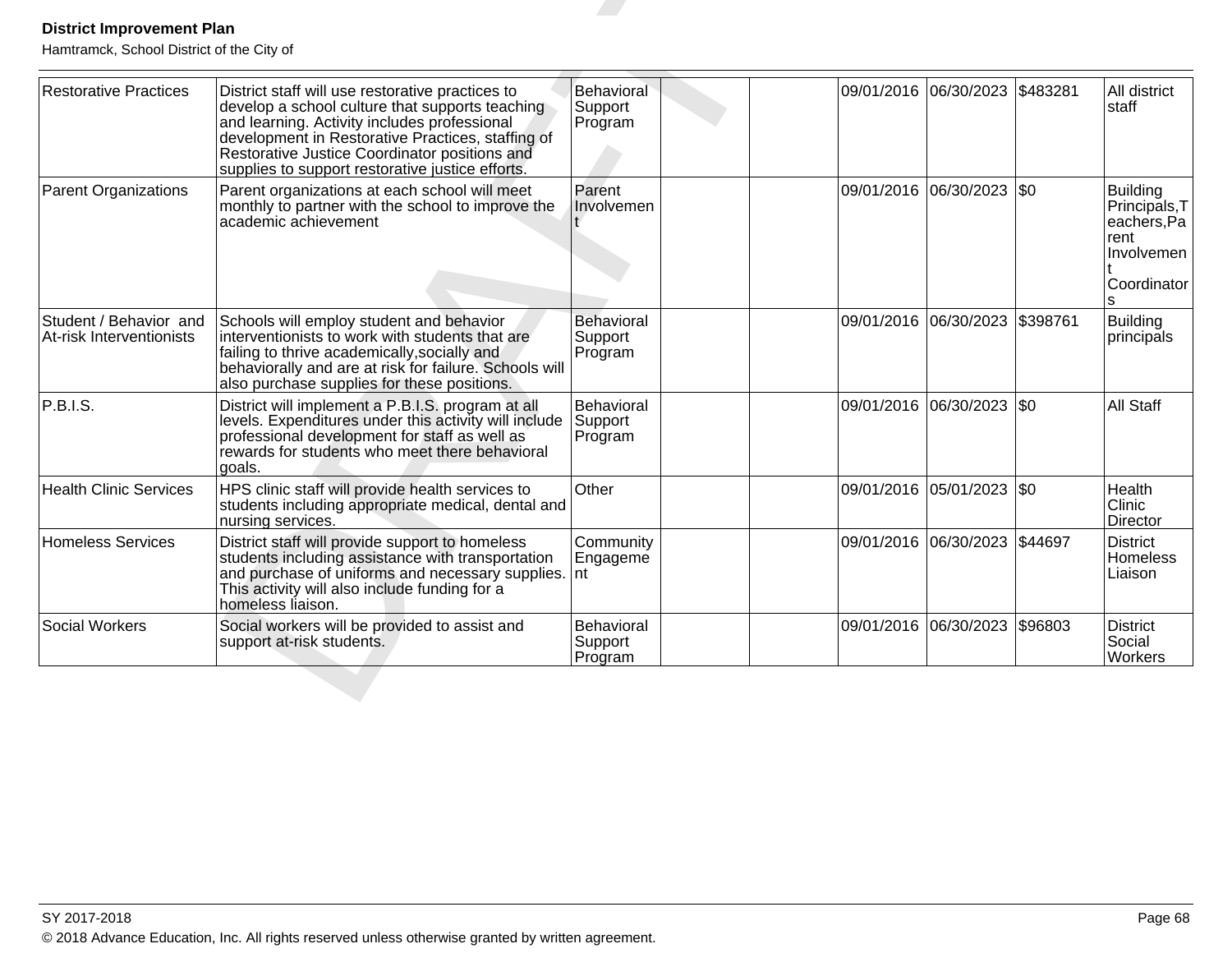| <b>District Improvement Plan</b>                                           |                                                                                                                                                                                                                                                                                                                                                                                                                                                                                                                                                                                                                                                                                                                         |                                |                       |                           |         |                                                                                           |
|----------------------------------------------------------------------------|-------------------------------------------------------------------------------------------------------------------------------------------------------------------------------------------------------------------------------------------------------------------------------------------------------------------------------------------------------------------------------------------------------------------------------------------------------------------------------------------------------------------------------------------------------------------------------------------------------------------------------------------------------------------------------------------------------------------------|--------------------------------|-----------------------|---------------------------|---------|-------------------------------------------------------------------------------------------|
| Hamtramck, School District of the City of<br>Supplemental Math<br>Programs | District will implement effective, research-based<br>supplemental math programs.<br>Programs to include (but not limited to):<br>TIPMS (Title I Project Making Math Matters)<br>Differentiated Instruction<br>Push-In / Pull-Out Small Group Instruction<br>SIOP (Sheltered Instruction Observation Protocol)<br>Use of Manipulatives for problem solving<br><b>Project Based Learning</b><br>RTI (Response to Intervention)<br>Success Maker<br><b>Star Math</b><br>Carnegie Cognitive tutor<br>Math XL<br>Scholastic math readers<br>Front Row Math<br>Math 180<br>NOTE: Basic Math programs include Everyday<br>Math and Connected Math and are not included in<br>the<br>supplemental programs under this Activity. | Academic<br>Support<br>Program |                       | 09/01/2016 05/01/2023     | \$2919  | All math<br>teachers<br>district wide                                                     |
| Professional<br>Development for Math<br>Programs                           | District staff will be provided with professional<br>development in math programs<br>including (but not limited to) Everyday Math,<br>Connected Math, best practice strategies, thinking<br>maps, TIPM3 from RESA.<br>In addition professional development at Wayne<br>RESA will be offered to staff when available.                                                                                                                                                                                                                                                                                                                                                                                                    | Professiona<br>I Learning      | 09/01/2016 06/30/2023 |                           | \$40881 | All math<br>teachers<br>land<br>administrat<br>ors                                        |
| Academic Vocabulary                                                        | ELL students will have reinforced, supplemental<br>instruction in Tier 1 and Tier 2 mathematical<br>academic vocabulary.                                                                                                                                                                                                                                                                                                                                                                                                                                                                                                                                                                                                | Academic<br>Support<br>Program | 09/01/2016 06/30/2023 |                           | \$0     | EII<br>teachers,<br>paraprofess<br>lionals,<br>classroom<br>teachers,<br>math<br>teachers |
| Oral Language<br>Development                                               | English Language Learners will develop their oral<br>language through multi leveled questing<br>techniques, oral discussions, and pair-share<br>activities as it relates to math instruction.                                                                                                                                                                                                                                                                                                                                                                                                                                                                                                                           | Academic<br>Support<br>Program |                       | 09/01/2016 05/01/2023     | \$0     | All<br>Iinstructiona<br>I staff and<br>building<br>Principals                             |
| Written Language<br>Development                                            | English Language Learners will develop their<br>written language skills as it relates to math<br>instruction.                                                                                                                                                                                                                                                                                                                                                                                                                                                                                                                                                                                                           | Academic<br>Support<br>Program |                       | 09/01/2016 06/30/2023 \$0 |         | All<br>instructiona<br>I staff and<br>building<br>principals                              |

en and the set of the set of the set of the set of the set of the set of the set of the set of the set of the set of the set of the set of the set of the set of the set of the set of the set of the set of the set of the se © 2018 Advance Education, Inc. All rights reserved unless otherwise granted by written agreement.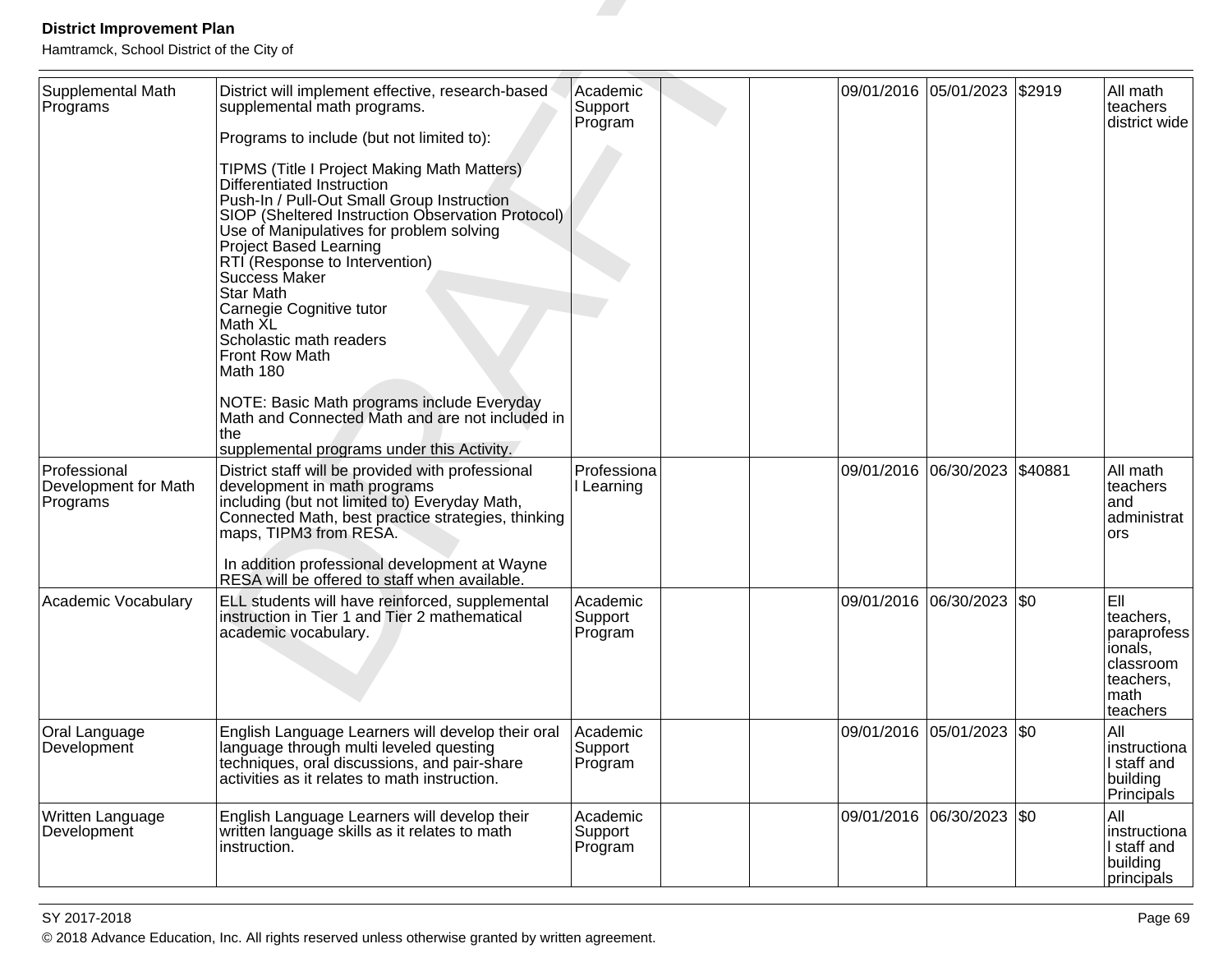| <b>District Improvement Plan</b>                                 |                                                                                                                                                                                                                                                                                                                                                                                                                                                                |                                |                       |                       |         |                                                                                                       |
|------------------------------------------------------------------|----------------------------------------------------------------------------------------------------------------------------------------------------------------------------------------------------------------------------------------------------------------------------------------------------------------------------------------------------------------------------------------------------------------------------------------------------------------|--------------------------------|-----------------------|-----------------------|---------|-------------------------------------------------------------------------------------------------------|
| Hamtramck, School District of the City of                        |                                                                                                                                                                                                                                                                                                                                                                                                                                                                |                                |                       |                       |         |                                                                                                       |
| <b>Supplemental Science</b><br>Programs                          | District will implement effective, research-based<br>science programs including (but<br>not limited to) Science Kits from HOPE program,<br>Brain Pop and Brain Pop Jr., Inquiry-Based<br>Instruction, Project Based Learning, Using the<br>Scientific Process, RTI, SIOP, differentiated<br>instruction, supplemental science materials,<br>minecraft for education.                                                                                           | Academic<br>Support<br>Program | 09/01/2016 09/30/2023 |                       | \$37500 | All science<br>teachers                                                                               |
| Professional<br>Programs                                         | District will provide Professional Development in<br>Development in Science   science programs including<br>(but not limited to) Science Kits from HOPE<br>program, inquiry based science, Project-Based<br>learning, Differentiated Instruction,<br>SIOP, RTI, Professional Learning Communities,<br>Using Scientific Process. In addition professional<br>development Wayne RESA will be offered to staff<br>when available.                                 | Professiona<br>I Learning      | 09/01/2016 05/01/2023 |                       | \$37500 | All science<br>teachers<br>land<br>ladministrat<br>ors.                                               |
| <b>Supplemental Social</b><br><b>Studies Programs</b>            | District will implement effective, research-based<br>social studies programs<br>including Social Studies Alive, project-based<br>learning, differentiated instruction, SIOP, RTI.<br>Funds under this activity will purchase books, kits<br>and teaching supplies to support the above<br>programs.<br>(NOTE: The Basic social studies program is<br>Houghton Mifflin social studies and is not included<br>in the<br>supplemental programs of this Strategy.) | Academic<br>Support<br>Program | 09/01/2016            | 06/30/2023            | \$66077 | All social<br>studies<br>lteachers                                                                    |
| Professional<br>Development in Social<br><b>Studies Programs</b> | District will provide Professional Development in<br>social studies programs<br>including differentiated instruction, SIOP, Project-<br>Based learning, RTI, Social Studies Alive. In<br>addition professional development Wayne RESA<br>will be offered to staff when available.                                                                                                                                                                              | Professiona<br>I Learning      |                       | 09/01/2016 06/30/2023 | \$72859 | All social<br>studies<br>lteachers<br>and<br>administrat<br>ors.                                      |
| Academic Vocabulary                                              | ELL students will have reinforced, supplemental<br>Instruction in Tier 1 and Tier 2 social studies<br>academic vocabulary.                                                                                                                                                                                                                                                                                                                                     | Academic<br>Support<br>Program |                       | 09/01/2016 05/01/2023 | \$0     | EII<br>teachers,<br>paraprofess<br>ionals,<br>classroom<br>teachers,<br>social<br>studies<br>teachers |
| Oral Language<br>Development                                     | English Language Learners will develop their oral<br>language through multi-leveled questing<br>techniques, oral discussions, and pair-share<br>activities as it relates to social studies                                                                                                                                                                                                                                                                     | Academic<br>Support<br>Program |                       | 09/01/2016 06/30/2023 | \$0     | All<br>instructiona<br>I staff and<br>building<br>Principals                                          |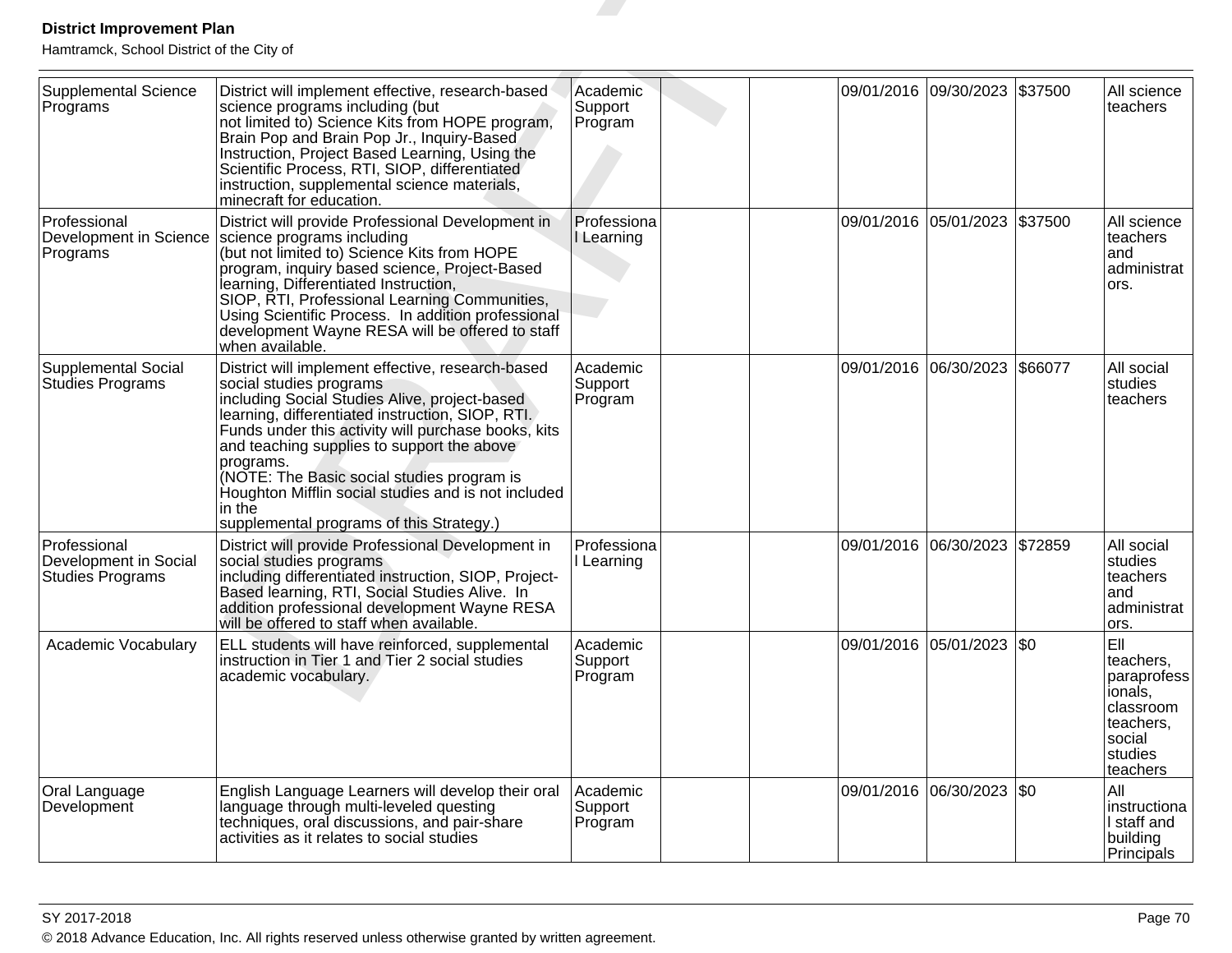| <b>District Improvement Plan</b><br>Hamtramck, School District of the City of       |                                                                                                                                                                                                                                                               |                                                              |        |            |                           |                                                                                                      |
|-------------------------------------------------------------------------------------|---------------------------------------------------------------------------------------------------------------------------------------------------------------------------------------------------------------------------------------------------------------|--------------------------------------------------------------|--------|------------|---------------------------|------------------------------------------------------------------------------------------------------|
| Written Language<br>Development                                                     | English Language Learners will develop their<br>written language skills through fluency sentence<br>frames, and being a writer as it relates to social<br>studies.                                                                                            | Academic<br>Support<br>Program                               |        | 09/01/2016 | 06/30/2023 \\$0           | All<br>instructiona<br>I staff and<br>building<br>Principals                                         |
| Co-Teaching                                                                         | Special education students will be co-taught in<br>general education classrooms by special<br>education and general education teachers when<br>appropriate. Professional development will be<br>provided as necessary on effective co-teaching<br>strategies. | Academic<br>Support<br>Program                               | Tier 1 |            | 09/01/2016 06/30/2023 \$0 | Special and<br>general<br>education<br>teachers.                                                     |
| <b>Private Non-Profits</b>                                                          | PNPs will be provided an equitable share of Title<br>monies should they choose to take it.                                                                                                                                                                    | Academic<br>Support<br>Program,<br>Professiona<br>I Learning |        | 09/01/2016 | 06/30/2023 \$14210        | Federal<br>Programs<br>Dpartment                                                                     |
| District-Level<br><b>Programming Support</b>                                        | Programming for the English Alternative Program<br>will be supported at the district level.                                                                                                                                                                   | Academic<br>Support<br>Program                               |        |            | 09/01/2016 06/01/2023 \$0 | EII<br>Coordinator<br>Ell Staff,<br>Building<br>Administrati<br>on                                   |
| District-Level<br>Supplemental<br>Instructional and<br>Educational<br>Opportunities | The District will support the English Alternative<br>Program with supplemental teachers, supplies,<br>and materials. In addition, extended day and<br>experiential programming will be supported.                                                             | Academic<br>Support<br>Program                               |        |            | 09/01/2016 06/01/2023 \$0 | EII<br>Coordinator<br>, Ell Staff,<br>Building<br>Administrati<br>lon                                |
| Paraprofessionals                                                                   | Ell Paraprofessionals will be provided in Ell<br>classrooms as necessary supervised by esl<br>teachers                                                                                                                                                        | Academic<br>Support<br>Program                               |        | 09/01/2016 | 06/30/2023 \$25000        | EII<br>Coordinator<br>. Building<br>Administrat<br>lors                                              |
| Inclusion                                                                           | Special education students will be included in<br>general education classes when ever possible as<br>long as it fits their IEPs and is the LRE                                                                                                                | Academic<br>Support<br>Program                               |        | 09/01/2016 | 06/30/2023 \\$0           | Special<br>education<br>airector,<br>special<br>education<br>staff,<br>general<br>education<br>staff |
| <b>Self Contained</b><br>Classrooms                                                 | Special education students will be provided small<br>group instruction with special education staff when<br>appropriate in self contained classrooms.                                                                                                         | Academic<br>Support<br>Program                               |        |            | 09/01/2016 06/30/2023 \$0 | Special<br>education,<br>director,<br> special<br>education<br>staff                                 |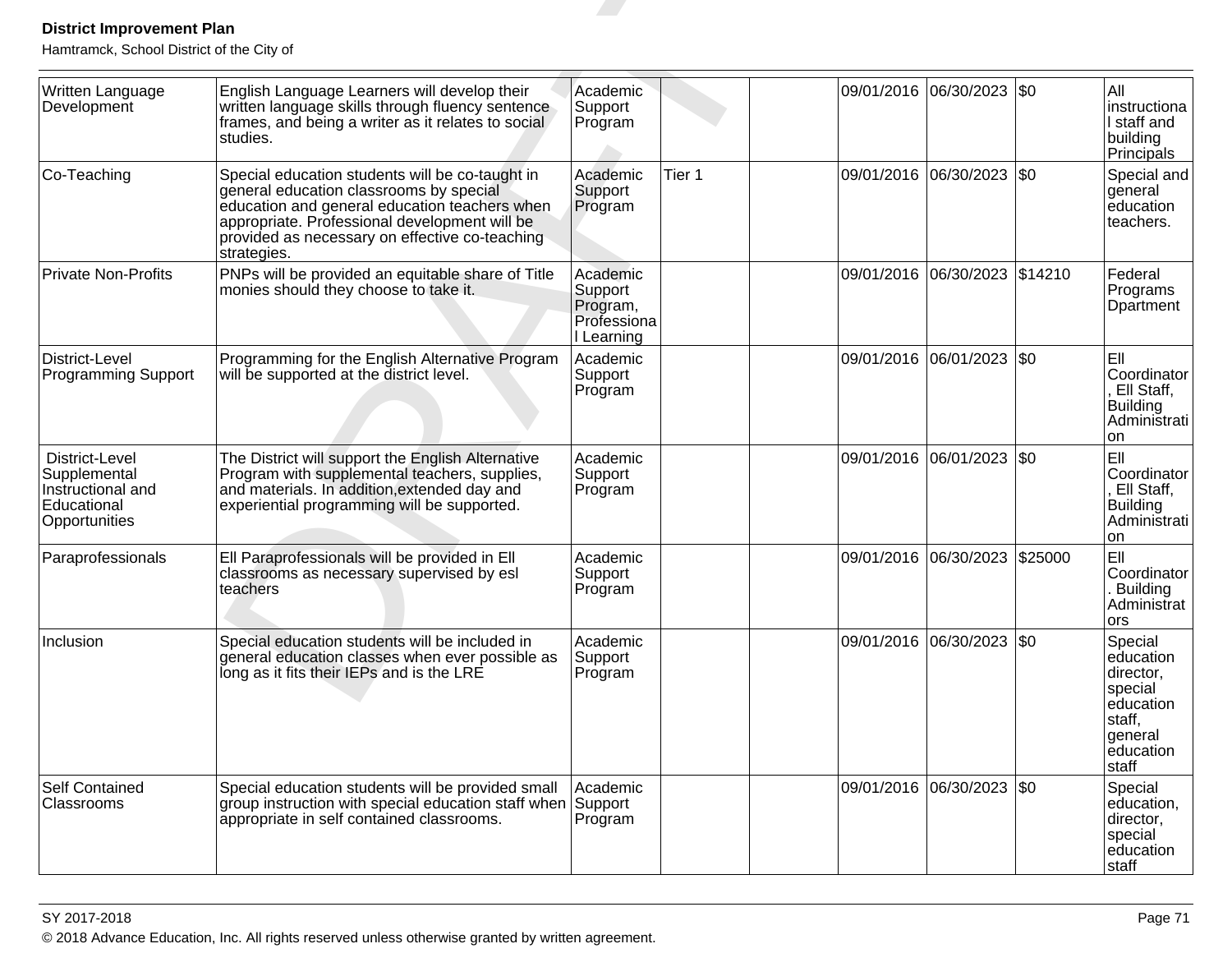| <b>District Improvement Plan</b>                                 |                                                                                                                                                                                                                                                               |                                |                   |            |                       |           |                                                                                                             |
|------------------------------------------------------------------|---------------------------------------------------------------------------------------------------------------------------------------------------------------------------------------------------------------------------------------------------------------|--------------------------------|-------------------|------------|-----------------------|-----------|-------------------------------------------------------------------------------------------------------------|
| Hamtramck, School District of the City of<br>Academic Vocabulary | ELL students will have reinforced, supplemental<br>instruction in Tier 1 and Tier 2 science academic<br>vocabulary.                                                                                                                                           | Academic<br>Support<br>Program | Tier <sub>2</sub> | 09/01/2016 | 06/30/2023            | <b>SO</b> | EII<br>teachers,<br>paraprofess<br> ionals,<br>classroom<br>teachers,<br>science<br>teachers                |
| Oral Language<br>Development                                     | English Language Learners will develop their oral<br>language through multi-leveled questing<br>techniques, oral discussions, and pair-share<br>activities as it applies to science instruction                                                               | Academic<br>Support<br>Program | Tier <sub>2</sub> | 09/01/2016 | 06/30/2023            | \$0       | All<br>Instructiona<br>I staff and<br>building<br>Principals                                                |
| Written Language<br>Development                                  | English Language Learners will develop their<br>written language skills through fluency sentence<br>frames, and being a writer, as it applies to science<br>instruction.                                                                                      | Academic<br>Support<br>Program | Tier <sub>2</sub> | 09/01/2016 | 06/30/2023            | \$0       | All<br>Instructiona<br>I staff and<br>building<br>Principals                                                |
| Co-Teaching                                                      | Special education students will be co-taught in<br>general education classrooms by special<br>education and general education teachers when<br>appropriate. Professional development will be<br>provided as necessary on effective co-teaching<br>strategies. | Academic<br>Support<br>Program | Tier 1            | 09/01/2016 | 06/30/2023            | \$0       | Special and<br>general<br>education<br>lteachers.                                                           |
| Inclusion                                                        | Special education students will be included in<br>general education classes when ever possible as<br>long as it fits their IEPs and is the LRE                                                                                                                | Academic<br>Support<br>Program |                   | 09/01/2016 | 06/01/2023            | \$0       | Special<br>education<br>director,<br>special<br>education<br>staff,<br>general<br>education<br><b>Staff</b> |
| <b>Self Contained</b><br>l Classrooms                            | Special education students will be provided small<br>group instruction with special education staff when Support<br>appropriate in self contained classrooms.                                                                                                 | Academic<br>Program            |                   |            | 09/01/2016 06/01/2023 | l\$0      | Special<br>education,<br>Idirector.<br>special<br>education<br>staff                                        |
| Co-Teaching                                                      | Special education students will be co-taught in<br>general education classrooms by special<br>education and general education teachers when<br>appropriate. Professional development will be<br>provided as necessary on effective co-teaching<br>strategies. | Academic<br>Support<br>Program | Tier 1            |            | 09/01/2016 09/01/2023 | \$0       | Special and<br>general<br>education<br>teachers.                                                            |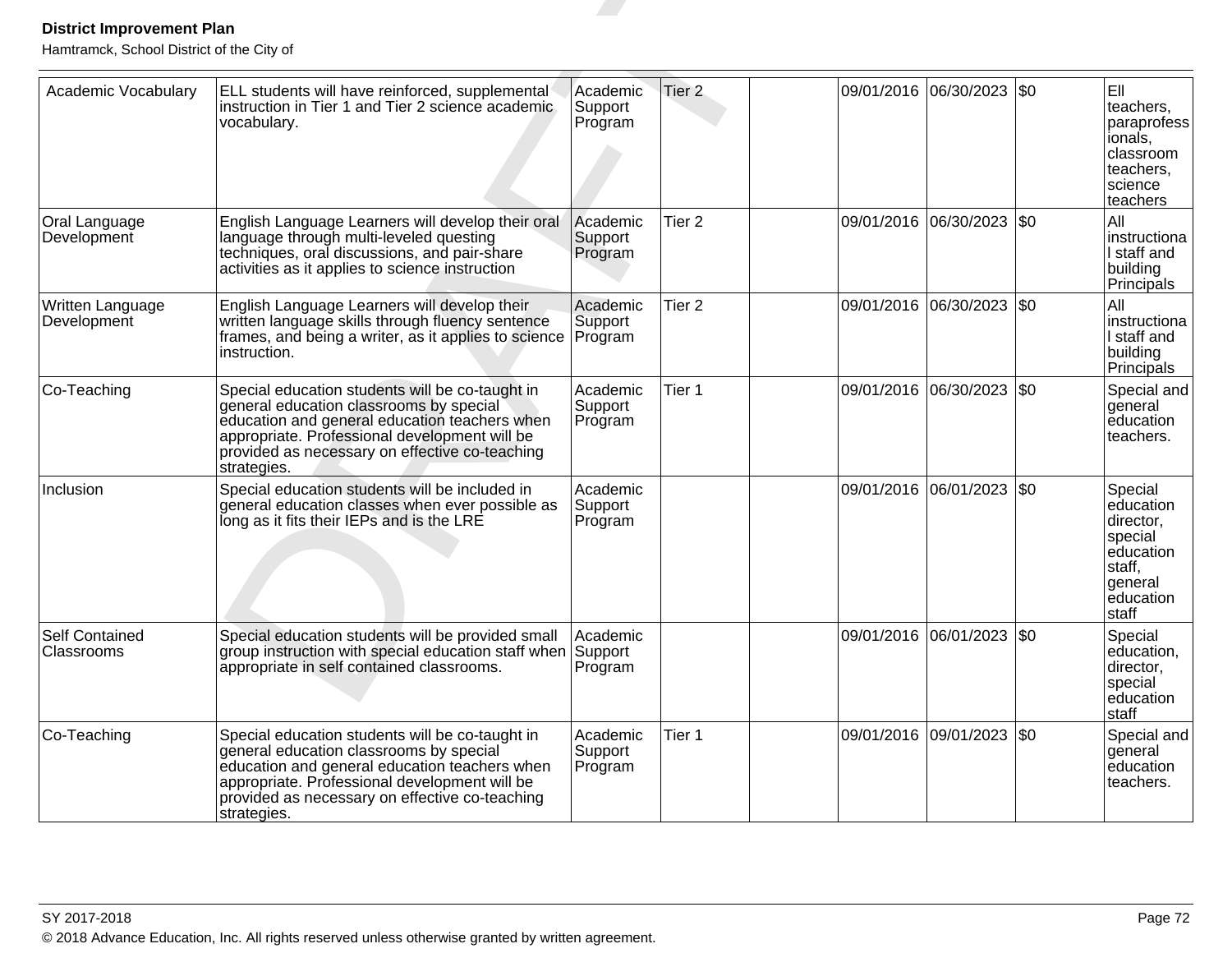| <b>District Improvement Plan</b><br>Hamtramck, School District of the City of |                                                                                                                                                                                                                                                               |                                |        |                       |                               |     |                                                                                                                                                 |
|-------------------------------------------------------------------------------|---------------------------------------------------------------------------------------------------------------------------------------------------------------------------------------------------------------------------------------------------------------|--------------------------------|--------|-----------------------|-------------------------------|-----|-------------------------------------------------------------------------------------------------------------------------------------------------|
| Inclusion                                                                     | Special education students will be included in<br>general education classes when ever possible as<br>long as it fits their IEPs and is the LRE                                                                                                                | Academic<br>Support<br>Program |        | 09/01/2016            | 06/30/2023                    | \$0 | Special<br>education<br>director,<br>special<br>education<br>staff,<br>general<br>education<br>staff                                            |
| <b>Self Contained</b><br>Classrooms                                           | Special education students will be provided small<br>group instruction with special education staff when Support<br>appropriate in self contained classrooms.                                                                                                 | Academic<br>Program            |        | 09/01/2016            | 06/30/2023                    | \$0 | Special<br>education,<br>director,<br>special<br>education<br>staff                                                                             |
| Co-Teaching                                                                   | Special education students will be co-taught in<br>general education classrooms by special<br>education and general education teachers when<br>appropriate. Professional development will be<br>provided as necessary on effective co-teaching<br>strategies. | Academic<br>Support<br>Program | Tier 1 |                       | 09/01/2016 06/30/2023 \$0     |     | Special and<br>general<br>education<br>teachers.                                                                                                |
| Inclusion                                                                     | Special education students will be included in<br>general education classes when ever possible as<br>long as it fits their IEPs and is the LRE                                                                                                                | Academic<br>Support<br>Program | Tier 1 | 09/01/2016 06/30/2023 |                               | \$0 | Special<br>education<br>director,<br>special<br>education<br>staff,<br>general<br>education<br>staff                                            |
| Self contained<br>classroms                                                   | Special education students will be provided small<br>group instruction with special education staff when<br>appropriate in self contained classrooms.                                                                                                         | Academic<br>Support<br>Program |        |                       | 09/01/2016 06/30/2023         | \$0 | Special<br>education<br>students<br>will be<br>provided<br>small group<br>instruction<br>with special<br>education<br>staff when<br>appropriate |
| Progress Monitoring                                                           | This district will monitor the progress of student<br>growth in math using the Measures of Academic<br>Progress supplemental tests from Northwest<br>Evaluation Association as well as local common<br>assessments                                            | Academic<br>Support<br>Program |        |                       | 09/01/2016 06/01/2023 \$31763 |     | <b>Building</b><br>administrati<br>on.                                                                                                          |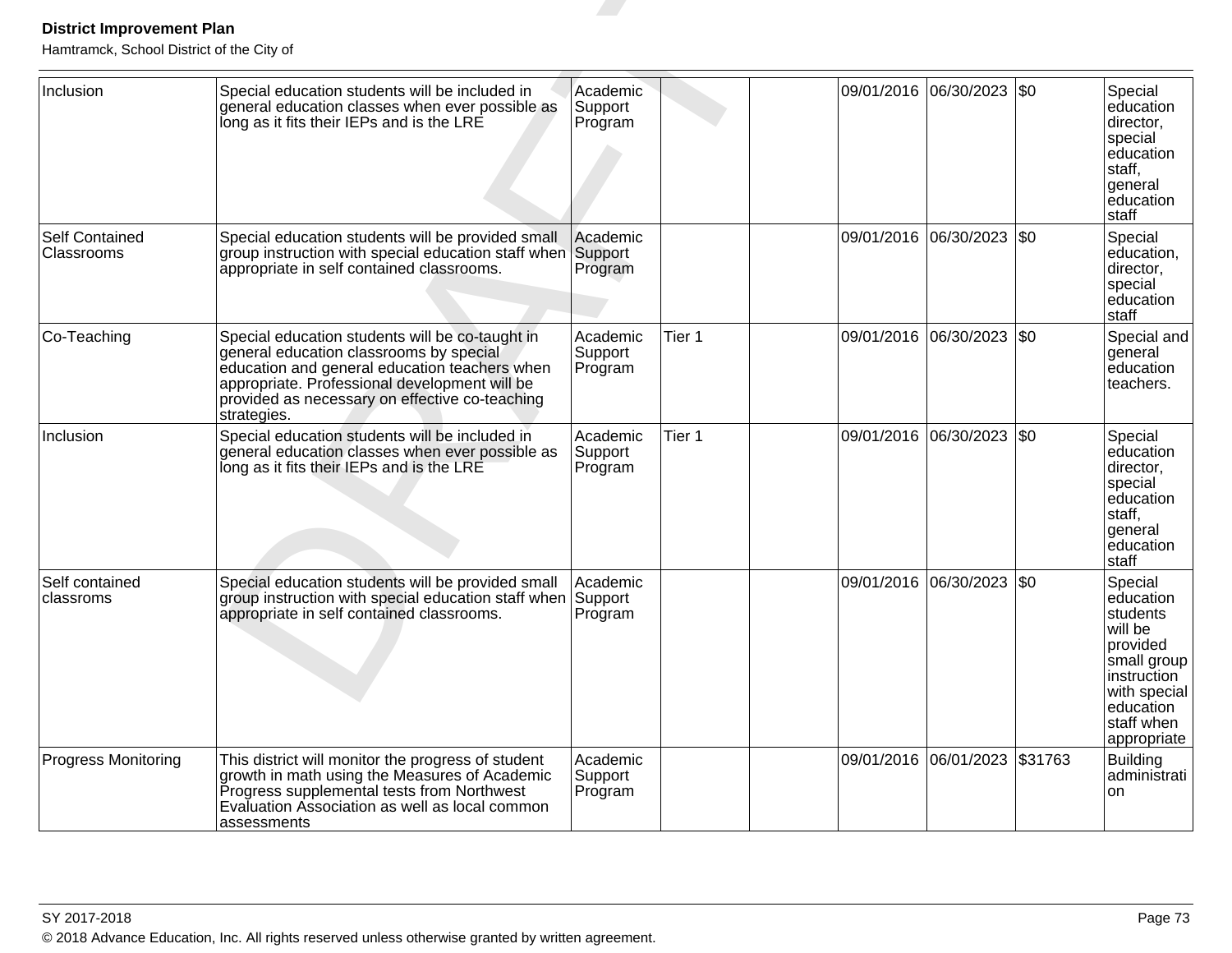| <b>District Improvement Plan</b>                                 |                                                                                                                                                                                                                                                                                                                                              |                                |                   |            |                                |         |                                                                                                                                                           |
|------------------------------------------------------------------|----------------------------------------------------------------------------------------------------------------------------------------------------------------------------------------------------------------------------------------------------------------------------------------------------------------------------------------------|--------------------------------|-------------------|------------|--------------------------------|---------|-----------------------------------------------------------------------------------------------------------------------------------------------------------|
| Hamtramck, School District of the City of<br>Progress Monitoring | This district will monitor the progress of student<br>growth in science using the Measures of<br>Academic Progress supplemental tests from<br>Northwest Evaluation Association as well as local<br>common assessments                                                                                                                        | Academic<br>Support<br>Program |                   |            | 09/01/2016 06/30/2023          | \$37763 | Building<br>administrati<br>on                                                                                                                            |
| Progress Monitoring                                              | This district will monitor the progress of student<br>growth in social studies using the Measures of<br>Academic Progress supplemental tests from<br>Northwest Evaluation Association as well as local<br>common assessments                                                                                                                 | Academic<br>Support<br>Program |                   |            | 09/01/2016 06/30/2023          | \$31763 | <b>Building</b><br>administrati<br>on                                                                                                                     |
| <b>Implementation Guides</b>                                     | The district will create implementation guides for<br>research based programs, strategies, and<br>initiatives in all content areas. They will<br>encompass getting ready for implementation,<br>implementing adult actions with fidelity, monitoring<br>with state and local assessments, and evaluate<br>the impact on student achievement. | Policy and<br><b>Process</b>   |                   | 09/01/2016 | 06/30/2023                     | \$0     | Curriculum<br>director,<br> Federal<br>program<br>director,<br>curriculum<br>teams,<br>school<br>improveme<br>nt teams,<br>building<br>administrati<br>on |
|                                                                  | ELL Progress Monitoring The district will monitor the progress of students in<br>the ELL program through the combined use of<br>state and local assessments as well as local<br>developed implementation guides                                                                                                                              | Policy and<br>Process          |                   |            | 09/01/2016 09/01/2023          | \$0     | <b>ELL</b><br>teachers.<br>Curriculum<br>department<br>, federal<br>programs<br>department<br>Building<br>administrati<br>on                              |
| Written Language<br>Development                                  | English Language Learners will develop their<br>written language skills as it relates to ELA<br>instruction.                                                                                                                                                                                                                                 | Academic<br>Support<br>Program |                   |            | 09/01/2016 06/30/2023          | \$0     | ELL Staff,<br>Classroom<br>Teachers,<br>Buliding<br>Administrati<br><b>on</b>                                                                             |
| Supplemental Staff                                               | District will provide supplemental ESL/Bilingual<br>teaching staff to provided additional support for esl<br>students                                                                                                                                                                                                                        | Academic<br>Support<br>Program | Tier <sub>2</sub> |            | 09/01/2016 06/30/2023 \$136759 |         | Federal<br>Programs /<br>ELL district<br>coordinator                                                                                                      |

### **Kosciuszko School**

| <b>Activity Name</b><br><b>Activity Description</b> | IActivitv<br><b>Type</b> | Tier | Phase | Begin Date End Date |  | <b>IResource</b><br><b>IAssianed</b> | Staff<br>Responsibl |
|-----------------------------------------------------|--------------------------|------|-------|---------------------|--|--------------------------------------|---------------------|
|-----------------------------------------------------|--------------------------|------|-------|---------------------|--|--------------------------------------|---------------------|

### SY 2017-2018

© 2018 Advance Education, Inc. All rights reserved unless otherwise granted by written agreement.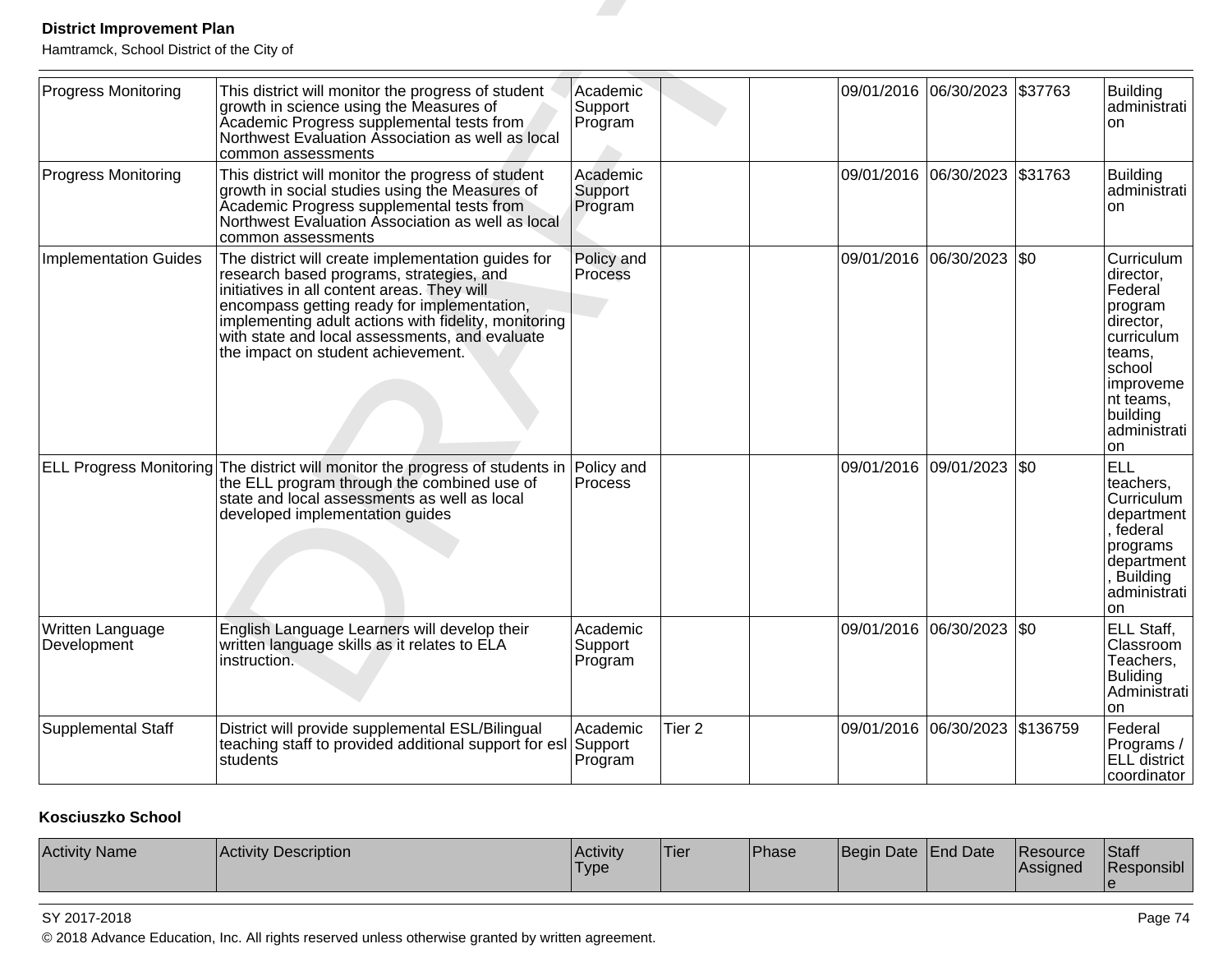| Summer Programs | Instructional staff will provide a summer program<br>focusing on all content areas in grades K-8. | l Academic<br>Support<br>Program |  | Implement   09/01/2016   06/30/2023   \$160000 |  |  | <b>All summer</b><br>Ischool<br>Iteachers.<br><i><b>Iparaprofess</b></i><br>lionals and<br>ladministrat<br>lors. |
|-----------------|---------------------------------------------------------------------------------------------------|----------------------------------|--|------------------------------------------------|--|--|------------------------------------------------------------------------------------------------------------------|
|-----------------|---------------------------------------------------------------------------------------------------|----------------------------------|--|------------------------------------------------|--|--|------------------------------------------------------------------------------------------------------------------|

| <b>District Improvement Plan</b><br>Hamtramck, School District of the City of |                                                                                                                                          |                                                                     |                   |           |                     |                                |                      |                                                                                       |
|-------------------------------------------------------------------------------|------------------------------------------------------------------------------------------------------------------------------------------|---------------------------------------------------------------------|-------------------|-----------|---------------------|--------------------------------|----------------------|---------------------------------------------------------------------------------------|
| <b>Summer Programs</b>                                                        | Instructional staff will provide a summer program.<br>focusing on all content areas in grades K-8.                                       | Academic<br>Support<br>Program                                      |                   | Implement |                     | 09/01/2016 06/30/2023 \$160000 |                      | All summer<br>school<br>teachers,<br>paraprofess<br>ionals and<br>administrat<br>ors. |
| <b>Holbrook School</b>                                                        |                                                                                                                                          |                                                                     |                   |           |                     |                                |                      |                                                                                       |
| <b>Activity Name</b>                                                          | <b>Activity Description</b>                                                                                                              | Activity<br><b>Type</b>                                             | <b>Tier</b>       | Phase     | <b>Begin Date</b>   | End Date                       | Resource<br>Assigned | <b>Staff</b><br>Responsibl<br>e                                                       |
| <b>Summer Programs</b>                                                        | Instructional staff will provide a summer program<br>focusing on all content areas in grades K-8.                                        | Academic<br>Support<br>Program                                      |                   | Implement | 09/01/2016          | 06/30/2023                     | \$160000             | All summer<br>school<br>teachers,<br>paraprofess<br>ionals and<br>administrat<br>ors. |
| <b>Hamtramck High School</b>                                                  |                                                                                                                                          |                                                                     |                   |           |                     |                                |                      |                                                                                       |
| <b>Activity Name</b>                                                          | <b>Activity Description</b>                                                                                                              | Activity<br><b>Type</b>                                             | <b>Tier</b>       | Phase     | <b>Begin Date</b>   | <b>End Date</b>                | Resource<br>Assigned | <b>Staff</b><br>Responsibl                                                            |
| <b>Link Crew</b>                                                              | High school mentoring program where<br>upperclassmen work with freshman to help easy<br>the transition from middle school to high school | Academic<br>Support<br>Program,<br>Behavioral<br>Support<br>Program | Tier <sub>2</sub> | Implement |                     | 09/04/2018 06/30/2023 \$16527  |                      | <b>Link Crew</b><br>staff<br>advisors,<br>High<br>School<br>Administrati<br><b>on</b> |
| <b>Early Childhood Elementary School</b>                                      |                                                                                                                                          |                                                                     |                   |           |                     |                                |                      |                                                                                       |
| <b>Activity Name</b>                                                          | <b>Activity Description</b>                                                                                                              | Activity                                                            | Tier              | Phase     | Begin Date End Date |                                | Resource             | Staff                                                                                 |

| <b>Activity Name</b> | Activity Description                                                                                                                     | Activity<br><b>Type</b>                                                       | <b>Tier</b> | <b>Phase</b>      | Begin Date   End Date |                               | Resource<br><b>Assigned</b> | <b>Staff</b><br>Responsibl                                                  |
|----------------------|------------------------------------------------------------------------------------------------------------------------------------------|-------------------------------------------------------------------------------|-------------|-------------------|-----------------------|-------------------------------|-----------------------------|-----------------------------------------------------------------------------|
| Link Crew            | High school mentoring program where<br>upperclassmen work with freshman to help easy<br>the transition from middle school to high school | l Academic<br>Support<br>Program,<br><b>IBehavioral</b><br>Support<br>Program | lTier 2     | <b>Ilmplement</b> |                       | 09/04/2018 06/30/2023 \$16527 |                             | Link Crew<br>∣staff<br>advisors,<br>High<br>School<br>Administrati l<br>Ion |

| <b>Activity Name</b> | Activity Description                                                                              | Activity<br><b>Type</b>        | Tier | Phase     | Begin Date End Date |                                | Resource<br><b>Assigned</b> | Staff<br>Responsibl                                                                                    |
|----------------------|---------------------------------------------------------------------------------------------------|--------------------------------|------|-----------|---------------------|--------------------------------|-----------------------------|--------------------------------------------------------------------------------------------------------|
| Summer Programs      | Instructional staff will provide a summer program<br>focusing on all content areas in grades K-8. | Academic<br>Support<br>Program |      | Implement |                     | 09/01/2016 06/30/2023 \$160000 |                             | All summer<br>Ischool<br>teachers.<br><i><b>paraprofess</b></i><br>lionals and<br>administrat<br>lors. |